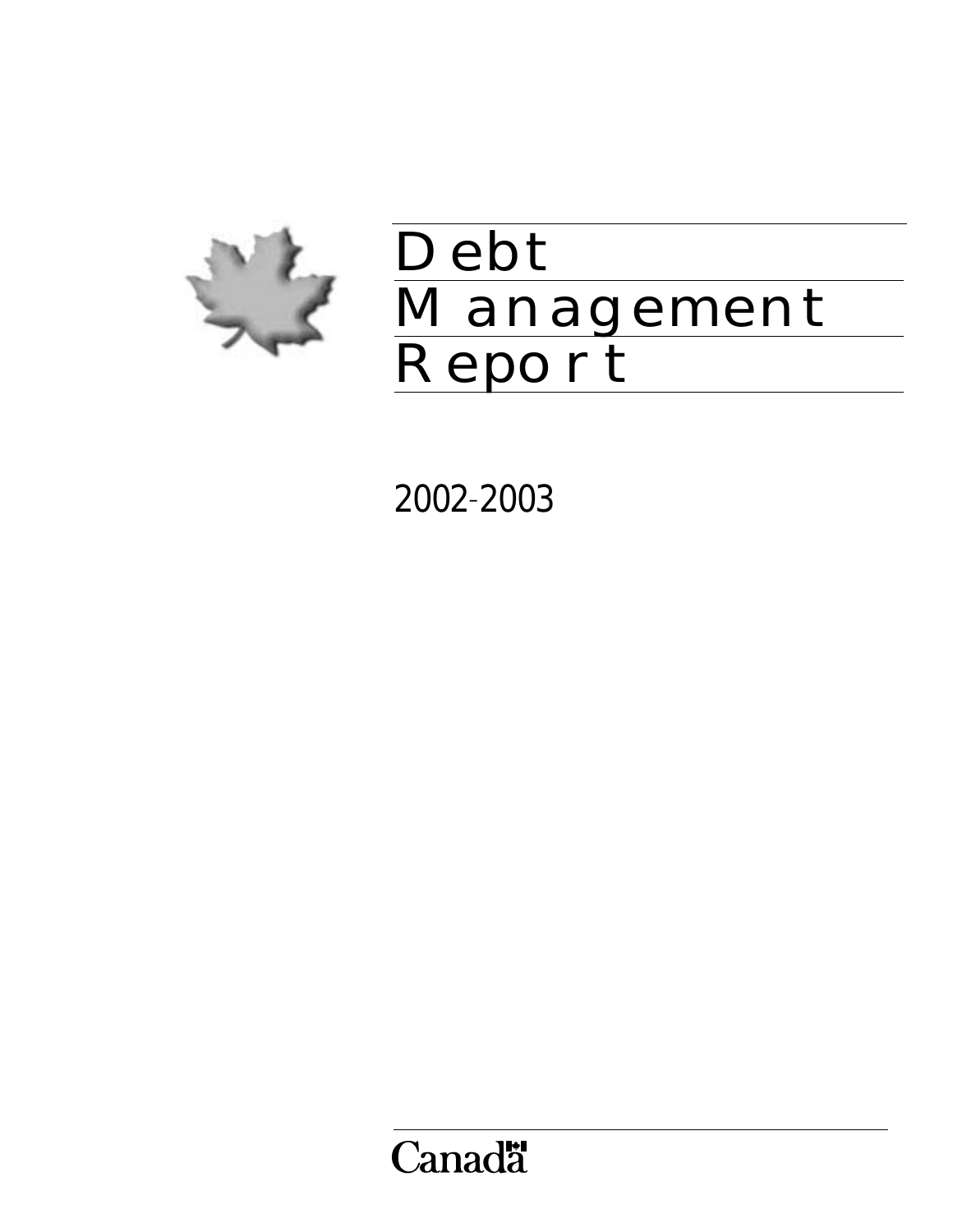

# Debt Management Report

2002–2003

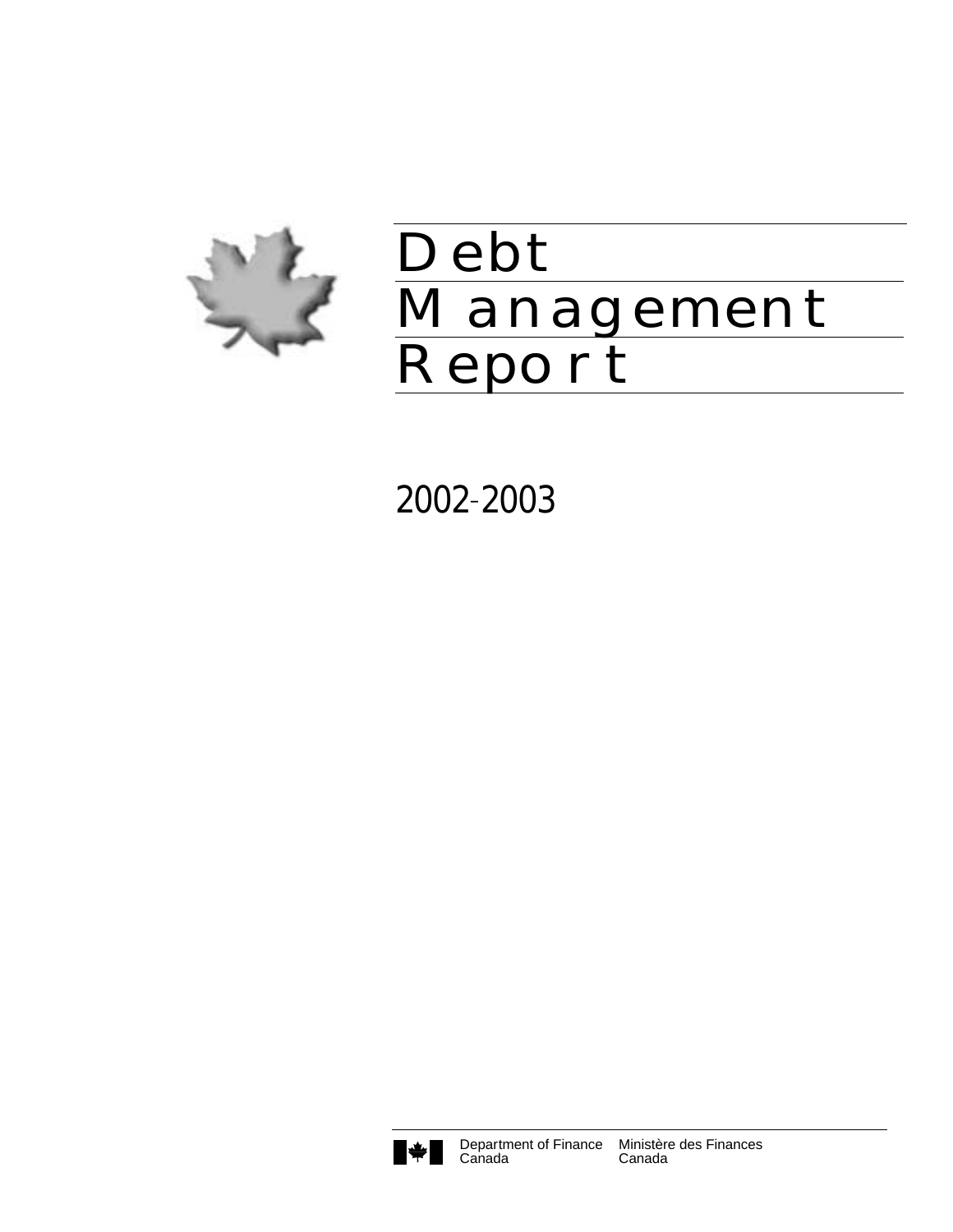## **© Her Majesty the Queen in Right of Canada (2004) All rights reserved**

All requests for permission to reproduce this document or any part thereof shall be addressed to Public Works and Government Services Canada.

Available from the

Distribution Centre Department of Finance Canada Room P-135, West Tower 300 Laurier Avenue West Ottawa, Ontario K1A 0G5 Tel: (613) 943-8665 Fax: (613) 996-0901

#### **Price: \$10.70 including GST**

This document is available free on the Internet at www.fin.gc.ca

*Cette publication est également disponible en français.*

Cat. No.: F2-106/2003E ISBN 0-660-19249-7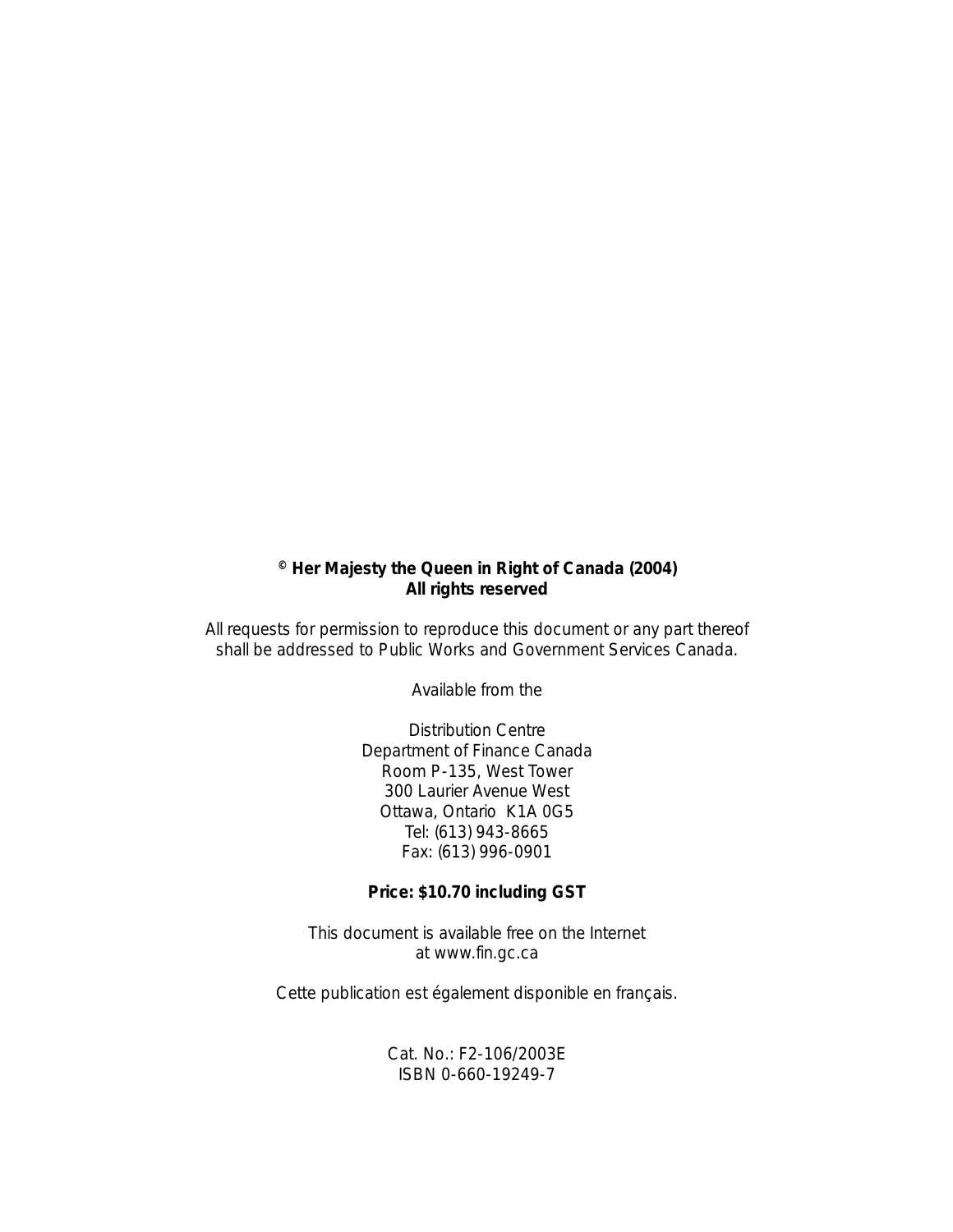# *Table of Contents*

|                                                                                                                                                                       | $\overline{7}$                   |
|-----------------------------------------------------------------------------------------------------------------------------------------------------------------------|----------------------------------|
| Highlights of the 2002-2003 Debt Strategy                                                                                                                             | 9                                |
|                                                                                                                                                                       | 16<br>16<br>21<br>23<br>23<br>27 |
| Part II: Report on the 2002-2003 Debt Strategy<br>A Well-Functioning Government of Canada Securities Market                                                           | 28<br>28<br>35                   |
| Part III: Debt, Cash and Reserves Management Indicators<br>Domestic Debt and Government of Canada Securities Market<br>Domestic Holdings of Government of Canada Debt | 41<br>41<br>50<br>52<br>53<br>54 |
| Annex 1-Managing the Debt Structure                                                                                                                                   | 56                               |
|                                                                                                                                                                       | 65                               |
|                                                                                                                                                                       | 68                               |
|                                                                                                                                                                       | 69                               |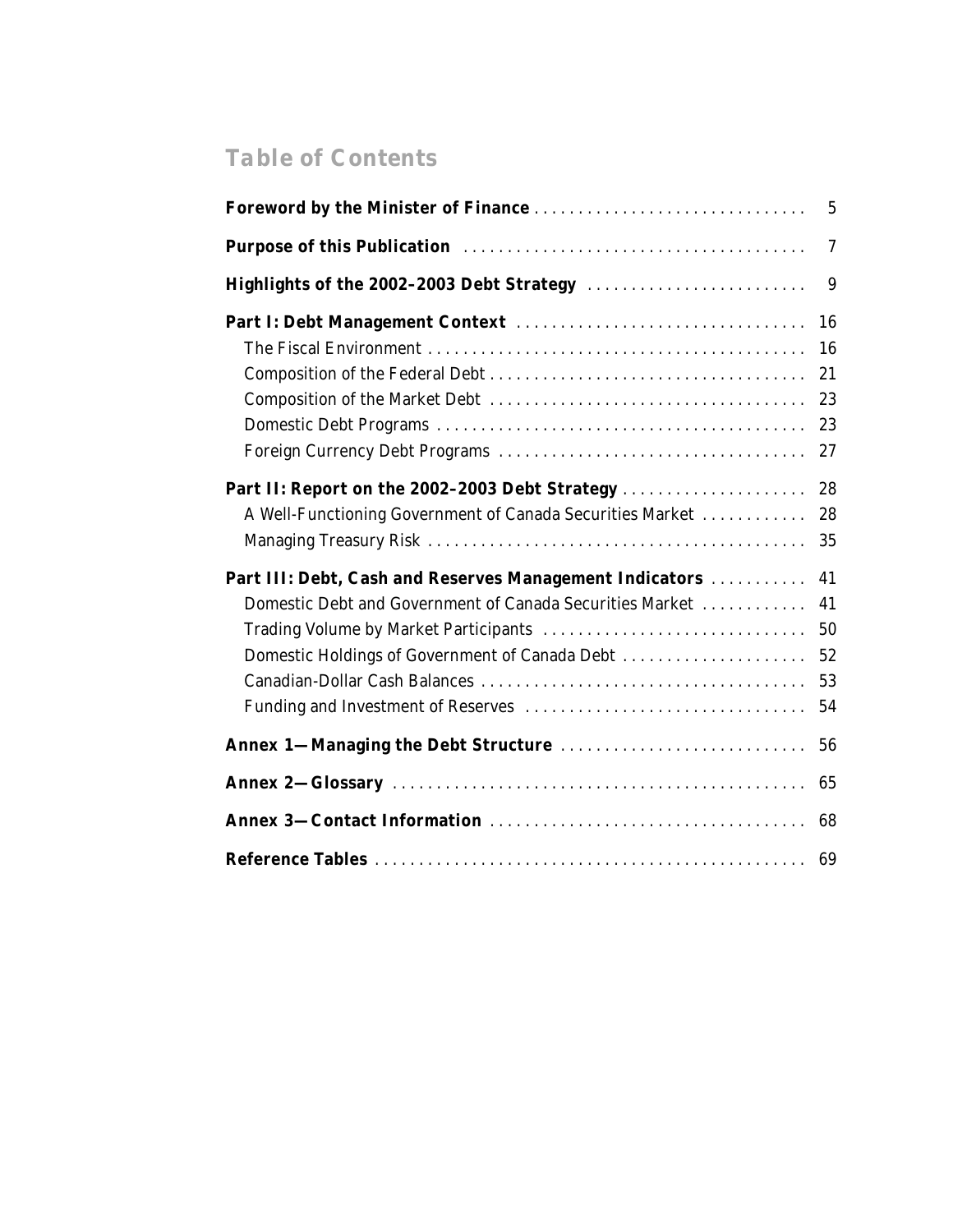# *Foreword by the Minister of Finance*

I am pleased to table before Parliament the Government of Canada's *Debt Management Report* for fiscal year 2002–03. It provides the accountability Canadians deserve, with comprehensive information about how Canada's debt is managed.

During the past fiscal year the Government of Canada recorded its sixth consecutive budget surplus, a feat not achieved in half a century. According to the Organisation for Economic Co-operation and Development (OECD), Canada will be the only G-7 nation in surplus this year. These ongoing surpluses have enabled us to reduce our federal debt by more than \$52 billion since we balanced the budget in 1997–98.

Today Canada's debt-to-GDP (gross domestic product) ratio stands at 44.2 per cent compared to its peak of 68.4 per cent in 1995–96. An additional benefit is a \$3-billion reduction, every year, in interest service charges. These savings are now being invested in the priorities of Canadians, while enabling us to better withstand the fiscal damage caused by unforeseen events both inside and outside our borders.

Canada has made remarkable fiscal progress. Yet, at 21 cents of every revenue dollar received by the Government, interest charges remain the largest single expense in our budget. Obviously, we must continue to reduce this debt obligation even further. This government will not waver from its commitment to manage the nation's finances prudently and in the long-term interest of its citizens.

Sound financial management is an integral part of our strategy to create the economic conditions of a better standard of living and a better quality of life, conditions that will allow Canadians to excel. It is an obligation that we will honour, to build the Canada we want.

The Honourable Ralph Goodale, P.C., M.P. Minister of Finance Ottawa, February 2004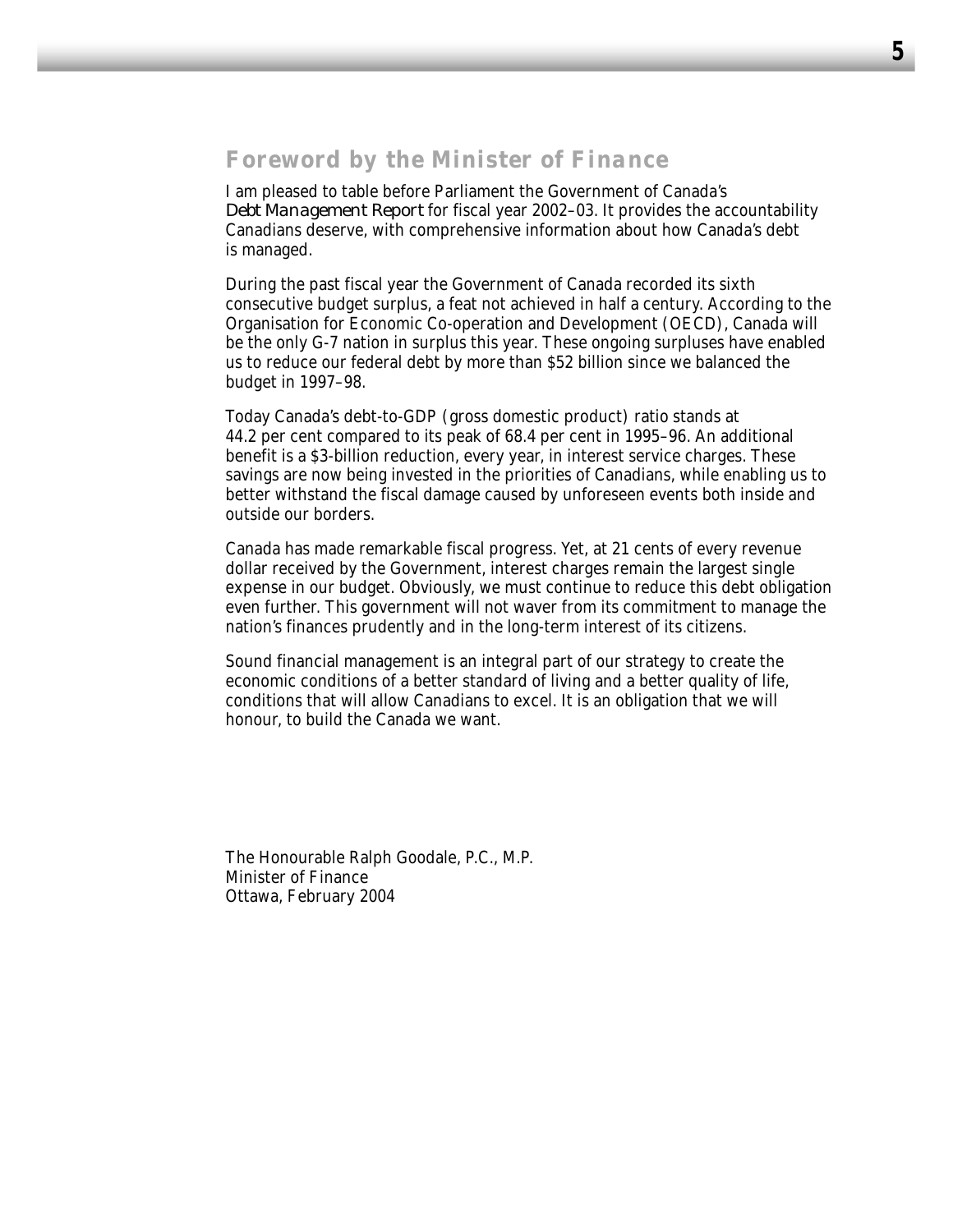# *Purpose of this Publication*

The *Debt Management Report* provides a detailed account of the Government of Canada's borrowing and cash management operations over the fiscal year from April 1, 2002 to March 31, 2003.

It provides a comprehensive account of the context within which the debt is managed, its composition and changes during the year, and actions taken on strategic initiatives set out in the 2002–03 *Debt Management Strategy*, published in March 2002. A set of reference tables containing statistics on the operation of debt programs is also provided.

The information contained in this report is designed for market participants, to ensure transparency and public accountability in the Government's borrowing and cash management activities. The *Debt Management Strategy* and the *Debt Management Report* are tabled annually in Parliament and are available on the Department of Finance Web site at www.fin.gc.ca.

#### *Additions to the* **Debt Management Report**

Two sections have been added to this year's report.

- A summary of planned initiatives, their rationale, actions taken and underlying debt strategy themes for the year is found on page 12.
- A compilation of debt management indicators related to debt, cash and reserves management activities, which is intended to enhance public understanding and accountability, is found on page 41.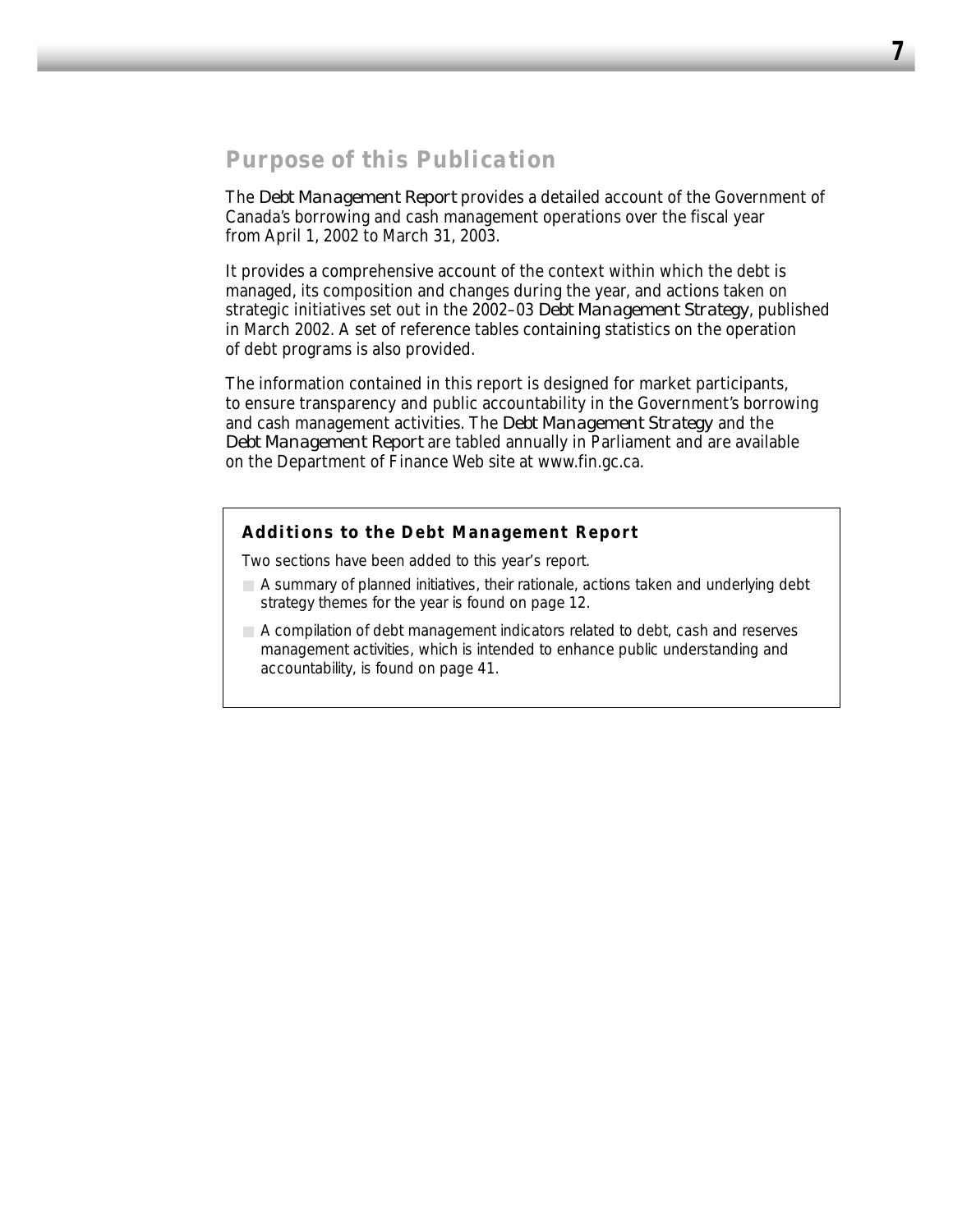# *Highlights of the 2002–2003 Debt Strategy*

#### **Summary**

In 2002–03 the Government of Canada continued to reduce its level of indebtedness. On a full accrual basis of accounting, the federal debt was reduced to \$510.6 billion, down \$52.3 billion from its peak in 1996–97. The 2002–03 budgetary surplus of \$7.0 billion was used to reduce interest-bearing debt by \$2.1 billion, lower other liabilities by \$2.1 billion, and increase financial and non-financial assets by \$2.8 billion. Debt-servicing charges were down \$2.4 billion from fiscal year 2001–02, as a result of the decline in interest-bearing debt and a 20-basis-point reduction in the average interest rate on that debt. The cumulative reduction in indebtedness since 1996–97 has reduced debt charges by \$3 billion, on average, each year. Lower debt-servicing charges benefit Canadian taxpayers.

The advent of a period of federal budgetary surpluses in the 1990s ushered in a new area in federal debt management—one focused on maintaining a well-functioning market for debt, or fixed-income securities, in an environment of declining borrowing needs. Over the past several years the majority of adjustments to government borrowing programs have been in this domain, and this focus continued in 2002–03.

A key objective of federal debt management is to raise stable, low-cost funding for the Government. To achieve this, the Government has established a framework for managing the debt, which includes principles that guide funding activities (see the box on the next page). In accordance with that framework, the Government lays out its annual plan for managing the outstanding stock of debt in the *Debt Management Strategy* publication prior to each fiscal year. Plans for the management of government cash balances and foreign exchange reserves are also included in the publication. The debt strategy for fiscal year 2002–03 was tabled in Parliament and published by the Department of Finance in March 2002 (www.fin.gc.ca/toce/2002/dms02\_e.html).

This document, the *Debt Management Report*, reports on government debt, cash and reserves operations that occurred over the 2002–03 fiscal year and provides detailed information on the composition of the outstanding debt. Following the Government of Canada's shift to full accrual accounting, this report clarifies certain terms used to describe the debt, including "gross public debt," "market debt," "non-market debt," "net public debt," and "federal debt" or "accumulated deficit."

By highlighting the progress of plans and initiatives set out in the debt strategy, this report is of use to market participants and ensures public accountability. All of the 2002–03 objectives for the management of the Government of Canada's debt, cash and reserves were achieved over the course of the year. In addition, complementary initiatives were identified and acted upon based on consultations with market participants. The objectives and actions taken in 2002–03 are reviewed in more detail in the table on page 12.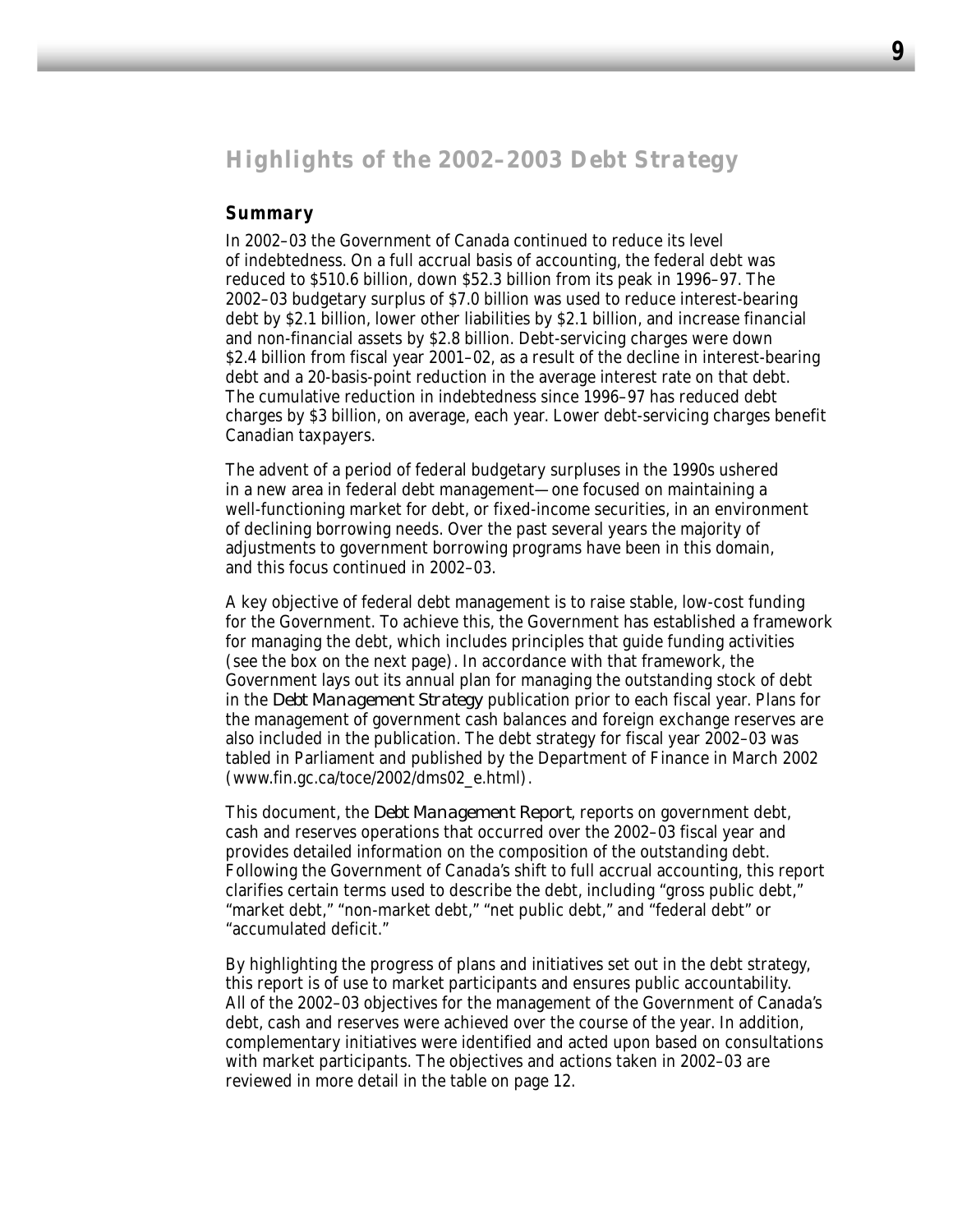New to the report this year is a section on the key themes underlying the debt strategy in 2002–03. The two key themes are supporting a well-functioning Government of Canada securities market and managing risk.

A **well-functioning wholesale market in Government of Canada securities** benefits the Government as well as a wide range of market participants. For the Government as a debt issuer, a well-functioning market attracts investors and ensures that funding costs are kept low. For market participants, a liquid and active secondary market in government debt provides credit-risk-free assets for investment portfolios, a pricing benchmark for other debt issues and swaps, and a primary tool for hedging risk.

#### *Debt Strategy Framework*

#### *Fundamental Objective:*

Raise stable, low-cost funding for the Government of Canada.

#### *Strategic Objectives:*

- Maintain a prudent debt structure.
- $\Box$  Maintain and enhance a well-functioning market for Government of Canada securities.
- Maintain a diversified investor base.

#### *Operational Principles:*

- Prudence: The structure of the federal debt is managed to protect the Government's fiscal position from unexpected increases in interest rates and to limit refinancing needs. All funding for domestic operational needs is raised in Canadian dollars, while risks arising in the management of the foreign reserves are immunized by matching as closely as possible the currency and duration of assets and liabilities.
- Transparency, liquidity and regularity: The design and implementation of funding and investment programs is based on these principles to attract broad investor interest and thereby lower costs.
- Diversification: A variety of sources of funds and borrowing maturities are used to take advantage of the range of investor types and demand.
- Market integrity: The Government works with market participants and regulators to maintain high standards of conduct to ensure the attractiveness to investors of the Government of Canada securities market.
- Consultation: Input from market participants is sought before major adjustments are made to federal debt and cash management programs to limit the risk of market disruption.
- Best practices: Operational frameworks and practices are based on the best practices of other comparable sovereign borrowers and relevant practices in the private sector.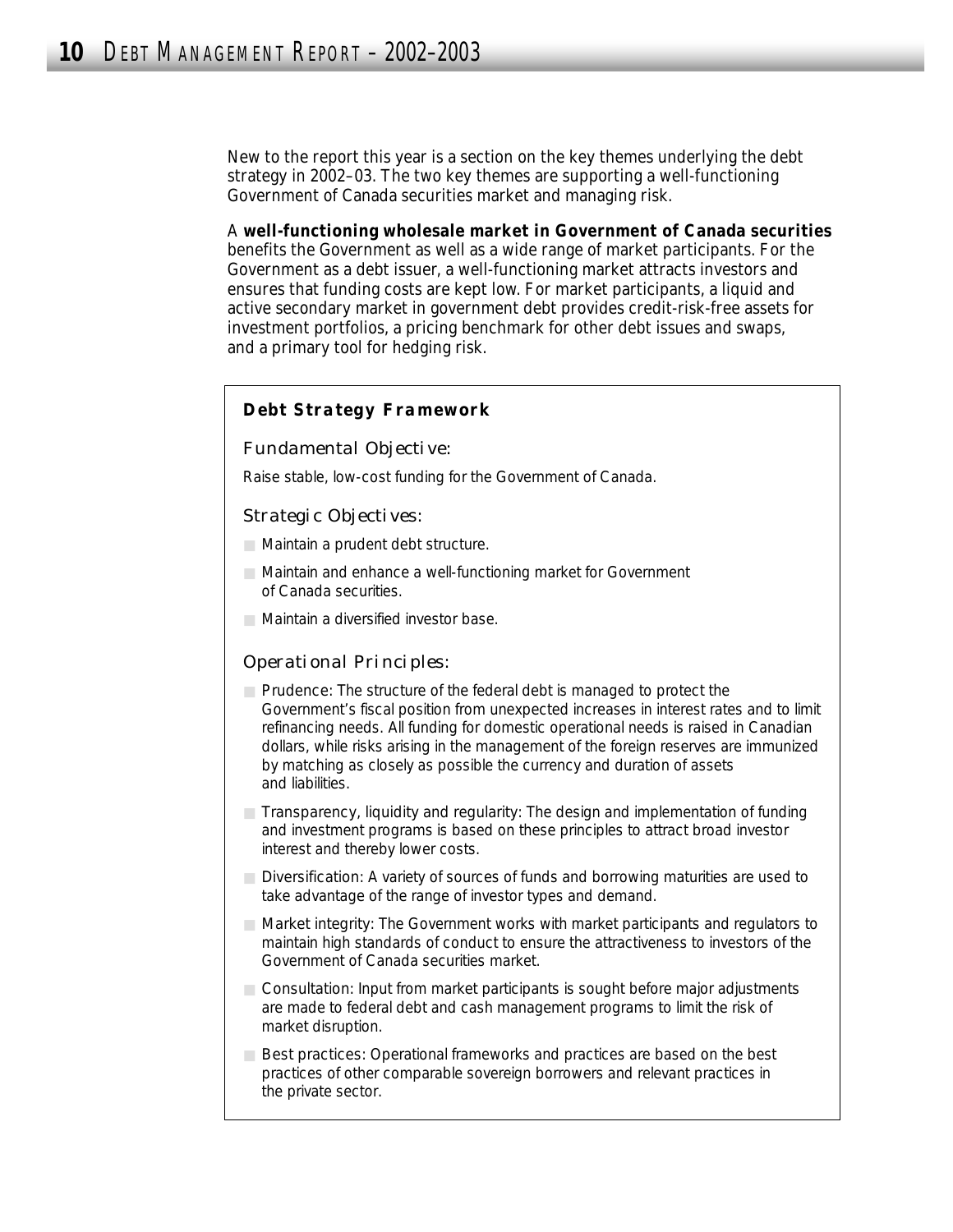The Government's efforts to maintain and enhance the market for its securities have targeted both the issuance of bonds and Treasury bills through auctions, and the liquidity and efficiency of the secondary market. Program initiatives of note in recent years include increasing the target sizes for benchmark 2-, 5-, 10- and 30-year bonds and the size of new bond issues, and implementing bond buybacks. The Department of Finance and the Bank of Canada have also worked with market participants and securities regulators to develop a framework to enhance the transparency and integrity of the fixed-income market. In 2002–03 these areas continued to be the primary focus of government initiatives.

The debt, cash and reserves management operations of the Government of Canada engender exposure to various forms of financial risk. The primary focus of **risk management** in the context of federal debt strategy has always been the management of the structure of the domestic debt, which, due to the impact of changing interest rates, is by far the most significant form of financial risk to which the Government is exposed.

In recent years, in addition to focusing on the maintenance of a prudent debt structure, the Government has introduced a comprehensive risk management framework for identifying and managing all forms of treasury risk, in particular the market, credit, operational and legal risks related to the financing and investment of its foreign exchange reserves and the investment of its Canadian-dollar cash balances.

The Government's risk management policies, supported by the creation of a special risk unit at the Bank of Canada, call for prudent management of treasury risks based on best practices. Risk tolerances are low, calling for market risk to be immunized to the greatest extent possible and the maintenance of high credit quality and portfolio diversification standards.

Also new to this year's report is a section describing commonly used indicators of a well-functioning securities market. These include the degree to which auctions in the primary market are well bid and the level of liquidity and trading in the secondary market. While there are a number of factors that affect these indicators, debt managers follow these measures when examining the Government's debt management activities.

Finally, an annex to the report describes the analytical tools and considerations that the Government uses to determine its target debt structure. One of the key indicators characterizing the composition of the debt is how much of the debt structure is exposed to interest rate variations. The annex describes the techniques the Government uses to analyze the exposure of the debt structure to fluctuations in interest rates, as well as its decision in the 2003 budget to lower the fixed-rate share target of the debt from two-thirds to 60 per cent over a five-year period.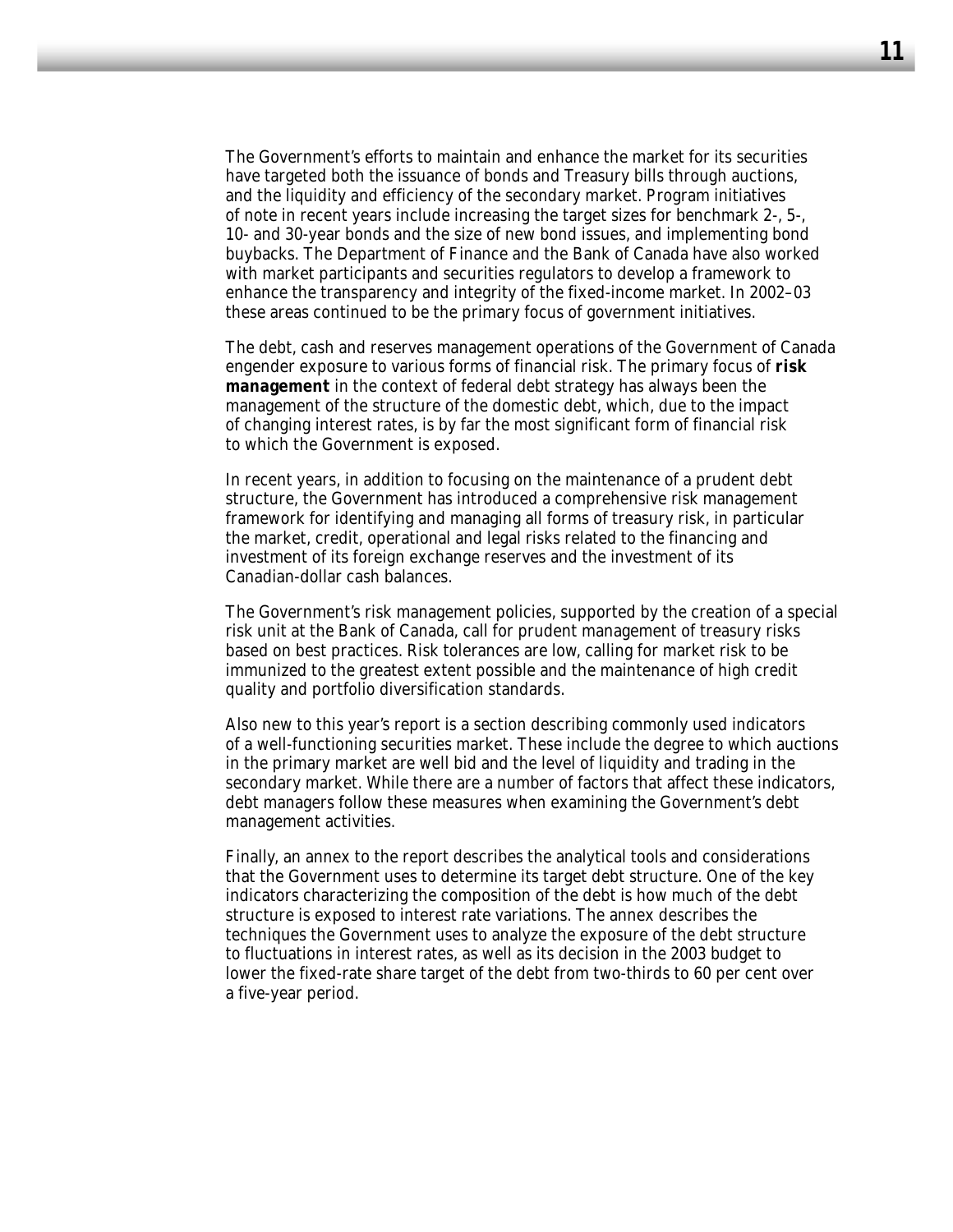|                                                   | Plan<br>(including initiatives<br>identified through<br>mid-year consultations)             | Purpose                                                                                                                            | <b>Actions Taken</b>                                                                                                                                                               |
|---------------------------------------------------|---------------------------------------------------------------------------------------------|------------------------------------------------------------------------------------------------------------------------------------|------------------------------------------------------------------------------------------------------------------------------------------------------------------------------------|
| <b>Debt</b><br><b>Structure</b>                   | Maintain two-thirds of<br>total interest-bearing<br>debt in fixed-rate form.                | Keep debt costs low<br>and stable.                                                                                                 | The fixed ratio was<br>maintained within a band<br>of 3 per cent around<br>the 2/3 target.                                                                                         |
| <b>Domestic</b><br><b>Debt</b><br><b>Programs</b> | Maintain bond and<br>Treasury bill program sizes<br>in line with the prior year.            | Provide liquidity to<br>maintain a well-functioning<br>market.                                                                     | The gross bond program<br>and stock of Treasury<br>bills were roughly in line<br>with the prior year.                                                                              |
|                                                   | Maintain $2-$ , $5-$ , $10-$ and<br>30-year benchmark bond<br>issue sizes.                  | Provide liquidity to<br>maintain a well-functioning<br>market.                                                                     | Benchmark bond issue<br>sizes were maintained,<br>with the exception of a<br>2-year issue (see below).                                                                             |
|                                                   | Limit the total amount of<br>bonds maturing on any<br>maturity date.                        | Maintain a balanced debt<br>maturity structure.                                                                                    | The September 2002<br>2-year auction was<br>reduced by \$500 million<br>compared to prior 2-year<br>bond issues, as it was<br>fungible with an existing<br>large outstanding bond. |
|                                                   | Expand the basket of<br>bonds eligible for buyback<br>operations.                           | Promote participation in<br>buybacks and sustain the<br>size of new bond issues in<br>the context of declining<br>borrowing needs. | The basket was expanded<br>to include some old<br>benchmark bonds and<br>their fungibles.                                                                                          |
|                                                   | Continue and increase<br>the size of the pilot<br>program of buybacks<br>on a switch basis. | Promote participation in<br>buybacks and sustain the<br>size of new bond issues.                                                   | Switch buybacks were<br>expanded to all<br>maturities $(2-, 5-, 10-$<br>and 30-year sectors) and<br>the program increased in<br>size from \$400 million to<br>\$5.9 billion.       |

# **Debt Strategy Plan and Actions Taken**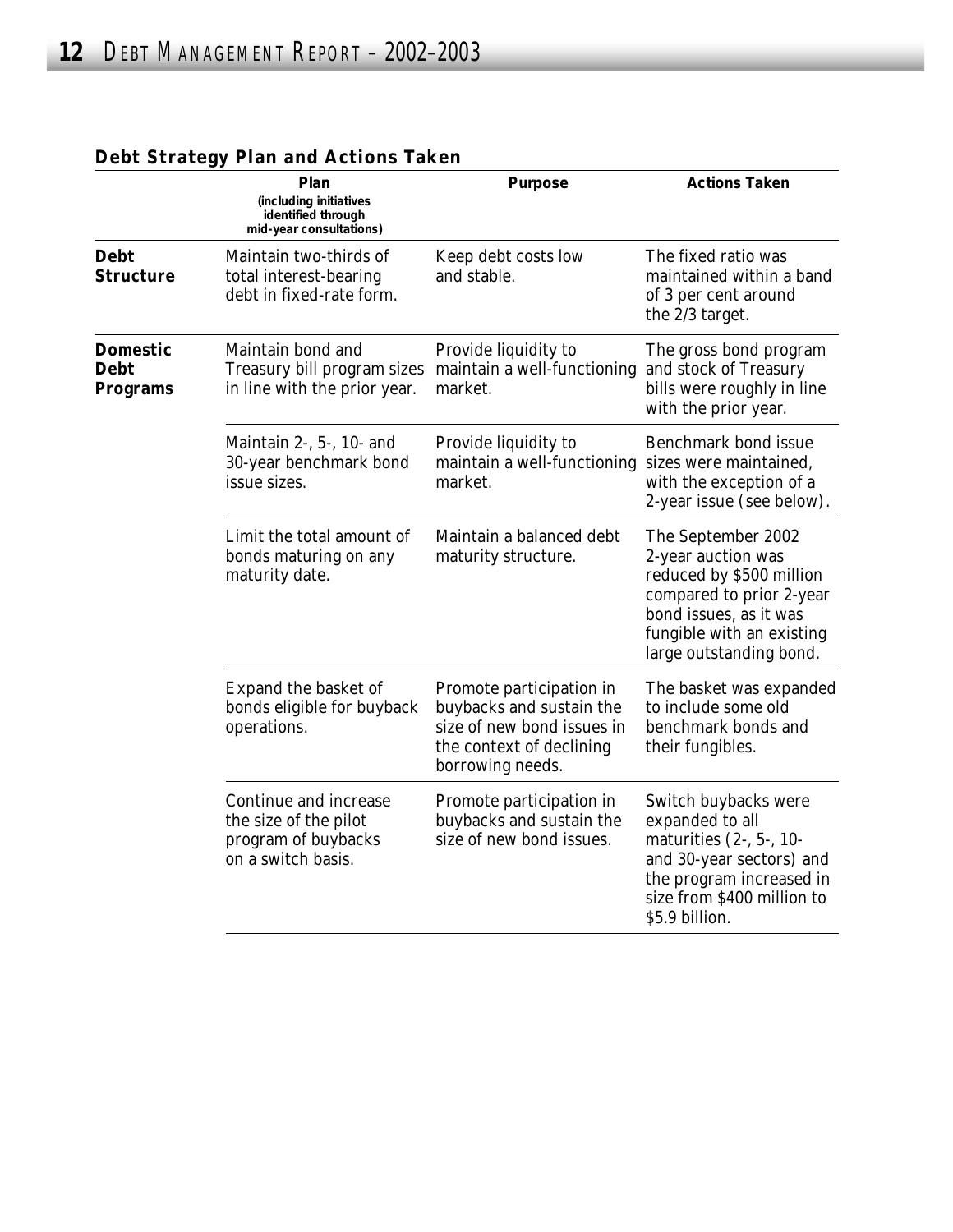|                                                               | Plan                                                                                                                          | Purpose                                                                                                                                                 | <b>Actions Taken</b>                                                                                                                                                     |
|---------------------------------------------------------------|-------------------------------------------------------------------------------------------------------------------------------|---------------------------------------------------------------------------------------------------------------------------------------------------------|--------------------------------------------------------------------------------------------------------------------------------------------------------------------------|
|                                                               | (including initiatives<br>identified through<br>mid-year consultations)                                                       |                                                                                                                                                         |                                                                                                                                                                          |
| <b>Domestic</b><br><b>Debt</b><br><b>Programs</b><br>(cont'd) | Reduce the targeted<br>turnaround time for<br>publication of the results<br>of Government of Canada<br>securities operations. | Reduce market risk for<br>participants and encourage turnaround times were<br>broader participation<br>in auctions.                                     | On November 25, 2002,<br>reduced from 15 minutes<br>to 10 minutes for<br>auctions and from<br>30 minutes to 15 minutes<br>for buyback operations.                        |
|                                                               | Adjust the timing of<br>buyback operations.                                                                                   | Reduce market risk for<br>the time of regular bond<br>participants, accommodate<br>participants' preferences<br>and encourage broader<br>participation. |                                                                                                                                                                          |
|                                                               |                                                                                                                               |                                                                                                                                                         | On September 25, 2002,<br>the time of switch<br>operations was changed<br>from $12:30$ p.m. to<br>10:30 a.m.                                                             |
|                                                               | Establish a lower limit on<br>the buyback of older<br>benchmarks.                                                             | Ensure liquidity is<br>maintained in actively<br>traded outstanding bonds.                                                                              | Repurchases of older<br>benchmarks are now<br>stopped when the<br>remaining outstanding<br>amount for each maturity<br>reaches \$6 billion.                              |
| Cash<br><b>Management</b>                                     | Continue and expand the<br>pilot Cash Management<br>Bond Buyback program.                                                     | Reduce the peak levels of<br>government cash balances<br>and reduce variability in<br>Treasury bill auctions.                                           | Operations were held<br>regularly throughout the<br>year and offers to<br>repurchase maturing<br>bonds were extended<br>to include those maturing<br>in up to 18 months. |
|                                                               | Implement a new<br>framework for the<br>management of<br>cash balances.                                                       | Reduce the risk of<br>counterparty failure and<br>broaden access.                                                                                       | In September 2002 the<br>new collateral-based<br>framework was<br>successfully launched.                                                                                 |

# **Debt Strategy Plan and Actions Taken** *(cont'd)*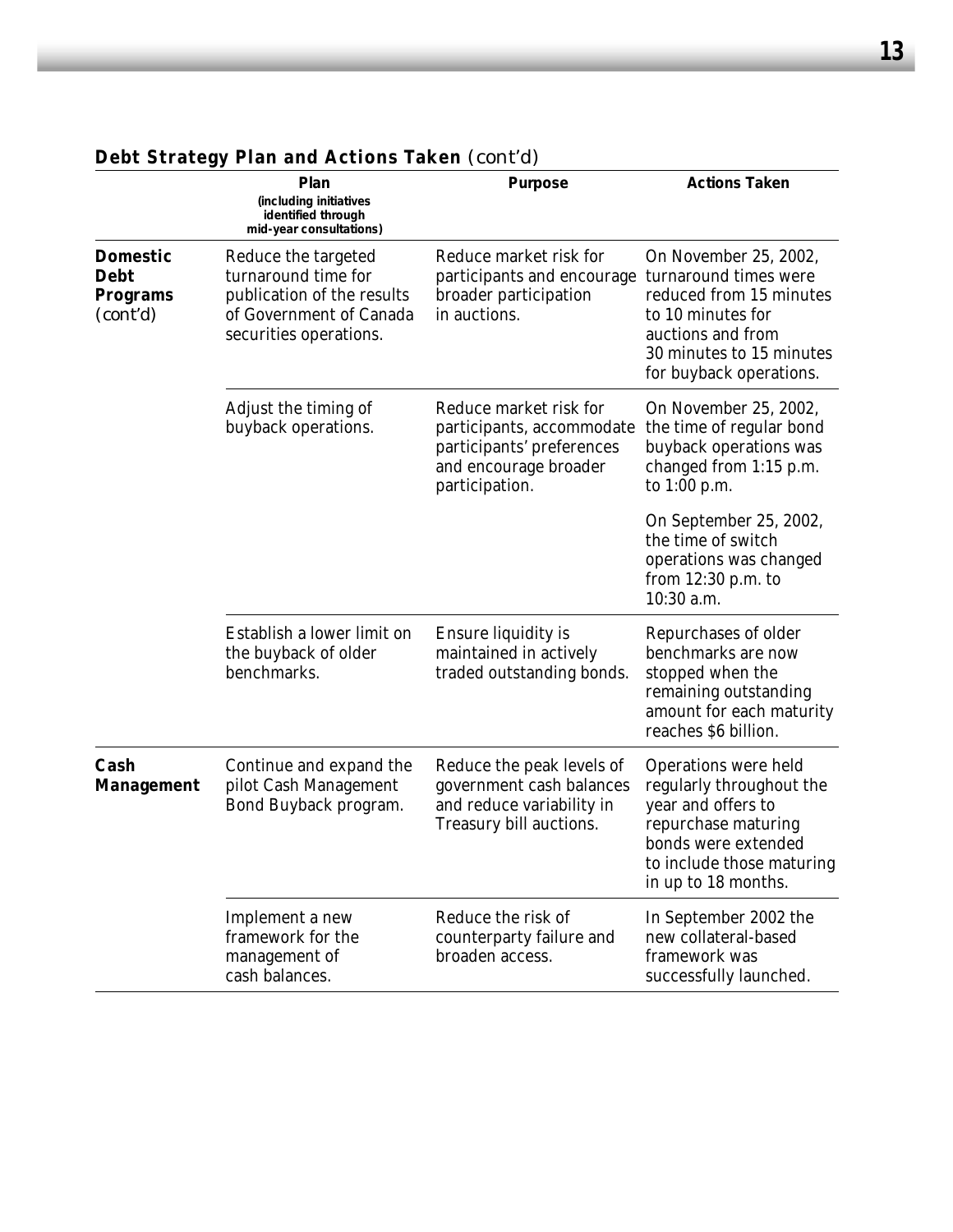|                        | Plan<br>(including initiatives<br>identified through<br>mid-year consultations)                                             | Purpose                                                                                                                                                                                             | <b>Actions Taken</b>                                                                                                                                                  |
|------------------------|-----------------------------------------------------------------------------------------------------------------------------|-----------------------------------------------------------------------------------------------------------------------------------------------------------------------------------------------------|-----------------------------------------------------------------------------------------------------------------------------------------------------------------------|
| Reserves<br>Management | international reserves,<br>in line with comparable<br>sovereigns.                                                           | Maintain a prudent level of Provide a source of foreign<br>currency liquidity and<br>promote orderly conditions US\$1.9 billion to<br>in the foreign exchange<br>market for the<br>Canadian dollar. | International reserves<br>increased by<br>US\$35.9 billion as at<br>March 31, 2003, largely<br>due to changes in<br>market values.                                    |
|                        | Implement a collateral<br>management framework<br>for swap credit exposures.                                                | Limit the risk of loss<br>arising from the<br>downgrade or failure of<br>a swap counterparty.                                                                                                       | The collateral<br>management framework<br>was implemented in<br>April 2002.                                                                                           |
|                        | Develop and implement a<br>US-dollar repo program.                                                                          | Reduce the amount of<br>uncollateralized<br>commercial deposits.                                                                                                                                    | The repo program was<br>developed in 2002 and<br>inaugurated in April 2003.                                                                                           |
|                        | Close the gap between<br>foreign currency assets<br>and liabilities.                                                        | Immunize against<br>currency and interest<br>risks.                                                                                                                                                 | In 2002 the Government<br>continued its efforts to<br>close the gap, which was<br>closed in 2003.                                                                     |
|                        | Review the investment<br>guidelines governing the<br>management of reserves.                                                | Further diversify Exchange In the fall of 2002 the<br><b>Fund Account investments</b><br>and bring the guidelines<br>in line with investment<br>practices of a number of<br>other OECD sovereigns.  | Government amended its<br>guidelines to allow a<br>limited amount of<br>securities of A-rated<br>sovereigns to be held<br>within prudent limits.                      |
|                        | Review the credit<br>guidelines pertaining to<br>financial institution<br>counterparties for the<br>management of reserves. | Further diversify credit<br>risk across financial<br>institution counterparties.                                                                                                                    | The credit risk guidelines<br>were modified in 2002 to<br>accept A-rated financial<br>institutions as eligible<br>counterparties for swaps,<br>forwards and deposits. |
|                        |                                                                                                                             |                                                                                                                                                                                                     |                                                                                                                                                                       |

# **Debt Strategy Plan and Actions Taken** *(cont'd)*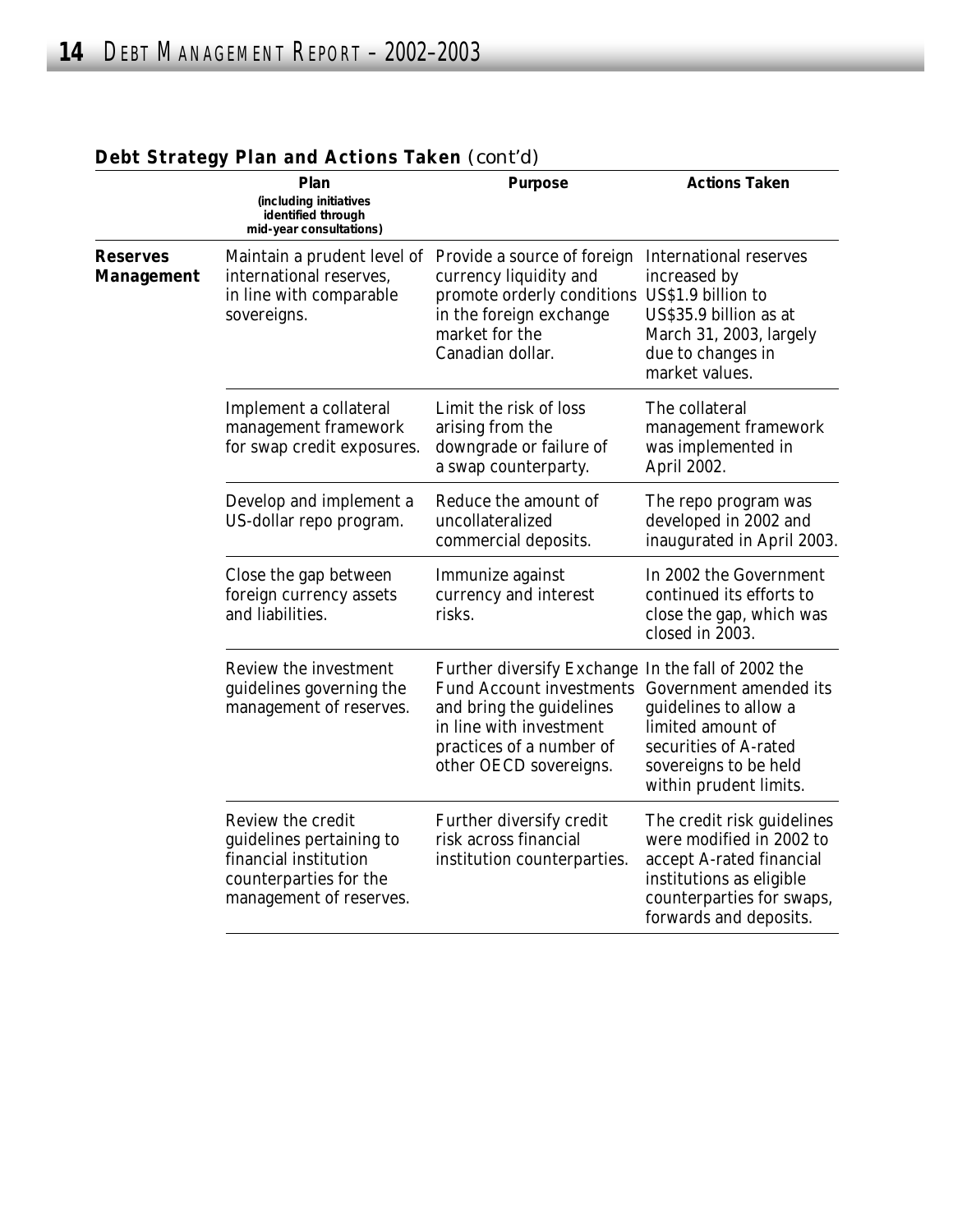|                                                  | Plan<br>(including initiatives<br>identified through<br>mid-year consultations) | Purpose                                                                                                                                                                                                                | <b>Actions Taken</b>                                                                                                                                                                                                           |
|--------------------------------------------------|---------------------------------------------------------------------------------|------------------------------------------------------------------------------------------------------------------------------------------------------------------------------------------------------------------------|--------------------------------------------------------------------------------------------------------------------------------------------------------------------------------------------------------------------------------|
| <b>Reserves</b><br><b>Management</b><br>(cont'd) | Publicly disclose the<br>investment and credit<br>guidelines.                   | Increase the transparency<br>of the Government's<br>investment and credit<br>guidelines governing<br>the management<br>of reserves.                                                                                    | The guidelines were<br>published in the 2002<br>Annual Report to<br>Parliament on the<br>Operations of the<br>Exchange Fund<br>Account. <sup>1</sup>                                                                           |
|                                                  | Renew the US\$6-billion<br>standby line of credit with<br>international banks.  | Provide a potential source<br>of supplementary liquidity<br>for the Government. The<br>existing standby credit<br>agreement has been in<br>place since June 23, 1978.<br>The facility has not been<br>used since 1986. | The standby credit<br>facility with international<br>banks was successfully<br>renegotiated in 2002.<br>The maturity date was<br>extended from 2003<br>to 2007. No other<br>changes were made to<br>the terms of the facility. |

# **Debt Strategy Plan and Actions Taken** *(cont'd)*

 $^{\rm 1}$  Available on the Department of Finance Web site at www.fin.gc.ca.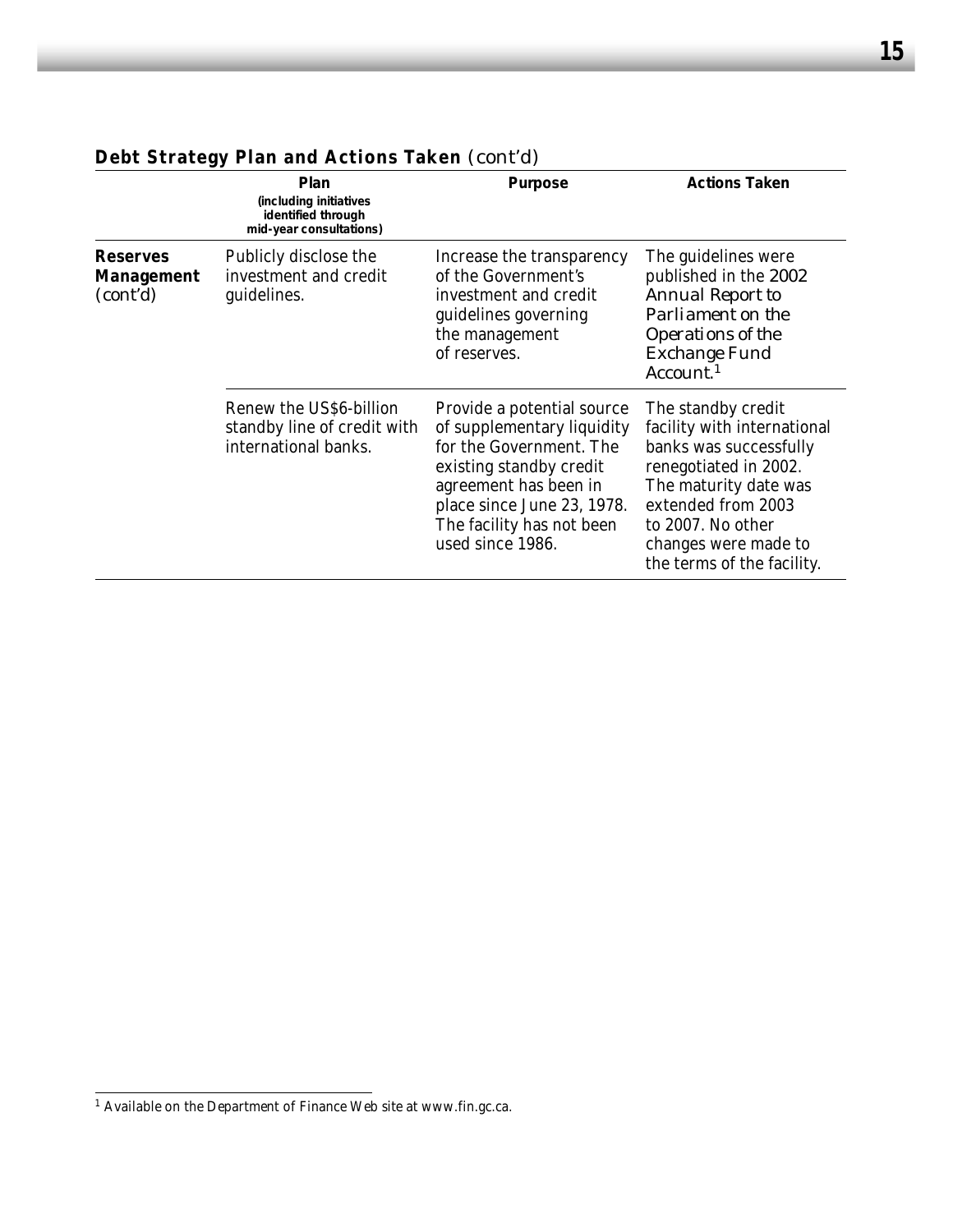# *Part I: Debt Management Context*

# **The Fiscal Environment**

## *Budgetary Environment*

Canada has experienced a remarkable turnaround in its fiscal position in recent years: the Government has recorded six consecutive budget surpluses; the federal debt has been reduced by \$52.3 billion since 1997–98; the federal debt-to-GDP ratio has fallen almost 25 percentage points from its peak of 68.4 per cent in 1995–96 to 44.2 per cent in 2002–03; and fiscal and monetary policy credibility has contributed to lower interest rates.

In 2002–03 the Government recorded a budgetary surplus of \$7.0 billion, and the federal debt-to-GDP ratio declined by 2.5 percentage points. This is the seventh consecutive year in which the debt-to-GDP ratio has declined, and it is at its lowest level since 1984–85 (see Chart 1). For detailed information, see the *Annual Financial Report of the Government of Canada* (fiscal year 2002–03) at www.fin.gc.ca/toce/2003/afr\_e.html.



Chart 1 **Federal Debt–to–GDP Ratio**

Source: Department of Finance.

## *Financial Requirement/Source*

The budgetary balance is the most comprehensive measure of the Government of Canada's fiscal results. It is presented on a full accrual basis of accounting, recording government assets and liabilities when they are receivable or incurred, regardless of when the cash is received or paid. In addition, the budgetary balance includes only those activities over which the Government has legislative control.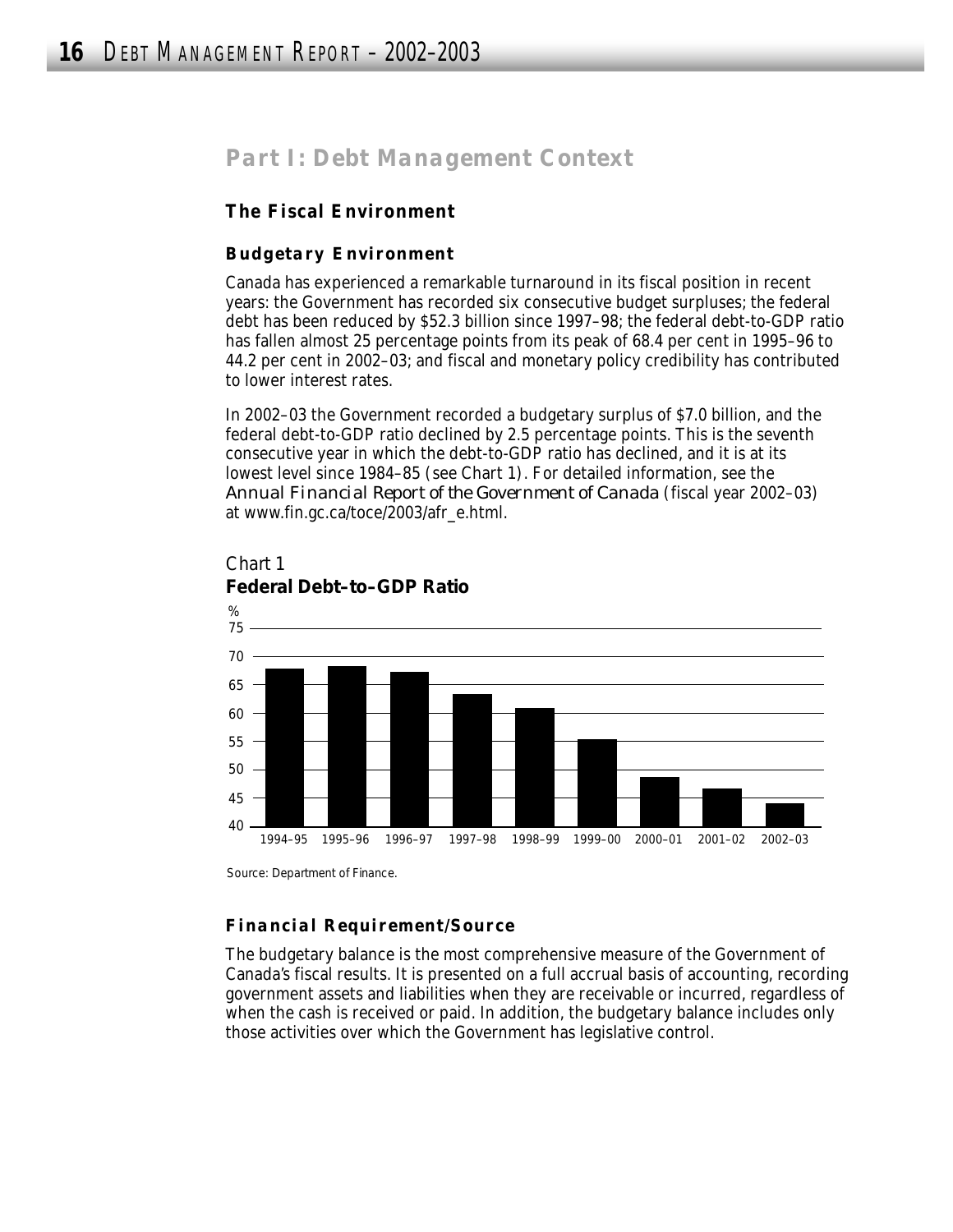#### *Note to Readers*

The financial statements for 2002–03 are presented on the full accrual basis of accounting, which replaces the modified accrual standard that had been used since the mid-1980s. Prior to the shift to full accrual accounting, there was no distinction between net debt and the accumulated deficit, or federal debt, so these terms were used interchangeably.

Under full accrual accounting, this is no longer the case. Net debt is the Government's net liabilities excluding the value of its non-financial assets. Non-financial assets include tangible capital assets, inventories and prepaid expenses. The accumulated deficit takes into account the value of non-financial assets. The two indicators now represent different measures of the Government's financial position. The federal debt will now represent the accumulation of surpluses and deficits in the past and is the key measure of debt.

In contrast, the financial requirement/source measures the difference between cash coming in to the Government and cash going out. It differs from the budgetary balance in that it includes transactions in loans, investments and advances, federal employees' pension accounts, other employee and veteran future benefit plans, other specified purpose accounts, foreign exchange activities, changes in other financial assets, liabilities and non-financial assets. These activities are included as part of non-budgetary transactions. The conversion from full accrual to cash accounting is also reflected in non-budgetary transactions.

The budgetary surplus of \$7.0 billion and net source of funds from non-budgetary transactions of \$0.6 billion produced a financial source of \$7.6 billion. This compares to a financial requirement of \$0.3 billion in 2001–02 and sources of \$11.3 billion in 2000–01 and \$7.8 billion in 1999–2000.

In this environment of financial sources, one of the key goals of federal debt management in recent years has been to maintain a liquid and well-functioning market for Government of Canada securities, in particular the domestic Treasury bill and bond programs that form the benchmarks for the Canadian fixed-income market. In 2002–03 both the Treasury bill and bond programs were maintained at levels roughly in line with those of the previous year.

With the shift to full accrual accounting, a number of classification changes have been incorporated, with foreign exchange activities now part of non-budgetary transactions. Consequently, the Government has now recorded a financial source in five of the past six years (see Chart 2). The financial source in 2002–03 was used to increase cash balances by \$5.1 billion and to reduce market debt by \$2.5 billion.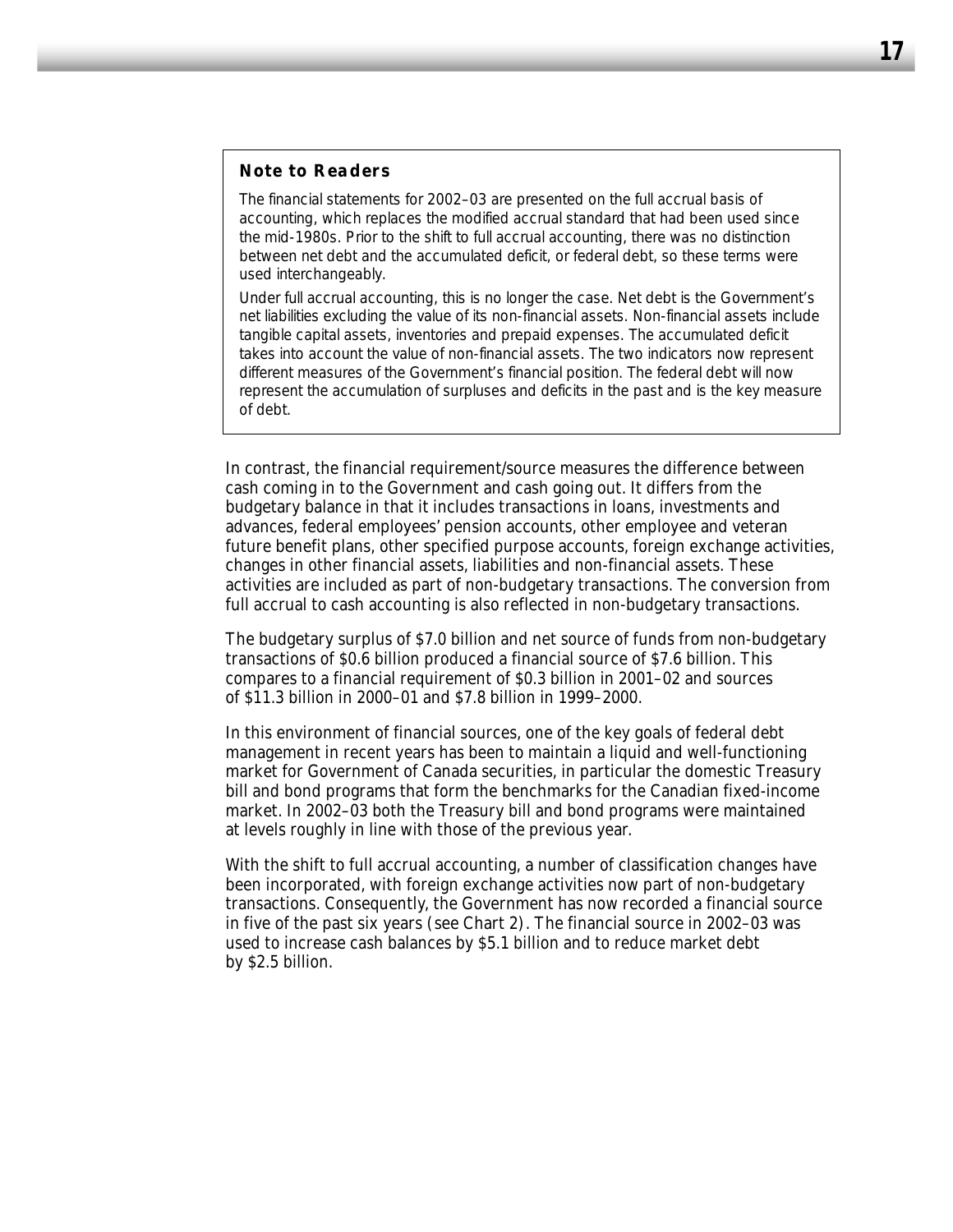



#### *Public Debt Costs*

In 2002–03 the Government spent 21 cents of every dollar of revenue to pay the interest on the public debt, down from a peak of almost 39 cents in 1990–91. Public debt charges as a percentage of GDP declined to 3.2 per cent in 2002–03 from 3.6 per cent in 2001–02 (see Chart 3).





Debt-servicing costs arise from market and non-market debt. Interest rates on market debt are set at the time bonds and Treasury bills are issued and depend on the maturity of the borrowing. The interest rates on interest-bearing non-market debt are based on a 20-year rate imputed from market rates. In 2002–03 the cost of both types of long-term debt benefited from declining long-term interest rate movements over the year (described in the following section) and the decline in

Sources: *Public Accounts of Canada* and Statistics Canada.

Source: *Public Accounts of Canada.*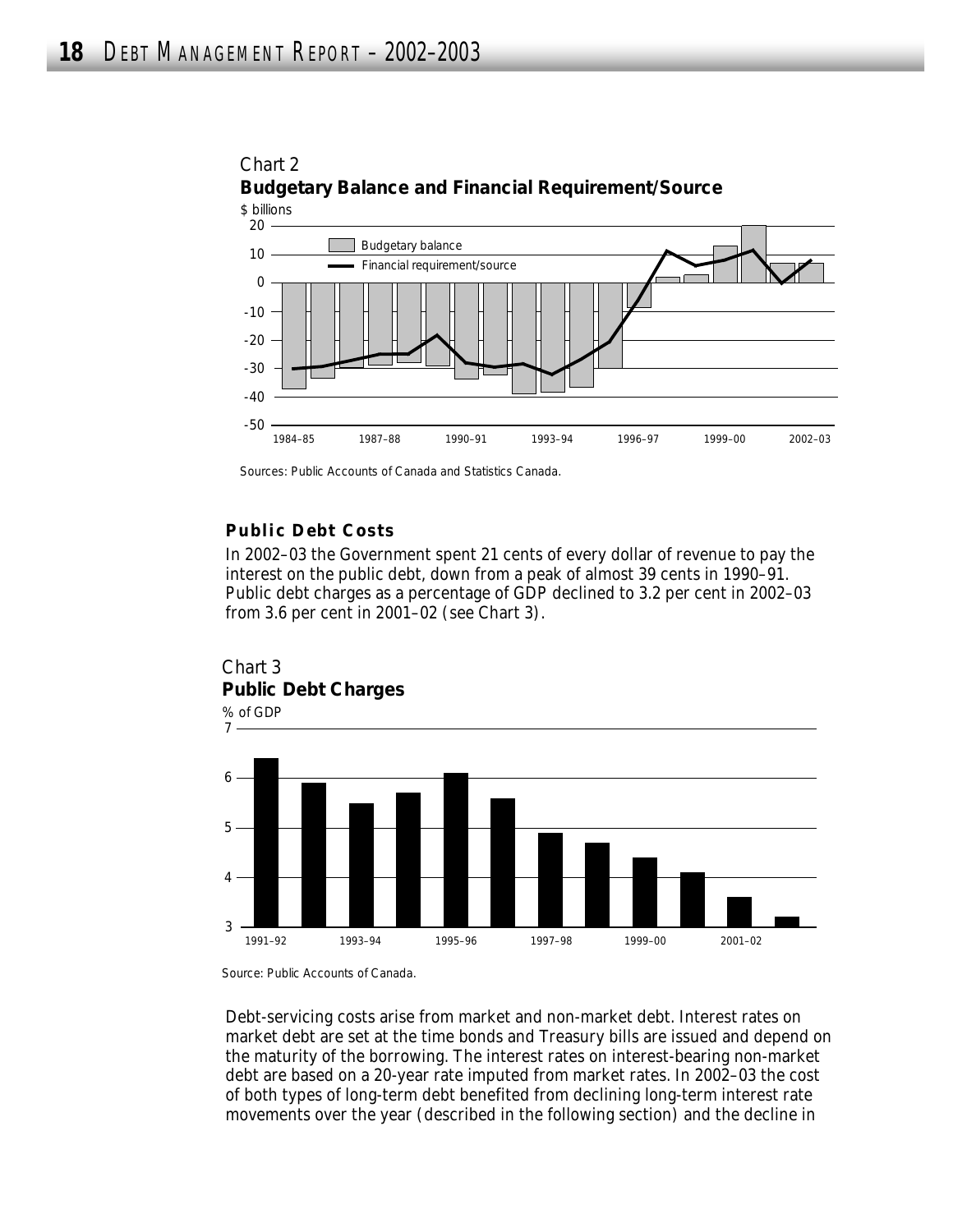the level of interest-bearing debt. The average interest rate paid on the public debt declined from 6.4 per cent in 2001–02 to 6.2 per cent in 2002–03, while the stock of debt declined by \$2.1 billion in 2002–03.

#### *Interest Rate Developments in 2002–03*

The Bank of Canada tightened monetary policy four times in 2002–03, increasing the overnight rate from 2 to 3 per cent. Three-month Treasury bill yields shifted upwards over the year, from 2.37 to 3.14 per cent (see Chart 4), while longer-term rates fell over the year, from 5.79 to 5.08 per cent (71 basis points) at the 10-year maturity and from 5.98 to 5.55 per cent (43 basis points) at the 30-year maturity (see Charts 5 and 6). Overall, the yield curve flattened at year-end compared to the previous year (see Chart 7).



Sources: Bank of Canada and Federal Reserve Board.



Sources: Bank of Canada and Federal Reserve Board.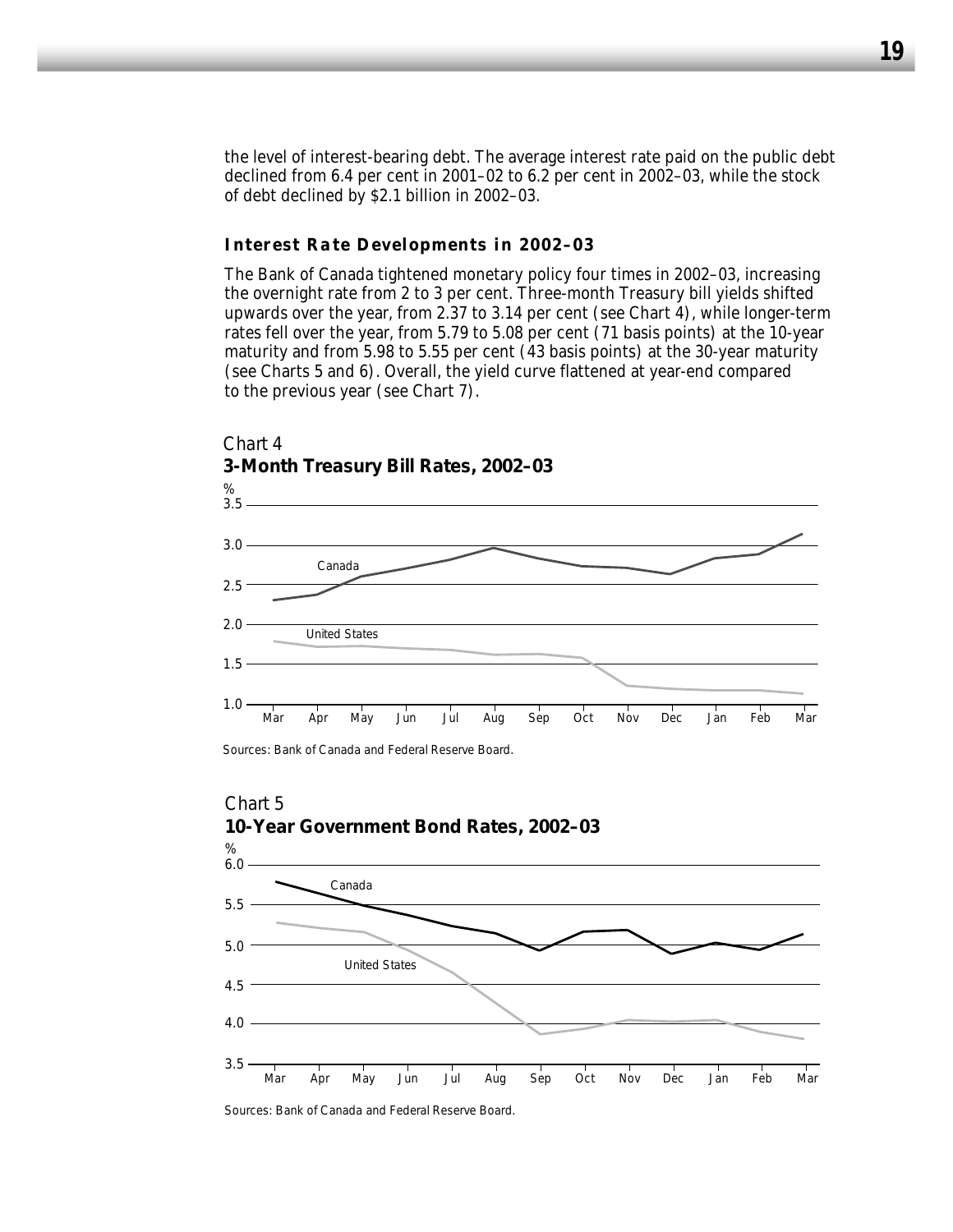

Sources: Bank of Canada and Federal Reserve Board.



Source: Bank of Canada.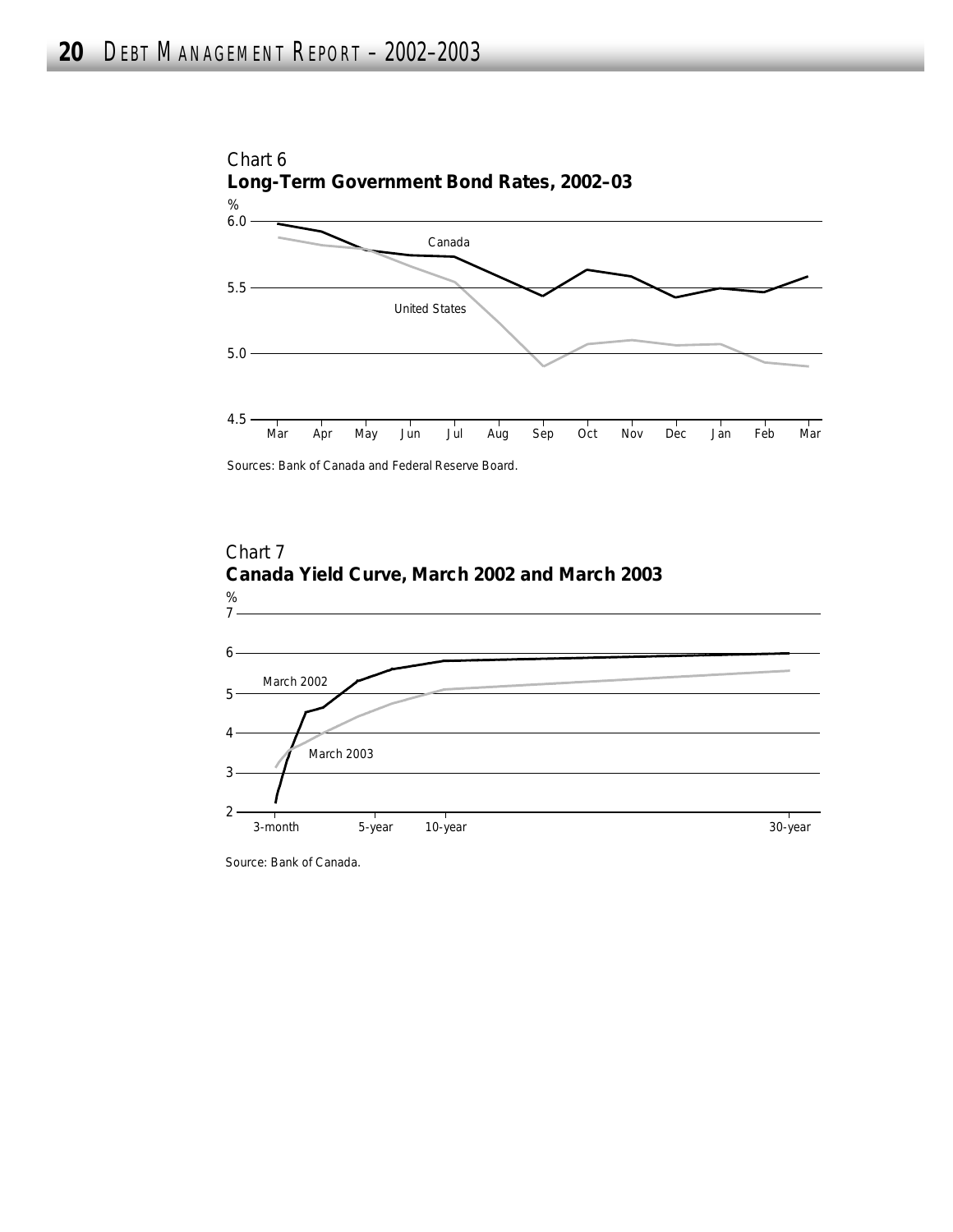## **Composition of the Federal Debt**

#### *Gross Public Debt*

Gross public debt is made up of two major components: market debt and nonmarket debt. Gross public debt at the end of March 2003 totalled \$700.1 billion, down \$4.2 billion from the previous year and \$17.6 billion from its peak of \$717.7 billion on March 31, 1999 (see Chart 8).

#### *Market Debt*

Market debt is the portion of gross debt that is funded in the capital markets and strategically managed by the Government. (Foreign currency debt is issued on an opportunistic basis, while Canada Pension Plan [CPP] debt is not funded in markets but is based on market rates.) Market debt consists of marketable bonds, Treasury bills, foreign currency denominated bonds and bills, retail debt and bonds held by the CPP. At March 31, 2003, market debt outstanding was \$439.8 billion, down \$2.5 billion from the previous year (see Chart 8).



# Chart 8

Source: *Public Accounts of Canada.*

#### *Non-Market Debt*

Non-market debt comprises liabilities held by the Government outside capital markets. This includes money owed to public sector pensions, the CPP and employees and veterans for future benefits, as well as other liabilities, accounts payable and accrued liabilities and allowances. In 2002–03 non-market debt amounted to \$260.4 billion, down \$1.7 billion from 2001–02.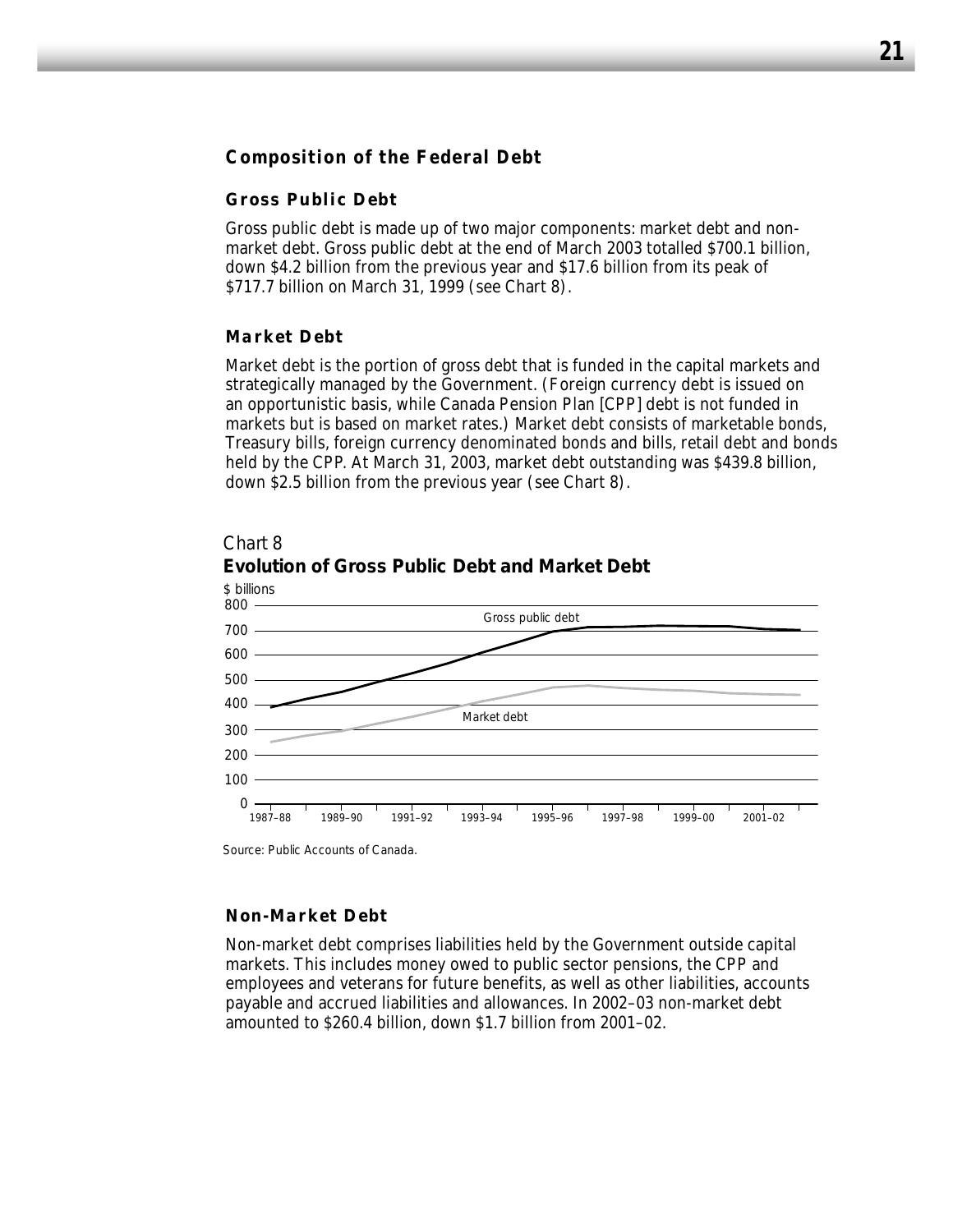#### *Net Public Debt*

Net public debt is gross public debt minus financial assets. Financial assets include cash, foreign exchange accounts and loans. Net public debt declined by \$6.1 billion, from \$570.9 billion in 2001–02 to \$564.8 billion in 2002–03. The Government's financial assets increased by \$1.9 billion to \$135.3 billion, as the decrease in foreign exchange reserves was more than offset by increases in the Government's cash balances and accounts receivable and in its loans, investments and advances.

#### *Federal Debt*

Federal debt, or the accumulated deficit, is net public debt minus non-financial assets. Non-financial assets include tangible capital assets, inventories and prepaid expenses. Federal debt declined by \$7.0 billion, from \$517.5 billion in 2001–02 to \$510.6 billion in 2002–03. The Government's non-financial assets increased by \$0.9 billion to \$54.2 billion, as an increase in tangible capital assets was offset somewhat by decreases in inventories and prepaid expenses.

#### **Total Public Debt as at March 31, 2003**

(\$ millions)



Source: *Public Accounts of Canada.*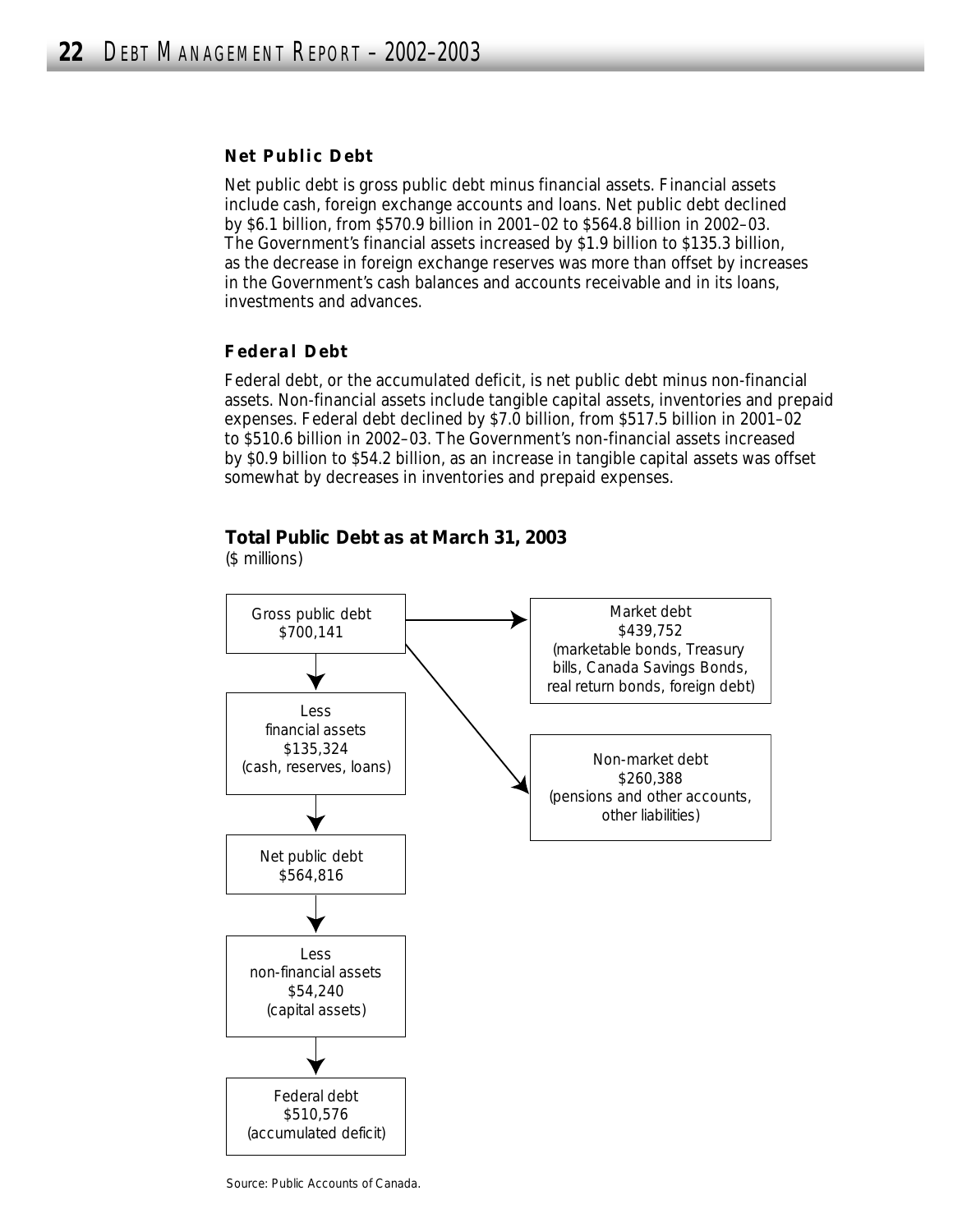#### **Composition of the Market Debt**

The Government of Canada has two types of market debt: domestic debt, which is denominated in Canadian dollars, and foreign currency debt. The Government borrows in Canadian dollars using two types of funding: wholesale and retail. Wholesale funding is conducted through issuance of marketable securities, which include nominal bonds, real return bonds and Treasury bills. These securities are sold via auctions to Government of Canada securities distributors<sup>2</sup> and end-investors. Retail funding is raised through sales of retail bonds to individuals who are Canadian residents.

Funds raised in Canadian dollars are used primarily to meet the Government's operational requirements. See www.fin.gc.ca/invest/debt-e.html for a detailed description of the Government of Canada's market debt instruments. A small proportion of Canadian-dollar wholesale debt is swapped to foreign currencies to fund the Government's foreign exchange reserves. The Government also borrows in foreign currencies for the reserves, which are held in the Exchange Fund Account. The Exchange Fund Account provides a source of foreign currency liquidity and is used to promote orderly conditions in the foreign exchange market for the Canadian dollar. Details on the operations of the Exchange Fund Account can be found in the *2002 Annual Report to Parliament on the Operations of the Exchange Fund Account* at www.fin.gc.ca/toce/2003/efa2002\_e.html.

In 2002–03 debt issuance and stock levels (see Table 1) were in accordance with the plans set out in the 2002–03 *Debt Management Strategy* at the beginning of the fiscal year.

#### **Domestic Debt Programs**

#### *Fixed-Coupon Marketable Bonds*

As planned, gross bond program issuance was maintained in line with 2001–02: gross issuance totalled \$42.3 billion in 2002–03 versus \$40 billion in 2001–02. Also as planned, bond buyback programs were conducted on a larger scale than in 2001–02.

The gross issuance of bonds of \$42.3 billion consisted of \$13.9 billion in 2-year bonds, \$11 billion in 5-year bonds, \$12.6 billion in 10-year bonds and \$4.8 billion in 30-year bonds (see Reference Table IX for more information on bond auctions). The majority of gross issuance, \$36.4 billion, was through new bond issuance while a smaller portion, \$5.9 billion, was issued through the pilot buyback program on a switch basis.

<sup>&</sup>lt;sup>2</sup> The names of government securities distributors and primary dealers can be found at www.bankofcanada.ca/en/auct.htm. Details related to the responsibilities and performance requirements of government securities distributors are described in "Terms of Participation in Auctions for Government Securities Distributors."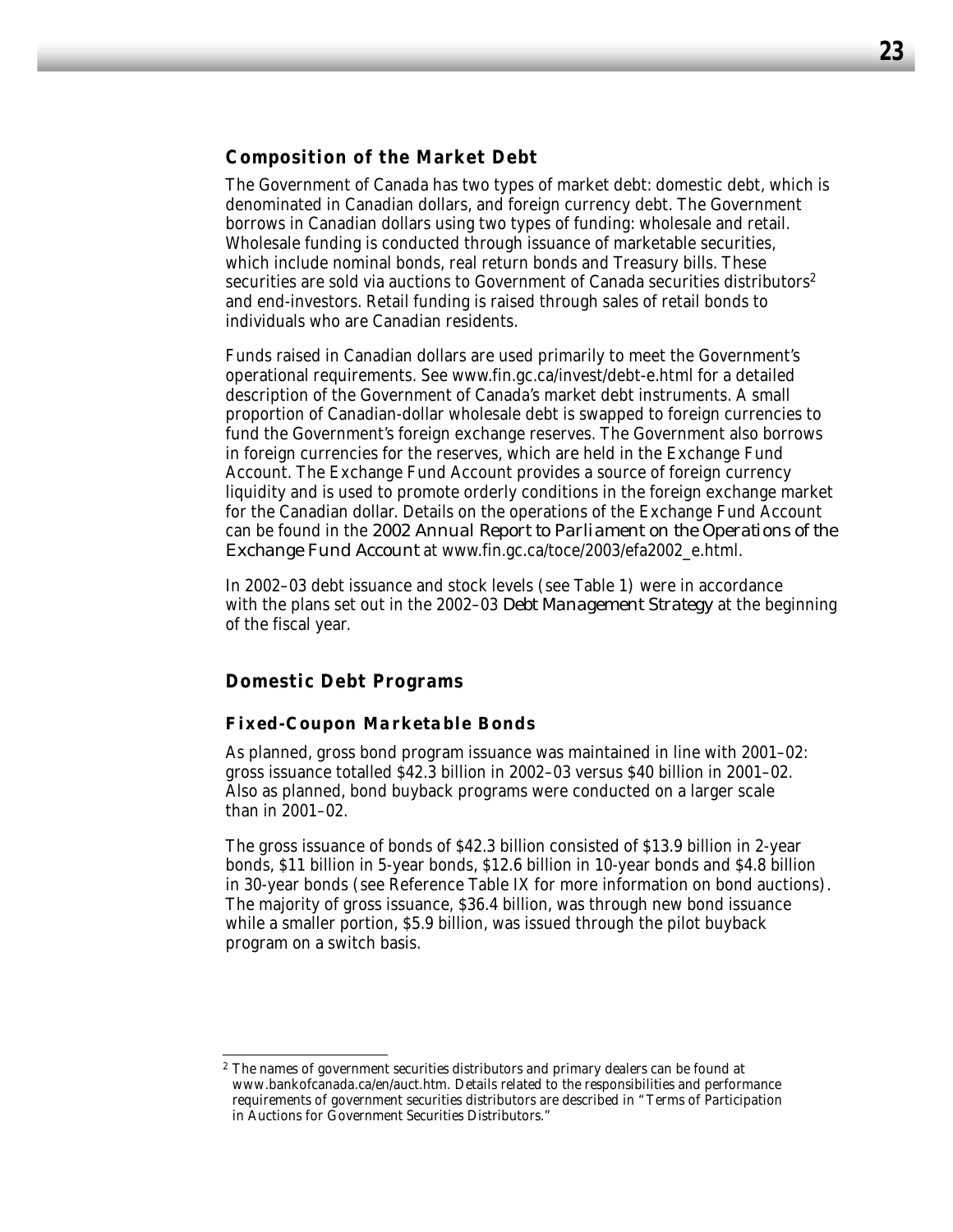Bond buyback operations totalled \$12.1 billion, consisting of \$3.2 billion in 2- and 5-year bonds, \$3.3 billion in 10-year bonds, and \$2.3 billion in 30-year bonds (see Reference Table XII for more information on buyback operations). The repurchase of old bonds on a cash basis accounted for \$7.1 billion of the buyback operations. Under the pilot program of buyback on a switch basis, the Government repurchased \$5 billion of old bonds and issued \$5.9 billion of new bonds.

During fiscal year 2002–03, \$30.3 billion of bonds matured. Net new issuance of fixed-coupon marketable bonds during the year, taking into account buybacks and maturities, declined by \$7.9 billion (gross issuance less repurchases and less maturing issues), bringing the stock of outstanding marketable bonds down to \$269.1 billion as at March 31, 2003.

|                               | Change in Composition or readiational Report, 2002 60 |                         |                       |                   |                                            |        |  |  |  |
|-------------------------------|-------------------------------------------------------|-------------------------|-----------------------|-------------------|--------------------------------------------|--------|--|--|--|
|                               | April 1, 2002<br>Outstanding                          | New issues <sup>a</sup> | Maturing <sup>a</sup> | Repurchase        | March 31, 2003<br>Outstanding <sup>a</sup> | Change |  |  |  |
|                               |                                                       |                         |                       | (\$ billions)     |                                            |        |  |  |  |
| Domestic debt                 |                                                       |                         |                       |                   |                                            |        |  |  |  |
| Fixed-coupon marketable bonds | 277.0                                                 | 42.3                    | 30.3                  | 19.9 <sup>d</sup> | 269.1                                      | $-7.9$ |  |  |  |
| Real return bonds             | 16.8                                                  | 2.3                     |                       |                   | 19.1                                       | 2.3    |  |  |  |
| Treasury billsb               | 94.0                                                  | 236.8                   | 226.4                 |                   | 104.4                                      | 10.4   |  |  |  |
| Retail debt                   | 24.0                                                  | 2.7                     | 4.1                   |                   | 22.6                                       | $-1.4$ |  |  |  |
| Total domestic debt           | 411.8                                                 |                         |                       |                   | 415.2                                      | 3.4    |  |  |  |
| Foreign currency debt         |                                                       |                         |                       |                   |                                            |        |  |  |  |
| Canada bills                  | 3.4                                                   | 16.6                    | 17.3                  |                   | 2.6                                        | $-0.8$ |  |  |  |
| Foreign bonds <sup>c</sup>    | 19.3                                                  | 0.4                     | 5.7                   |                   | 14.0                                       | $-5.3$ |  |  |  |
| Canada notes                  | 1.2                                                   |                         | 0.0                   |                   | 1.2                                        | 0.0    |  |  |  |
| Euro Medium-Term Notes        | 3.2                                                   | 0.2                     | 0.1                   |                   | 3.3                                        | 0.1    |  |  |  |
| Total foreign debt            | 27.1                                                  |                         |                       |                   | 21.1                                       | $-6.0$ |  |  |  |
| CPP bonds and notes           | 3.4                                                   |                         | 0.0                   |                   | 3.4                                        | 0.0    |  |  |  |
| Total market debt             | 442.3                                                 |                         |                       |                   | 439.8                                      | $-2.5$ |  |  |  |

**Table 1** 

*Change in Composition of Federal Market Debt, 2002–03*

Note: As at March 31, 2003, the total amount of interest rate and cross-currency swaps outstanding stood at USD 20.2 billion (see Reference Table XI). Cross-currency swaps convert C\$ denominated government debt into foreign currency obligations for the purpose of funding the international reserves portfolio (see text below).

Numbers may not add due to rounding.

- <sup>a</sup> Includes other adjustments such as the Consumer Price Index adjustment and the translation of marketable bonds payable in foreign currencies to Canadian dollars using the closing rates of exchange at March 31, 2003.
- $<sup>b</sup>$  These securities are issued at 3-, 6- and 12-month maturities and are therefore rolled over a number</sup> of times during the year for refinancing. This results in a larger number of new issues per year than stock outstanding at the end of the fiscal year. These amounts include cash management bills (CMBs); there were no CMBs outstanding at the beginning of fiscal 2002–03, while \$4 billion of CMBs were outstanding at the end of 2002–03.
- <sup>c</sup> Includes \$492.0 million in securities assumed by the Government of Canada on February 5, 2001, on the dissolution of Petro-Canada Limited.
- <sup>d</sup> Includes the bond buyback program on a cash and switch basis, and the pilot Cash Management Bond Buyback program.

Source: *Public Accounts of Canada.*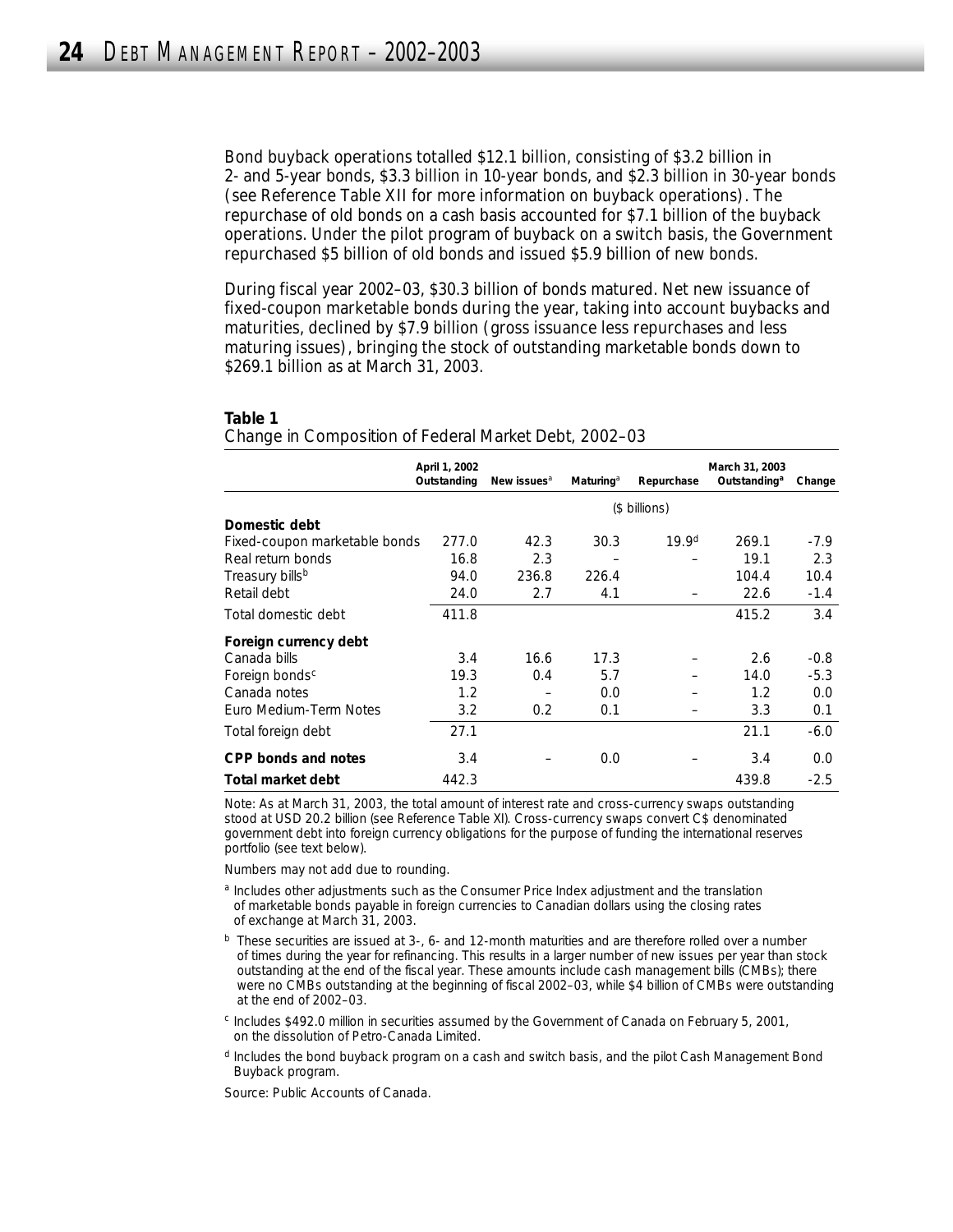## *Impact of Marketable Bond Repurchases on the Debt Stock*

Marketable bond buyback operations permit the maintenance of a liquid new bond issue program through the repurchase of older, less liquid bonds. These operations have a neutral impact on the market value of the debt, a temporary impact on the par value of the stock of government debt, and a very modest impact on debt-servicing costs.

When outstanding bonds are repurchased at premium, the par value of the debt (the basis for accounting) increases temporarily due to the need to issue more of the new bonds to pay for the premium on the old bonds. The opposite effect is observed when bonds are bought back at a discount. This effect on the par value of the debt is temporary, as buyback operations advance the time before outstanding bonds trading at a premium or discount would need to be refinanced with new bonds at par value.

Since the inception of the program, the Government has consistently paid premiums on bonds repurchased. This is due to: the basket of eligible bonds that was exclusively composed of illiquid, high-coupon bonds trading with large premiums before 2002–03; and interest rates that have fallen to record lows since early 2000, contributing to a further increase in the premiums at which bonds were repurchased. Despite the broadening of the basket, almost 70 per cent of the bonds repurchased in 2002–03 were illiquid, high-coupon bonds accounting for 90 per cent of premiums paid.

The continued popularity and expansion of the buyback program in 2002–03 significantly increased the amount of premiums paid, increasing the par value of the debt by about \$3.3 billion in 2002–03 from about \$1.5 billion in 2001–02. Most of this increase is due to the increase in buyback volume from \$5.6 billion in 2001–02 to \$12.1 billion in 2002–03. Since 1998 the cumulative impact on the par value of the Canadian debt has been about \$5.6 billion (see Table 2).

#### **Table 2**

*Cumulative Impact of Buyback Operations*  (on Par Value of the Debt)

| Amount repurchased         | 1998-99 | 1999–00 | 2000-01       | $2001 - 02$ | 2002-03 |
|----------------------------|---------|---------|---------------|-------------|---------|
|                            |         |         | (\$ millions) |             |         |
| Buybacks on a cash basis   | 327     | 1.017   | 1.646         | 2.852       | 4.074   |
| Buybacks on a switch basis |         | -       |               |             | 1.559   |
| Total bond buyback program | 327     | 1.017   | 1.646         | 2.854       | 5.633   |

Source: Department of Finance.

The cumulative impact of buybacks on the par value of the debt should reach its maximum within the next few years and diminish thereafter. The decline will occur as availability of illiquid high-coupon bonds falls. Eventually bonds may be repurchased at a discount, with the effect of reducing the par value of the debt.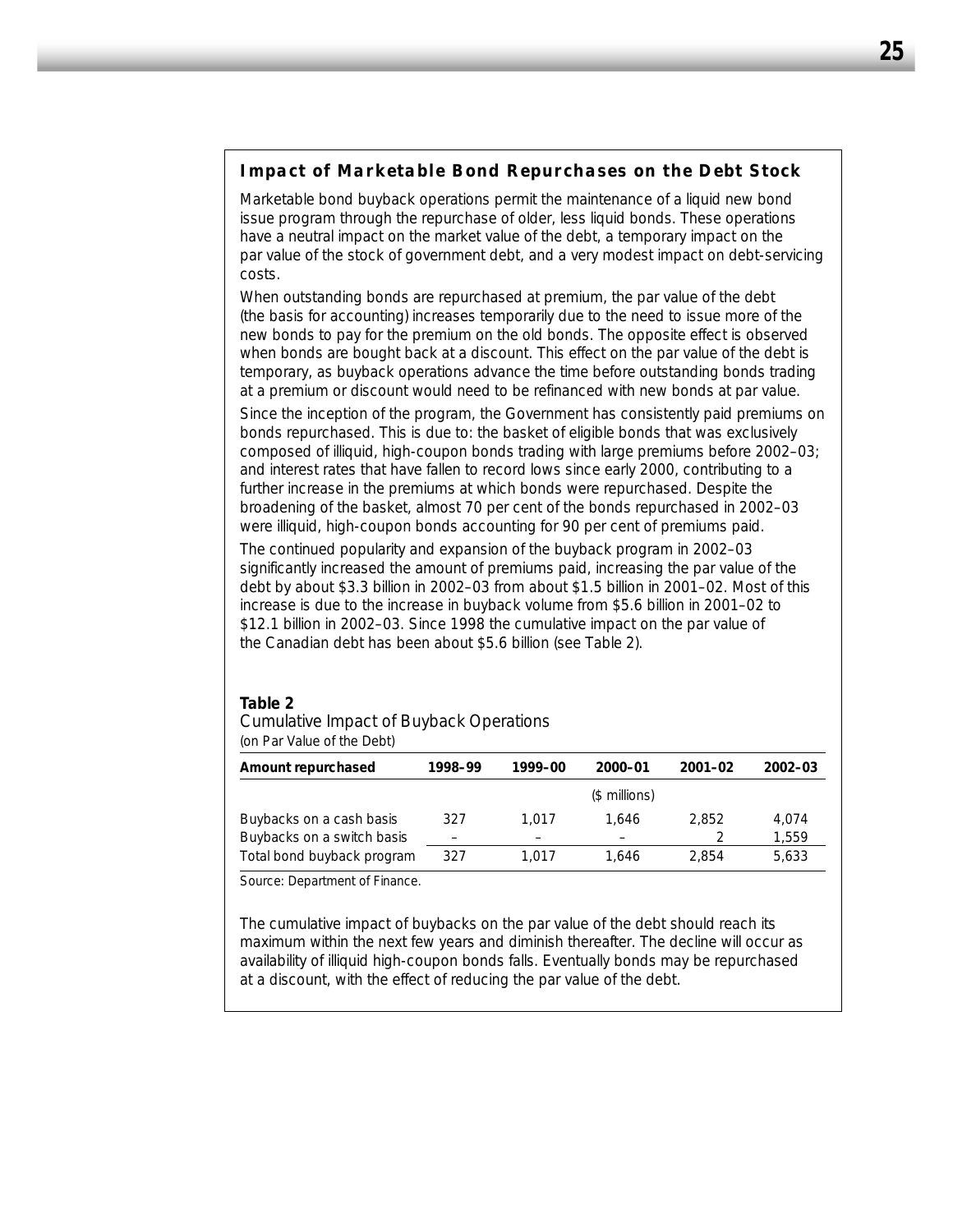#### *Real Return Bonds*

In 2002–03 issuance of real return bonds (RRBs) was in keeping with the announced target of \$1.4 billion, increasing the level of outstanding RRBs from \$14.8 billion to \$16.2 billion (from \$16.8 billion to \$19.1 billion including the Consumer Price Index adjustment) as at March 31, 2003 (see Table 1 on page 24). In 2002–03 the third RRB benchmark, with a December 1, 2031 maturity, was reopened four times to build a total outstanding of \$5.8 billion (see Reference Table X for more information on RRB auctions).

#### *Treasury Bills and Cash Management Bills*

The stock of outstanding Treasury bills and cash management bills (CMBs), which are a shorter-dated form of Treasury bills, at the end of the 2002–03 fiscal year was slightly larger than the \$90-billion to \$100-billion range announced in the 2002–03 *Debt Management Strategy.* The stock of outstanding Treasury bills and CMBs increased by \$10.4 billion during 2002–03, to \$104.4 billion at March 31, 2003 (see Table 1 on page 24). The increase was for the most part due to bonds repurchased under the cash management bond buyback program and an increase in cash balances over the year, which increased by \$5.1 billion, from \$11.4 billion on March 31, 2002, to \$16.5 billion on March 31, 2003. During the year \$12.9 billion of bonds were repurchased under the cash management bond buyback program.

There were no CMBs outstanding at the beginning of fiscal 2002–03, while \$4 billion of CMBs were outstanding at the end of 2002–03.

#### *Retail Debt*

In 2002–03 the level of outstanding debt held by domestic retail investors—Canada Savings Bonds and Canada Premium Bonds—decreased from \$24.0 billion to \$22.6 billion. Gross sales and redemptions were \$3.5 billion and \$4.9 billion, respectively, for a net change of -\$1.4 billion in the stock of retail debt.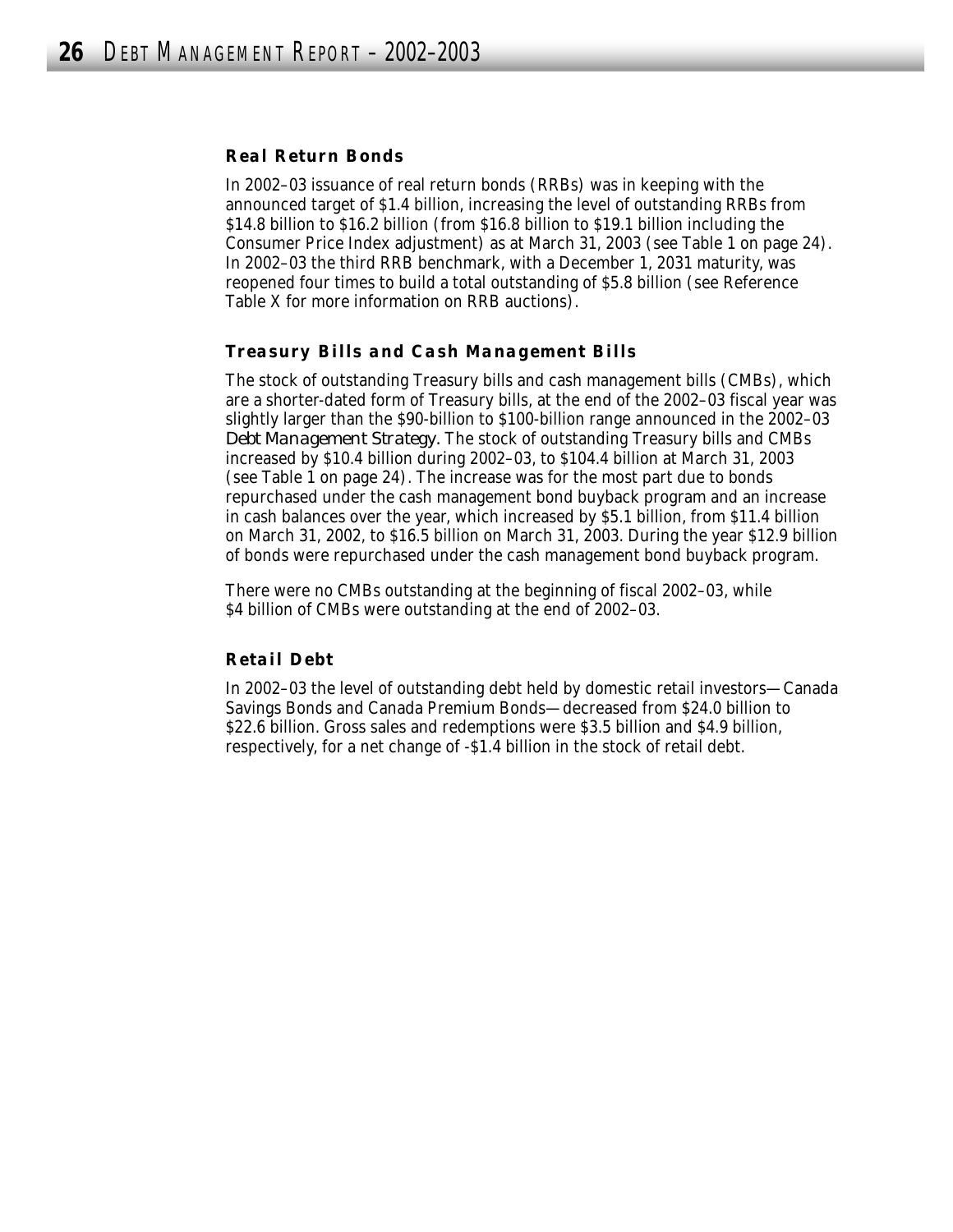### **Foreign Currency Debt Programs**

#### *Canada Bills*

In 2002–03 the level of outstanding Canada bills decreased from \$3.4 billion (US\$2.1 billion) to \$2.6 billion (US\$1.8 billion). In 2002–03 Canada bills were issued, on average, at an all-in cost of US\$LIBOR less 15-20 basis points.

#### *Foreign Currency Denominated Bonds*

There was no new foreign bond issuance in 2002–03. A total of \$4.8 billion (US\$3.3 billion) of foreign currency bonds matured in 2002–03. The total outstanding was \$14.0 billion (US\$9.5 billion).

#### *Canada Notes*

The stock of outstanding Canada notes remained roughly unchanged at \$1.2 billion (US\$0.8 billion) during 2002–03. There was no new issuance.

#### *Euro Medium-Term Notes*

In 2002–03 there were no new Euro Medium-Term Note transactions, and the total outstanding increased from \$3.2 billion (US\$2.0 billion) to \$3.3 billion (US\$2.2 billion) due to the appreciation of the euro compared to the Canadian dollar.

#### *Cross-Currency Swaps*

In 2002–03 the Government of Canada raised \$2.2 billion (US\$1.5 billion) to fund the foreign exchange reserves by entering into 36 cross-currency swaps. A total of US\$2.4 billion of swaps matured in 2002–03. At the end of the 2002–03 fiscal year, the outstanding amount of cross-currency swaps totalled \$29.4 billion (US\$18.6 billion) (see Reference Table XI for transaction details). Taking into account the effect of cross-currency swaps, foreign currency obligations were 11.5 per cent of market debt.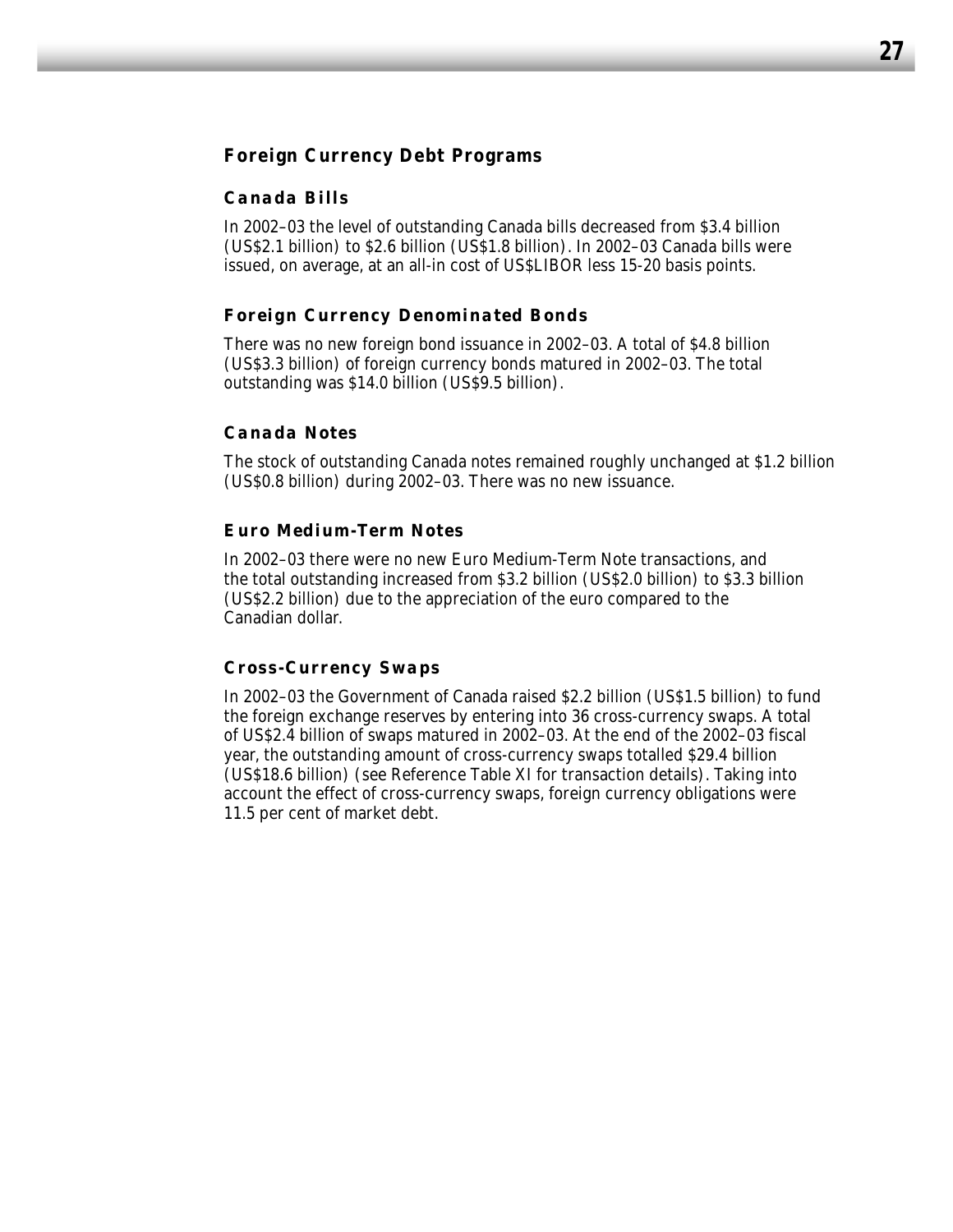# *Part II: Report on the 2002–2003 Debt Strategy*

The federal debt strategy covers the management of the federal market debt and related operational activities, including the management of Canadian-dollar cash balances and the funding and investment of Canada's foreign exchange reserves. Annual debt strategy planning sets out the objectives for the year in each of these domains and provides for a series of initiatives. As required by legislation, the debt strategy is published and tabled in Parliament before the start of each fiscal year.

There are two main themes underlying the objectives of the 2002–03 federal debt strategy: supporting a well-functioning market in Government of Canada securities and managing risks. The Government has taken steps to support both a well-functioning primary and secondary market for Government of Canada securities. The Government supported a liquid primary market for government securities through a variety of measures to enhance programs and participation. Also, it continued to work with regulators to enhance secondary market liquidity, transparency and integrity.

In line with the increased attention paid to risk management by financial market participants in recent years, the Government has implemented a comprehensive risk management framework for treasury risks related to the debt program. The key treasury risks for the Government relate to changes in interest rates and their effect on domestic borrowing costs (interest rate risk), and the Government's credit exposure to financial institution counterparties with which it transacts in the management of the debt (credit risk). In 2002–03 significant work related to the Government's management of both interest rate and credit risk took place.

## **A Well-Functioning Government of Canada Securities Market**

The advent of a period of federal budgetary surpluses in the 1990s ushered in a new era in federal debt management: one focused on maintaining a well-functioning market in an environment of declining borrowing needs. Over the past several years, the majority of federal debt strategy initiatives have been in this domain, and this focus continued in 2002–03.

A well-functioning wholesale market in Government of Canada securities benefits the Government as well as a wide range of market participants. For the Government as a debt issuer, a well-functioning market attracts investors and ensures that funding costs are kept low. For market participants, a liquid and active secondary market in government debt provides credit-risk-free assets for investment portfolios, a pricing benchmark for other debt issues and swaps, and a primary tool for hedging risk.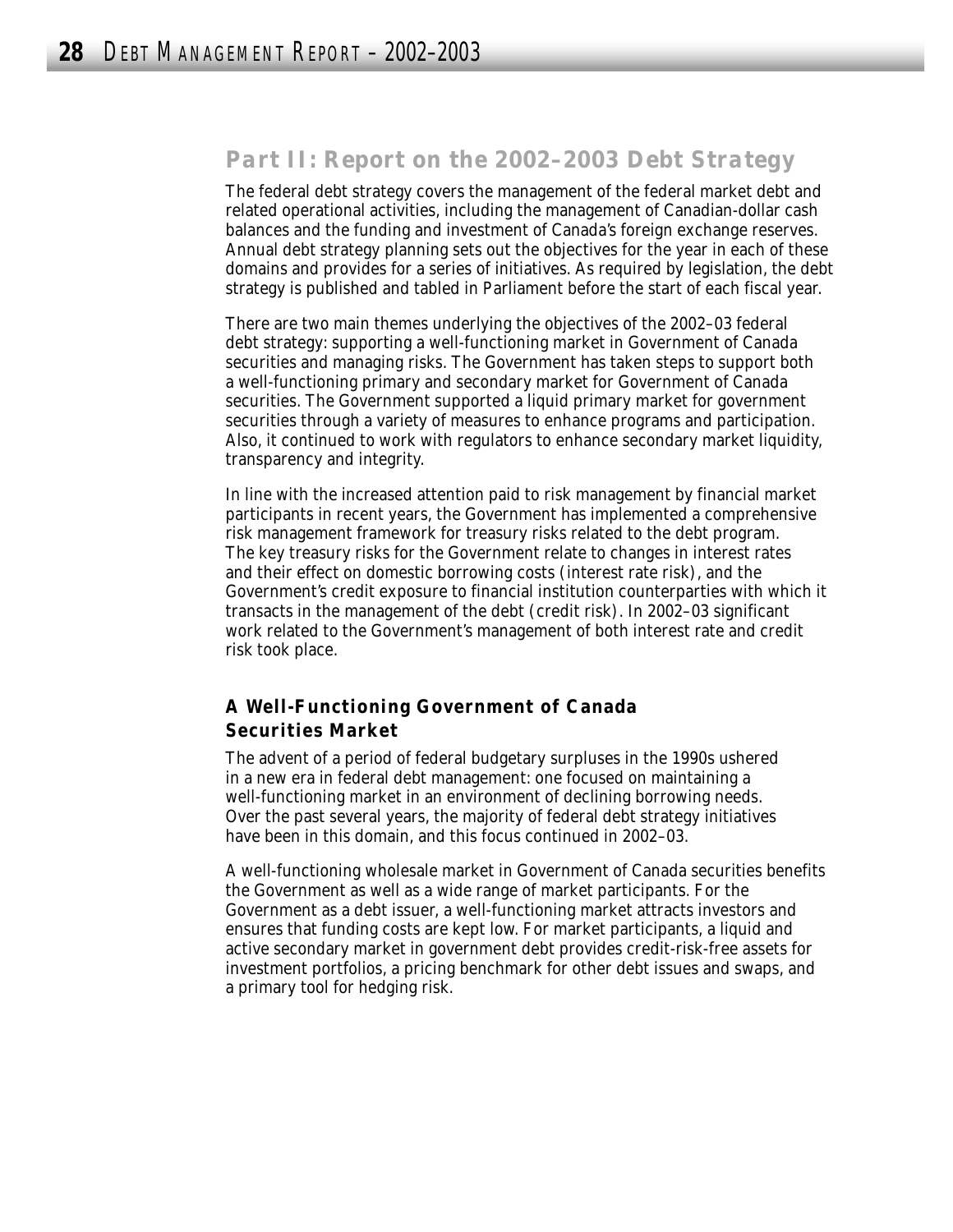The Government's efforts to maintain and enhance the market for its securities have targeted both the issuance of bonds and Treasury bills through auctions, and the liquidity and efficiency of the secondary market. Program initiatives of note in recent years include increasing the target sizes for benchmark 2-, 5-, 10- and 30-year bonds and the size of new bond issues, and implementing bond buybacks. The Department of Finance and the Bank of Canada have also worked with market participants and securities regulators to develop a framework to enhance the transparency and integrity of the fixed-income market. In 2002–03 these areas continued to be the primary focus of government initiatives.

The section entitled "Debt, Cash and Reserve Management Indicators" describes commonly used indicators of a well-functioning securities market. These include the degree to which auctions in the primary market are well bid, the level of liquidity and trading in the secondary market, and cash and reserves management performance. While there are a number of factors that affect these indicators, debt managers follow these measures when examining government debt management initiatives. The measures, however, do not by themselves define the success of specific government debt management policies.

#### *Marketable Bond Program*

The use of liquid benchmark bond issues according to a regular, pre-announced quarterly calendar has been a key feature of the Government's approach to funding domestic operational requirements since the early 1990s. There are currently auctions of 2-, 5- and 10-year issues every quarter, and 30-year issues on a semi-annual basis. Each issue contributes to the creation of a large and liquid benchmark at the respective maturity.

The gross bond program increased by \$2.1 billion in 2002–03, while the net bond program decreased by \$4.3 billion (see Table 3).

| <b>Bond Program</b>                                    |         |         |               |               |                 |  |  |
|--------------------------------------------------------|---------|---------|---------------|---------------|-----------------|--|--|
|                                                        | 1998-99 | 1999-00 | 2000-01       | $2001 - 02$   | 2002-03         |  |  |
|                                                        |         |         | (\$ millions) |               |                 |  |  |
| Bonds issued at auctions<br>Bonds issued at switches   | 36,300  | 44.750  | 38,500        | 39,800<br>400 | 36,400<br>5,900 |  |  |
| Gross bond program                                     | 36,300  | 44.750  | 38,500        | 40.200        | 42,300          |  |  |
| Buybacks on a cash basis<br>Buybacks on a switch basis | 1.000   | 3.263   | 2.832         | 5,258<br>387  | 7,067<br>4,999  |  |  |
| Total bond buyback program                             | 1.000   | 3.263   | 2.832         | 5.645         | 12,066          |  |  |
| Net bond program                                       | 35,300  | 41.487  | 35,668        | 34,556        | 30,234          |  |  |

# **Table 3**

Source: Department of Finance.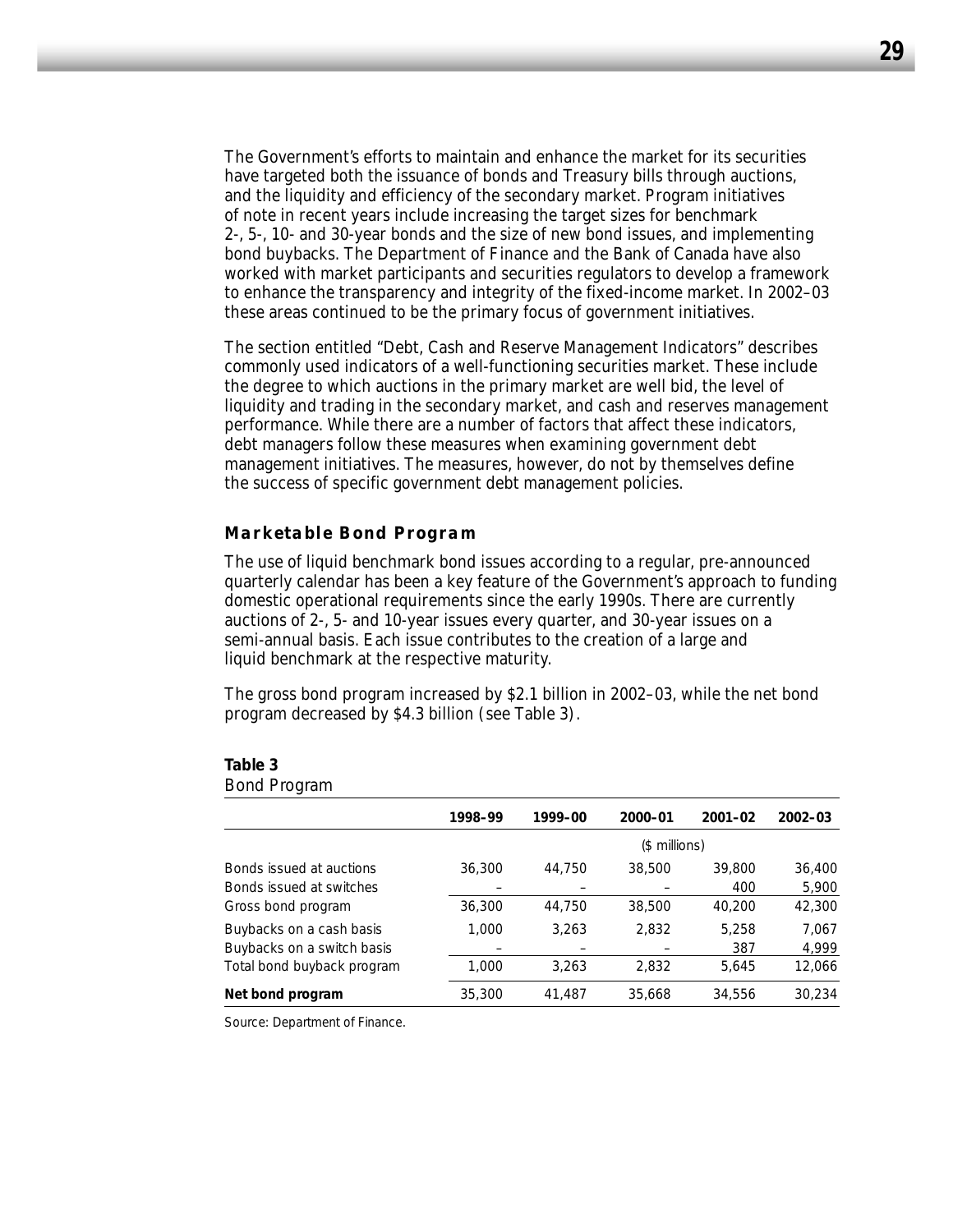In 2002–03 the initiatives undertaken in the bond program to maintain and develop a well-functioning market in Government of Canada securities were:

- **30-Year Issuance:** The Government reaffirmed its commitment to continued issuance of 30-year bonds. There was a strong consensus among market participants that issuance of 30-year Government of Canada bonds is needed to provide a long-dated asset (given the limited supply of alternative long-term fixed-income instruments in Canada, particularly for pension fund and insurance company portfolios), as well as a pricing benchmark for other instruments.
- 10-Year Issuance: Following consultations in the summer of 2002, the Government committed to maintain an annual 10-year benchmark cycle to ensure regularity and transparency, and support liquidity in the market for Government of Canada securities. This initiative also supports a liquid futures market by maintaining a viable basket of eligible government securities. However, at that time, the annual cycle constrained the building of a large benchmark. On September 25, 2002, the Government of Canada closed the June 2012 10-year benchmark at \$11.6 billion outstanding, resulting in a slight undershoot of the benchmark target of \$12 billion–\$15 billion. (The benchmark target range for 10-year bonds was subsequently changed from \$12 billion–\$15 billion to \$10 billion–\$14 billion starting in fiscal year 2003–04).
- **2-Year Issue Size:** In the consultations in the summer of 2002, most market participants agreed that the issuance of 2-year bonds could be modestly reduced at times when the 2-year benchmark being built is fungible with an existing large, liquid issue. Therefore, in order to limit the total amount of bonds maturing in December 2004, the August 28, 2002 2-year auction size was held to \$3 billion, a reduction of \$500 million from prior 2-year issues.
- **Turnaround Time for Auctions:** In November 2002 the turnaround time for auctions was reduced from 15 minutes to 10 minutes. The move to shorter processing times, in keeping with technological advancements and sovereign best practices, reduces participants' market risk and supports broad participation in government auctions.

#### *Bond Buyback Programs*

Buyback programs have become sizeable and play a strategic role in maintaining an active new issue bond program. There are two types of bond buyback programs currently in place: regular bond buybacks and cash management bond buybacks. Regular bond buybacks, which take place on a cash or switch basis, permit the maintenance of a liquid new bond issue program by buying back older, less liquid bonds with a remaining term to maturity from 18 months to 25 years. The second kind of buyback, the cash management bond buyback, aids in the management of the Government's cash balances by buying back bonds maturing in up to 18 months.

#### *Regular bond buyback operations*

Regular bond buyback operations are conducted on a cash and switch basis.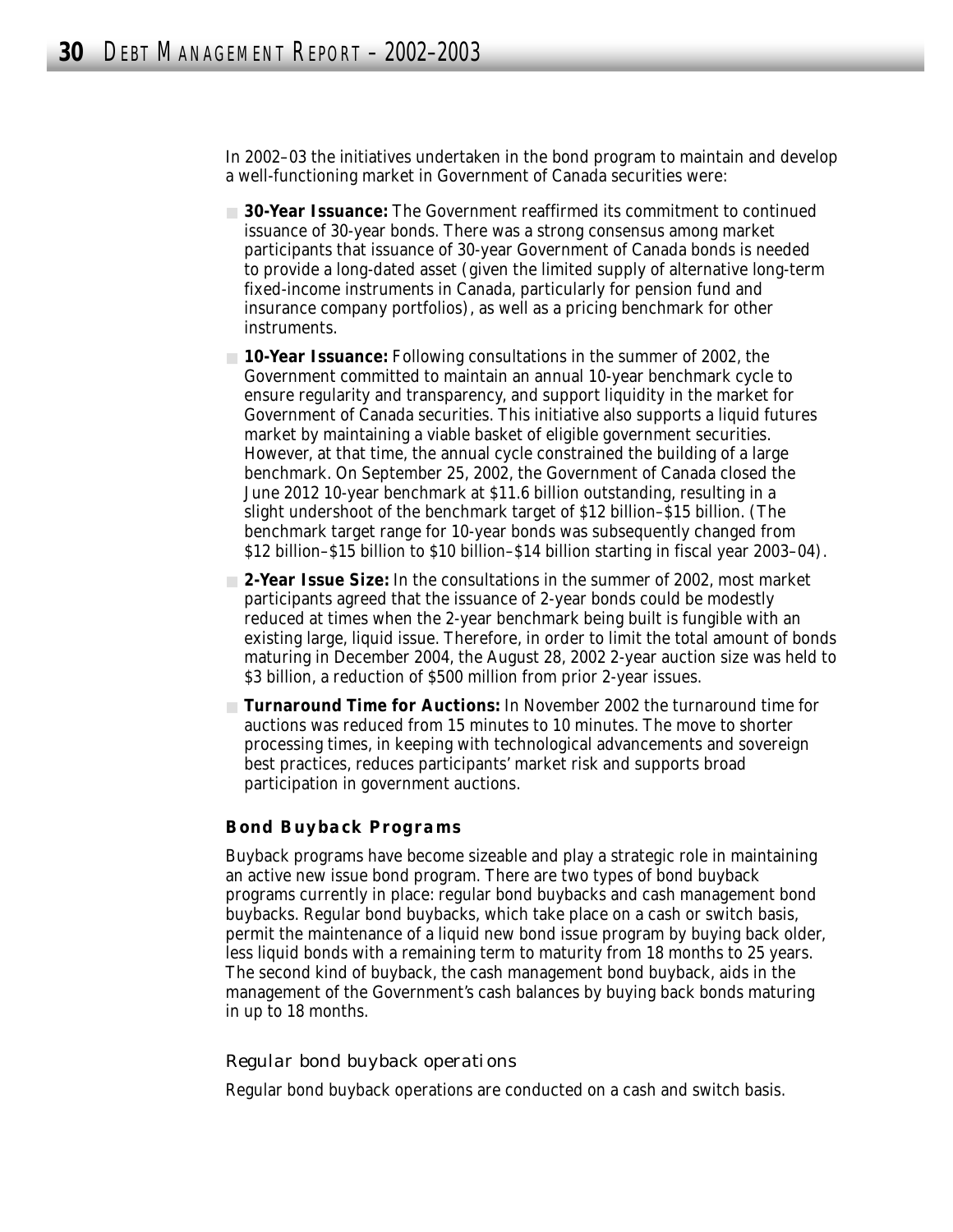*Bond buyback operations on a cash basis:* These operations involve the exchange of less liquid bonds for cash and are conducted shortly after auctions of similar maturity bonds. They were introduced on a trial basis in 1998–99 to enhance liquidity in the primary market for Government of Canada securities. Based on favourable performance and market reaction, the program was implemented on an ongoing basis in 2000–01 and now plays an important role in maintaining the auction size of the new issue bond program. Since 2001–02 buyback operations on a cash basis have been conducted after every nominal bond auction.

*Bond buyback operations on a switch basis:* These operations involve the exchange of less liquid bonds for new issue (replacement) bonds on a durationneutral basis. Buybacks on a switch basis assure minimal impact on bondholders' market risk and thus broaden participation in buyback operations. The first pilot switch operation was successfully conducted in the fourth quarter of 2001–02 in the 30-year sector for an amount of \$400 million.

Given strong support by market participants during 2002–03, the pilot program was continued and gradually expanded to all maturities. This provided market participants with more frequent access to benchmark bond issues and helped reduce market participants' risk. Switch buybacks are now held periodically and are announced in the quarterly bond auction schedule.

Regular bond buyback operations were conducted on a larger scale than in 2001–02 mainly due to a broader utilization of buyback operations on a switch basis. The regular bond buyback operations permitted the issuance of a larger amount (+\$12 billion) of new benchmark bonds than in the absence of a buyback program.

In 2002–03 the initiatives undertaken to enhance the functioning of regular bond buybacks were:

**Broadening the buyback basket:** At the inception of the regular bond buyback program, the basket of eligible bonds was exclusively composed of illiquid, high-coupon bonds. As dealers and customers cleared out their inventories, it became necessary to broaden the buyback basket in order to maintain current bond issuance and auction sizes.

In 2002–03 the buyback basket was expanded to include some older benchmark bonds and their fungibles. Bonds that continue to be excluded from buybacks include issues in the 2-, 5- and 10-year sectors that are currently being built up as a benchmark, the current and preceding benchmark, and those having maturities equal to or greater than 25 years. The decision on specific bond issues to be included in buyback operations takes into account the views of market participants and is announced with the Call for Tenders.

■ *Introducing a \$6-billion floor for old benchmark bonds:* In response to comments received during the summer 2002 consultations, the Government announced that outstanding amounts of older benchmarks would not be reduced below \$6 billion. This operational enhancement was introduced to help maintain liquidity in older, large off-the-run benchmarks targeted by the buyback program. When two or more issues are fungible, the total amount of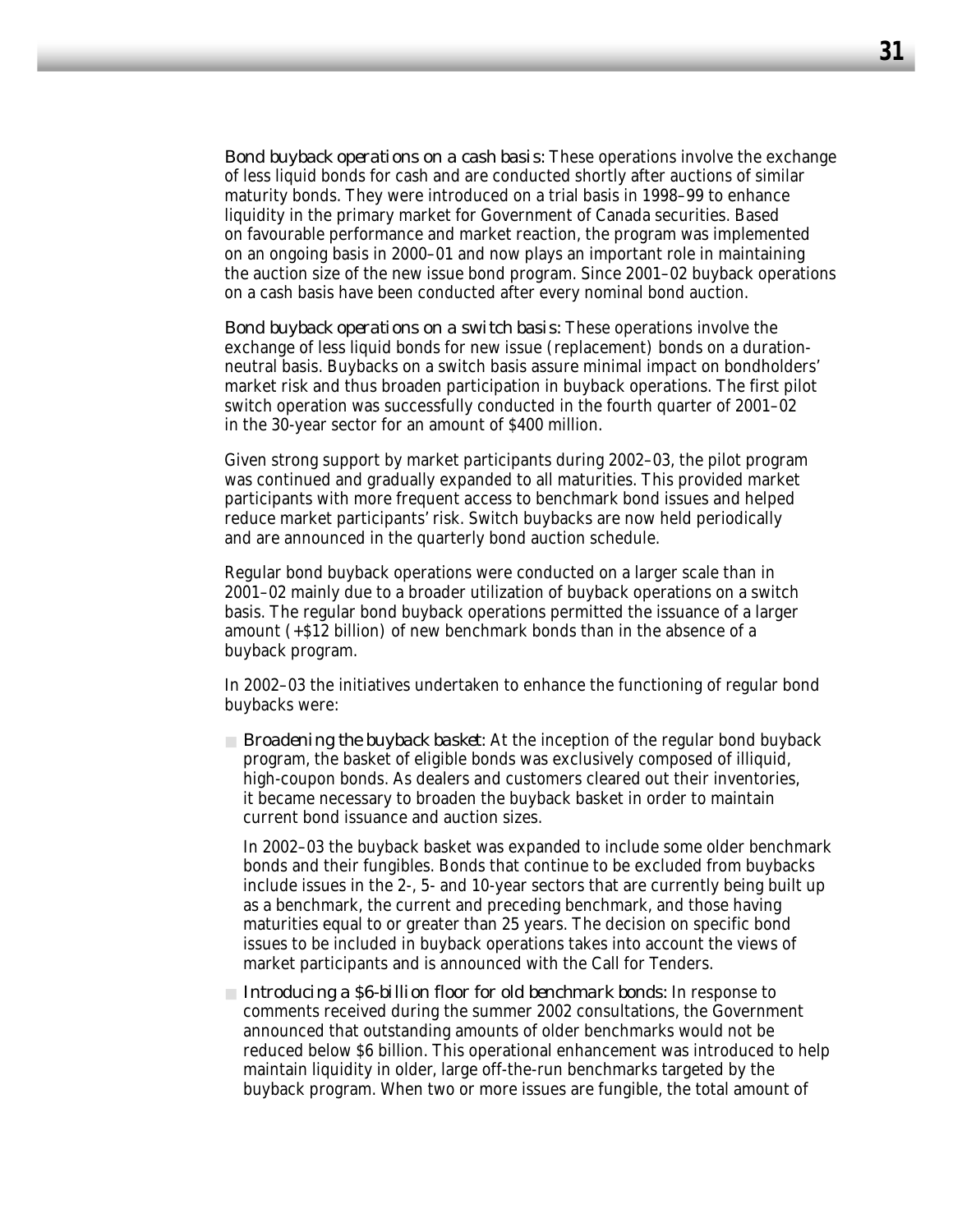Government of Canada bonds maturing on that date will be considered in the calculation of the \$6-billion minimum threshold. However, the conditions governing the pilot cash management bond buyback program will apply when bonds become eligible for this repurchase program.

- *Increasing the announced buyback ceiling:* In order to allow the Government to take advantage of favourable buyback opportunities when they exist, the announced ceiling for individual buyback operations was raised from 2001–02 levels for regular buybacks (both on a cash and switch basis) and cash management bond buyback operations. Therefore, on many occasions, when conditions did not warrant buying back up to the announced ceiling, the amount purchased by the Government was lower than the announced ceiling.
- *Moving up the submission deadline for buyback operations on a cash basis:* During the summer 2002 consultations, market participants indicated that reducing the time period between the publication of auction and buyback results would reduce risk and provide an incentive for increased participation. In response to these comments, the submission deadline for buyback operations on a cash basis was advanced from 1:15 p.m. to 1:00 p.m. starting November 25, 2002. In tandem with the reduced turnaround time for bond auctions announced the same day, this reduces the time period between the publication of auction and buyback results from 1 hour to 35 minutes.
- **Timing of switch operations:** Buyback operations on a switch basis were moved from 12:30 p.m. to 10:30 a.m. to reflect market participants' preferences and to increase the participation of institutional investors. Typically held at 10:30 a.m. on Wednesdays, these operations were also held on some Thursdays when Wednesdays were not available due to holidays or other special events. This initiative became effective in September 2002.
- *Turnaround time for regular buyback operations:* In November 2002 the turnaround time for regular buyback operations was reduced from 30 minutes to 15 minutes. The move to shorter processing times, which is in keeping with technological advancements and sovereign best practices, reduces participants' market risk and supports broad participation in government operations.

#### *The Cash Management Bond Buyback Program*

The cash management bond buyback (CMBB) program, introduced on a pilot basis in early 2001, was implemented primarily to help manage the Government's cash requirements by reducing the high levels of government cash balances needed to redeem large bond maturities.

In contrast to the regular bond buyback program aimed at supporting a full new issue bond program, the CMBB program involves buying back bonds coming to maturity in the near future. By reducing the need to accumulate large cash balances leading up to large bond maturities, the CMBB program also smoothes out seasonal fluctuations in Treasury bill issuance.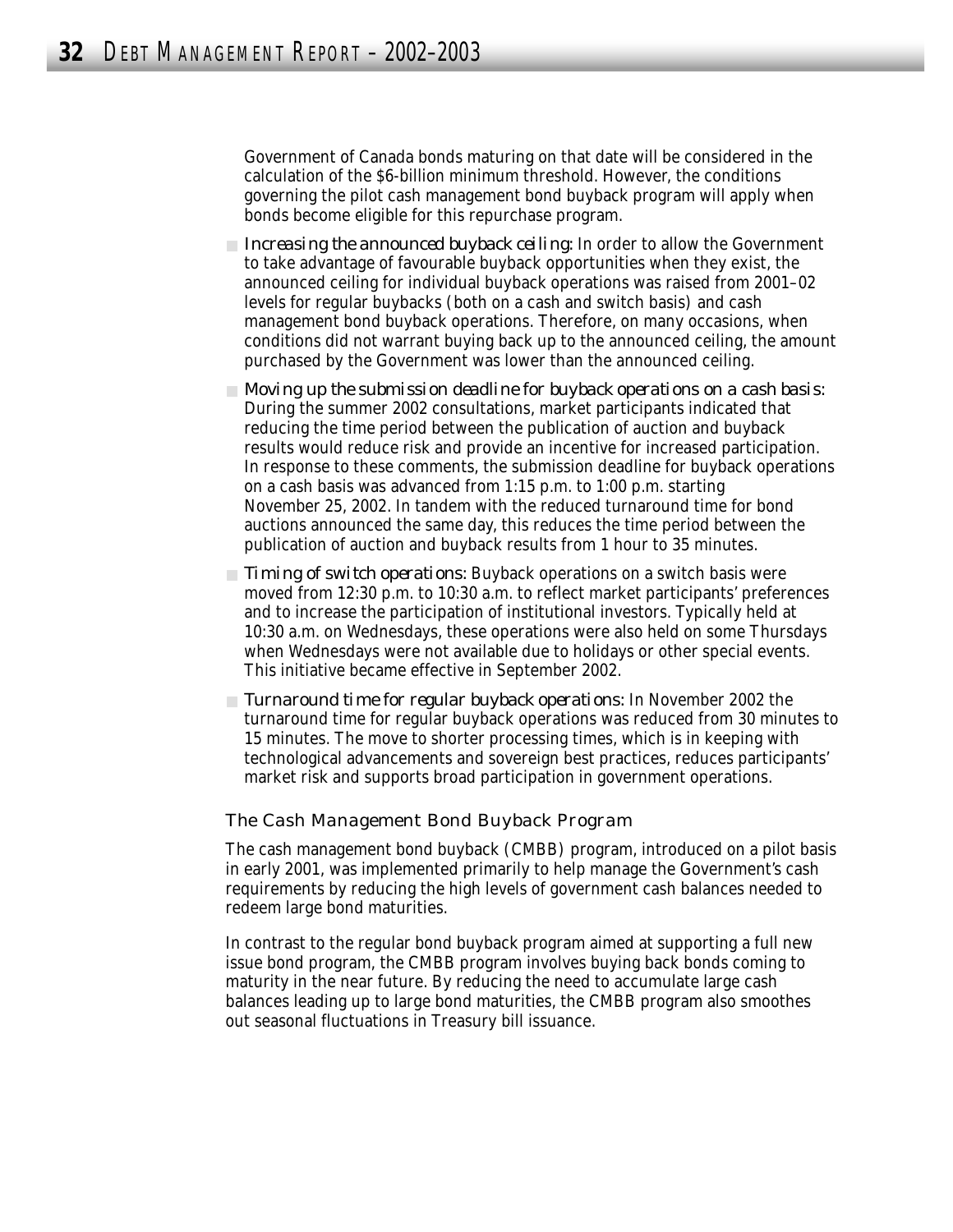The first CMBB of \$500 million was held in January 2001 and a total of \$2.5 billion was repurchased during the 2000–01 fiscal year. In 2002–03 the CMBB program increased from \$11.5 billion in 2001–02 to almost \$12.9 billion due to the increase in operational frequency.

In 2002–03 the initiatives undertaken to enhance the functioning of the CMBB program were:

- *Increasing the announced buyback ceiling:* In order to allow the Government to take advantage of favourable buyback opportunities when they exist, the announced ceiling for individual buyback operations was raised from 2001–02 levels for CMBB operations. Therefore, on occasions when conditions did not warrant buying back up to the announced maximum, the amount purchased by the Government was lower than the announced ceiling.
- *Turnaround time for CMBB operations:* On November 25, 2002, the turnaround time for CMBB operations was shortened from 30 minutes to 15 minutes to reduce participants' market risk and support participation.

#### *Treasury Bill Program and Cash Management Bill Programs*

Since the spring of 1999, the Government has regularly sought the views of market participants on the structure and operation of the Treasury bill and cash management bill (CMB) programs. In 2002–03 the majority of market participants continued to indicate that they were generally satisfied with the functioning of the two programs and that no major adjustment was required.

In 2002–03 Treasury bill issuance increased by \$23.5 billion, from \$189.5 in 2001–02 to \$213.0 billion. Issuance increased by \$14.1 billion in the 3-month tranche and \$4.7 billion in both the 6- and 12-month tranches. During the year \$23.8 billion of CMBs were issued through 13 auctions with maturities ranging between several days to six weeks (see Table 4).

■ *Turnaround time for Treasury bill and CMB auctions:* On November 25, 2002, the operational turnaround time was reduced from 15 minutes to 10 minutes.

#### **Table 4**

|                         | 1998-99 | 1999-00 | 2000-01       | $2001 - 02$ | $2002 - 03$ |
|-------------------------|---------|---------|---------------|-------------|-------------|
|                         |         |         | (\$ millions) |             |             |
| <b>CMB</b>              | 25,750  | 19,700  | 9.000         | 7.500       | 23,750      |
| 3-month Treasury bills  | 90,800  | 100,700 | 88,100        | 103,300     | 117,400     |
| 6-month Treasury bills  | 42,600  | 46.600  | 38,600        | 43,100      | 47,800      |
| 12-month Treasury bills | 39,500  | 46,600  | 38,600        | 43,100      | 47,800      |
| Treasury bills          | 172,900 | 193,900 | 165,300       | 189,500     | 213,000     |
| Total                   | 198,650 | 213,600 | 174,300       | 197.000     | 236,750     |

*Treasury Bill and CMB Program*

Source: Department of Finance.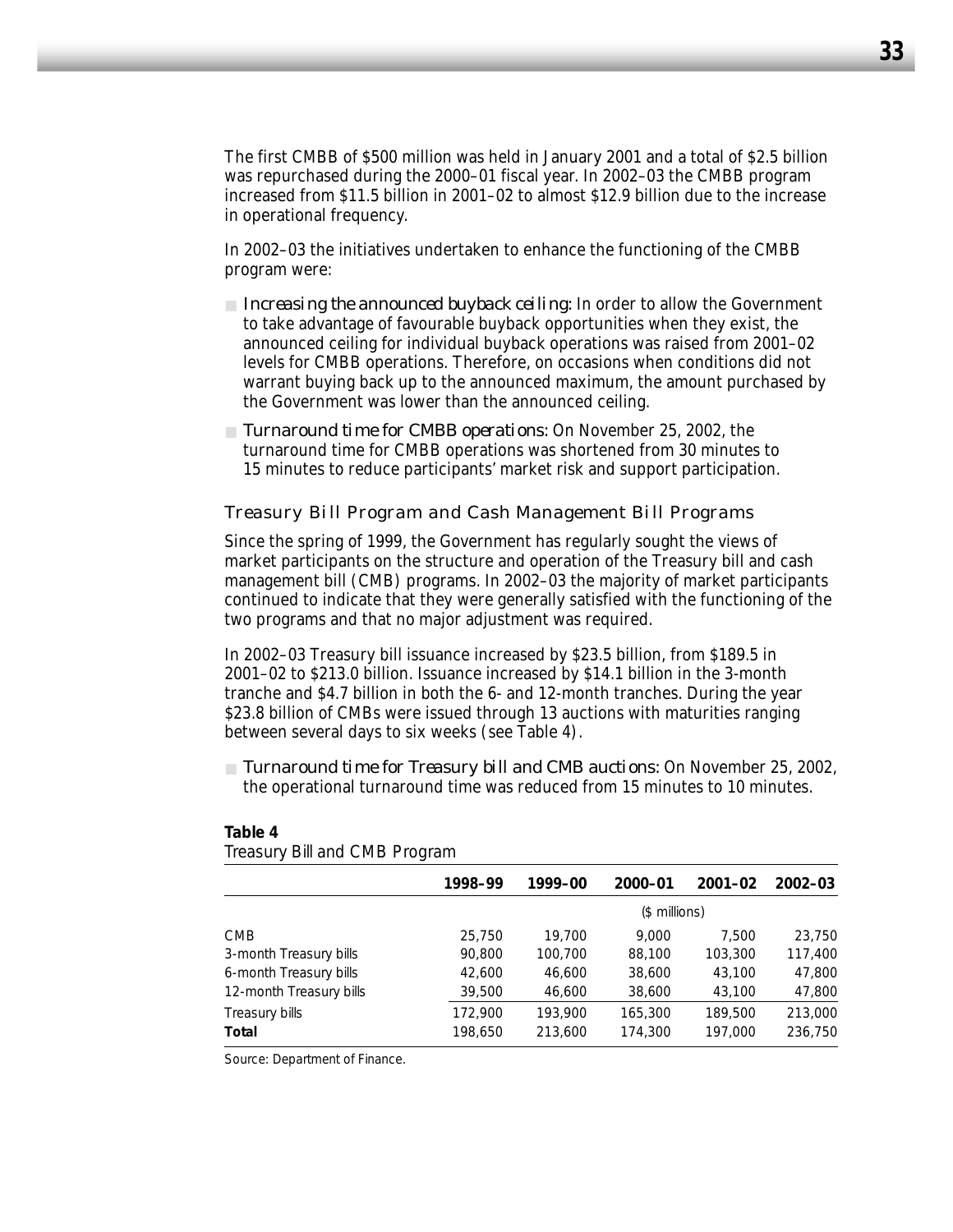#### *Receiver General AM and PM Auctions*

The Bank of Canada conducts two auctions per day for the Government's domestic cash balances. The morning or "AM" auction is held at 9:15 a.m. while the afternoon or "PM" auction is held at 4:15 p.m. The AM auction is primarily for the purpose of investing surplus cash balances for periods that range from one day to several weeks. The purpose of PM auctions is to invest residual government cash balances resulting from cash flows taking place during the day (following the AM auction) and to facilitate the Bank of Canada's management of daily settlement balances in the country's Large Value Transfer System (LVTS). The PM deposits typically mature the following business day.

Prior to September 10, 2002, the AM and PM deposit auctions were conducted on an uncollateralized basis, and Canadian financial institutions that were direct clearers in the LVTS were the only eligible participants. Starting on September 10, 2002, a new collateralized framework was implemented for the AM auctions in order to strengthen the management of credit risk and increase competition by opening the auctions to a wider range of participants. No changes were made to the PM auction framework.

The average daily level of Receiver General cash balances at the financial institutions increased from \$7.1 billion in 1998–99 to \$10.2 billion in 2000–01, then decreased to \$6.1 billion in 2002–03.

Increasingly large bond maturities (concentrated on March 1, June 1, September 1 and December 1), the introduction in 1999 of the LVTS, and unexpectedly strong financial outcomes all contributed to the growing levels of average cash balances in 1999–00 and 2000–01.

Average daily cash balances declined in 2001–02 and 2002–03 as a result of smaller government surpluses, the impact of the cash management bond buyback program introduced in January 2001, a more mature LVTS and fewer large bond maturities (there were no large maturities in March 2002 or 2003—see Table 5).

#### **Table 5**

*Average Daily Receiver General Cash Balances Held at Financial Institutions*

|                               | 1998-99 | 1999–00 | 2000-01       | 2001-02 | 2002–03 |
|-------------------------------|---------|---------|---------------|---------|---------|
|                               |         |         | (\$ millions) |         |         |
| Average daily cash balances   | 7.113   | 9.021   | 10.188        | 7.921   | 6.139   |
| Source: Denartment of Einance |         |         |               |         |         |

Source: Department of Finance.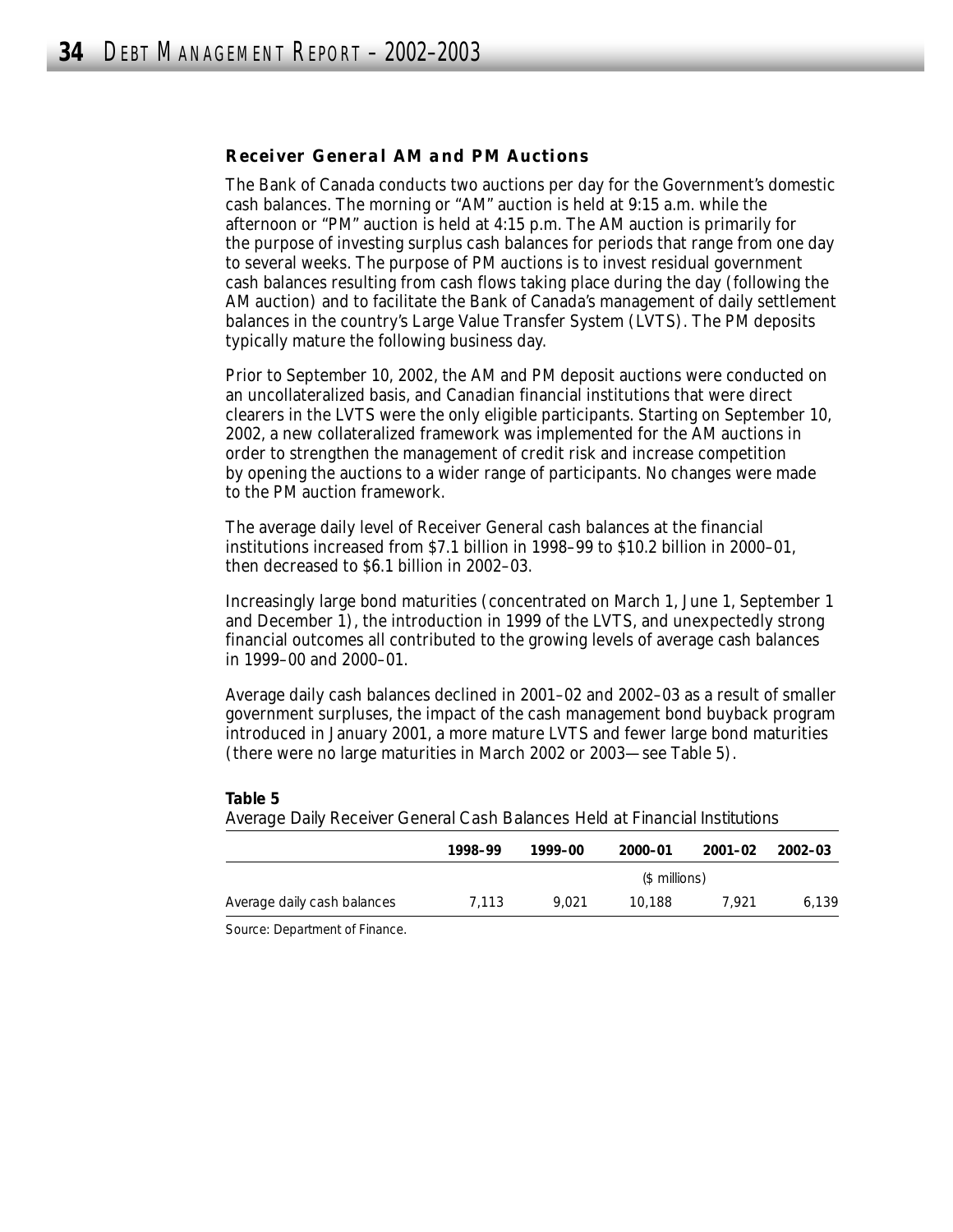#### *Market Transparency and Integrity*

The Government and the Bank of Canada have a strong interest in improving the transparency of the Government of Canada securities market because transparent markets can enhance the integrity and attractiveness of the Government of Canada securities market for a wide array of investors. This in turn supports the Government's debt strategy objective of achieving stable, low-cost funding, and the Bank's interest in an efficient mechanism for the transmission of monetary policy.

The Department of Finance and Bank of Canada have been actively involved in supporting the development of more transparent markets for many years. In particular, there have been ongoing discussions with Canadian securities regulators and market participants on the development of a regulatory framework for electronic or alternative trading systems since rules were first proposed in 1999. A key concern has been to facilitate enhanced market transparency without adversely affecting the liquidity of the Government of Canada securities market. For more information on this issue, please see the Web sites of the Bank of Canada (www.bankofcanada.ca) and the Ontario Securities Commission (www.osc.gov.on.ca).

## **Managing Treasury Risk**

The debt, cash and reserves management operations of the Government of Canada engender exposure to various forms of financial risk, as detailed in the box on page 36. The primary focus of risk management in the context of federal debt strategy has always been the management of the structure of the domestic debt, which, due to the impact of changing interest rates, is by far the most significant form of financial risk to which the Government is exposed.

In recent years, in addition to focusing on the maintenance of a prudent debt structure, the Government has introduced a comprehensive risk management framework for identifying and managing all forms of treasury risk, in particular the market, credit, operational and legal risks related to the financing and investment of its foreign exchange reserves and the investment of its Canadian-dollar cash balances.

The Government's risk management policies, supported by the creation of a special risk unit at the Bank of Canada, call for prudent management of treasury risks based on best practices. Risk tolerances are low, calling for market risk to be immunized to the greatest extent possible and the maintenance of high credit quality and portfolio diversification standards.

The major considerations and recent initiatives in these domains are addressed in this section, while a detailed description of the analytical tools used to assess the debt structure can be found in Annex 1.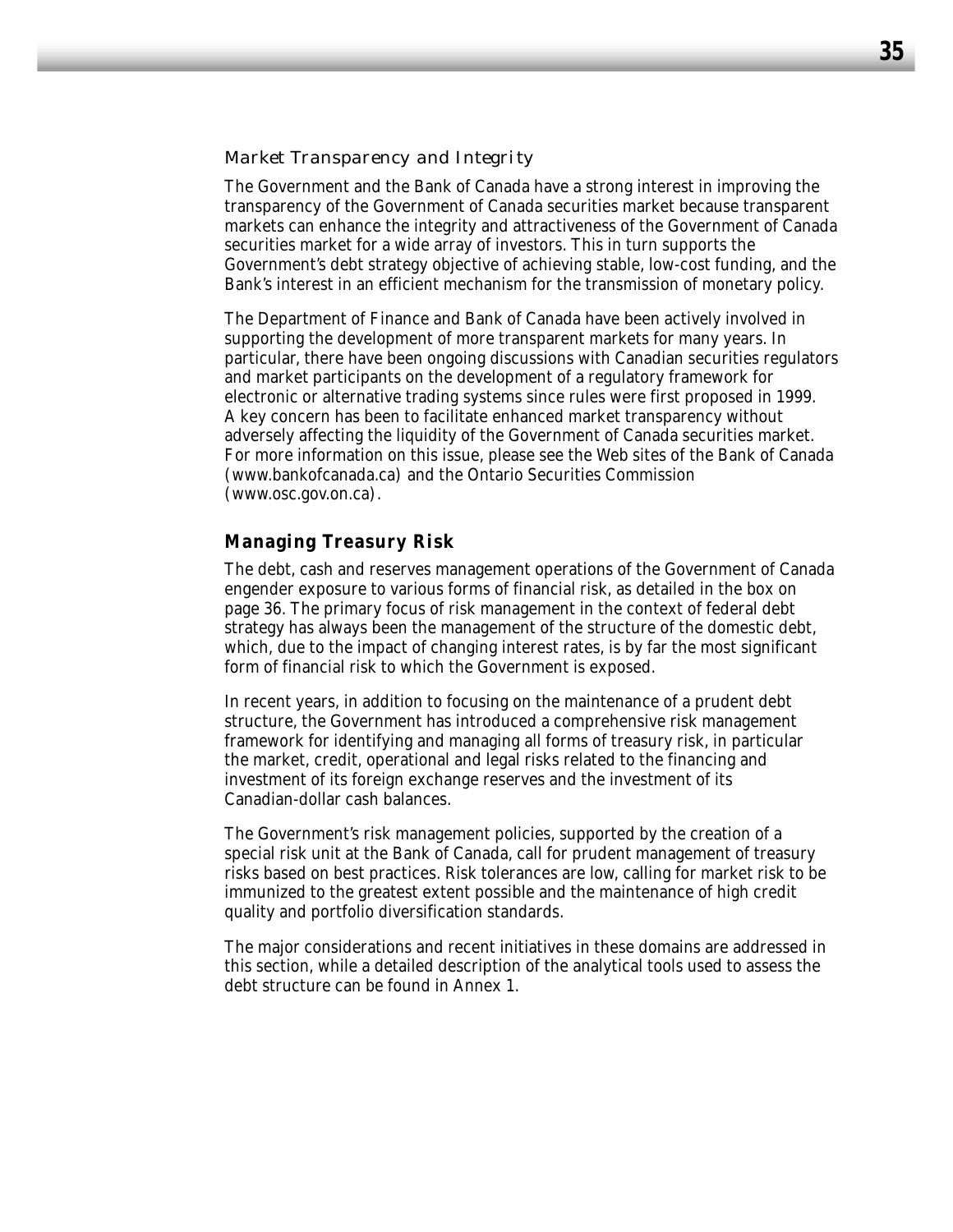|                          | <b>Forms of Treasury Risk</b>                                                                                                                                             |                                                                                                                                          |  |  |  |  |
|--------------------------|---------------------------------------------------------------------------------------------------------------------------------------------------------------------------|------------------------------------------------------------------------------------------------------------------------------------------|--|--|--|--|
| <b>Risk Type</b>         | <b>Definition</b>                                                                                                                                                         | <b>Government Exposure</b>                                                                                                               |  |  |  |  |
| Interest rate risk       | Risk of loss arising from<br>unexpected changes in<br>interest rates.                                                                                                     | Primarily in the structure<br>of the debt stock through<br>the amount of floating-<br>rate debt.                                         |  |  |  |  |
| Foreign exchange<br>risk | Risk of loss arising from<br>changes in values of<br>currencies.                                                                                                          | In the value of reserve<br>assets.                                                                                                       |  |  |  |  |
| Credit risk              | Risk of loss arising from<br>default or downgrade<br>of a counterparty.                                                                                                   | In swap contracts, during<br>the settlement period of<br>transactions and in foreign<br>currency investments<br>(i.e., bonds, deposits). |  |  |  |  |
| Operational risk         | Risk of loss arising from<br>deficiencies in information<br>systems and internal<br>controls or from<br>human error.                                                      | In all transactions related<br>to debt, cash management<br>and reserves<br>management.                                                   |  |  |  |  |
| Market risk              | Risk of loss arising from<br>movements in foreign<br>interest rates.                                                                                                      | In the value of foreign<br>currency debt and assets.                                                                                     |  |  |  |  |
| Legal risk               | Risk of loss arising from<br>contracts that are not<br>legally enforceable or<br>appropriately documented<br>or executed.                                                 | In government contracts<br>related to debt and<br>reserves management<br>(e.g., swap and repo<br>contracts).                             |  |  |  |  |
| Liquidity risk           | Risk of loss arising when<br>a security asset cannot<br>be sold at or near the<br>previous market price<br>because of inadequate<br>market depth or market<br>disruption. | In the value of reserve<br>assets.                                                                                                       |  |  |  |  |
| Refinancing risk         | Risk of loss arising when<br>a security (liability) cannot<br>be fully sold because of<br>market disruption or lack<br>of demand.                                         | At domestic auctions and<br>for foreign currency debt.                                                                                   |  |  |  |  |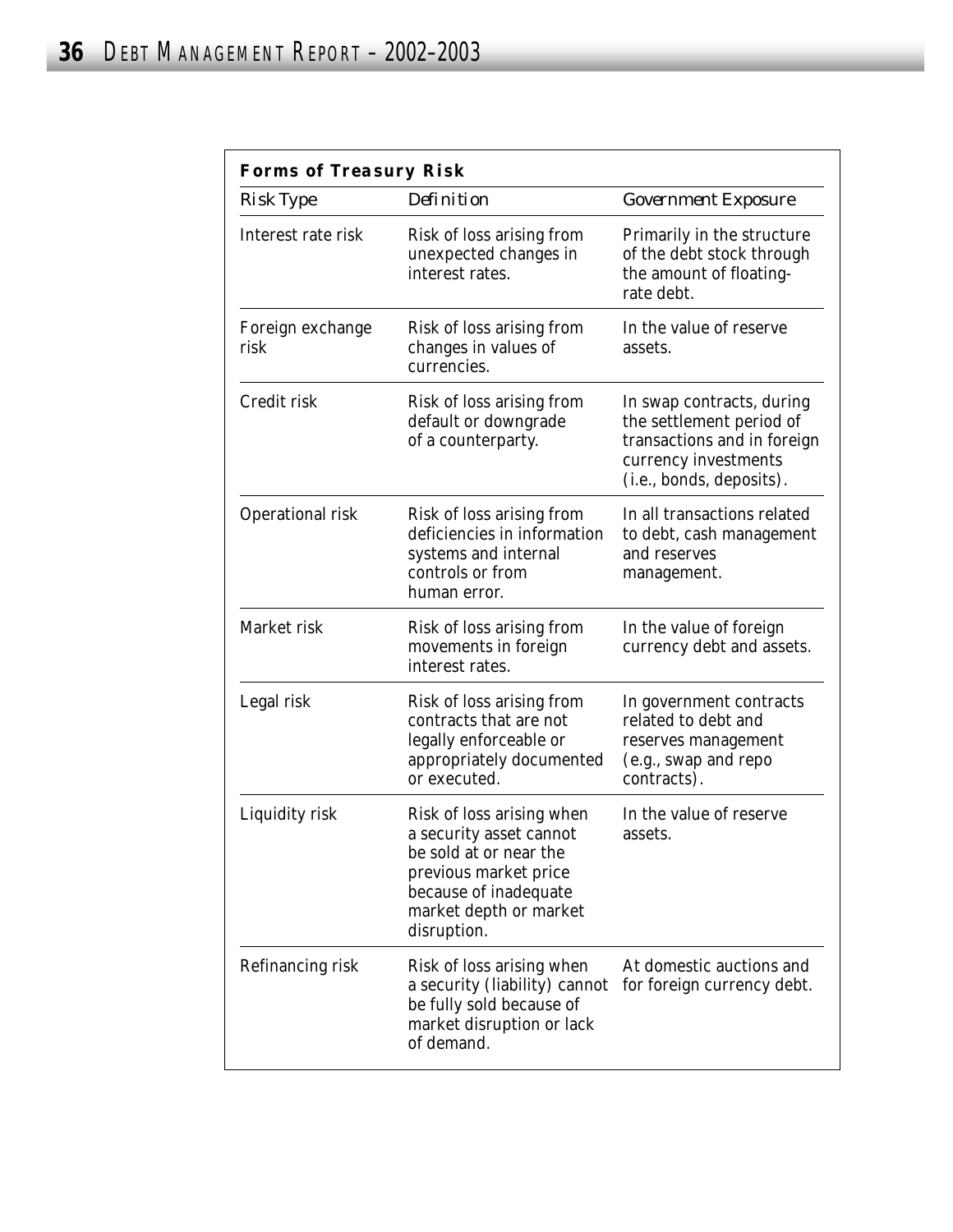#### *Balancing Prudence and Cost: Debt Structure*

As noted above, the federal debt structure has significant exposure to interest rate risk. In simple terms, every year a sizable portion of the debt matures and must be refinanced. As a result, the Government is exposed to the risk of an increase in interest rates that could potentially disrupt the fiscal plan.

This situation makes choosing an appropriate debt structure—one that balances prudence and cost savings—an important decision. In determining the appropriate debt structure, the Government generally faces a trade-off between keeping borrowing costs low and ensuring that the cost impact of unexpected increases in interest rates does not exceed its tolerance for risk. Specifically, long-term instruments such as Government of Canada bonds typically have higher debtservicing costs than short-term instruments such as Treasury bills. On the other hand, interest costs for outstanding bonds are known with certainty over their entire life, while Treasury bills need to be refinanced several times throughout the year at new prevailing market interest rates.

The main operational measure used to manage the debt structure is the mix of fixed-rate and floating-rate debt instruments that make up the debt stock. The fixed-rate share of the debt is the proportion of interest-bearing debt having fixed rates—debt that does not mature or need to be re-priced within a year—relative to the total interest-bearing debt stock. Therefore, debt-servicing costs increase (decrease) and interest rate risk decreases (increases) with a higher (lower) fixed-rate share.

During the 1990s the Government raised the fixed-rate share of the federal debt from one-half to two-thirds to provide more cost stability in an environment of fiscal and current account deficits, volatile interest rates and high debt levels. As noted in the 2003 budget, by establishing a more prudent fixed-rate debt structure and reducing the debt, the Government reduced the sensitivity of its annual debt-service charges to changes in interest rates. For example, a 100-basis-point shock in interest rates in 2002–03 would have increased annual interest costs by \$0.8 billion under the current structure, compared to \$1.8 billion at the time of the 1995 budget.

#### *Finding a New Balance*

The target debt structure announced in the 2002–03 *Debt Management Strategy* was two-thirds fixed-rate debt. However, during the year, analysis was undertaken which resulted in a change in the target.

For the past five fiscal years, including 2002–03, the fixed-rate portion of the debt has been managed around a two-thirds target. Over the same period Canada's economic and fiscal position has strengthened substantially. Canada now has low and stable inflation and interest rates, lower foreign indebtedness and a current account surplus. In addition, the reduction in the debt level has provided Canada with greater financial stability, reduced vulnerability to events happening beyond our borders, and contributed to the restoration of Canada's triple-A credit rating.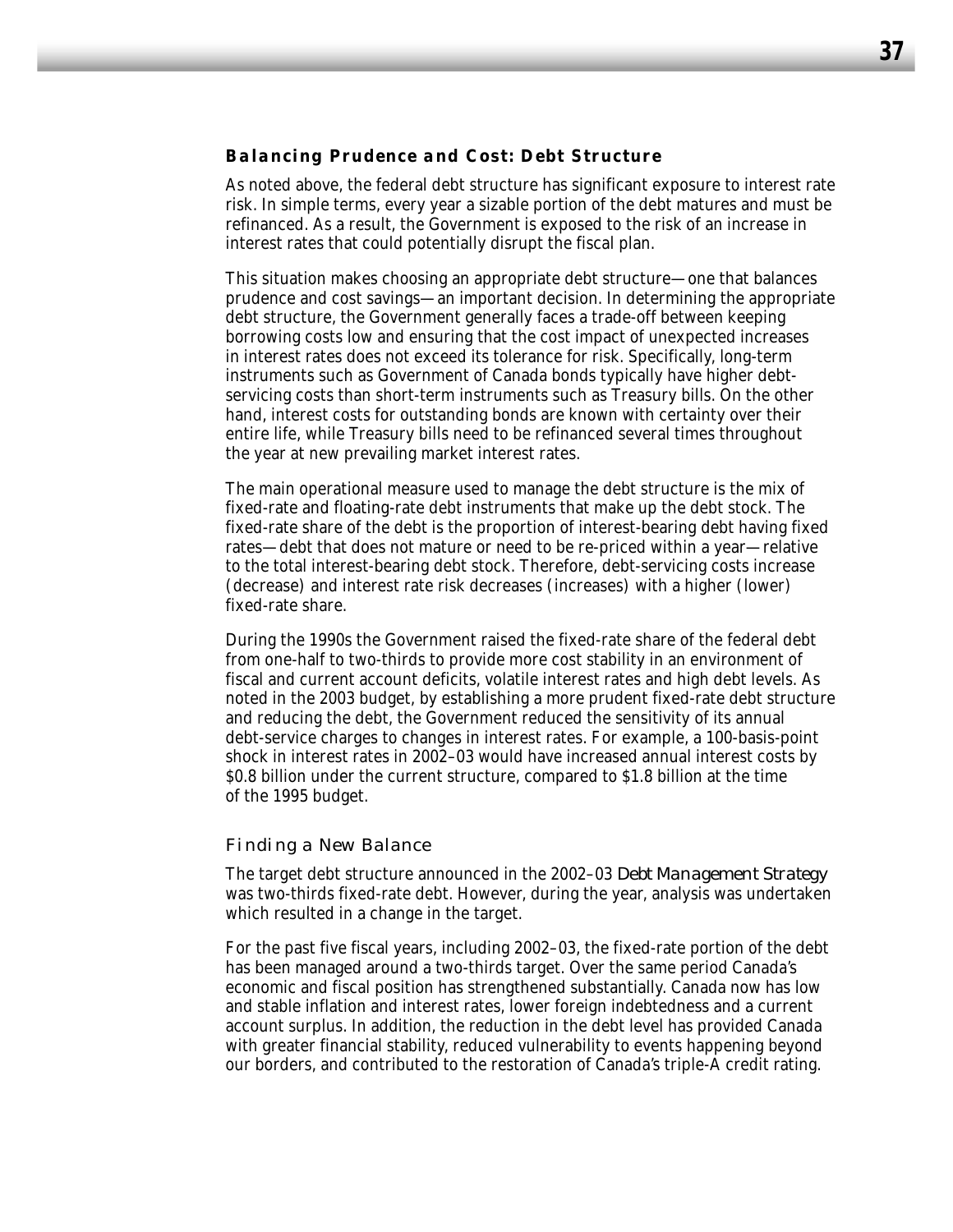As a result of these positive economic and fiscal developments, analysis conducted in 2002 indicated that the Government was in a position to adjust its debt structure to lower future financing costs without exposing itself to significantly higher levels of risk. Consequently, the Government announced a change in the debt structure target in the 2003 budget. The fixed-rate portion of the debt will be lowered from the previous target of two-thirds to 60 per cent over a five-year period (see Figure 1).

The decision to alter the target debt structure is aimed at reducing borrowing costs for the Government without compromising debt cost stability. Based on the 2003 budget outlook, the planned change to the debt structure is expected to reduce the Government's net debt-servicing costs by up to \$750 million during the five-year transition period and by up to \$500 million, on average, each year thereafter. Annex 1 describes in more detail the analytical tools and results supporting the decision.



#### Figure 1 **Target Fixed-Rate Share of the Debt**

#### *Managing the Risks of Holding Cash and Reserves*

In recent years the Government has put in place frameworks to manage financial risk and instituted practices to limit risk exposure, notably its exposure to the financial institution counterparties holding cash and foreign exchange reserves.

In the late 1990s the Government moved to put in place a governance framework that separates risk management from treasury operations. A Risk Management Unit was established in 1997 to monitor, report and advise on the risk position of the Government. A Risk Management Committee of senior officials of the Department of Finance and the Bank of Canada meets regularly to review risk reports and to provide guidance and accountability on the Government's treasury risk policies.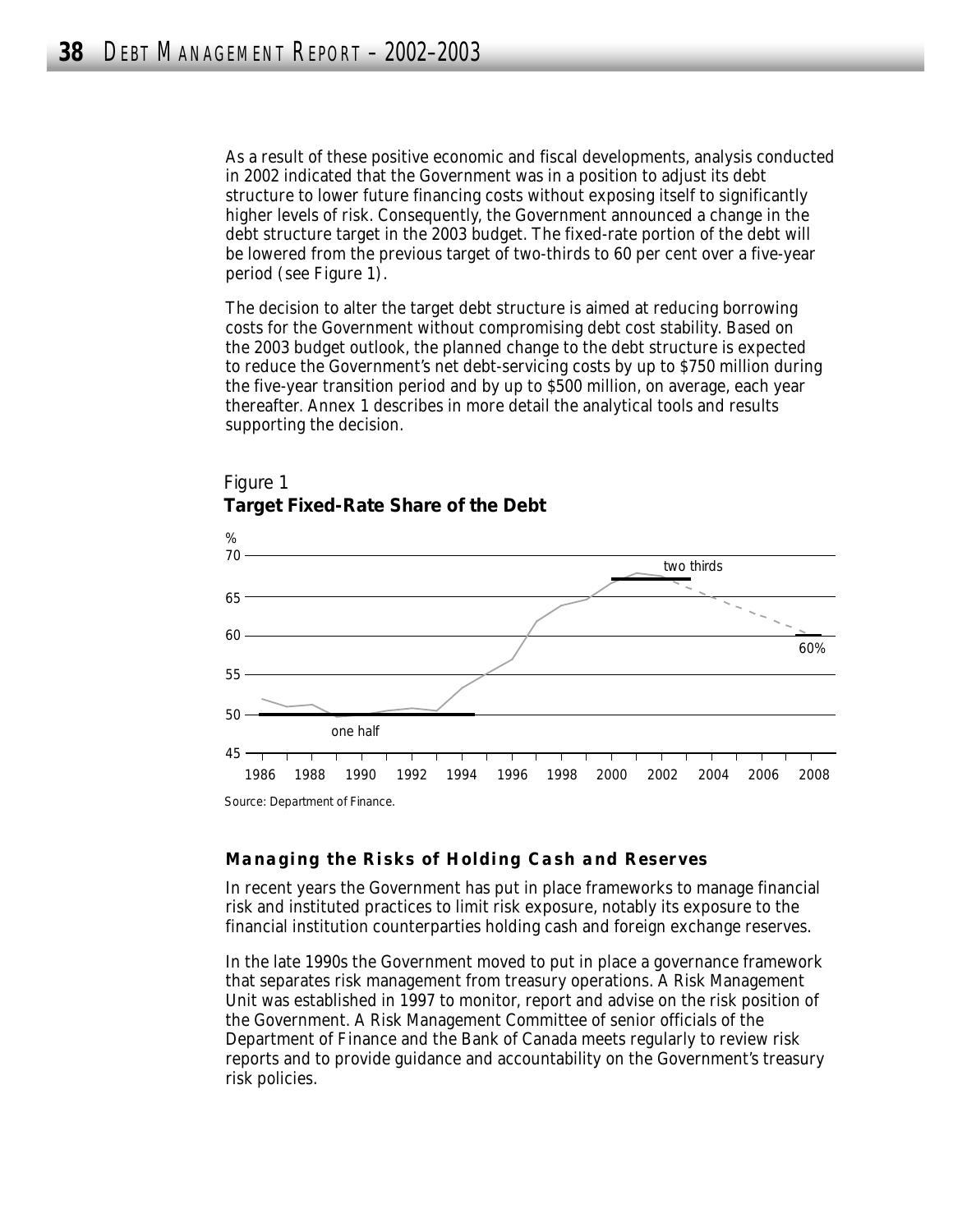Foreign currency reserve assets and the liabilities financing those assets have been managed together on a portfolio basis since 1998, based on the same principles used by private sector financial institutions. The Government uses an asset-liability matching framework, whereby assets and liabilities financing these assets are matched (as closely as possible) in currency and duration, so that the Government is not exposed to currency and interest rate risks. The risk of material loss arising from interest and/or currency risk is very low.

In the late 1990s the Government also developed a rigorous, comprehensive credit risk system that is consistent with best practices in credit risk management and includes credit exposure limits pertaining to issuers and counterparties across all lines of business. Specifically, the management of Canadian-dollar cash balances and the investment of reserve assets are governed by detailed investment and credit guidelines approved by the Minister of Finance. The guidelines limit the Government's credit exposure to commercial financial institution counterparties and to the issuer of securities held by the Government in the foreign currency reserve portfolio.

In 2002–03 the Government continued to further strengthen its risk management framework by implementing collateral management frameworks and amending its investment guidelines. Collateral management systems are increasingly the norm in capital markets as a way of managing credit risk. Under these frameworks, high-quality collateral (e.g., cash, securities) is posted to the Government when its credit exposure to financial institution counterparties exceeds specified limits.

#### *Collateral Framework for Investment of Canadian-Dollar Cash Balances*

As indicated earlier, a new collateralized framework for AM auctions was implemented in September 2002. The new framework strengthens the management of the credit risks involved in the investment of cash balances through the use of credit ratings, credit lines and collateral agreements, and increases competition in the auction of cash balances by opening the AM auctions to a wider range of participants. The number of eligible participants has increased from 13 to 20 institutions. The PM auction remains unchanged (see the Bank of Canada Web page www.bankofcanada.ca/en/auction/rec\_general.pdf for further information on terms and conditions).

#### *Collateral Framework for Swaps and Foreign Currency Cash Balances*

Cross-currency swaps of domestic obligations have been used since March 1995 to fund the foreign exchange reserves, as they are highly cost-effective compared to other sources of foreign currency funds. As a result, the Government's swap portfolio has increased significantly—as of March 31, 2003, it stood at \$29.4 billion.

To mitigate the credit risk associated with swaps, the Government implemented a collateral management framework for swaps in April 2002. High-quality collateral is posted to the Government if individual credit exposures arising from changes in the marked-to-market values of swap contracts exceed pre-set limits. As of March 31, 2003, the swap collateral framework included 10 financial institution counterparties.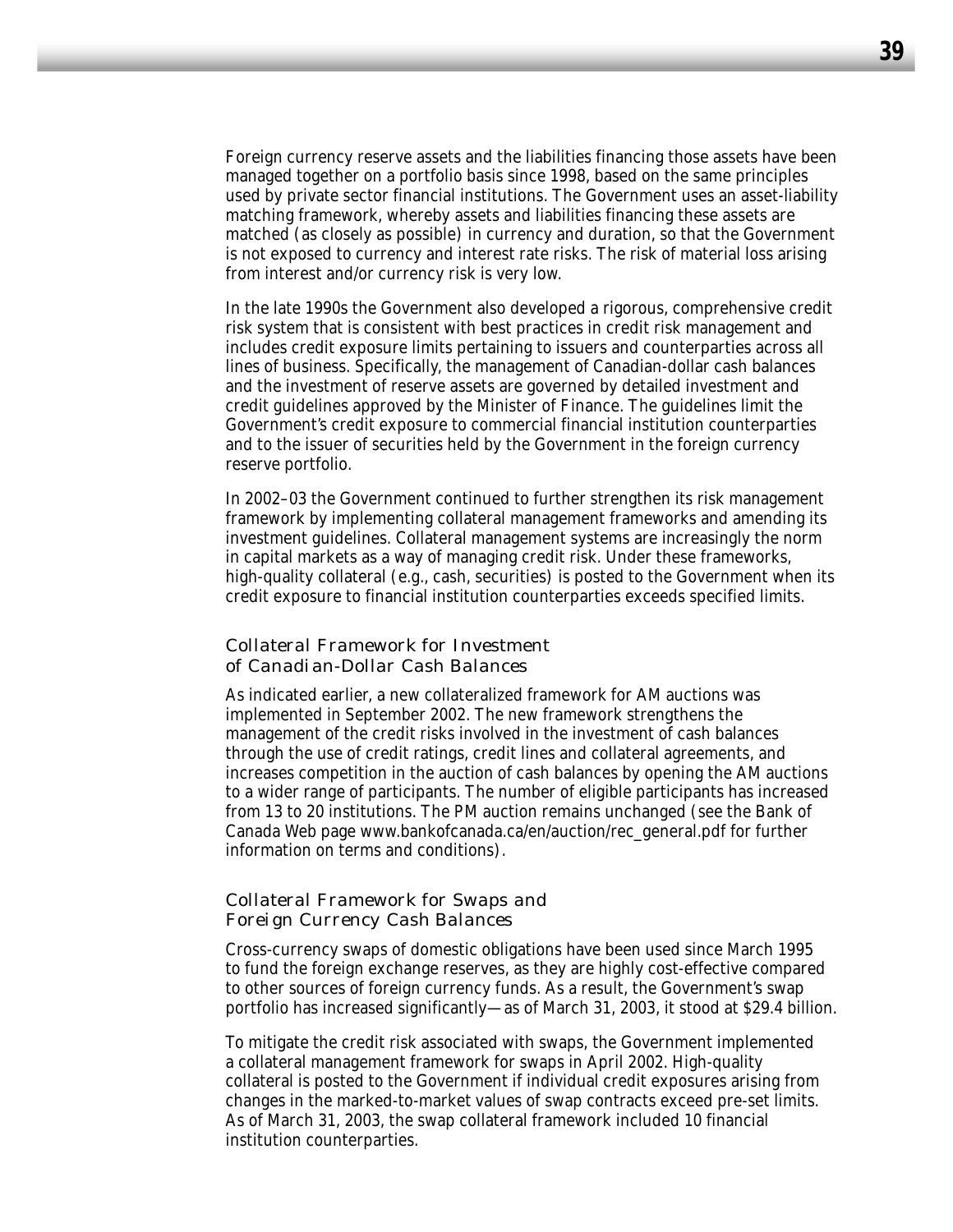In addition to the swap collateral framework, in the latter part of 2002–03 the Government developed a US-dollar repo program to reduce the use of uncollateralized short-term US-dollar deposits with commercial banks. Under the repo framework, collateral is posted to the Government to protect US-dollar cash invested with the financial institution counterparties. As of March 31, 2003, the Government had signed three counterparties to its US-dollar repo framework.

#### *Amendment of Investment and Risk Guidelines*

With the implementation of a collateral management framework for the Government's cross-currency swap program, the Government modified its credit guidelines in 2002 to accept A-rated financial institutions as eligible counterparties for deposits and swaps. This change will help the Government further diversify its investments across financial institution counterparties without increasing risk significantly. Credit exposure to A-rated financial institutions will be maintained within prudent standards, consistent with best practices of comparable sovereigns and major market participants.

The investment guidelines governing the management of the reserve asset portfolio were also modified in 2002 to allow a limited amount of securities of A-rated sovereigns to be held within prudent limits (previously the Government could only invest in AA- and AAA-rated sovereigns), mirroring the change to allow limited exposure to A-rated financial counterparties involved in reserves management. This change is in line with investment practices of a number of OECD sovereigns and will allow the Government to further diversify its reserves investment portfolio.

### *Maintenance of Supplementary Liquidity*

In August 2002 the Government successfully renegotiated its existing US\$6-billion standby credit facility with international banks. The standby facility provides supplementary liquidity to meet the Government's needs in the event that market disruption makes borrowing through securities markets impossible. Under the renewal of the facility, the composition of the banks in the facility was changed, and the maturity date was extended from 2003 to 2007. No other changes were made to the terms of the facility.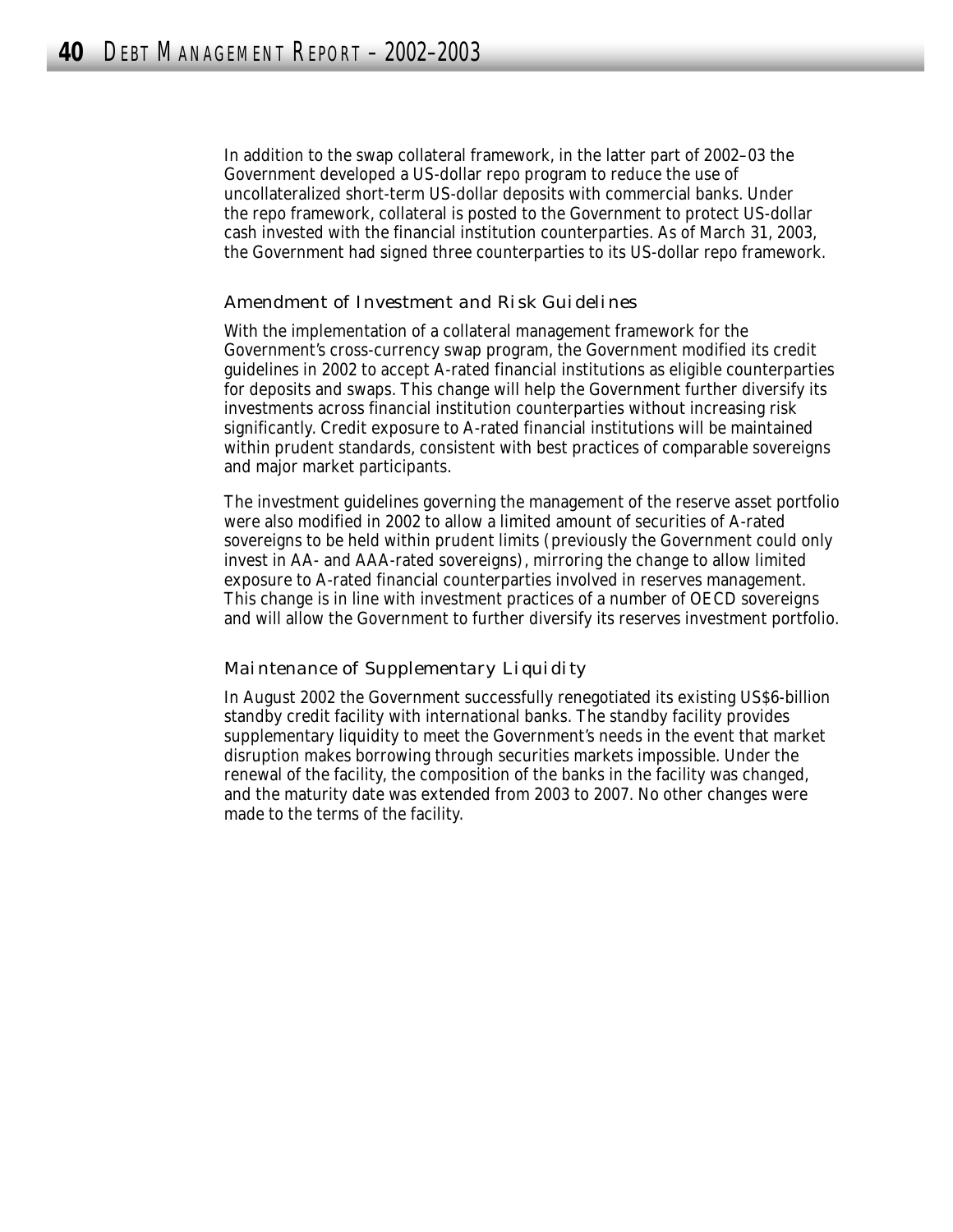## *Part III: Debt, Cash and Reserves Management Indicators*

This section is divided into three types of measures: the outcome of operations and activity with respect to domestic debt; indicators of cash management performance; and measures of reserves funding and investment. It also summarizes recent external evaluations of government programs. A detailed discussion of the measures used to manage and evaluate the risk structure of the debt stock is covered in Annex 1.

The indicators are intended to provide interested parties with an understanding of some of the key measures that debt managers follow. The measures do not, by themselves, define the success of specific government debt management policies. However, they serve as useful guideposts in helping to assess the outcomes of the Government's debt management initiatives.

Measures of a well-functioning securities market include the degree to which auctions in the primary market are well bid and the level of liquidity and trading in the secondary market. In 2002–03 the Government's Treasury bill and bond auctions continued to be well bid. Primary dealers play the major role at auctions except in the case of real return bond auctions, where customers' winnings exceed that of primary dealers. The secondary market for Government of Canada securities continues to experience healthy trading volumes and turnover ratios that compare favourably to those of other countries. Primary dealers also play a major role in secondary markets, with the top 10 participants accounting for about 90 per cent of turnover of Treasury bills and bonds.

### **Domestic Debt and Government of Canada Securities Market**

There are a number of measures of outcomes in the area of domestic debt management. They can be divided into two groups: those associated with the debt issuance process (the primary market) and those dealing with post-issuance trades (the secondary market).

#### *Primary Market Measures*

#### *Marketable Bond, Treasury Bill and Cash Management Bill Auctions*

The two most conventional measures of auction performance are the auction coverage and tail.

The *auction coverage* is defined as the total size of bids received divided by the auction size. In this regard, a cover statistic of one is essential and a higher statistic is generally better, as it indicates active bidding and therefore lower costs for the Government.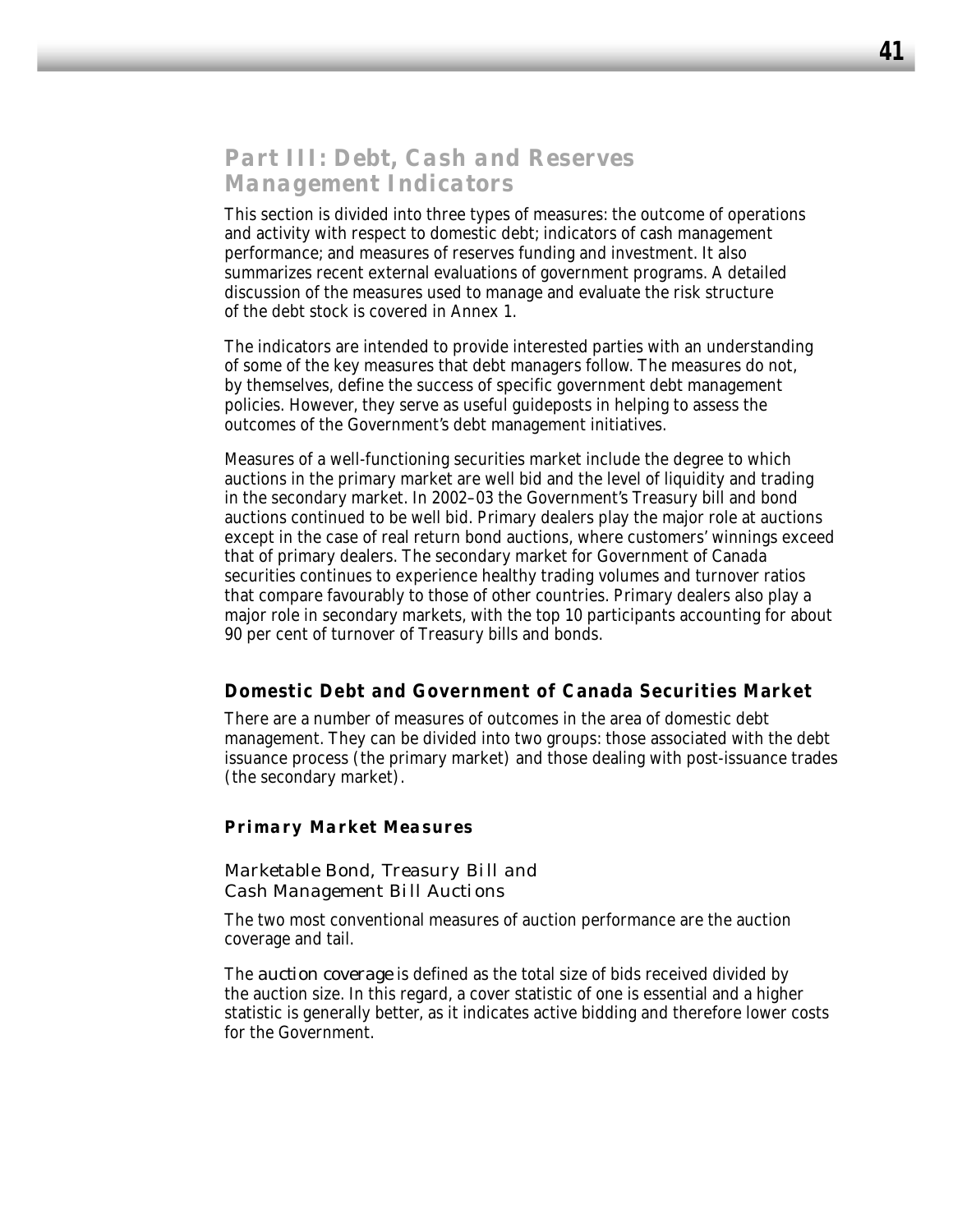The Terms of Participation in government auctions require larger dealers (primary dealers) to bid 50 per cent of their bidding limit at a reasonable rate. Maximum coverage ratios from primary dealers (which represents about 85 per cent of winning bids) could reach a maximum of about 2.6 for bond auctions and 2.4 for Treasury bill and CMB auctions, while minimum coverage, assuming that all primary dealers bid at their minimum bidding limit, would total about 1.3 for bond auctions and 1.1 for Treasury bill and CMB auctions.

In 2002–03 coverage remained generally stable for Treasury bill and bond auctions and increased for real return bond auctions. Overall, coverage has remained stable over the last four years (see Table 6).

The *auction tail* is the number of basis points between the highest yield accepted and the average yield. In this case, smaller is better as it indicates strong bidding and therefore lower costs.

These two measures, combined with the yield of the securities issued, describe the quality of an auction in terms of its competitiveness and its impact on the cost of borrowing.

In 2002–03 tails improved in 3-month Treasury bill and medium- to long-term bond auctions, especially for the 30-year bond auctions. Tails widened for 6- and 12 month Treasury bills and for 2-year auctions. Overall, tails have increased slightly from 2001–02 but still remain lower than four years ago (see Table 6).

|            | Coverage    |                |                |                | Tail             |             |                |                |                |                  |
|------------|-------------|----------------|----------------|----------------|------------------|-------------|----------------|----------------|----------------|------------------|
|            | 1999-<br>00 | $2000 -$<br>01 | $2001 -$<br>02 | $2002 -$<br>03 | $4 - yr$<br>avg. | 1999-<br>00 | $2000 -$<br>01 | $2001 -$<br>02 | $2002 -$<br>03 | $4 - yr$<br>avg. |
| <b>CMB</b> | 2.12        | 1.98           | 1.94           | 1.98           | 2.01             | 2.48        | 2.31           | 1.43           | 1.38           | 1.90             |
| 3-month    | 1.86        | 1.96           | 1.84           | 1.93           | 1.90             | 1.21        | 1.08           | 1.28           | 1.16           | 1.18             |
| 6-month    | 1.97        | 2.17           | 2.03           | 1.99           | 2.04             | 1.18        | 0.92           | 0.83           | 0.85           | 0.95             |
| 12-month   | 1.86        | 2.06           | 1.88           | 1.86           | 1.91             | 1.10        | 0.96           | 0.93           | 1.00           | 1.00             |
| 2-year     | 2.38        | 2.42           | 2.24           | 2.23           | 2.32             | 0.65        | 0.58           | 0.66           | 0.71           | 0.65             |
| 5-year     | 2.43        | 2.46           | 2.23           | 2.29           | 2.35             | 0.66        | 0.50           | 0.74           | 0.65           | 0.64             |
| 10-year    | 2.25        | 2.54           | 2.30           | 2.33           | 2.35             | 1.06        | 1.08           | 0.89           | 0.80           | 0.96             |
| 30-year    | 2.29        | 2.29           | 2.36           | 2.39           | 2.33             | 1.58        | 2.75           | 1.07           | 0.76           | 1.54             |
| $RRB^*$    | 3.18        | 3.06           | 2.75           | 3.16           | 3.03             | n.a.        | n.a.           | n.a.           | n.a.           | n.a.             |
| Weighted   |             |                |                |                |                  |             |                |                |                |                  |
| Avg.**     | 1.98        | 2.12           | 1.96           | 1.99           | 2.01             | 1.11        | 0.99           | 0.91           | 1.01           | 1.01             |

#### **Table 6** *Performance at Auctions*

\* Auction tails for RRBs are not relevant since RRBs are distributed through single-price auctions.

\*\* Weighted average excludes CMBs.

Note: The peak in the average tail for 30-year auctions in 2000–01 is due to one of the two 30-year auctions (April 19, 2000 auction), which had an unusually large tail of 4.4 basis points, increasing the annual average to 2.75 basis points.

Source: Bank of Canada.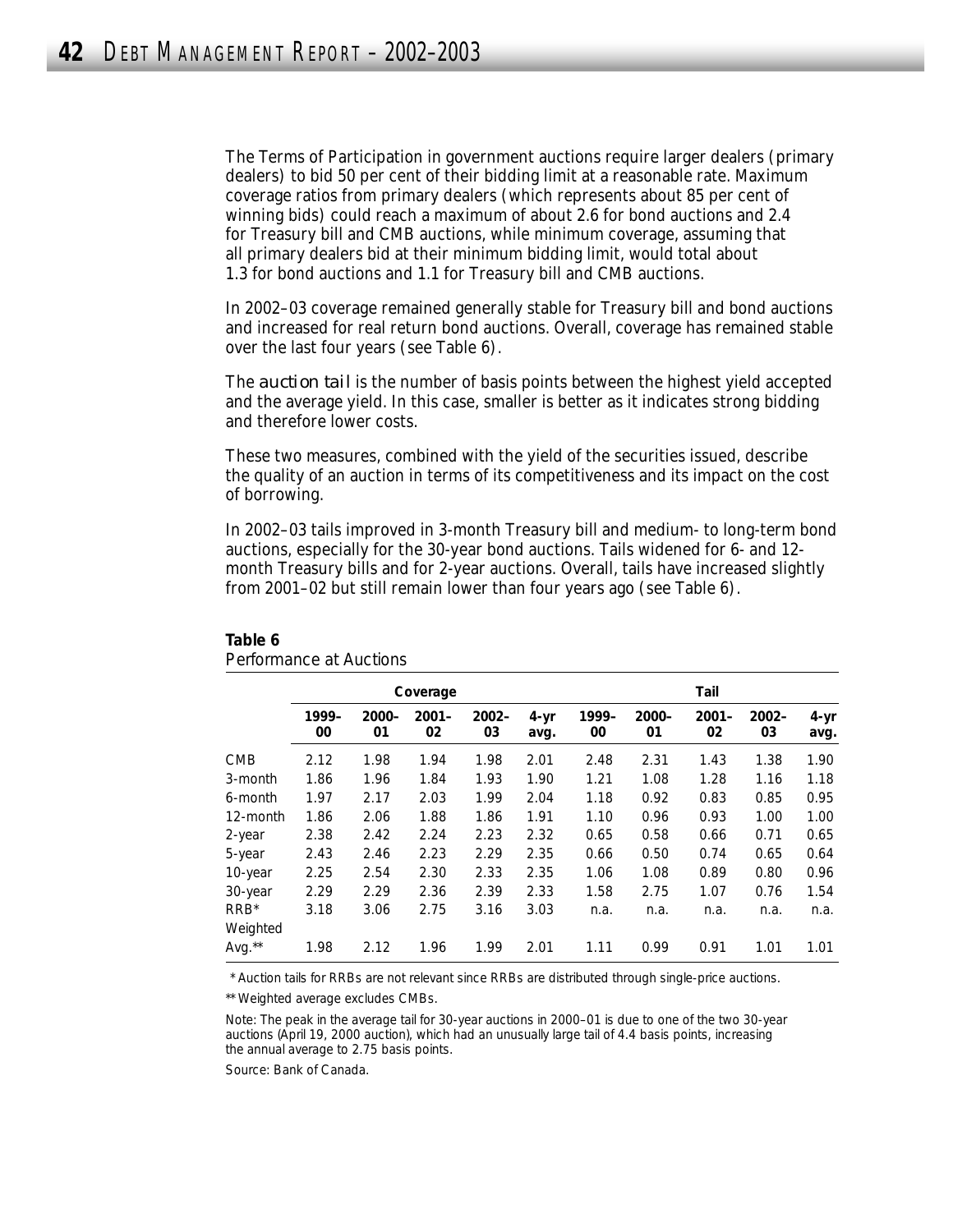## *Effectiveness of the Regular Bond Buyback Program*

The bond buyback program was introduced to enhance liquidity and maintain an active new issuance in the primary market for Government of Canada securities. Specifically, cash and switch buybacks were introduced to help maintain large benchmark issues.

On average, buybacks have helped to maintain auction sizes that are \$500 million larger than they would have been without the buyback program. Meanwhile, buybacks on a switch basis have provided an alternative to issuance at auctions and have contributed to the development of more liquid benchmarks, as shown by Chart 9.

#### Chart 9 **Impact of Regular Buyback Program on Benchmark Sizes As of March 31, 2003**



Source: Department of Finance.

### *Cash Management Bond Buyback Program*

The cash management bond buyback (CMBB) program was implemented to help manage the Government's cash requirements by reducing the high levels of government cash balances needed to redeem large bond maturities. The program also helped to smooth variations in Treasury bill auction sizes over the year.

The CMBB program has lowered the Government's cash requirements at most large-maturity dates. In particular, as of March 31, 2003, the CMBB program had already reduced the June 1, 2003 cash requirement from about \$21 billion to about \$15 billion by reducing June 2003 bond maturities by \$6.2 billion. Since the inception of the program, the CMBB program has reduced sizes of bonds that were targeted for buyback over a full year by an average of 38 per cent (see Chart 10).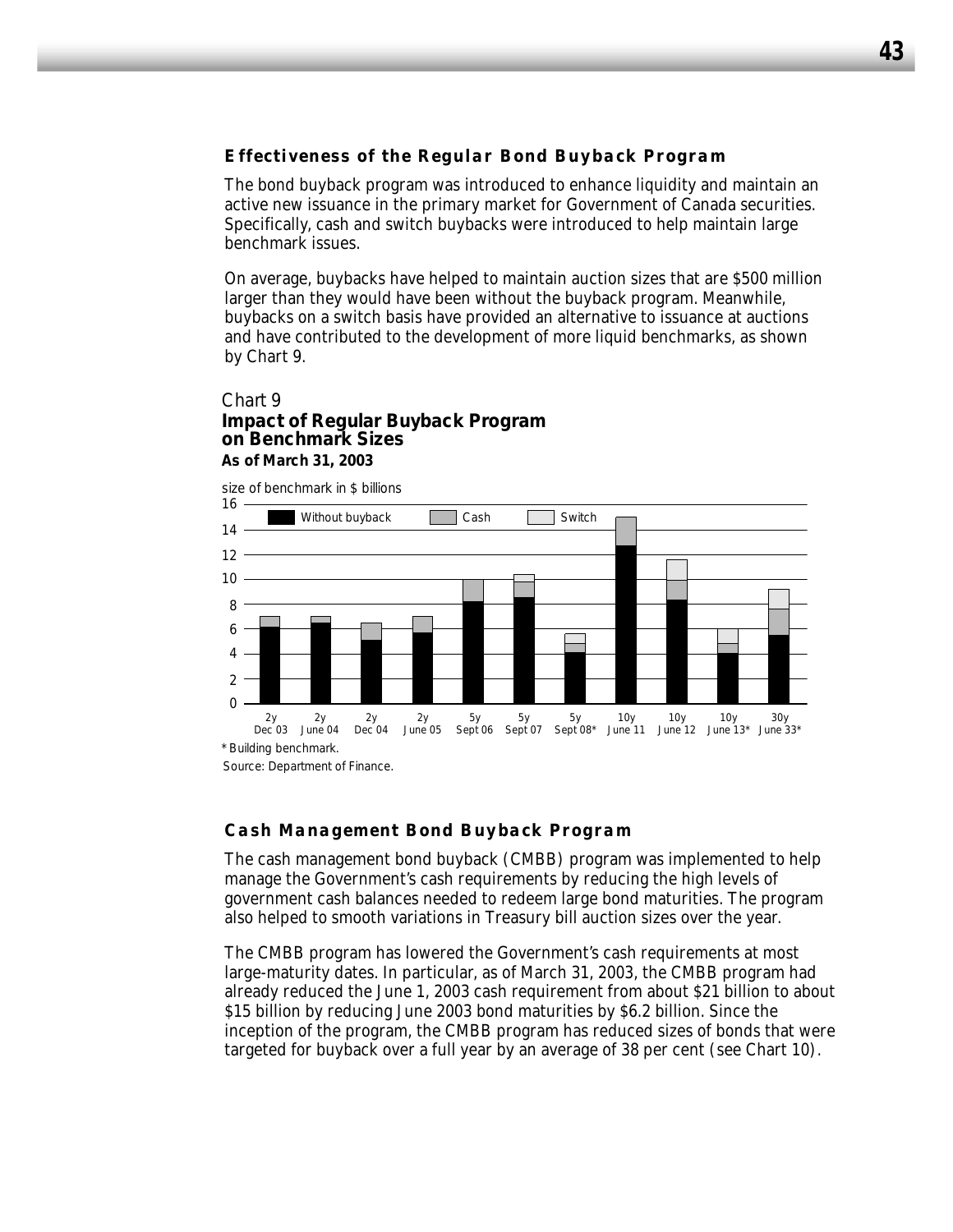#### Chart 10 **Impact of CMBB Operations on the Government's Large Payments As of March 31, 2003**

payments of principal and interest in \$ billions



<sup>\*</sup> These bonds continued to be targeted by operations conducted after March 31, 2003. Source: Department of Finance.

## *Receiver General (RG) Auctions*

As for bond and Treasury bill auctions, coverage and tail provide useful indicators of RG auction performance. For information on auction yield and the cost of carrying Receiver General cash balances, please see the later section on Canadian-dollar cash balances.

In 2002–03 RG coverage was better than the average of the past three years, especially for AM auctions. This result was to be expected, as the new RG collateralization framework encourages more participation in AM auctions.

AM auction tails improved in 2002–03 by 30 per cent over the four-year average and were quite stable over the year. AM auction tails for the first five months of the fiscal year (before collateralization) were not significantly different from tails for the last seven months of the fiscal year (after collateralization—see Table 7). PM auction tails improved compared to the last four years from 3.64 in 1999–2000 to 2.42 in 2002–03 (average for the fiscal year).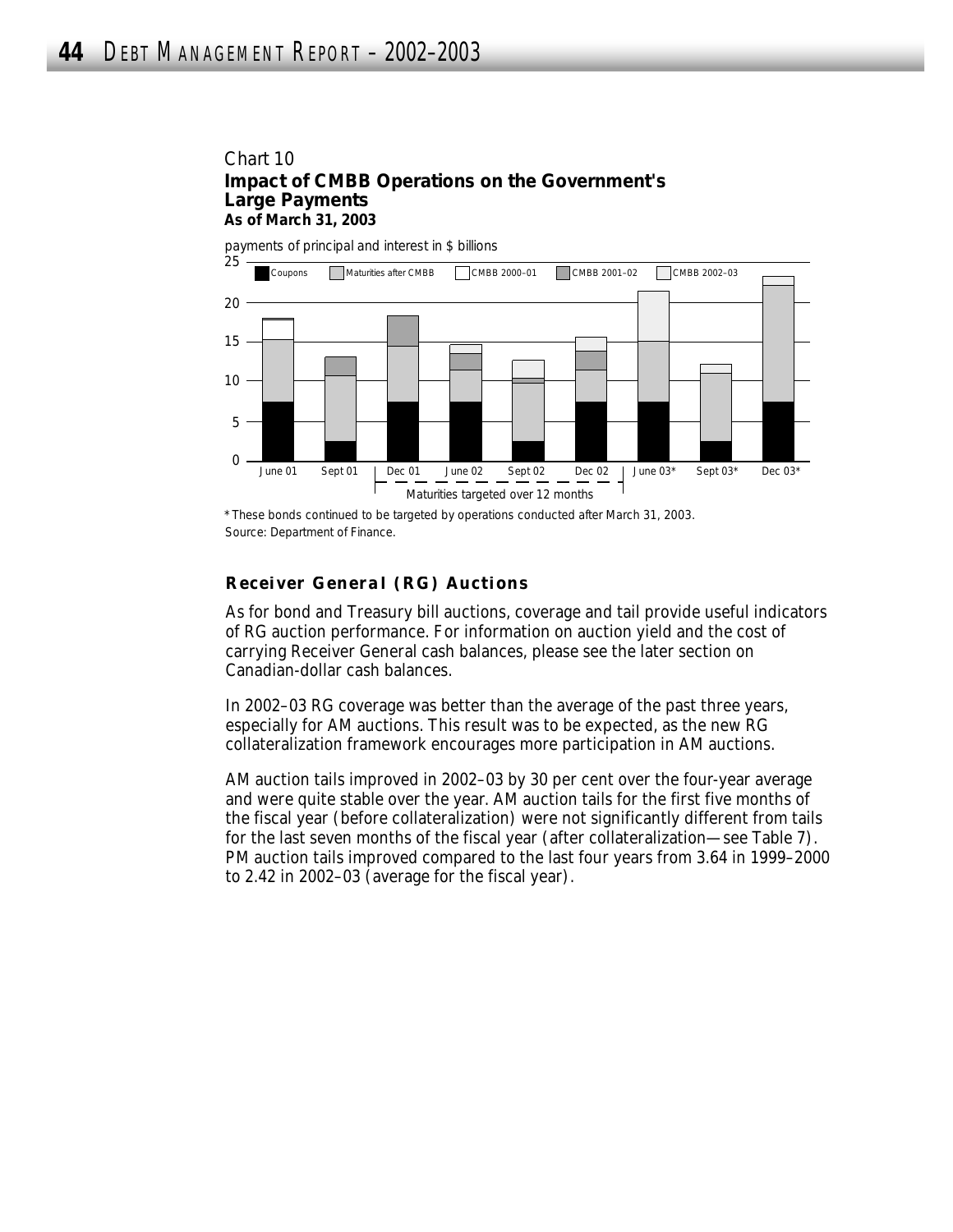|                    | 1999-00 | 2000-01 | $2001 - 02$ |                             | 2002-03                                              |              |
|--------------------|---------|---------|-------------|-----------------------------|------------------------------------------------------|--------------|
|                    |         |         |             | April to<br>Sept 10<br>2002 | Sept 11 <sup>*</sup><br>2002 to<br><b>March 2003</b> | 4-yr<br>avg. |
| <b>AM Auctions</b> |         |         |             |                             |                                                      |              |
| Coverage           | 3.28    | 2.67    | 2.55        | 3.32                        | 3.53                                                 | 2.95         |
| Tail               | 1.47    | 1.08    | 1.89        | 0.69                        | 0.91                                                 | 1.34         |
| <b>PM Auctions</b> |         |         |             |                             |                                                      |              |
| Coverage           | 1.89    | 1.97    | 2.33        | 2.44                        | 2.45                                                 | 2.12         |
| Tail               | 3.64    | 4.14    | 2.40        | 2.81                        | 2.08                                                 | 3.28         |

#### **Table 7** *Performance at Receiver General Auctions*

\* Sept.10, 2002 marked the start of AM auction collateralization.

Source: Bank of Canada.

### *Activity of Dealers and Accounts*

This section provides information on participation of government securities distributors (primary dealers and other government securities dealers) and customers (institutional investors) in the primary and secondary markets for Government of Canada securities. Primary market activity shares are calculated using participants' allotment amounts at auctions during the fiscal year, and secondary market activity shares are calculated using participants' trading volumes during the fiscal year.

#### *Nominal Bonds*

In 2002–03 primary dealers were allotted 91.8 per cent of nominal bond auctions while customers were allotted 5.6 per cent (see Table 8). The 10 most active participants bought 88.7 per cent of the bonds. These percentages are in line with those observed in previous years.

| Fiscal year | <b>PDs</b> | Non-PDs | <b>Customers</b> | Top 10<br>participants |
|-------------|------------|---------|------------------|------------------------|
| 1999-00     | 88.1       | 4.9     | 7.0              | 84.8                   |
| 2000-01     | 91.5       | 2.7     | 5.8              | 86.1                   |
| $2001 - 02$ | 83.7       | 6.4     | 9.8              | 82.2                   |
| $2002 - 03$ | 91.8       | 2.5     | 5.6              | 88.7                   |

#### **Table 8**

*Bond Auctions Share (Per Cent) of Amount Allotted to Participants* (Excluding Real Return Bonds)

Source: Bank of Canada.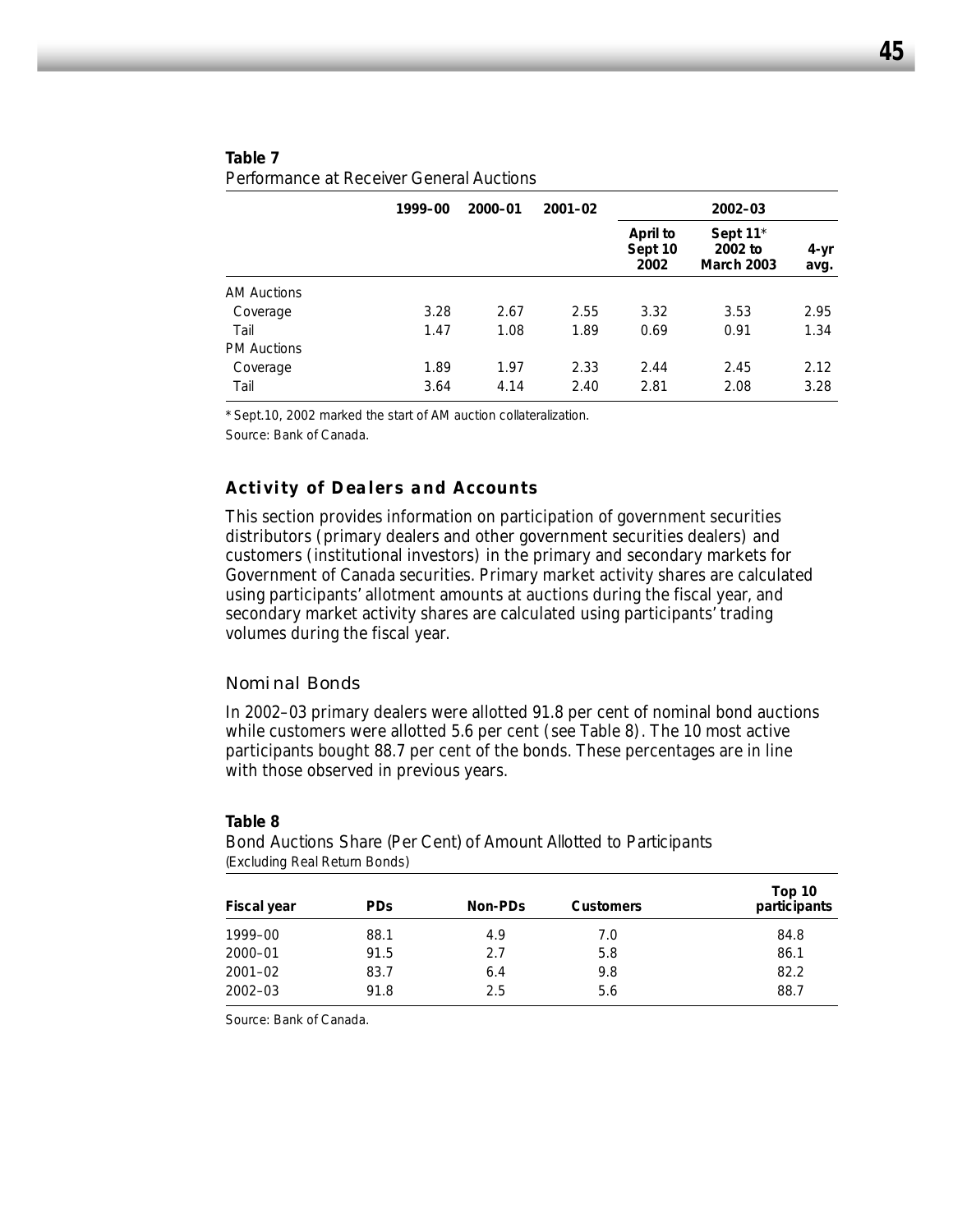#### *Real Return Bonds*

Unlike the situation in nominal bonds, the primary market in RRBs was split almost evenly between dealers and customers. The 10 most active participants in RRB auctions were allotted 63.9 per cent of the auction, which is in line with historical averages (see Table 9).

#### **Table 9**

| Fiscal year | <b>PDs</b> | Non-PDs | <b>Customers</b> | Top 10<br>participants |
|-------------|------------|---------|------------------|------------------------|
| 1999-00     | 45.9       | 3.4     | 50.7             | 65.9                   |
| 2000-01     | 45.5       | 2.7     | 51.8             | 68.4                   |
| $2001 - 02$ | 39.0       | 3.9     | 57.2             | 59.7                   |
| $2002 - 03$ | 47.9       | 0.9     | 51.2             | 63.9                   |

*RRB Auctions Share (Per Cent) of Amount Allotted to Participants*

Source: Bank of Canada.

#### *Bond Buybacks*

Primary dealers are usually the dominant participants in bond buyback operations. Customers' participation reached a peak of 13.8 per cent in 2001–02, when a few customers were very active in buybacks on a cash basis. In 2002–03 customers' participation returned to a lower level and the primary dealers' share increased to previous years' levels, at 96.4 per cent of operations (see Table 10).

#### **Table 10**

*Bond Buyback Operations Share (Per Cent) of Amount Allotted to Participants*  (Excludes Cash Management Bond Buybacks)

| Fiscal year | <b>PDs</b> | Non-PDs | Customers <sup>*</sup> | Top 10<br>participants |
|-------------|------------|---------|------------------------|------------------------|
| 1999-00     | 97.6       | 2.4     | 0.0                    | 97.2                   |
| 2000-01     | 94.1       | 2.4     | 3.5                    | 97.1                   |
| $2001 - 02$ | 86.2       | 0.0     | 13.8                   | 98.4                   |
| $2002 - 03$ | 96.4       | 17      | 19                     | 94.5                   |

\* Results may underestimate customer participation. Contrary to Treasury bill and bond auctions, customers do not have to inform the Bank of Canada about their participation at buyback operations.

Source: Bank of Canada.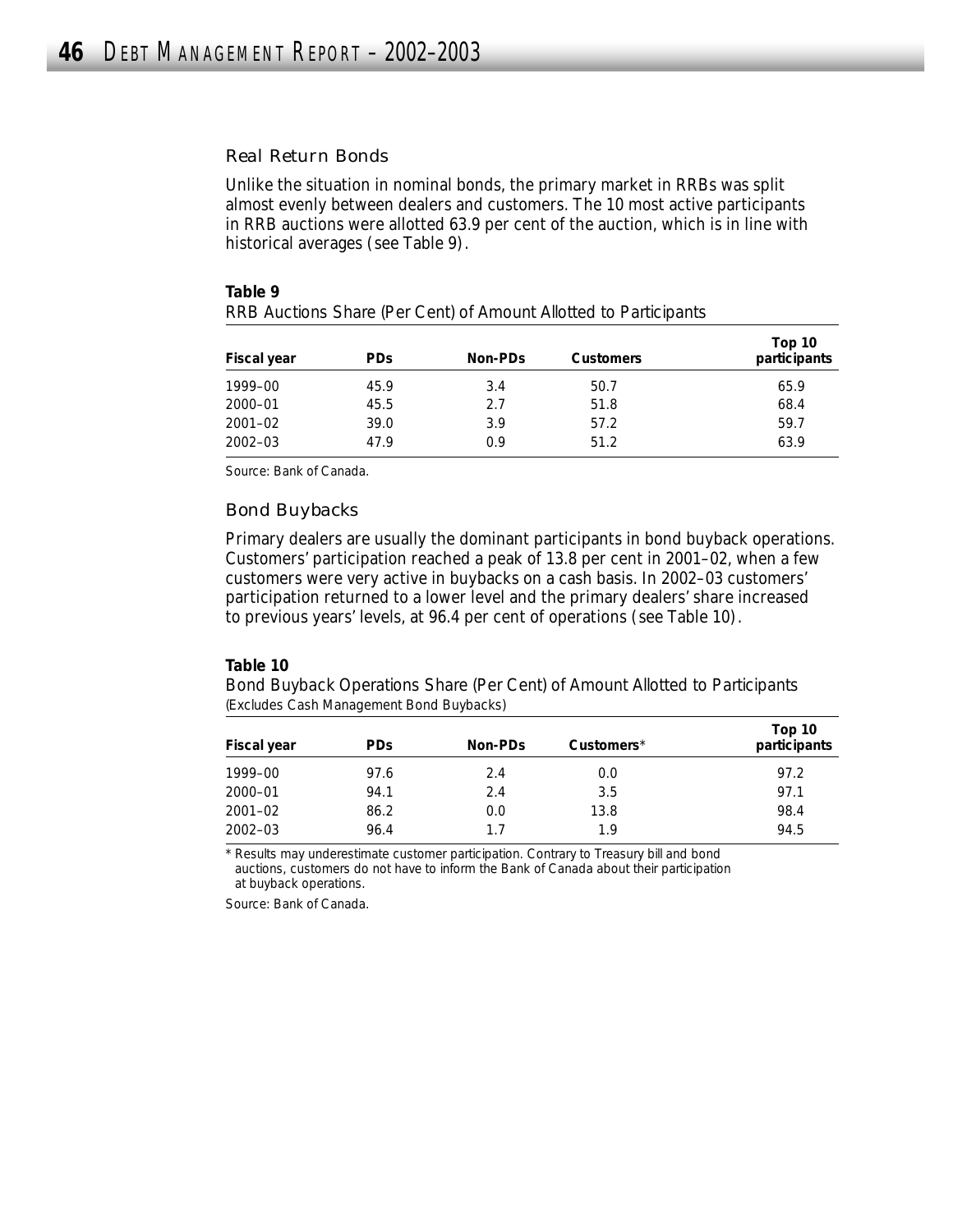#### *Cash Management Bond Buyback Program*

Primary dealers are usually the only participants in CMBB operations, with a share of 100 per cent in 2000–01 and 2002–03 (see Table 11).

| Table 11                                                                   |  |
|----------------------------------------------------------------------------|--|
| <b>CMBB Operations Share (Per Cent) of Amount Allotted to Participants</b> |  |

| Fiscal year | PD <sub>S</sub> | Non-PDs | Customers <sup>*</sup> | Top 10<br>participants |
|-------------|-----------------|---------|------------------------|------------------------|
| 2000-01     | 100.0           | 0.0     | 0.0                    | 100.0                  |
| 2001–02     | 95.9            | 12      | 2.9                    | 99.2                   |
| 2002-03     | 100.0           | 0.0     | 0.0                    | 100.0                  |

\* Results may underestimate customer participation. Contrary to Treasury bill and bond auctions, customers do not have to inform the Bank of Canada about their participation at buyback operations.

Source: Bank of Canada.

#### *Treasury Bills*

For 2002–03 primary dealers accounted for 84.1 per cent of amounts allotted during Treasury bill (T-bill) auctions while customers accounted for 13.6 per cent. Customers' participation in Treasury bill auctions has increased slightly in recent years. In 2002–03 the 10 most active participants accounted for 91.5 per cent of amounts allotted during Treasury bill auctions (see Table 12).

#### **Table 12**

*T-Bill Auctions Share (Per Cent) of Amount Allotted to Participants*

| Fiscal year | <b>PD<sub>S</sub></b> | Non-PDs | <b>Customers</b> | Top 10<br>participants |
|-------------|-----------------------|---------|------------------|------------------------|
| 1999–00     | 85.2                  | 2.9     | 11.9             | 88.0                   |
| 2000-01     | 87.6                  | 1.5     | 10.9             | 92.5                   |
| $2001 - 02$ | 86.0                  | 1.6     | 12.4             | 93.0                   |
| 2002-03     | 84.1                  | 2.2     | 13.6             | 91.5                   |

Source: Bank of Canada.

#### *Cash Management Bills*

In 2002–03 the 10 most active participants accounted for 95.5 per cent of amounts allotted during CMB auctions. For the same fiscal year, primary dealers accounted for 93 per cent of amounts allotted while customers accounted for 4.5 per cent (see Table 13).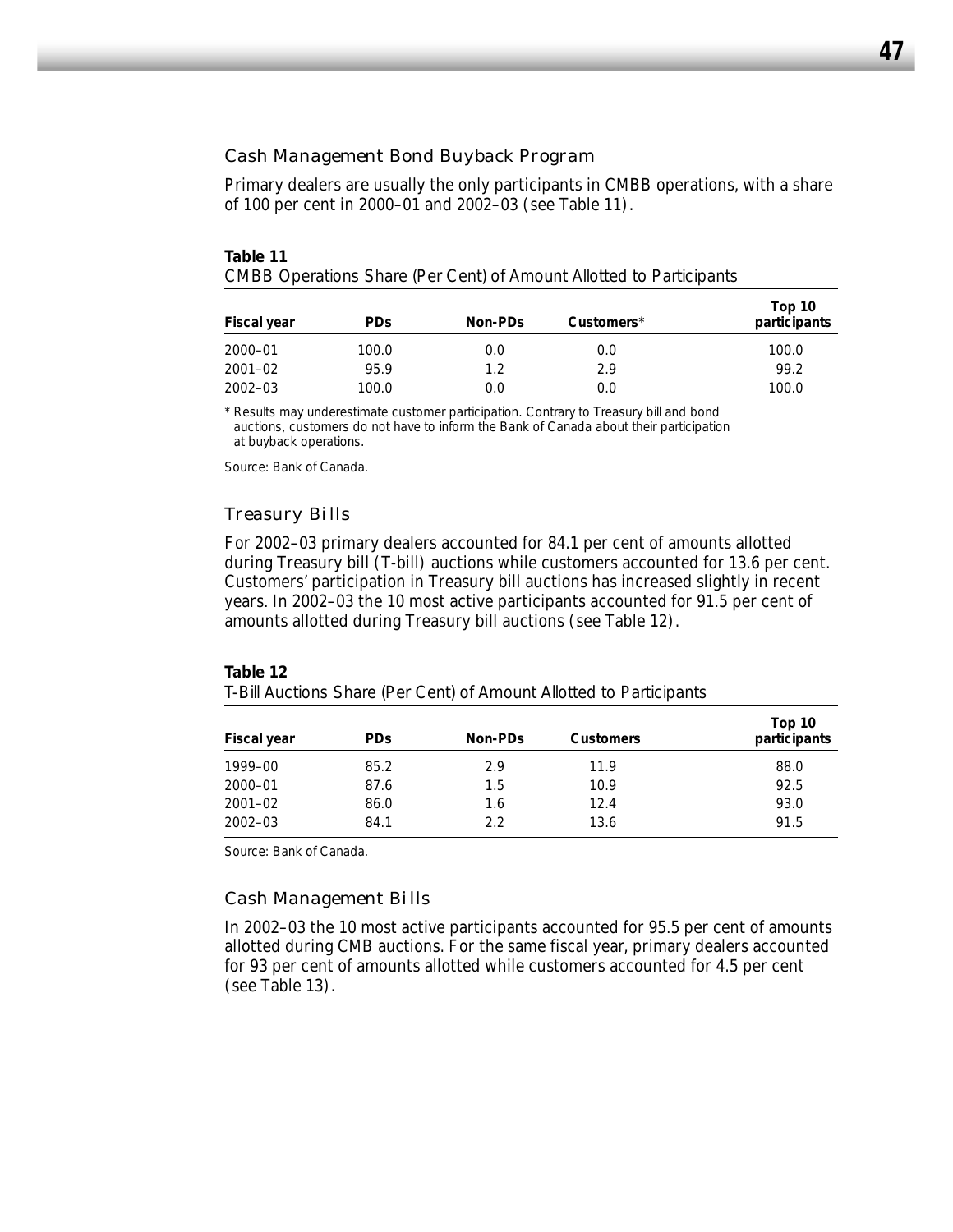| Fiscal year | <b>PDs</b> | Non-PDs | <b>Customers</b> | Top 10<br>participants |
|-------------|------------|---------|------------------|------------------------|
| 1999-00     | 84.3       | 2.0     | 12.9             | 92.1                   |
| 2000-01     | 92.9       | 4.5     | 2.6              | 95.6                   |
| $2001 - 02$ | 95.6       | 2.3     | 2.1              | 97.9                   |
| $2002 - 03$ | 93.0       | 2.5     | 4.5              | 95.5                   |
|             |            |         |                  |                        |

| Table 13 |                                                                  |
|----------|------------------------------------------------------------------|
|          | CMB Auctions Share (Per Cent) of Amount Allotted to Participants |

Source: Bank of Canada.

#### *Receiver General AM and PM Auctions*

Prior to September 10, 2002, the AM and PM deposit auctions were conducted on an uncollateralized basis, and Canadian financial institutions that were direct clearers in the Large Value Transfer System (LVTS) were the only eligible participants. Starting on September 10, 2002, a new collateralized framework was implemented for the AM auctions in order to strengthen the management of credit risk and increase competition by opening the auctions to a wider range of participants. No changes were made to the PM auction framework.

Since the introduction of the new framework, to the end of the 2002–03 fiscal year, the top 10 LVTS participants represent 80.9 per cent compared to 99.8 per cent for the first five month of the fiscal year. Other participants of Receiver General auctions gained 18.7 per cent of the amount allotted since the new framework has been in place (see Table 14).

#### **Table 14**

*Receiver General Auctions Share (Per Cent) of Amount Allotted Between LVTS and Other Participants*

| Fiscal year            | Top 10 LVTS | Top 10 others |
|------------------------|-------------|---------------|
| 1999-00                | 99.2        |               |
| 2000-01                | 97.3        |               |
| $2001 - 02$            | 98.5        |               |
| $2002 - 03$            |             |               |
| - Before Sept 10, 2002 | 99.8        |               |
| - After Sept 10, 2002  | 80.9        | 18.7          |
| $-$ Avg. for 2002–03   | 88.8        | 10.9          |

Source: Bank of Canada.

### *Secondary Market*

The two conventional measures for liquidity and efficiency in the Government of Canada securities market are trading volume and turnover ratio. These two measures are presented for bonds (Chart 11 and, for international comparison, Chart 15), Treasury bills (Chart 12), bond repos (Chart 13) and Treasury bill repos (Chart 14).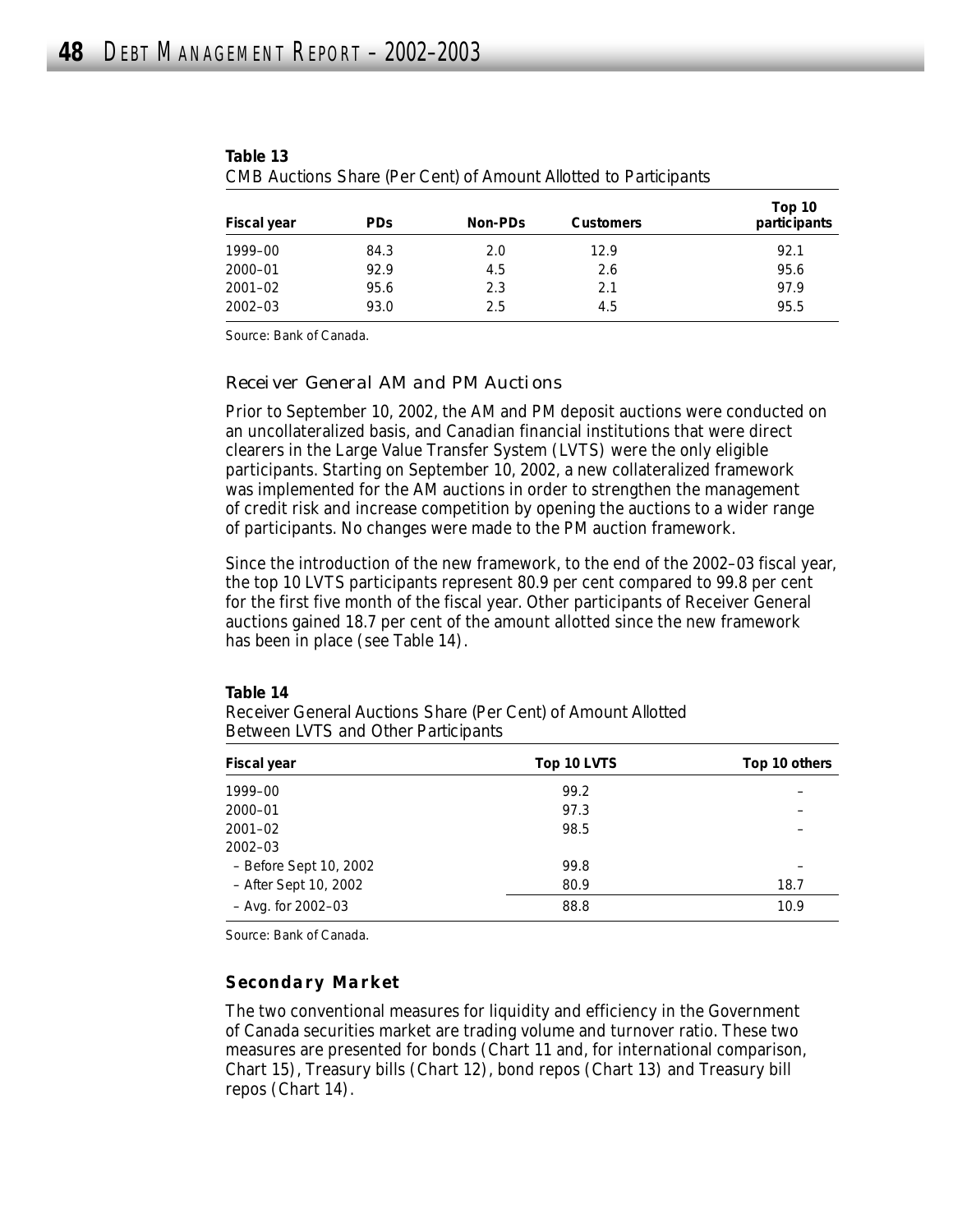Trading volume, which shows the amount of securities traded per period, is a conventional indicator of liquidity. Large trading volume shows that participants can buy or sell in the marketplace without a substantial change in the price of the securities.

Turnover ratio, which is the ratio of securities traded to the securities float, is a measure of market efficiency. High turnover implies that a large amount of securities changes hands easily over a given period of time, a hallmark of an efficient securities market.

Also, the presence of liquid repo markets and liquid futures contracts characterizes an efficient market. A liquid repo market exists in the Government of Canada securities market for Treasury bills and for nominal bonds. There is also an active futures contract based on the benchmark 10-year bond (Canadian Government Bond contracts).







#### Chart 13 **Government of Canada Bond Repos Trading Volume and Turnover Ratio**







**49**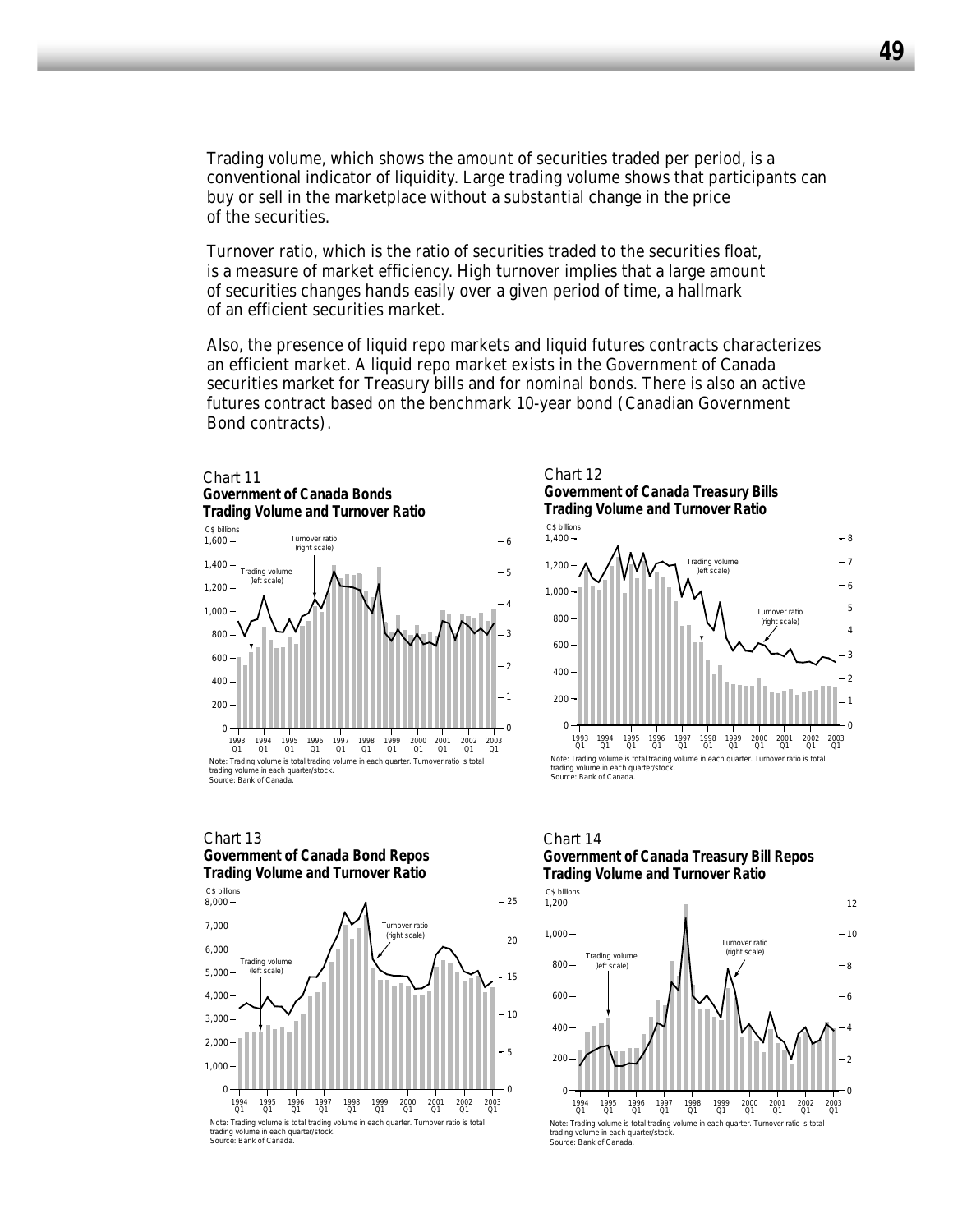#### *Market Activity*

The volume of transactions in the Government of Canada bond market has grown significantly since 1990. Total marketable bond trading volume was \$3,876.6 billion in 2002–03, a 3.7-per-cent increase from 2002–03. The average quarterly turnover ratio was 3.1 times the outstanding stock of bonds in 2002–03, compared to 3.2 in 2001–02 (see Chart 11). The volume of transactions in the Treasury bill market remained at the low levels seen in recent years, as the stock of Treasury bills outstanding has fallen. In 2002–03 total Treasury bill turnover was \$1,138 billion.

An active repo market is a hallmark of a well-functioning government securities market, and both Government of Canada bond repos and Treasury bill repos remained active in 2002–03. The total turnover for Government of Canada bond repos in 2002–03 was \$18,126 billion, down from \$20,536 billion in 2001–02. The average quarterly turnover ratio for bond repos in 2002–03 was 14.7 times compared to 17.7 times in 2001–02 (see Chart 13). The Treasury bill repo market volume in 2002–03 was \$1,449 billion and the average quarterly turnover ratio was 3.5 (see Chart 14).

Futures contracts are important complements to an efficient Government of Canada securities market. In Canada the trading volume of futures contracts maintained the levels of previous years. The futures contract based on 10-year Government of Canada bonds (the Canadian Government Bond contracts or CGB contracts) continues to be actively traded, as trading volume reached 1.8 million in 2002, a 1.7-per-cent decrease from 2001. Open interest on the CGB contract as of December 31, 2003, was 63,500, in line with the open interest at the end of 2001. There is also an active market for the 3-month Canadian Bankers' Acceptance Futures (BAX contracts).

## **Trading Volume by Market Participants**

### *Treasury Bills*

Over the last four fiscal years, primary dealers have become the main traders in the Treasury bill secondary market and now represent 98.4 per cent of total trading volume. The 10 most active participants in the Treasury bill secondary market represent 99.5 per cent of trading activities (see Table 15).

#### **Table 15**

*Treasury Bill Trading Volume, Market Share (Per Cent) of Participants*

| Fiscal year | PD <sub>S</sub> | Non-PDs | Top 10<br>participants |
|-------------|-----------------|---------|------------------------|
| 1999–00     | 96.1            | 3.9     | 96.0                   |
| 2000-01     | 98.3            | 1.7     | 98.3                   |
| 2001-02     | 98.3            | 1.7     | 99.4                   |
| $2002 - 03$ | 98.4            | 1.6     | 99.5                   |

Source: Bank of Canada.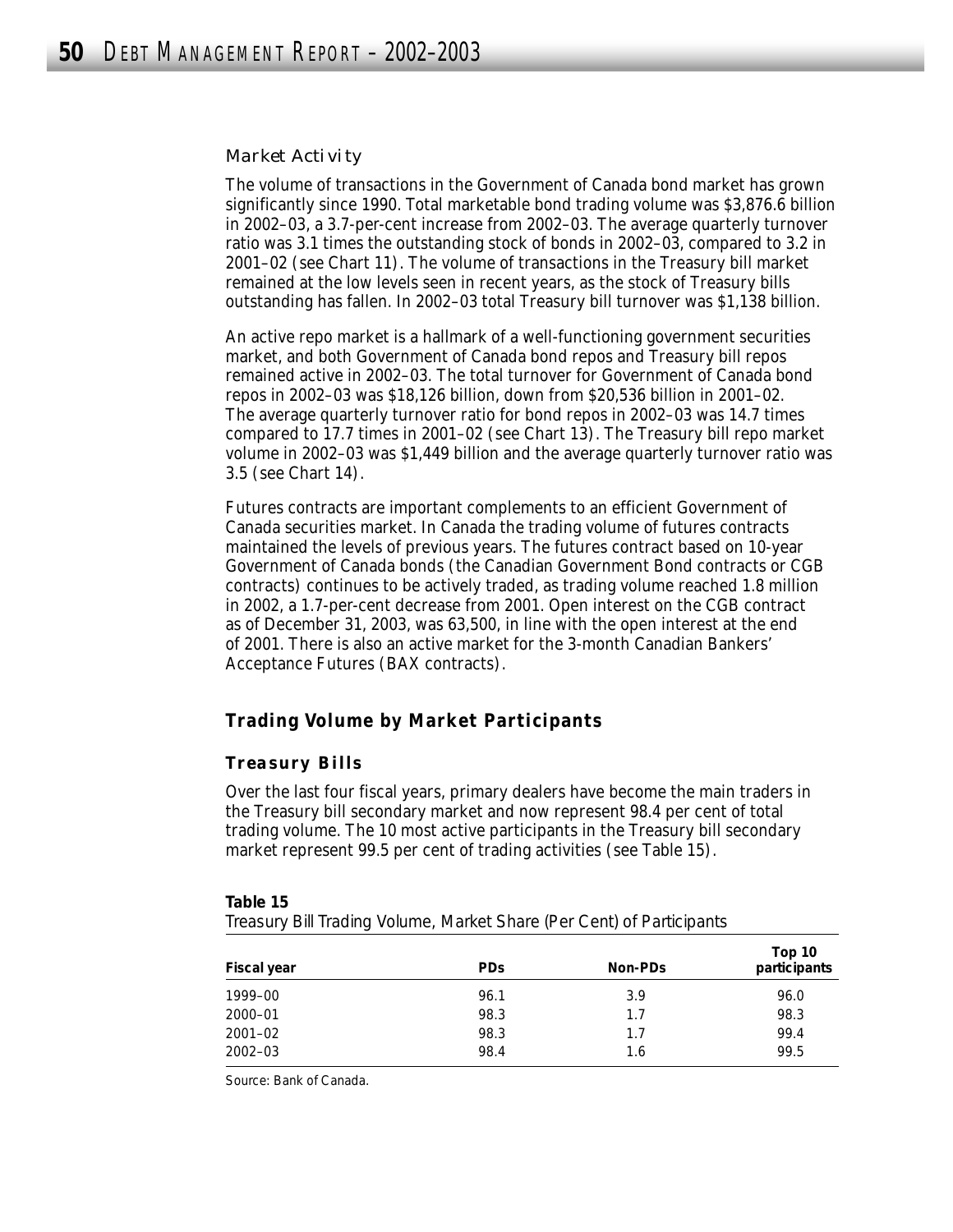#### *Bonds*

Primary dealers' and non-primary dealers' shares have remained fairly stable over the last four years at about 94 and 6 per cent, respectively. The 10 most active participants in the bond secondary market represent 95.9 per cent of trading activities (see Table 16).

#### **Table 16**

| Fiscal year | <b>PDs</b> | Non-PDs | Top 10<br>participants |
|-------------|------------|---------|------------------------|
| 1999-00     | 92.8       | 7.2     | 91.1                   |
| 2000-01     | 93.5       | 6.5     | 91.6                   |
| $2001 - 02$ | 94.0       | 6.0     | 96.0                   |
| $2002 - 03$ | 93.3       | 6.7     | 95.9                   |

*Bonds Trading Volume, Market Share (Per Cent) of Participants*

Source: Bank of Canada.

#### *Comparison With Other Countries*

The Government of Canada bond market compares favourably with other major sovereign bond markets. The market had an annual stock turnover level in 2002 of 13.7, behind only the United States, which had a stock turnover level of 38.7 (see Chart 15).

#### $O_{\alpha}$ United States Canada United Kingdom\*\* Australia New Zealand Japan\* 25 30 35 40 45 20 15 10 5  $\Omega$ 1999 2000 2001 2002

## Chart 15 **Sovereign Bond Turnover Ratios**

\* Turnover data are unavailable for Japan for 2000, 2001 and 2002.

\*\* Data for the United Kingdom do not take into account higher issuance levels of inflation-linked bonds compared to other sovereigns.

Note: Turnover ratio is total trading volume in each quarter/stock.

Sources: *Australian Financial Markets Report*, Bank of Canada, Federal Reserve Bank of New York, Japan Ministry of Finance, The Bureau of the Public Debt of the U.S., London Stock Exchange, United Kingdom Debt Management Office, Reserve Bank of New Zealand.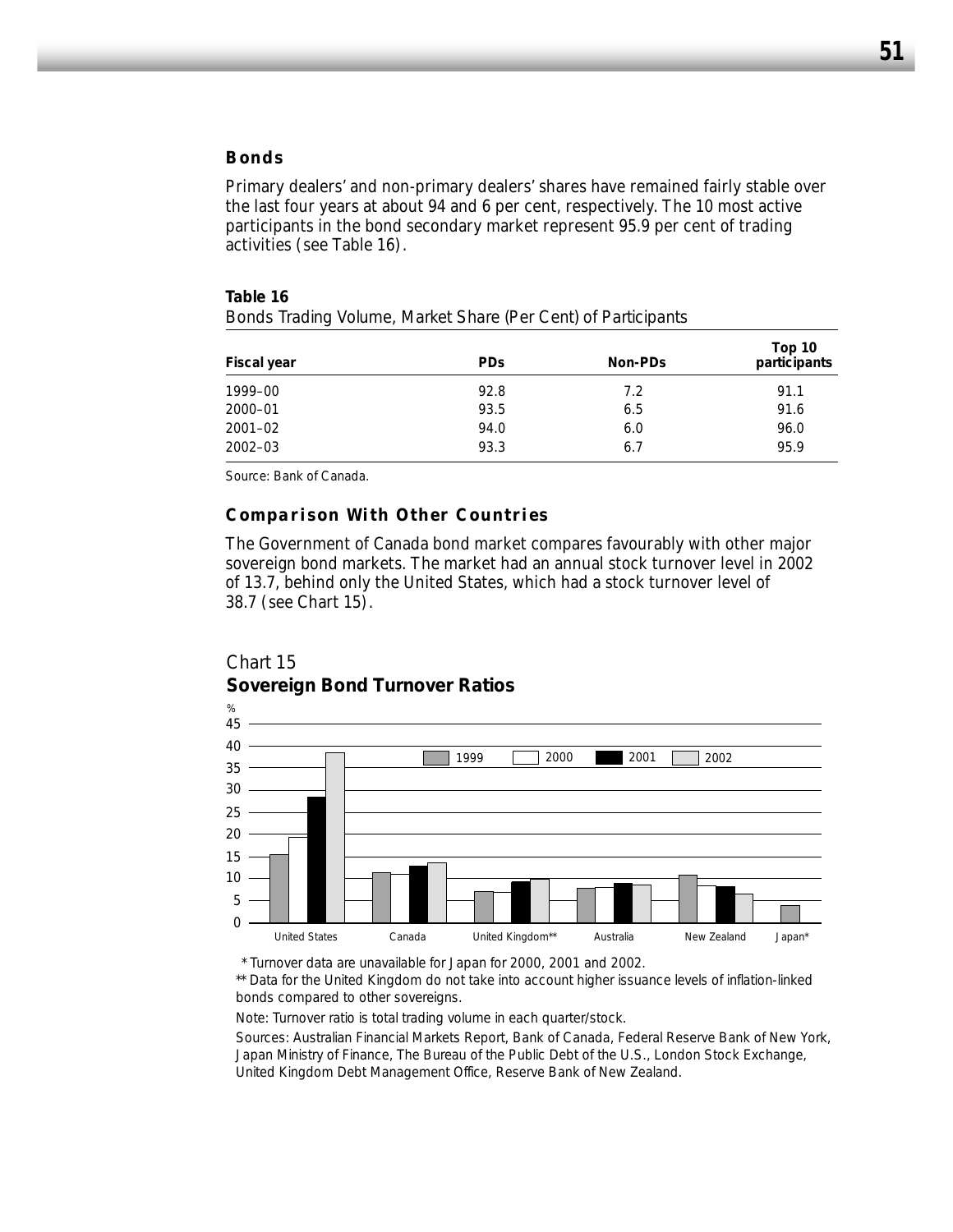## **Domestic Holdings of Government of Canada Debt**

A diversified investor base helps to keep funding costs low by ensuring there is active demand for Government of Canada securities. The Government of Canada pursues diversification of its investor base by maintaining a domestic wholesale debt program that is attractive to a wide range of investors, offering a retail debt program that provides savings products to suit the needs of individual Canadians, and using a broad array of funding sources in its foreign borrowings.

In 2002 life insurance companies and pension funds accounted for the largest share of domestic holdings of Government of Canada market debt (27.7 per cent), followed by public and other financial institutions such as investment dealers and mutual funds, at 23.2 per cent (see Chart 16.) Taken together, they accounted for over 50 per cent of domestic holdings.

Reference Table IV shows the evolution of the distribution of domestic holdings of Government of Canada debt since 1976.

## Chart 16 **Distribution of Domestic Holdings of Government of Canada Market Debt**



Source: Statistics Canada, *National Balance Sheet Accounts*.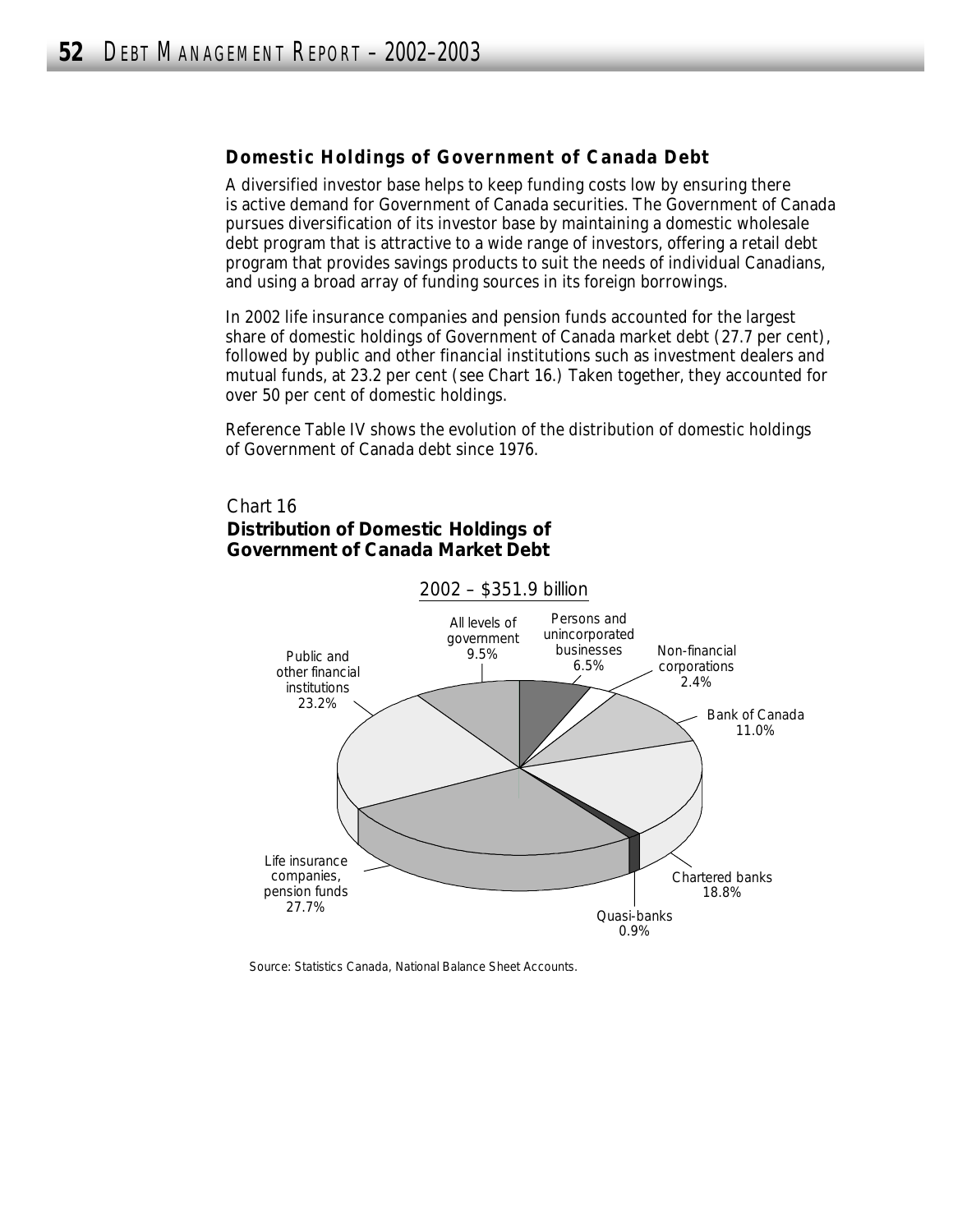### **Canadian-Dollar Cash Balances**

The key measure for the management of cash balances is the net return (cost paid or gain of "carry" earned) on cash balances, which fluctuate widely over the year owing to the scope of the Government's financial operations, periodic large maturities of Government of Canada bonds, the operations of the Bank of Canada and changes in market conditions.

The yield spread earned or carry paid by the Government is the difference between the return on government balances auctioned to financial institutions (typically around the overnight rate) and the average yield paid on Treasury bills. The cost of carry depends on the shape of the yield curve. A normal upward sloping yield curve, which has a positive interest rate spread between the rate at which the Government invests its cash and the rate at which it borrows, results in a cost of carry, as financial institutions pay rates of interest for government deposits based on an overnight rate that is lower than the rate paid by the Government to borrow funds. Conversely, under an inverted yield curve, short-term deposit rates are higher than 3- to 12-month Treasury bill rates, which can result in a net gain for the Government.

In 2002–03 the financial impact of holding Receiver General cash balances was a net cost of \$12.4 million, compared to a net gain of \$3.5 million for the prior fiscal year (see Chart 17). The change from gain to cost was due to shifts in the shortend of the yield curve from an inverted to a more normal upward sloping shape. This shift occurred in the last quarter of 2001–02 and persisted in 2002–03.



## Chart 17 **Cost (-) or Gain (+) of Carry for Cash Balances**

Source: Bank of Canada.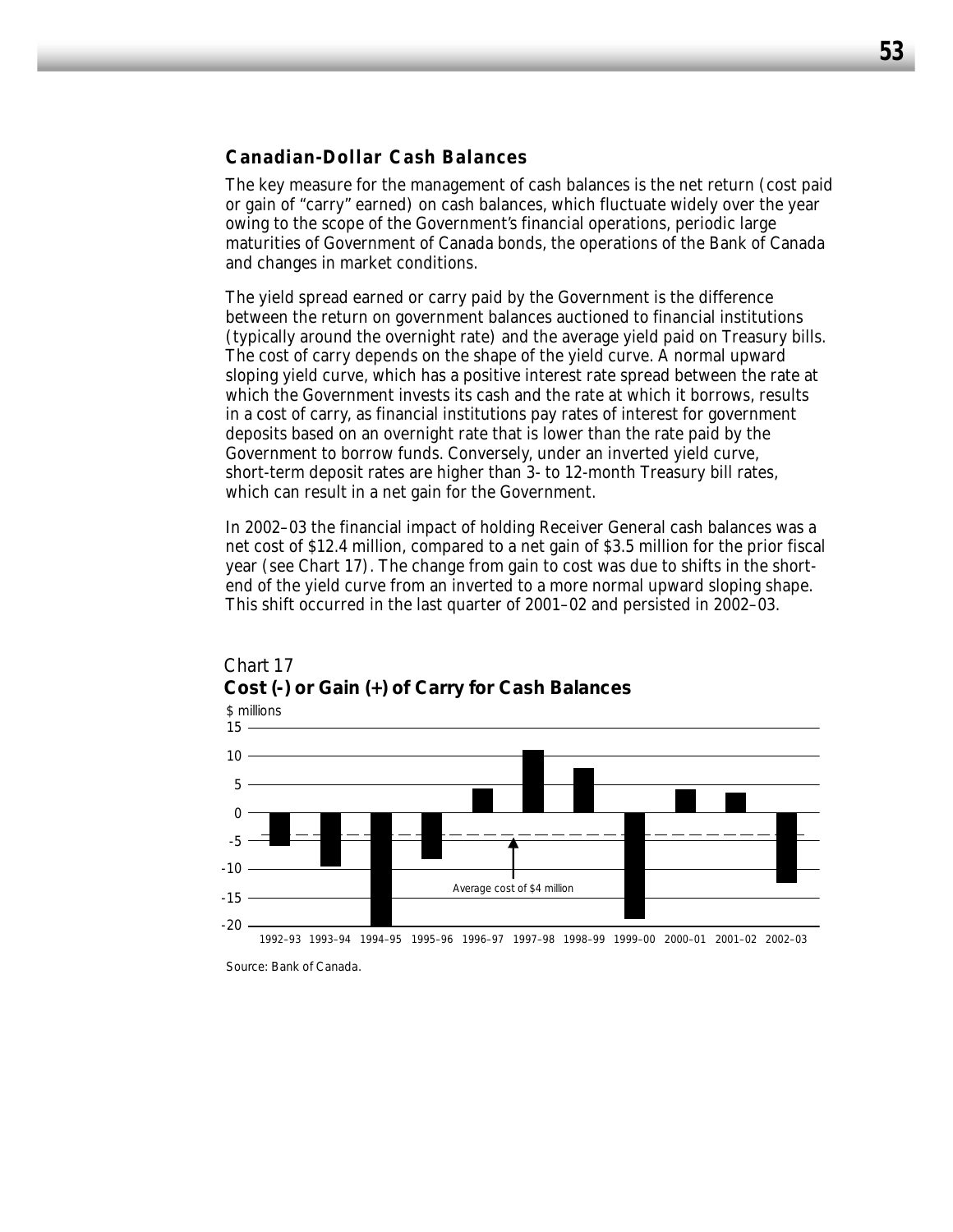#### **Funding and Investment of Reserves**

The main measures in the area of the funding and investment of reserves are the costs of the liabilities and the cost of carry on the asset/liability portfolio.

*Liability Costs:* In 2002–03 the sources of reserve funding were Canada bills and cross-currency swaps. Canada bills were issued, on average, at an all-in cost of US\$LIBOR less 15-20 basis points—generally in line with funding levels of recent years.

In the case of cross-currency swaps, costs are measured in floating-rate terms (LIBOR). On average, in 2002–03, the Government raised floating-rate "swap funds" at US\$LIBOR less 35 basis points, in line with recent years.

#### *Carry*

The carry on the foreign reserves is currently assessed by subtracting the interest paid on Canada's foreign currency liabilities from interest earned on the reserve assets (i.e., the net interest earned or paid) and expressing this value as a percentage of total assets held (see the 2002 *Annual Report to Parliament on the Operations of the Exchange Fund Account*, available at www.fin.gc.ca, for further information). The carry of the total Exchange Fund Account portfolio in 2002–03 is estimated at +1.5 basis points compared to zero basis points in 2001–02. In other words, the Government was able to hold reserves without incurring a cost to the taxpayer.

### *External Evaluations of Fund Management Policies and Activities*

A means used by the Government to assess fund management effectiveness is program evaluation. The Department of Finance uses an external evaluation process to assess policies and operational decisions in the area of fund management in order to inform future decision making and contribute to public transparency and good governance. Independent evaluators are contracted to carry out the evaluations.

Two evaluations were undertaken in 2002–03, focusing on reserves management and the bond buyback program.

The evaluation of reserves management<sup>3</sup> looked at the program's objectives, roles and responsibilities and the costs and risks involved in the program. The evaluator noted the program compares well with that of other similar sovereigns. The main recommendation of the evaluation dealt with issues of risk management and performance measurement. The Department was largely in agreement with the recommendations, noting that work on improving performance measurement is underway.

<sup>3</sup> "External Review of the Reserves Management Framework (2002)," available upon request from the Financial Markets Division, Department of Finance.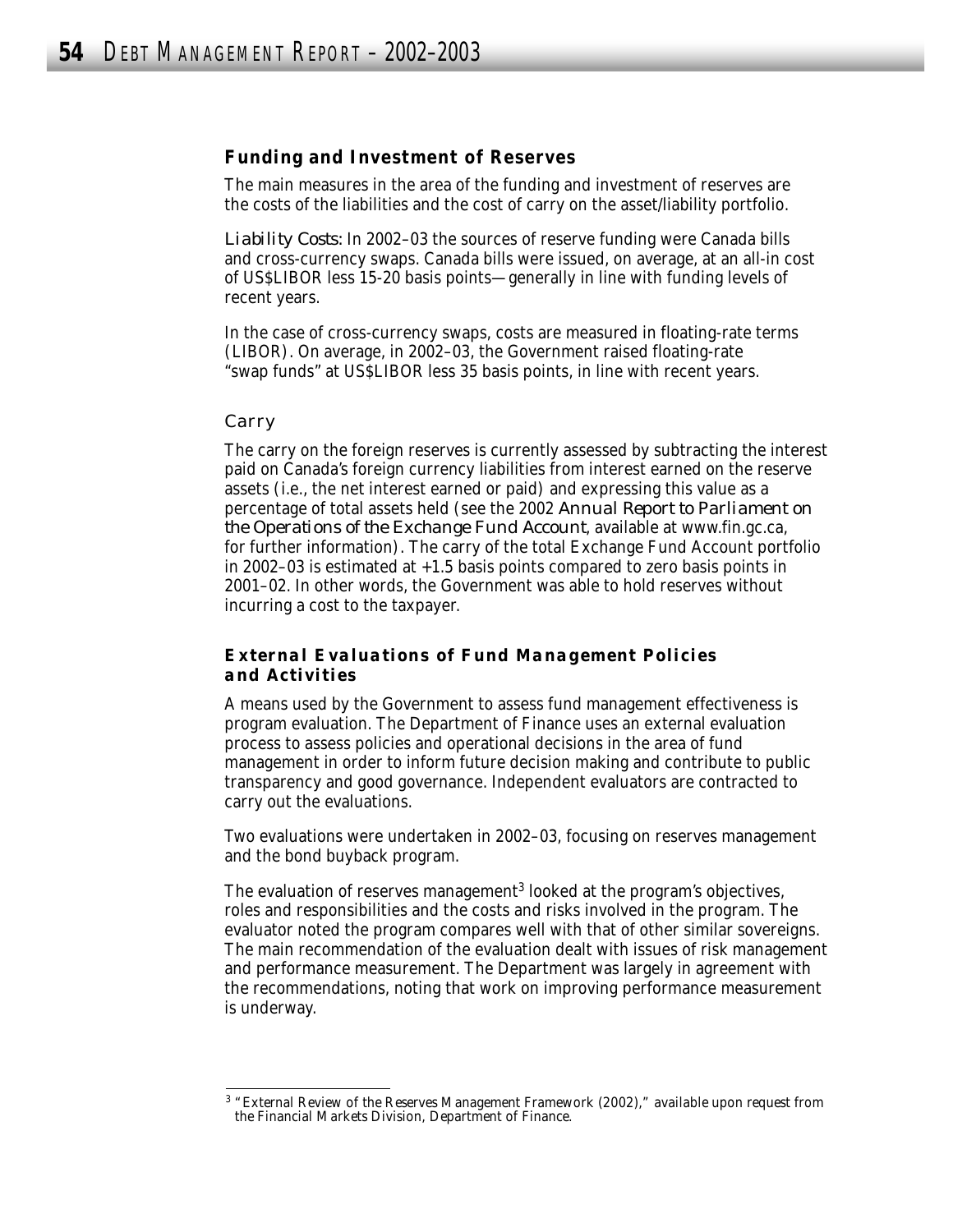The evaluation of the bond buyback program<sup>4</sup> looked at the value and effectiveness of the program and its impact on the debt program, secondary markets and market participants. The evaluator noted the program has been successful and enjoys the support of market participants. The main recommendations dealt with issues such as the need to keep apprised of developments in other sovereigns and the benefits of working with market participants, particularly with respect to the selection of bonds to be targeted for future buyback operations. The departmental response was again favourable, noting that it monitors developments in the borrowing programs of other sovereigns and maintains a dialogue with market participants.

<sup>4</sup> "Evaluation of the Bond Buyback Program (2003)," available upon request from the Financial Markets Division, Department of Finance.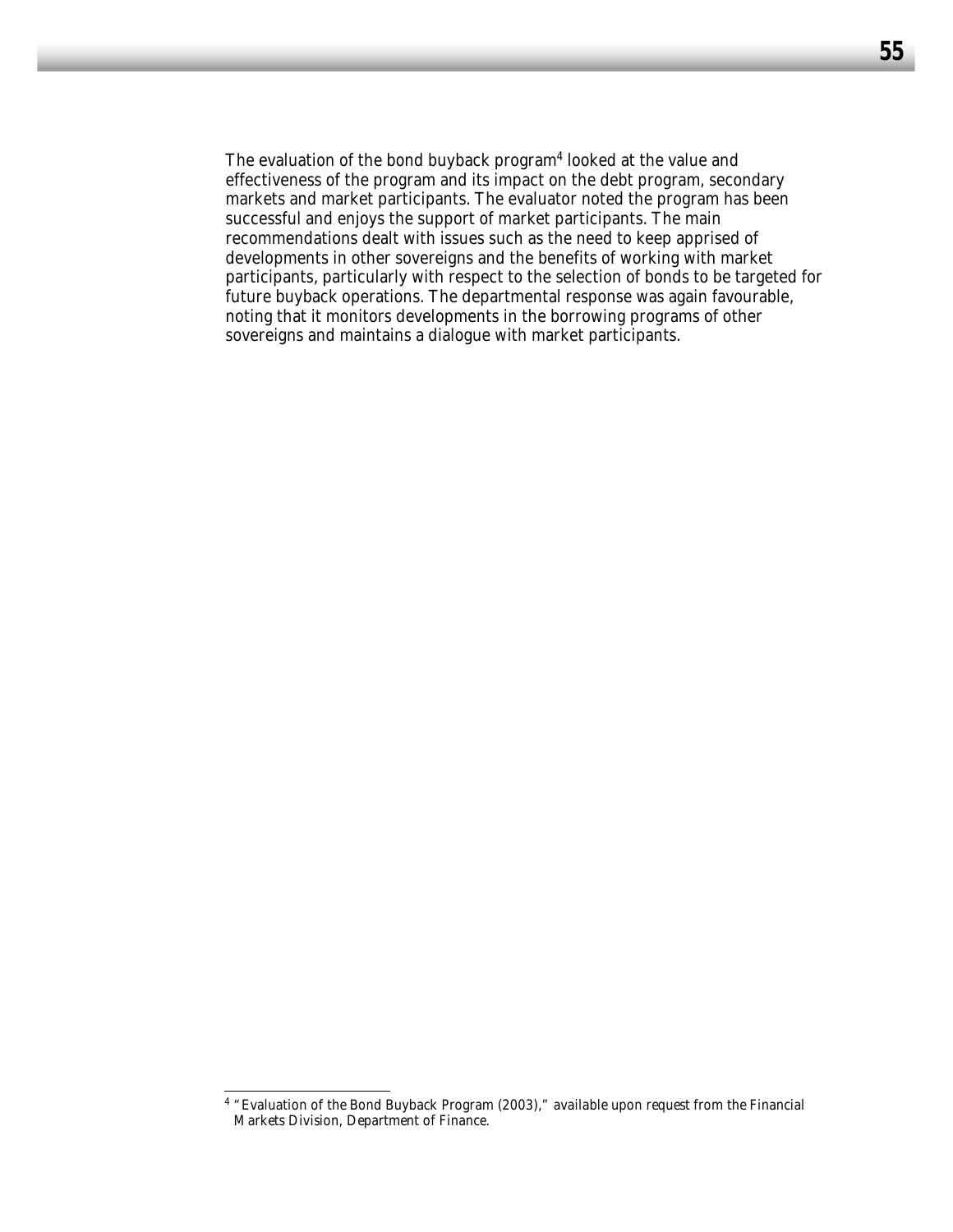## *Annex 1—Managing the Debt Structure*

This section describes the measures of the debt structure that the Government uses and presents the main analytical techniques and results supporting the decision to lower the fixed-rate share over five years, as announced in the February 2003 budget and subsequent 2003–04 *Debt Management Strategy*.

## **Measures of Debt Structure**

Debt managers commonly use a variety of indicators to characterize the composition of the debt and indicate how much of or how often the debt structure is exposed to interest rate variations.

*Fixed-rate share:* The fixed-rate share of the debt is computed as the proportion of interest-bearing debt having fixed rates—debt that does not mature or need to be re-priced within a year—relative to the total interest-bearing debt stock. The fixed-rate share has been used as the main operational target for a number of years, as it is intuitive and easy to compute.

*Maturity profile:* The Government monitors the maturity profile of the debt (i.e., the amount that matures, or comes due, in any given year) to limit its future refinancing risk. A well-distributed maturity profile reduces the risk that a relatively large proportion of the debt will mature and need to be refinanced in a period of higher interest rates.

The maturity profile of domestic government bonds is shown in Chart A1. Initiatives to regularize bond refinancing into predictable benchmark securities have led to a gradual smoothing out of the maturity profile of the bond stock. The recent adjustment of the size of the 10-year benchmark to maintain an annual benchmark cycle will contribute to maintaining a stable maturity profile in the future. The use of cash management buybacks also helps to reduce peaks in maturities within a year.



#### Chart A1 **Maturity Profile of Domestic Bonds**

Note: Outstanding bonds as of March 2003. Projections assume future issuance remains near 2002–03 levels and excludes buybacks.

Source: Department of Finance.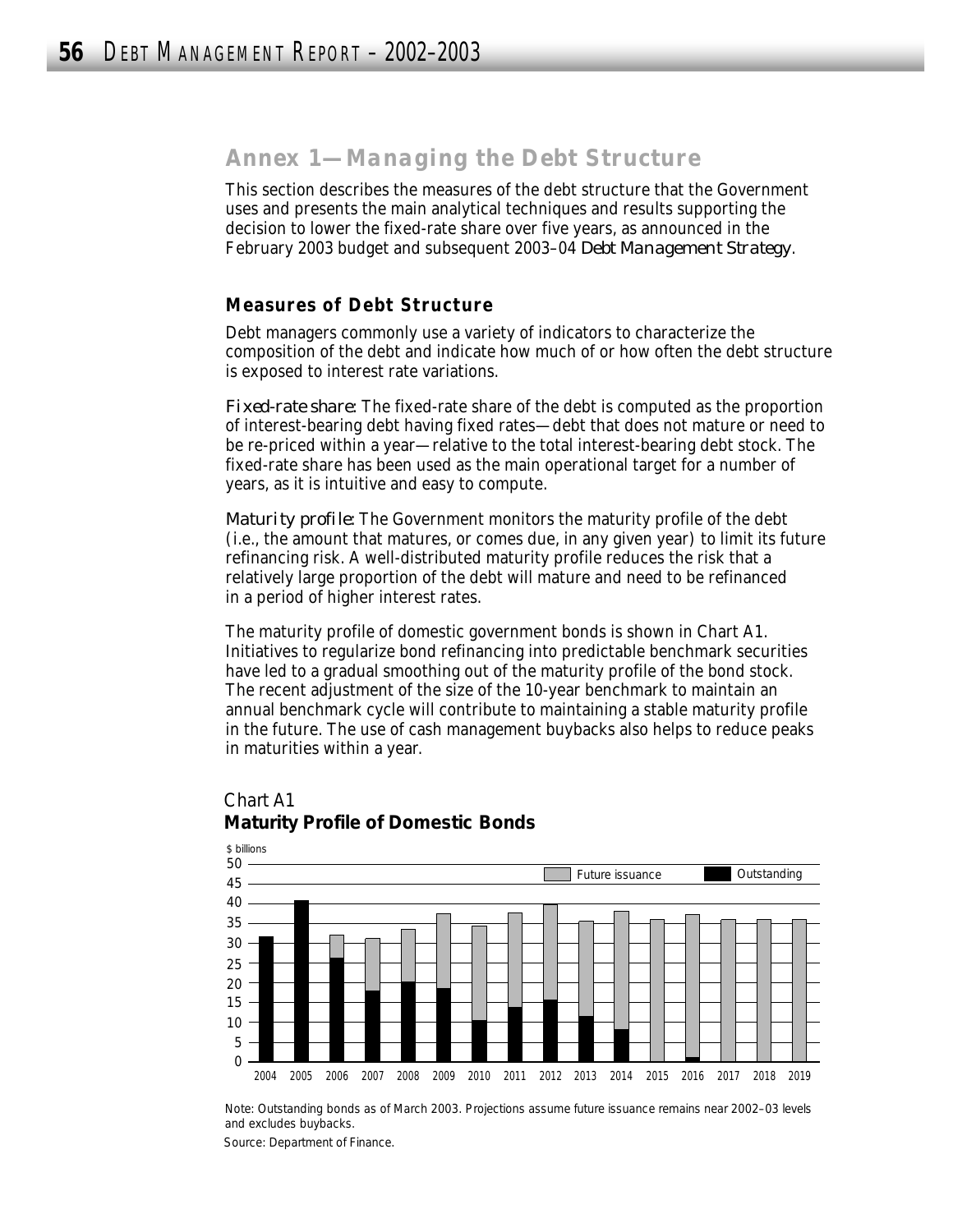*Average term to maturity:* The average term to maturity (ATM) is the average lifespan, measured in years, of the marketable instruments that make up the debt. ATM represents the average length of time before debt instruments mature and become subject to refinancing risk. A longer ATM means that debt instruments are rolled over less frequently, which implies less uncertainty regarding future debt costs.

The average term to maturity of marketable debt has stabilized at around  $6\%$ years in recent years, having increased from roughly 4 years in 1990 (see Chart A2). With the announced change in debt structure, average term to maturity is expected to remain near current levels.



#### Chart A2 **Average Term to Maturity of Marketable Debt**

*Duration:* Duration is another measure of the average length of time before refinancing risk occurs and is widely used by other sovereign issuers. While ATM tracks only the time when the principal is repaid, duration considers the time value of all expected cash flows (coupon payments and principal repayments) through the life of debt instruments. From an issuer's perspective, a longer duration is associated with lower refinancing risk. At the end of March 2003, the Government's marketable debt had a duration of 4.5 years.<sup>5</sup>

Source: Bank of Canada.

<sup>5</sup> Duration is calculated according to the modified duration formula, and includes the effect of cross-currency and interest-rate swaps.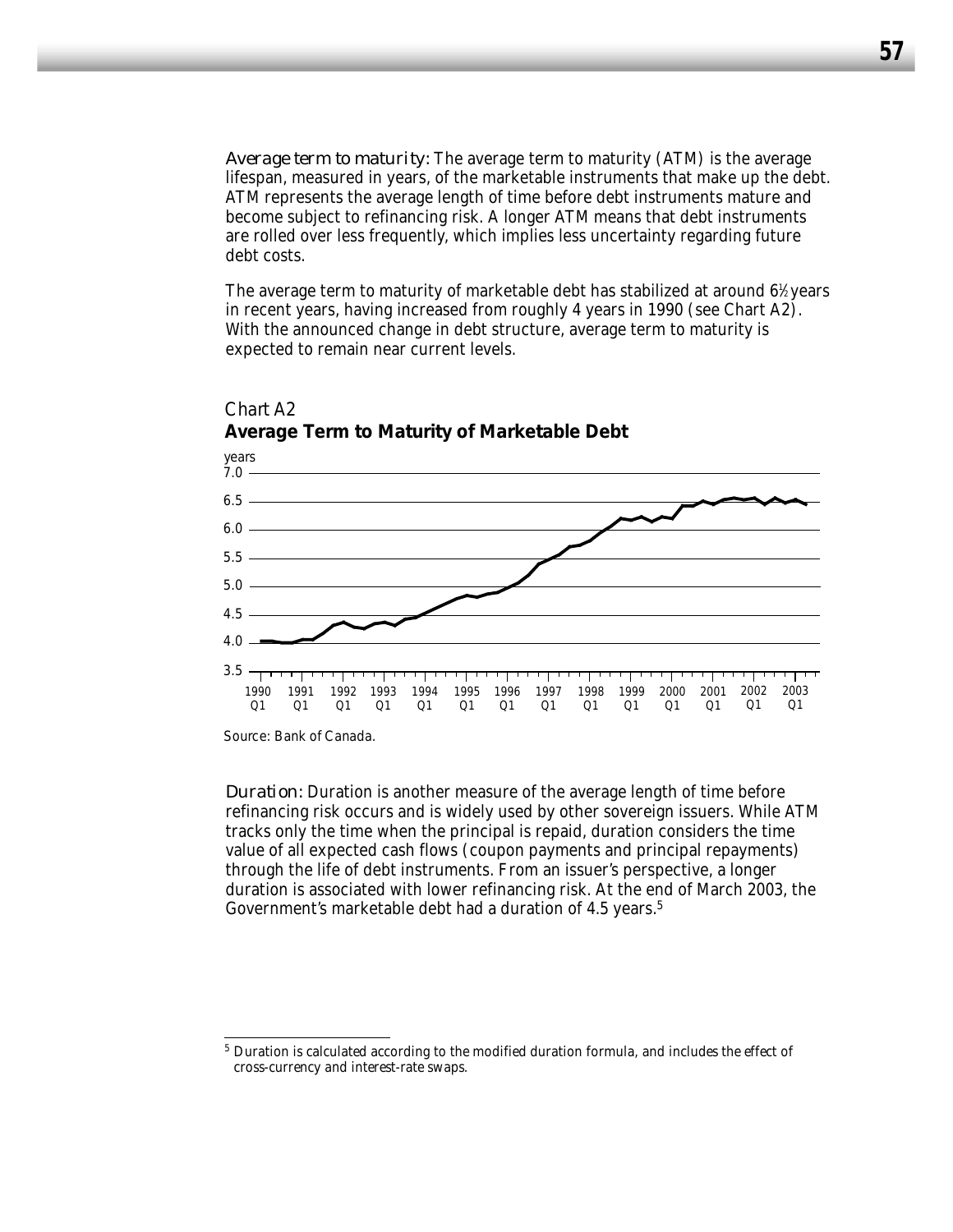## **Analytical Techniques and Results**

The primary goal of the analysis in 2002 was to assess whether a change in debt structure is appropriate, in light of recent improvements in the fiscal and macroeconomic environment. The risk and cost profiles of the two-thirds fixedrate debt structure were compared with structures having a fixed-rate share that is 5 and 10 per cent lower. Results indicate cost savings could be expected over time by lowering the fixed-rate share, and risk exposure would be kept within tolerable risk levels. In light of these findings, the Government decided to lower the fixed-rate share target from two-thirds to 60 per cent over five years.

Stochastic simulation, based on the simulation of debt costs for a large number of interest rate scenarios, was used to assess the balance between the costs and risks of alternative debt structures. The Government takes a long-term strategic view in choosing a target debt structure to have reasonable and lasting cost stability under a range of potential interest rate environments. The decision to change the fixed-rate share target is not based on a particular interest rate outlook.

The analysis showed that a lower fixed-rate share would provide cost savings over a medium-term horizon and would not increase risk beyond that tolerated in the budgetary framework. Under either debt structure, there was a high degree of certainty (95 per cent probability) that debt costs in the next year would be within the Government's risk tolerance.

Compared to the current two-thirds debt structure, a lower fixed-rate structure is more exposed to adverse movements in interest rates. For example, a 100-basis-point increase in interest rates along the entire yield curve would raise net federal debt-servicing costs by \$1.1 billion in the first year with a 60-per-cent fixed-rate structure, compared to \$800 million for a two-thirds debt structure. By comparison, the impact of the same interest rate shock was estimated at \$1.8 billion in the mid-1990s owing to a high debt level and an even lower fixed-rate share.

However, the analysis indicates that it is unlikely that the additional debt costs stemming from a severe interest rate shock would be disruptive to the budgetary framework. Over time, the additional costs resulting from an interest rate shock would be more than offset by the savings associated with a lower fixed-rate structure.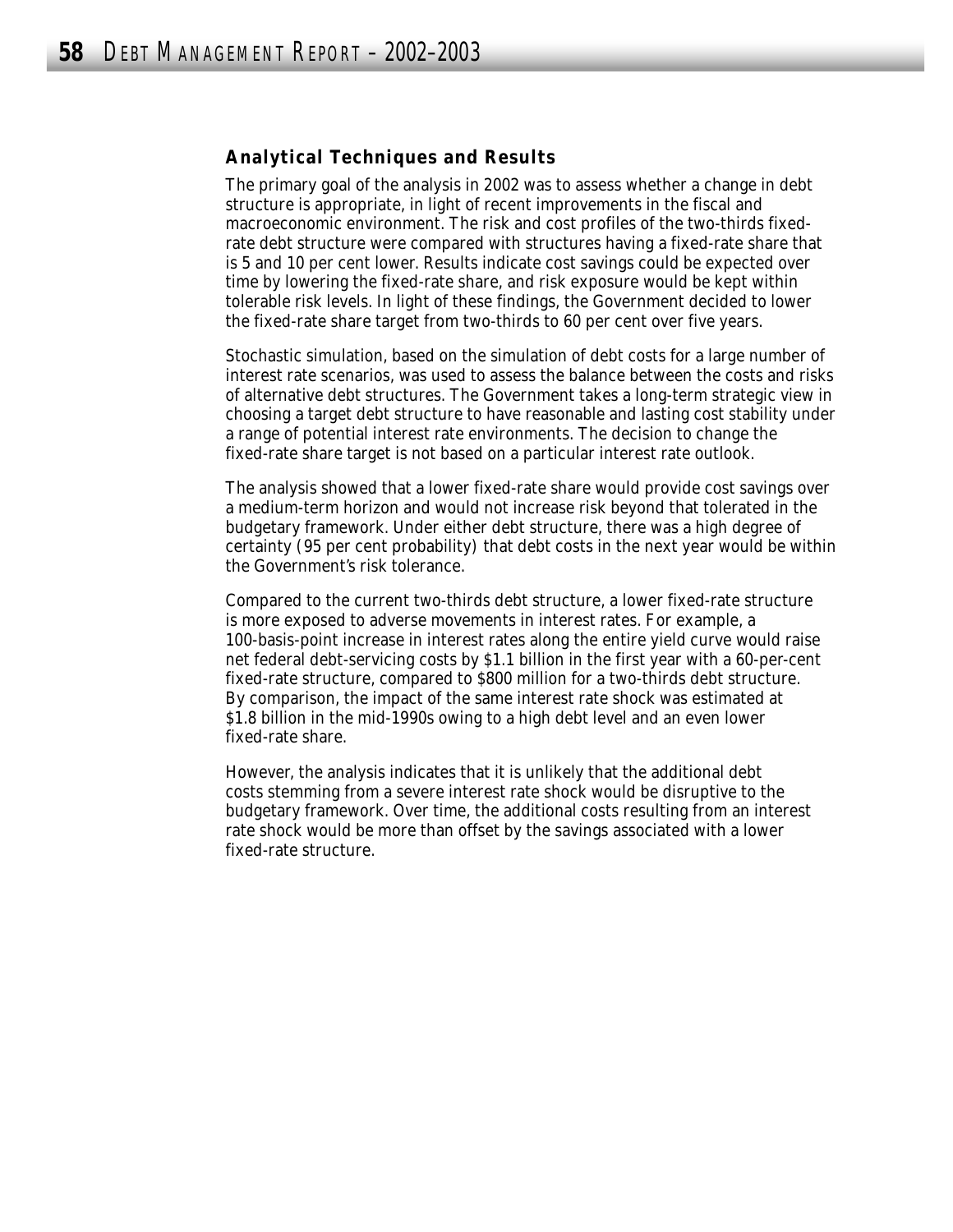#### *Modelling Framework*

The model used for the analysis is illustrated in Figure A1. In addition to data on the existing debt and assumptions on future debt evolution, a large number of economic scenarios are generated (see box below) and an issuance strategy is designed. Cash flows and debt costs are then simulated for each scenario and results are extracted. The process is finally repeated for alternative financing strategies.

## Figure A1 **Debt Strategy Framework**

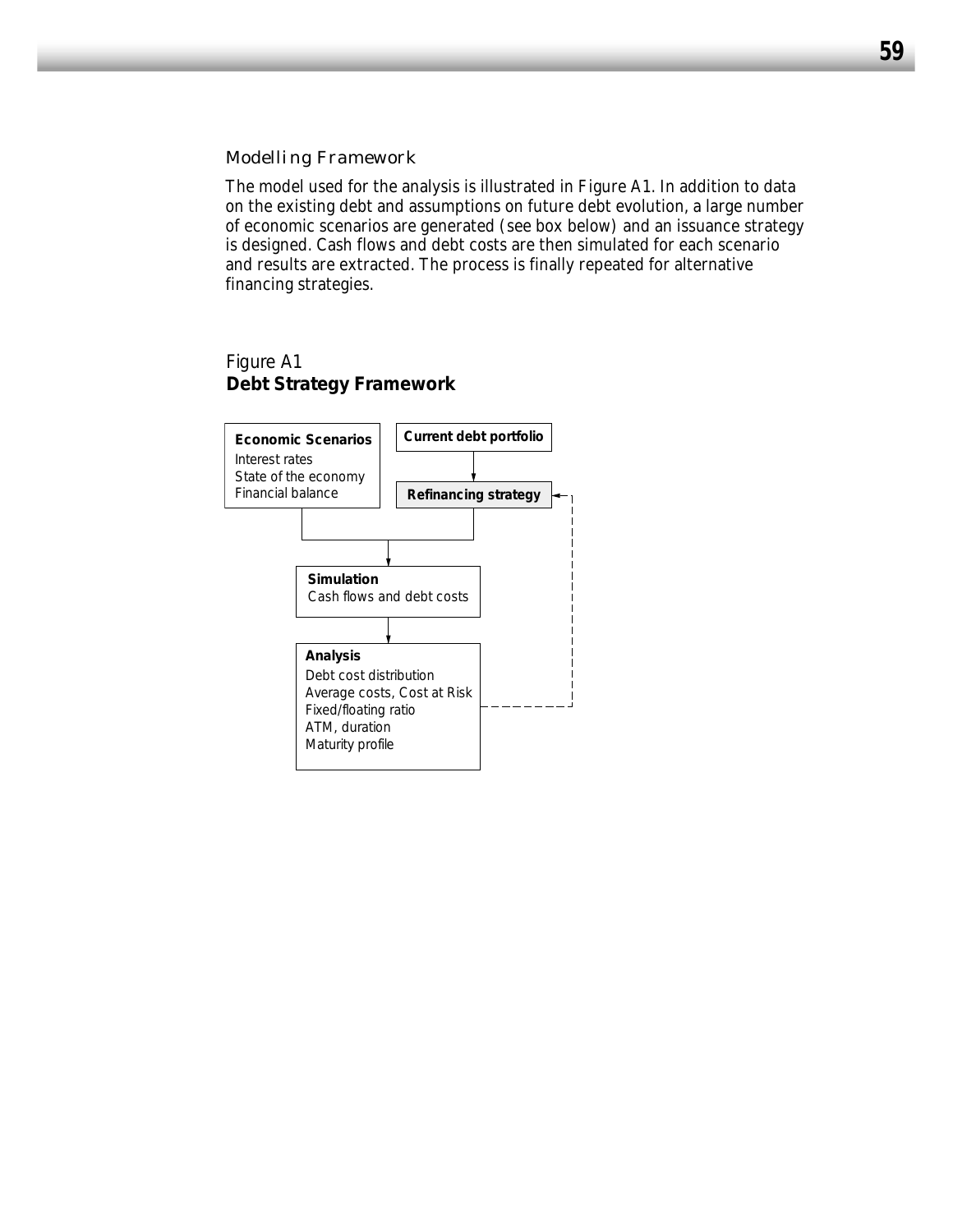## *Interest Rate Scenarios*

Uncertainty surrounding future interest rates is the main source of risk in managing the Government's debt portfolio. Any empirical modelling of future debt charges requires future interest rate scenarios. Moreover, the quality of the analysis depends on the plausibility of the scenarios.

The term structure model used to develop scenarios is the two-factor Cox-Ingersoll-Ross (CIR) model<sup>6</sup>. The generated term structures take the various shapes observed historically: upward sloping, inverted and humped. The model is able to reproduce the general shape of the empirical average yield curves.

For the analysis, the model parameters have been selected to reproduce characteristics of interest rates observed over the 1994–2002 period. It is therefore assumed that the interest rate environment that prevailed over that period will continue over the next 10 years. It should be noted that the choice of the historical period is critical and, inevitably, subjective.

The CIR model is used to produce 10,000 term structure paths for a 10-year horizon. To summarize the properties of the generated interest rate scenarios, the sample mean and volatility of the 3-month and 10-year rates are presented in Table A1. The spread between 3-month and 10-year rates for the generated scenarios remains generally between 0 and 4 per cent, with an average of about 1.8 per cent, matching what was observed over the 1994–2002 period.

### **Table A1**

*Generated Interest Rate Scenarios Statistics*

|         | Average | Volatility | 95% range in year 5 |
|---------|---------|------------|---------------------|
| 3-month | 4.8%    | 0.5%       | 2.5 to 8.0%         |
| 10-year | 6.6%    | 0.3%       | 4.5 to 10.2%        |

Source: Department of Finance.

Experience has shown that results of the stochastic analysis are highly dependent on the interest rate model and the parameters used. While progress has been accomplished at improving the interest rate model, more work is required to ensure that the model captures adequately all dimensions of observed interest rate dynamics and that generated scenarios are realistic.

<sup>6</sup> See end of Annex 1 for more information on the CIR model.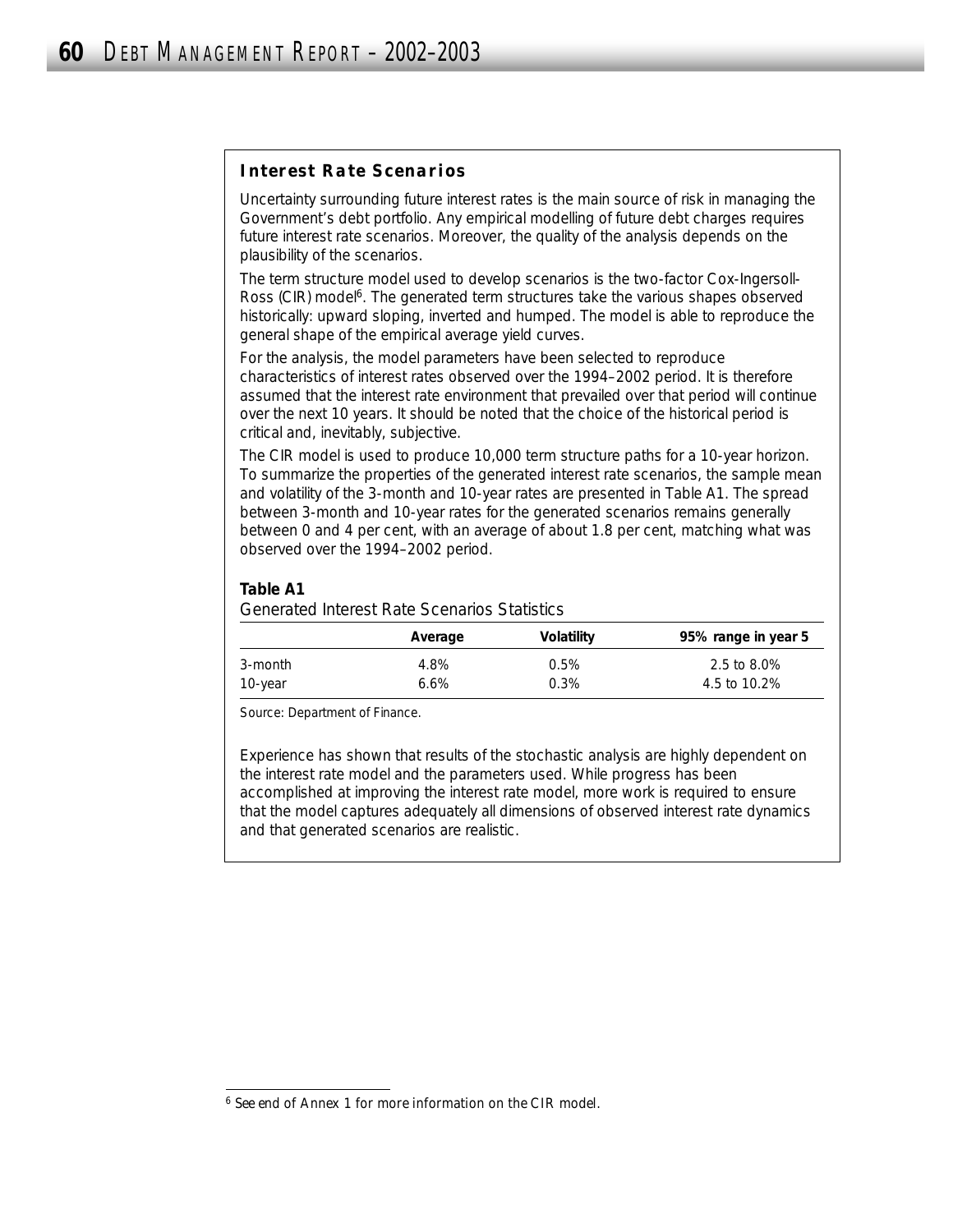#### *Stochastic Analysis*

The first technique employed is based on the simulation of a large number of future interest rate scenarios and the examination of their implications for debt costs. The statistical distribution of debt costs (see Figure A2) is compared for the three different debt structures.

## Figure A2 **Debt Cost Distribution**



Cost at Risk (CaR) is one of the main tools used to present and interpret results of stochastic simulations. This measure is similar to the well-known Value at Risk measure used extensively throughout the financial community, but is based on debt costs rather than marked-to-market values. CaR is a measure based on the statistical distribution of debt charges that enables risk to be quantified in terms of the maximum costs that could occur with a 95-per-cent probability in a particular year. A number of useful variants in the definition are presented in Table A2.

| Cost at Risk Concepts         |                                                                                                                           |
|-------------------------------|---------------------------------------------------------------------------------------------------------------------------|
| Measure                       | Interpretation                                                                                                            |
| Absolute Cost at Risk         | Maximum costs expected with<br>a 95-per-cent probability.                                                                 |
| Relative Cost at Risk         | Maximum increase over average<br>in-debt costs expected with<br>a 95-per-cent probability.                                |
| Time-conditional Cost at Risk | Maximum unexpected increase<br>in costs that is expected with<br>a 95-per-cent probability,<br>from one year to the next. |

**Table A2**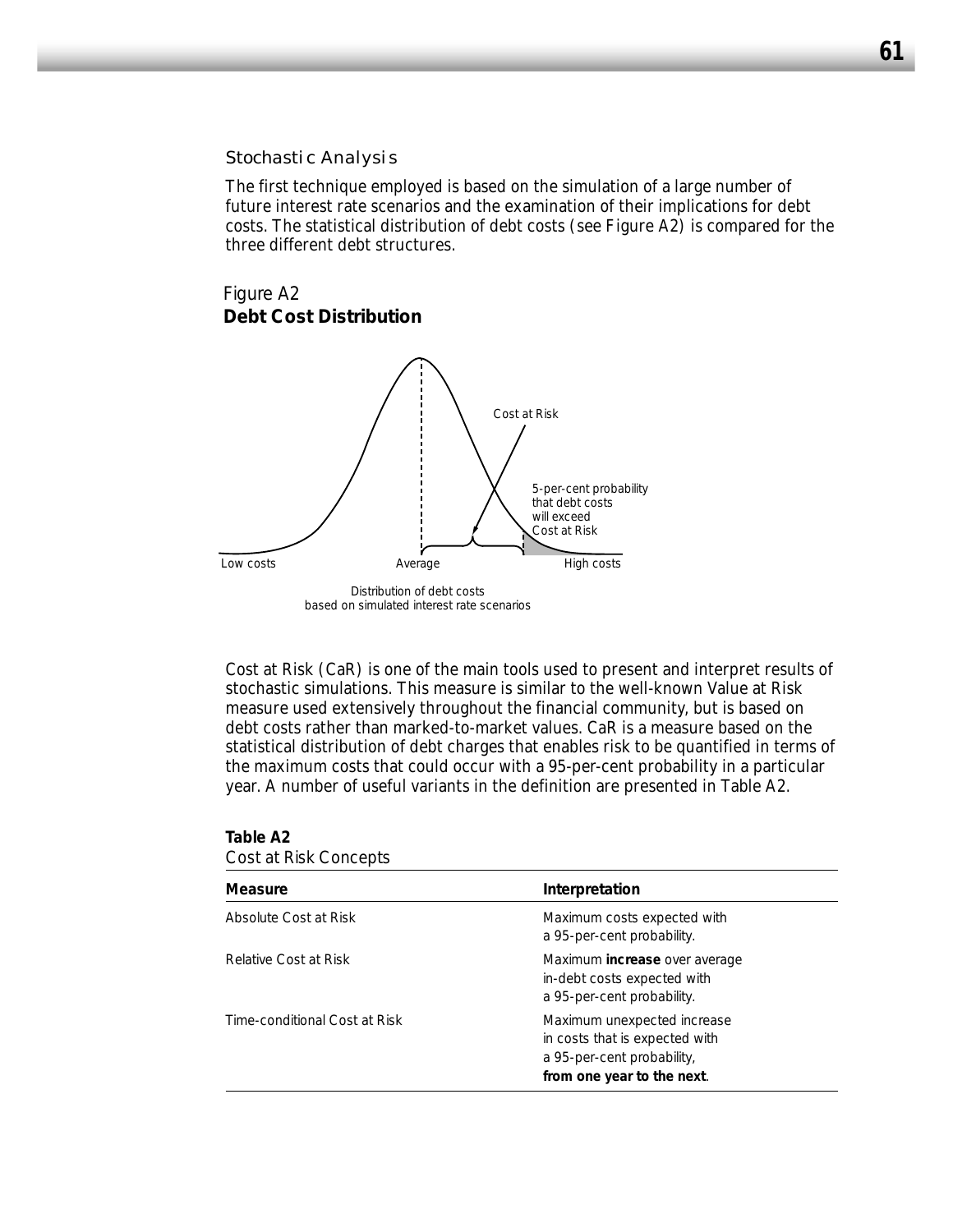Results of the analysis are illustrated in Chart A3. As expected, average debt costs decline when the proportion of long-term bonds is decreased in the debt portfolio. Cost savings could be realized over the long term by reducing the fixed-rate share by 5 or 10 per cent.

The relative CaR measure is attractive to gauge risk because it can be directly compared to the level of prudence incorporated in the budget framework to analyze the risk that an unexpected increase in debt costs disrupts the budget plan. In other words, an appropriate debt structure could require that relative CaR remain inside the Government's risk tolerance limit.

Relative CaR rises when the fixed/floating ratio is decreased. A lower debt structure is slightly more sensitive to interest rate volatility. All three debt structures are highly likely to contain increases in debt costs without disrupting the budget plan over a one-year horizon.



From an economic perspective, absolute CaR may be more relevant, as it focuses on the potential level of costs instead of the risk of deviation from an average. Absolute CaR gives the maximum level of debt charges with a 95-per-cent probability; that is, there would be only a 5-per-cent chance that debt charges exceed the absolute CaR in a given year. When comparing two debt structures, absolute CaR considers the difference in expected debt costs in addition to risk as defined by relative CaR. This can be seen as a risk-adjusted measure of cost.

As shown in Chart A3, absolute CaR for the three debt structures is very similar. In other words, the risk that debt costs exceed the absolute CaR lines is virtually the same for each debt structure, while there is a potential for lower costs for the 62-per-cent and 57-per-cent debt structures. Lower running costs for these structures fully offset the increased relative CaR.

The farther out into the future they are forecast, the greater the uncertainty surrounding the level of debt charges. This results in an increasing relative CaR over years, as the proportion of debt refinanced at unknown interest rates rises.

## Chart A3 **Cost at Risk Results**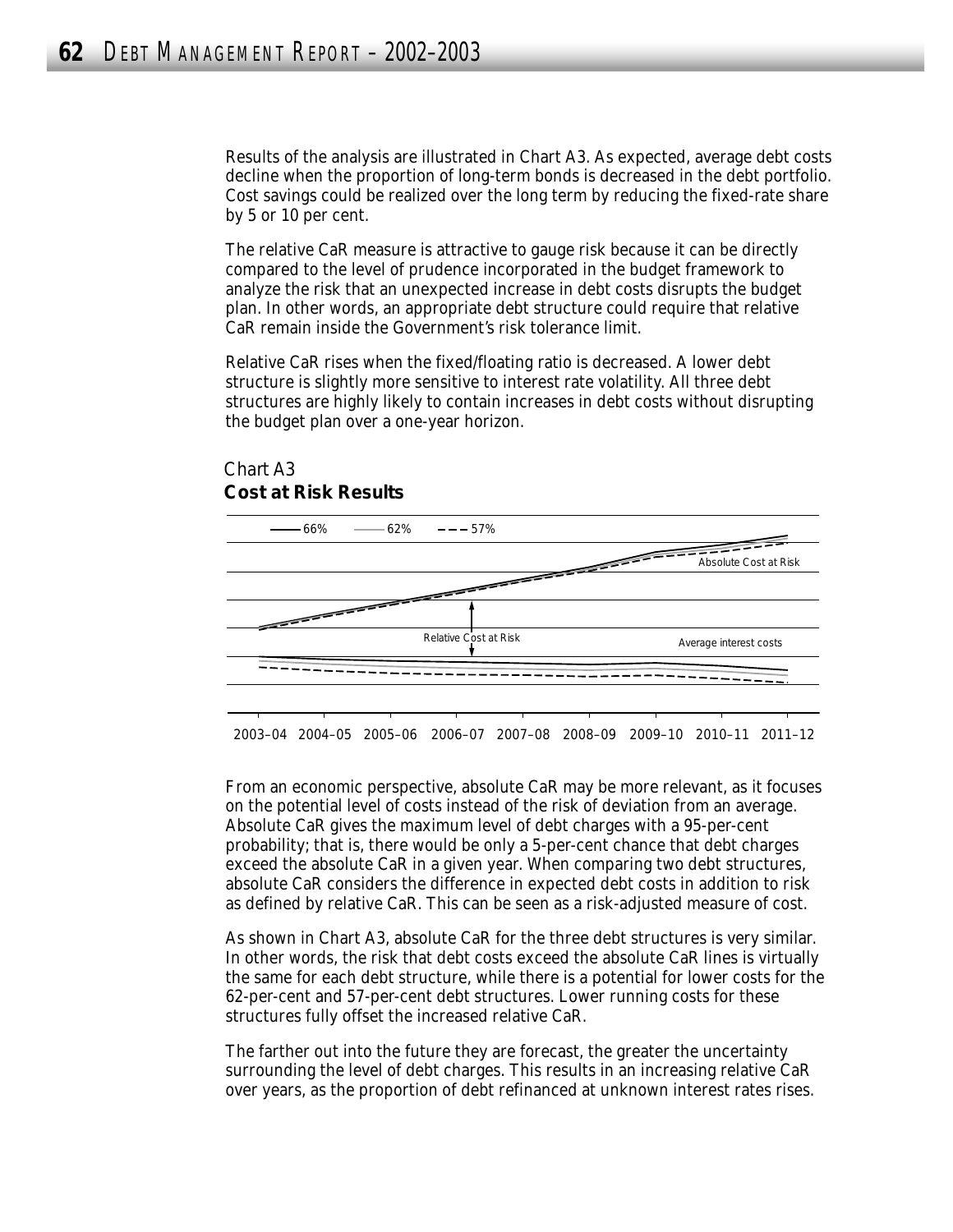While this is in the nature of long-term forecasts, it renders difficult the interpretation of results beyond a one- or two-year horizon. With time-conditional CaR, the horizon is fixed to one year by examining risk in a particular year using the year before as the basis, rather than the start of the simulation. This facilitates interpretation and improves the comparability of risk across years, particularly when the structure or the size of the portfolio changes. This is also consistent with the fiscal-planning process, where a new budget is prepared every year, based on updated forecasts in light of developing economic conditions. The time-conditional CaR is computed by obtaining the statistical distribution of changes in debt costs for each year. The difference between the 95th percentile and the mean for each individual year represents the maximum unexpected increase in costs that is expected with a 95-per-cent probability.

#### *Stress Testing*

Experience has shown that quantitative results of stochastic simulations are very sensitive to assumptions employed for the dynamics of interest rates. Quantitative results thus need to be interpreted with caution. In addition, the technique may not capture adequately more extreme events. Therefore, scenario analysis remains an important tool to evaluate the impact of specific shocks on debt costs. In particular, stress testing allows considering worst-case scenarios (events that are highly unlikely but still possible). While it is not possible to determine exactly what would be the characteristics of such shocks or their probability, results provide useful insight to complement the stochastic analysis. Stress testing allows, in particular, the consideration of severe shocks on interest rates that could occur in periods of instability in financial markets.

A shock similar to the 1994 bond market selloff (in which 3-month rates increase by 5 per cent and 10-year rates rise by 2 per cent over a 15-month period, before gradually settling back to their previous level) would have a significant impact on debt costs for all three structures considered. But severe shocks can more easily be managed within the fiscal framework in the short run with a higher fixed-rate structure. The 62-per-cent and 57-per-cent debt structures would become marginally more expensive than the current two-thirds structure for a three-year period, but the advantage disappears over a longer-term horizon as the shock dissipates.

Chart A4 presents cumulative cost differences between the two-thirds structure and the 62-per-cent structure. Savings would accumulate quickly in the absence of interest rate shocks. Savings would be slightly negative in the event of the bond market selloff scenario, but quickly turn back into positive territory after three years. It would take a severe inversion that persists for a long period (e.g., the 3-month rate jumps by 6 per cent and the 10-year rate increases by 2 per cent over a 6-month period, and both rates remain at those levels for three years before abating back to their historical average over the following  $2\frac{1}{2}$  years) to make the higher debt structure attractive over a longer-term horizon, as illustrated by the severe curve inversion.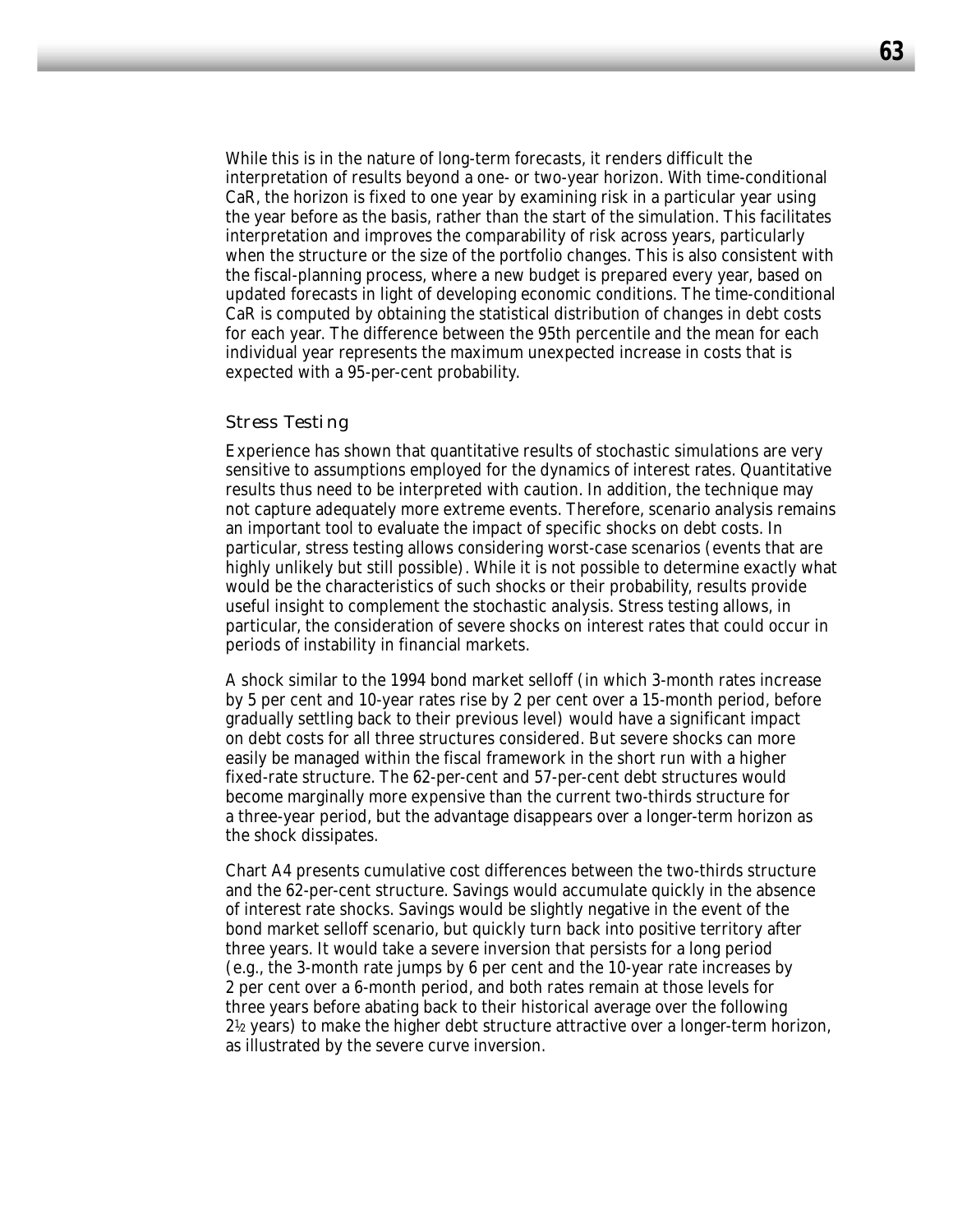

## Chart A4 **Cumulative Cost Differences Between 66% and 62%**

In summary, only if unfavourable shocks of the magnitude of the bond market selloff occur on a frequent basis or if more severe shocks occur would the benefits of a two-thirds debt structure outweigh the higher running costs over the long term.

## **For more information on evaluating the debt structure …**

A number of working papers have been released to illustrate some of the techniques being developed by debt managers to evaluate the debt structure. Interested readers are invited to consult the papers, noting that working papers present work-in-progress and do not reflect official positions of the Department of Finance or the Bank of Canada.

- The two-factor Cox-Ingersoll-Ross model used to develop interest rate scenarios is described in Bolder, D. J. (2001) "Affine Term-Structure Models: Theory and Implementation," Bank of Canada, Working Paper 2001-15, www.bankofcanada.ca/en/res/wp01-15.htm.
- A simulation framework to explore a large number of financing strategies, using an enhanced scenario model, has been developed. Illustrative results, along with further refinements in simulation techniques and a discussion on risk measures, are presented in Bolder, D. J. (2003) "A Stochastic Simulation Framework for the Government of Canada's Debt Strategy," Bank of Canada, Working Paper 2003-10, www.bankofcanada.ca/en/res/2003/wp03-10.htm.
- $\Box$  The role that debt management decisions might have in fiscal planning is discussed in Georges, P. (2003) "Borrowing Short- or Long-Term: Does the Government Really Face a Trade-off?," Department of Finance, Working Paper 2003-16, www.fin.gc.ca/wp/2003-16e.html.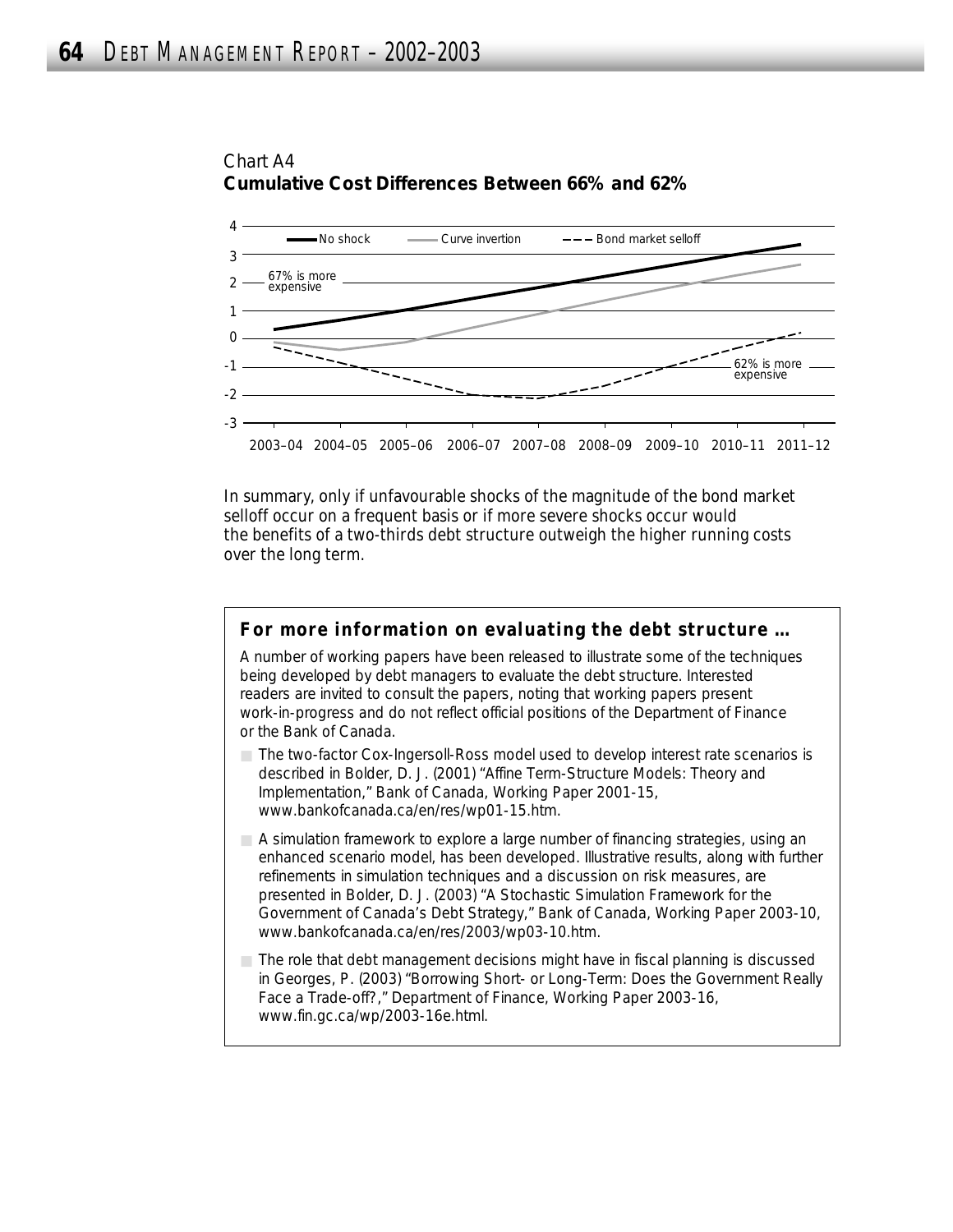## *Annex 2*

#### **Glossary**

**Bank Rate:** The minimum rate at which the Bank of Canada extends short-term advances to members of the Canadian Payments Association.

**basis point:** One-hundredth of a percentage point (0.01 per cent).

**benchmark bond:** Specific issue outstanding within each class of maturities. It is considered by the market to be the standard against which all other bonds issued in that class are evaluated.

**bid:** Price a buyer is willing to pay.

**bid-offer spread:** The difference between bid and offer prices. It is typically measured in basis points (hundredths of a per cent).

**budgetary surplus:** Occurs when government annual revenues exceed annual budgetary expenditures. A deficit is the shortfall between government revenues and budgetary expenditures.

**Canada Premium Bond:** A non-marketable security instrument issued by the Government of Canada, which is redeemable once a year on the anniversary date or during 30 days thereafter without penalty.

**Canada Savings Bond:** A non-marketable security instrument issued by the Government of Canada, which is redeemable on demand by the registered  $a$  owner(s), and which, after the first three months, pays interest up to the end of the month prior to cashing.

**Canadian Payments Association:** A non-profit association created by an Act of Parliament in 1980 to establish and operate a national system for the clearing and settlement of cheques, electronic funds transfers and other payment items, and to plan the evolution of the national payments system.

**cash management:** Control by the Bank of Canada of settlement balances through increases or decreases in the amount supplied to Large Value Transfer System participants in relation to the amount demanded in order to reinforce the Target for the Overnight Rate.

**compound interest bond; C-bond:** A Canada Savings Bond or Canada Premium Bond on which interest accrues and is compounded annually to maturity or until redeemed.

**Exchange Fund Account:** A fund maintained by the Government of Canada for the purpose of promoting order and stability of the Canadian dollar in the foreign exchange market. This function is fulfilled by purchasing foreign exchange (selling Canadian dollars) when there is upward pressure on the value of the Canadian dollar and selling foreign exchange (buying Canadian dollars) when there is downward pressure on the currency.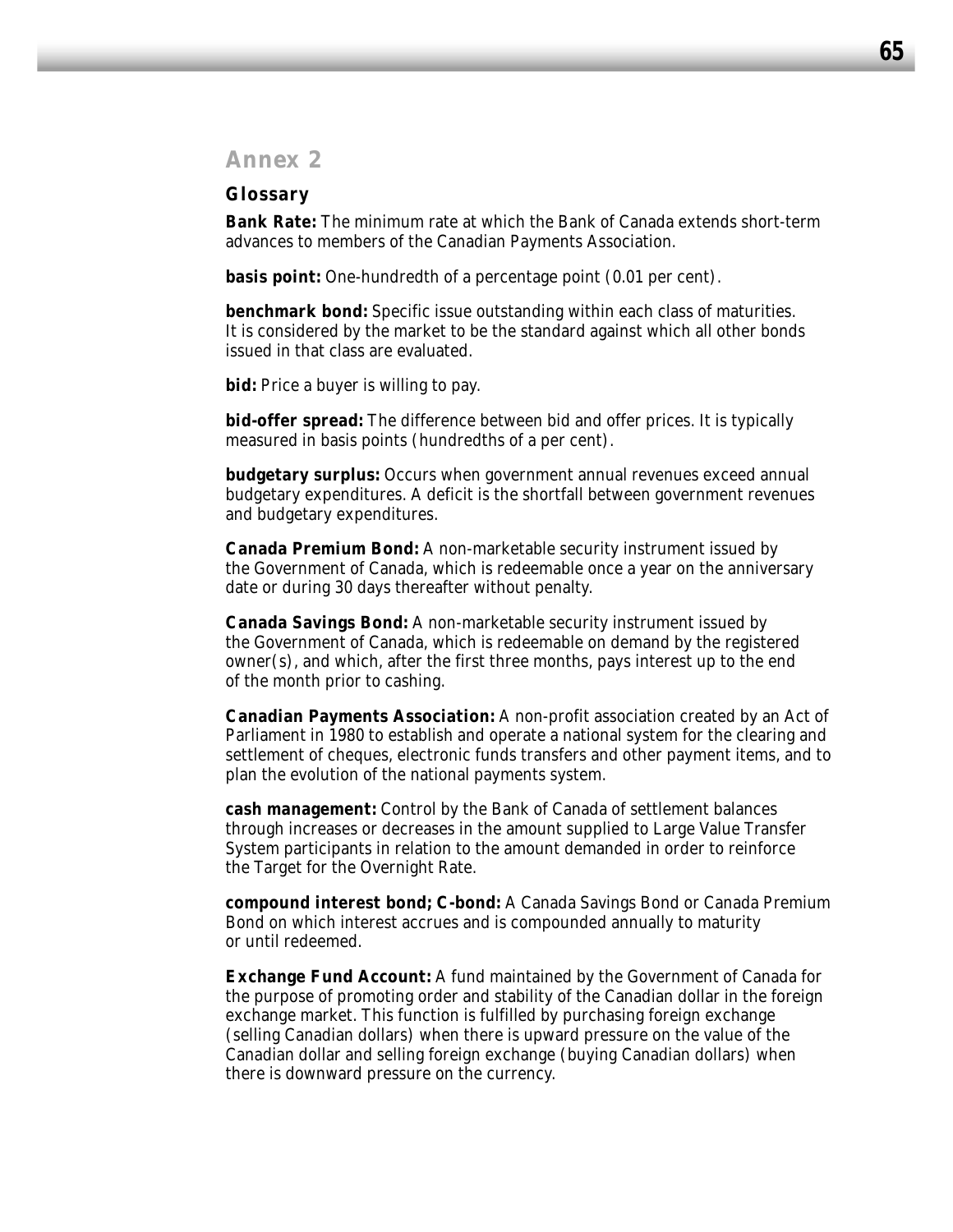**financial requirement/source:** Measures the difference between the cash coming in to the Government and the cash going out. In the case of a financial requirement, it is the amount of new borrowing required from outside lenders to meet the Government's financing needs in any given year.

**foreign exchange reserves:** Stocks of foreign exchange assets (e.g., interestearning bonds) held by sovereign states to support the value of the domestic currency. Canada's foreign exchange reserves are held in a special account called the Exchange Fund Account.

**Government of Canada securities auction:** A process used for selling Government of Canada debt securities (mostly marketable bonds and Treasury bills) in which issues are sold by public tender to government securities distributors.

**government securities distributors:** The Government distributes Government of Canada Treasury bills and marketable bonds through a group of investment dealers and banks. The members of this group are called government securities distributors.

**gross public debt:** Total amount the Government owes. It consists of both market debt in the form of outstanding securities such as Treasury bills and Canada Savings Bonds, internal debt owed mainly to the superannuation fund for government employees, and other current liabilities.

**inflation:** A persistent rise over time in the average price of goods and services.

**interest-bearing debt:** Unmatured debt, or market debt, and the Government's liabilities to internally held accounts such as federal employees' pension plans.

**Large Value Transfer System; LVTS:** A Canadian Payments Association electronic system for the transfer of large-value or time-critical payments.

**market debt:** For debt management purposes, market debt is defined as the portion of debt that is funded in the public markets, and consists of marketable bonds, Treasury bills, retail debt (primarily Canada Savings Bonds), foreign currency denominated bonds and bills, as well as bonds issued to the Canada Pension Plan.

**marketable bond:** A Canadian government debt security that is non-cashable prior to maturity, but whose ownership may be transferred from one holder to another on the open market.

**marketable debt:** Market debt that is issued by the Government of Canada and sold via public tender or syndication. These issues can be traded between investors while outstanding.

**monetary policy:** A policy that seeks to improve the performance of the economy by regulating money supply and credit.

**money market:** The market in which short-term capital is raised, invested and traded using financial instruments such as Treasury bills, bankers' acceptances, commercial paper, and bonds maturing in one year or less.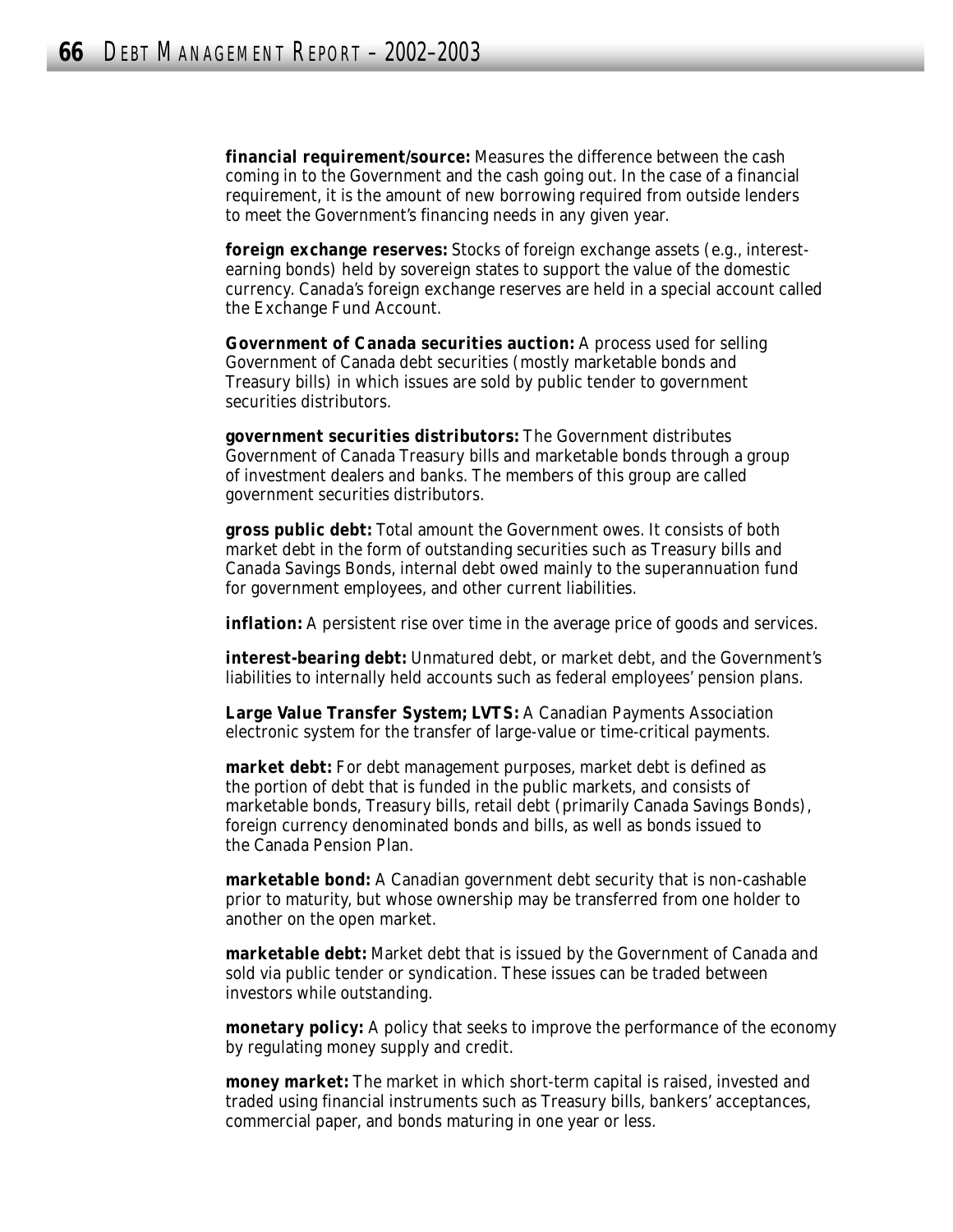**net public debt:** Consists of gross public debt net of financial assets.

**non-market debt:** Consists of the Government's internal debt, which is, for the most part, federal public sector pension liabilities and the Government's current liabilities (such as accounts payable, accrued liabilities, interest and payment of matured debt).

**non-marketable debt:** Market debt that is not tradable and that is issued to retail investors (Canada Savings Bonds and Canada Premium Bonds).

**offer:** Price at which a seller is willing to sell.

**overnight rate; overnight financing rate; overnight money market (financing) rate; overnight lending rate:** The rate at which major participants in the money market borrow and lend one-day funds to each other.

**primary dealers:** The core group of government securities distributors that maintain a certain threshold of activity in the market for Government of Canada securities. The primary dealer classification can be attained in either Treasury bills or marketable bonds, or both.

**primary market:** The market in which securities are initially sold or offered.

**regular interest bond; R-bond:** A Canada Savings Bond or Canada Premium Bond on which interest is paid annually by cheque or by direct deposit to maturity or until the bond is redeemed.

**repo; repurchase agreement:** A transaction in which a party sells a security and simultaneously agrees to repurchase it at a given price after a specified time.

**sale and repurchase agreement; SRA:** A transaction in which the Bank of Canada offers to sell Government of Canada securities to designated counterparties with an agreement to buy them back at a predetermined price the next business day; used to reinforce the Target for the Overnight Rate.

**secondary market:** The market in which previously issued securities are traded, as distinguished from the new issue or primary market.

**special purchase and resale agreement; special PRA; SPRA:** A transaction in which the Bank of Canada offers to purchase Government of Canada securities from designated counterparties with an agreement to sell them back at a predetermined price the next business day; used to reinforce the Target for the Overnight Rate.

**Target for the Overnight Rate:** The Bank of Canada's key policy interest rate. It serves as a signal to major participants in the money market as to what rate the Bank is aiming for in the market for overnight funds.

**term structure of interest rates:** The levels of interest rates from short- to long-term maturities.

**turnover ratio:** Volume of securities traded as a percentage of securities outstanding.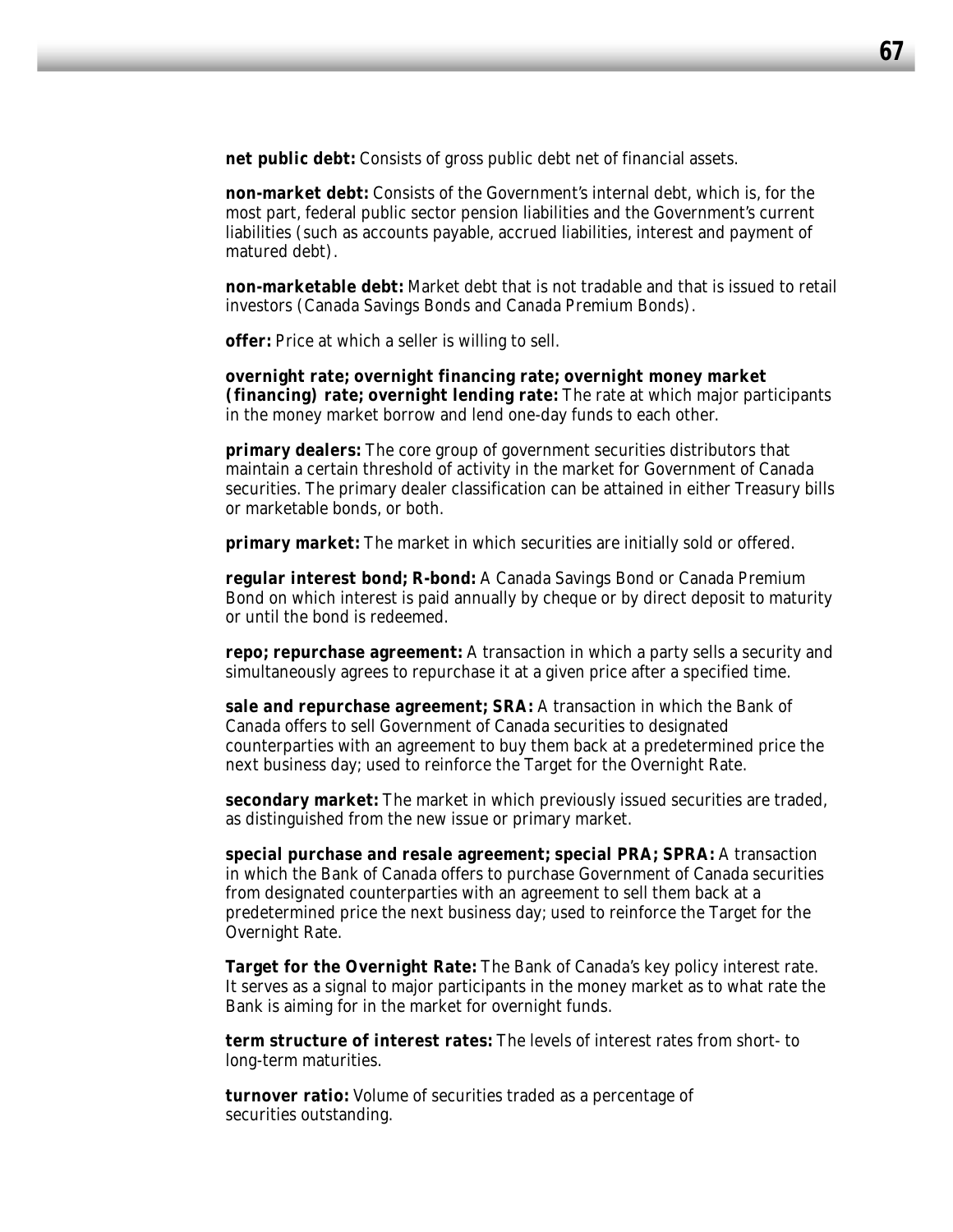*Annex 3*

## **Contact Information**

## **Department of Finance Canada**

Financial Sector Policy Branch Financial Markets Division 140 O'Connor Street, 20th Floor, East Tower Ottawa, Ontario K1A 0G5 Telephone: (613) 992-9031 Fax: (613) 943-2039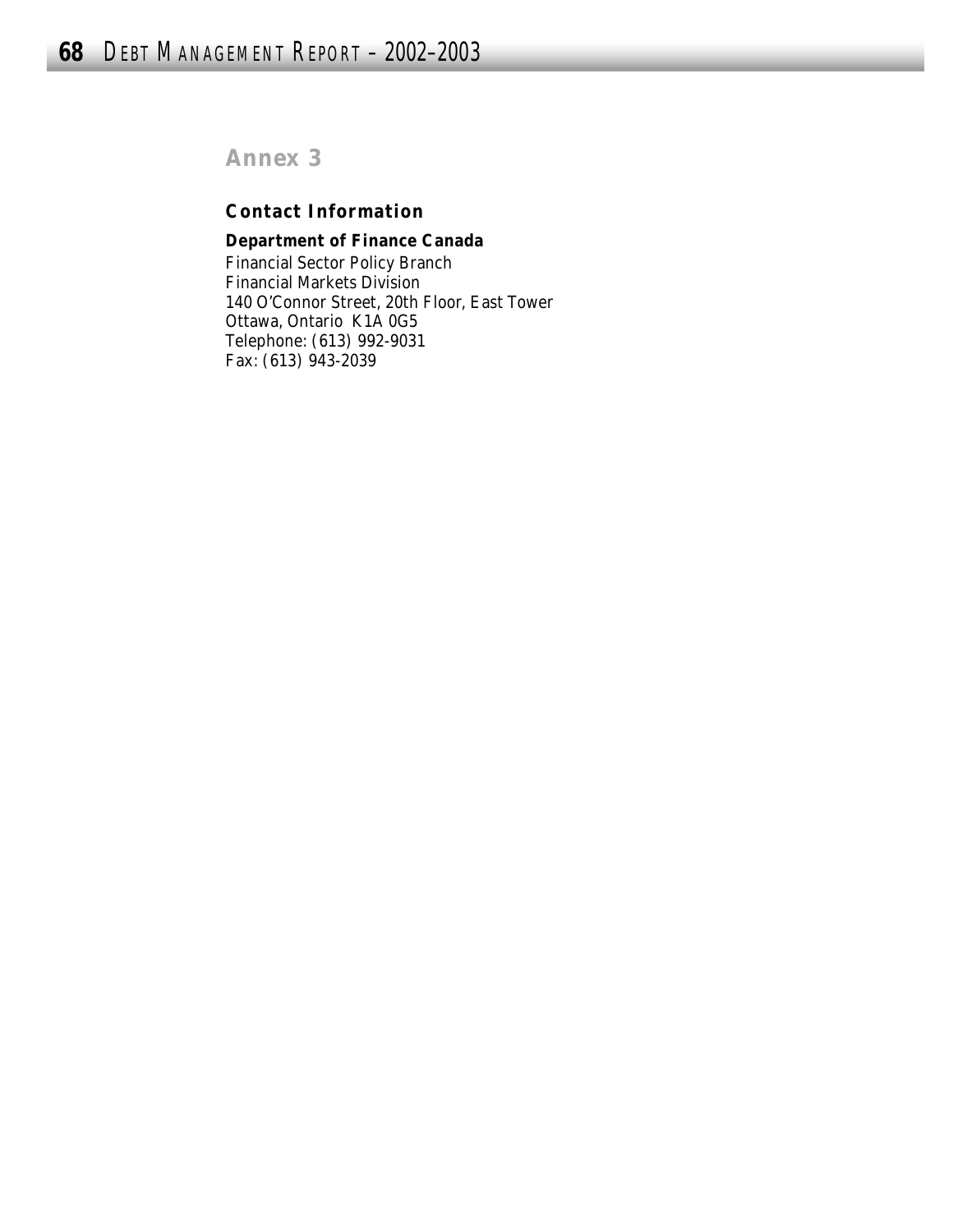# *Reference Tables*

|     | I Gross Public Debt, Outstanding Market Debt and Debt Charges                                          | 71 |
|-----|--------------------------------------------------------------------------------------------------------|----|
|     |                                                                                                        |    |
| Ш   | Average Weekly Domestic Market Trading in Government<br>of Canada Securities, April 2002 to March 2003 | 73 |
| IV  | Distribution of Domestic Holdings of                                                                   |    |
| V   | Non-Resident (Direct) Holdings of Government of Canada Debt  80                                        |    |
| VI  |                                                                                                        |    |
| VII |                                                                                                        |    |
|     | VIII Fiscal 2002–03 Canadian-Dollar Marketable Bond Program  84                                        |    |
|     |                                                                                                        |    |
| X   | Outstanding Government of Canada Canadian-Dollar                                                       |    |
|     | XI Government of Canada Swaps Outstanding as at March 31, 2003                                         | 89 |
|     |                                                                                                        |    |
|     | <b>XIII</b> Canada Savings Bonds and Canada Premium Bonds,                                             |    |
|     | XIV Crown Corporation Borrowings as at March 31, 2003 100                                              |    |
|     |                                                                                                        |    |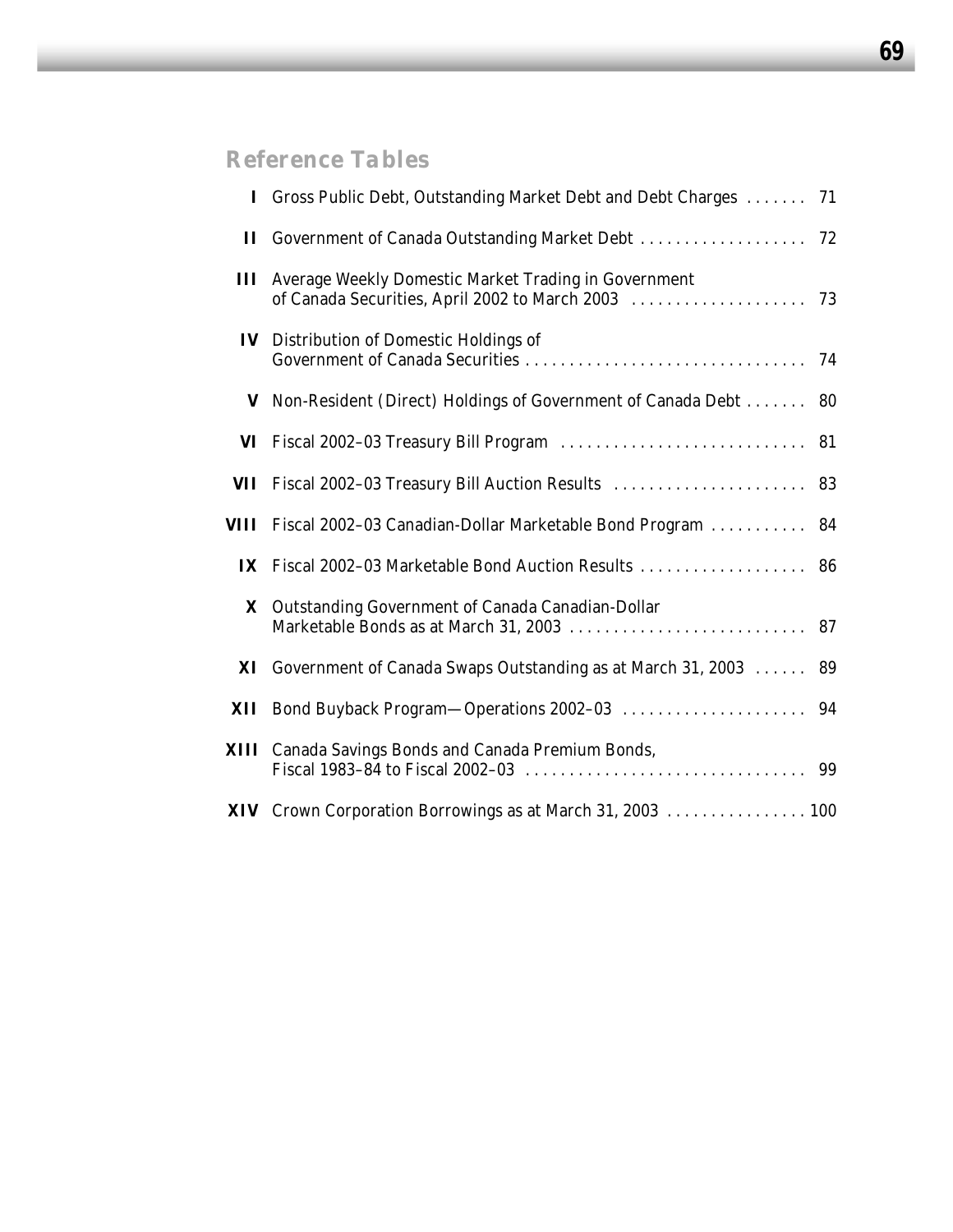| Gross Public Debt, Outstanding Market Debt and Debt Charges<br>Reference<br>Table    |               |                                    |                                               |                       |                                                                                                                                                              |                         |                       |                             |
|--------------------------------------------------------------------------------------|---------------|------------------------------------|-----------------------------------------------|-----------------------|--------------------------------------------------------------------------------------------------------------------------------------------------------------|-------------------------|-----------------------|-----------------------------|
|                                                                                      |               | Gross public debt                  |                                               |                       |                                                                                                                                                              | Outstanding market debt |                       |                             |
| ending March 31<br>Fiscal vears                                                      | Outstanding   | Fixed-rate<br>portion <sup>1</sup> | fixed-rate<br>Average<br>portion <sup>2</sup> | Total debt<br>charges | Outstanding                                                                                                                                                  | Fixed-rate<br>portion   | Total debt<br>charges | Average<br>interest<br>rate |
|                                                                                      | (\$ billions) | $\mathcal{S}$                      | $\mathcal{E}$                                 | (\$ billions)         | (\$ billions)                                                                                                                                                | (%)                     | $($ \$ billions)      | (%)                         |
| 1985-86                                                                              | 321.5         | 51.9                               |                                               | 27.7                  | 201.2                                                                                                                                                        | 36.7                    | 20.7                  | 10.66                       |
| 1986-87                                                                              | 357.2         | 50.9                               |                                               | 28.7                  | 228.6                                                                                                                                                        | 36.9                    | 21.5                  | 9.34                        |
| 1987-88                                                                              | 390.3         | 51.2                               |                                               | 31.2                  | 250.8                                                                                                                                                        | 38.2                    | 23.1                  | 9.61                        |
| 1988-89                                                                              | 423.8         | 49.6                               |                                               | 35.5                  | 276.3                                                                                                                                                        | 37.2                    | 26.5                  | 10.82                       |
| 06-6861                                                                              | 451.8         | 49.9                               |                                               | 41.2                  | 294.6                                                                                                                                                        | 38.1                    | 31.4                  | 11.20                       |
| 1990-91                                                                              | 490.3         | 50.4                               |                                               | 45.0                  | 323.9                                                                                                                                                        | 38.5                    | 34.3                  | 10.72                       |
| 1991-92                                                                              | 526.9         | 50.7                               |                                               | 43.9                  | 351.9                                                                                                                                                        | 38.9                    | 32.4                  | 8.86                        |
| 1992-93                                                                              | 566.0         | 50.4                               | ○                                             | 41.3                  | 382.7                                                                                                                                                        | 39.0                    | 29.4                  | 7.88                        |
| 1993-94                                                                              | 610.7         | 53.3                               |                                               | 40.1                  | 414.0                                                                                                                                                        | 42.7                    | <b>28.0</b>           | 6.75                        |
| 1994-95                                                                              | 651.6         | 55.1                               |                                               | 44.2                  | 441.0                                                                                                                                                        | 44.4                    | 31.4                  | 7.97                        |
| 1995-96                                                                              | 694.6         | 56.9                               |                                               | 49.4                  | 469.5                                                                                                                                                        | 47.9                    | 35.3                  | 7.34                        |
| 1996-97                                                                              | 711.9         | 61.7                               |                                               | 47.3                  | 476.9                                                                                                                                                        | 53.8                    | 33.0                  | 6.66                        |
| 1997-98                                                                              | 713.4         | 63.7                               |                                               | 43.1                  | 467.3                                                                                                                                                        | 56.8                    | 31.0                  | 6.64                        |
| 1998-99                                                                              | 717.7         | 64.5                               | 66.6                                          | 43.3                  | 460.4                                                                                                                                                        | 58.5                    | 30.8                  | 6.70                        |
| 00-6661                                                                              | 716.3         | 66.5                               | 66.6                                          | 43.4                  | 456.4                                                                                                                                                        | 59.1                    | 30.5                  | 6.15                        |
| 2000-01                                                                              | 715.0         | 67.8                               | 67.6                                          | 43.9                  | 446.4                                                                                                                                                        | 60.5                    | 30.7                  | 6.11                        |
| $2001 - 02$                                                                          | 704.3         | 67.4                               | 67.6                                          | 39.7                  | 442.3                                                                                                                                                        | 60.1                    | 27.4                  | 5.56                        |
| 2002-03                                                                              | 700.1         | 65.8                               | 65.8                                          | 37.3                  | 439.8                                                                                                                                                        | 61.2                    | 25.2                  | 5.32                        |
| slightly in 2002-03 to reflect the adoption of the full accrual basis of accounting. |               |                                    |                                               |                       | 1 For interest-bearing debt as of March 31. Calculation methodology may vary slightly from year to year. The definition of interest-bearing debt has changed |                         |                       |                             |

<sup>2</sup> Average over the year. Comparative figures for prior years are not available. Average over the year. Comparative figures for prior years are not available.

Sources: Public Accounts of Canada, Bank of Canada Review, Department of Finance estimates. Sources: *Public Accounts of Canada*, *Bank of Canada Review*, Department of Finance estimates.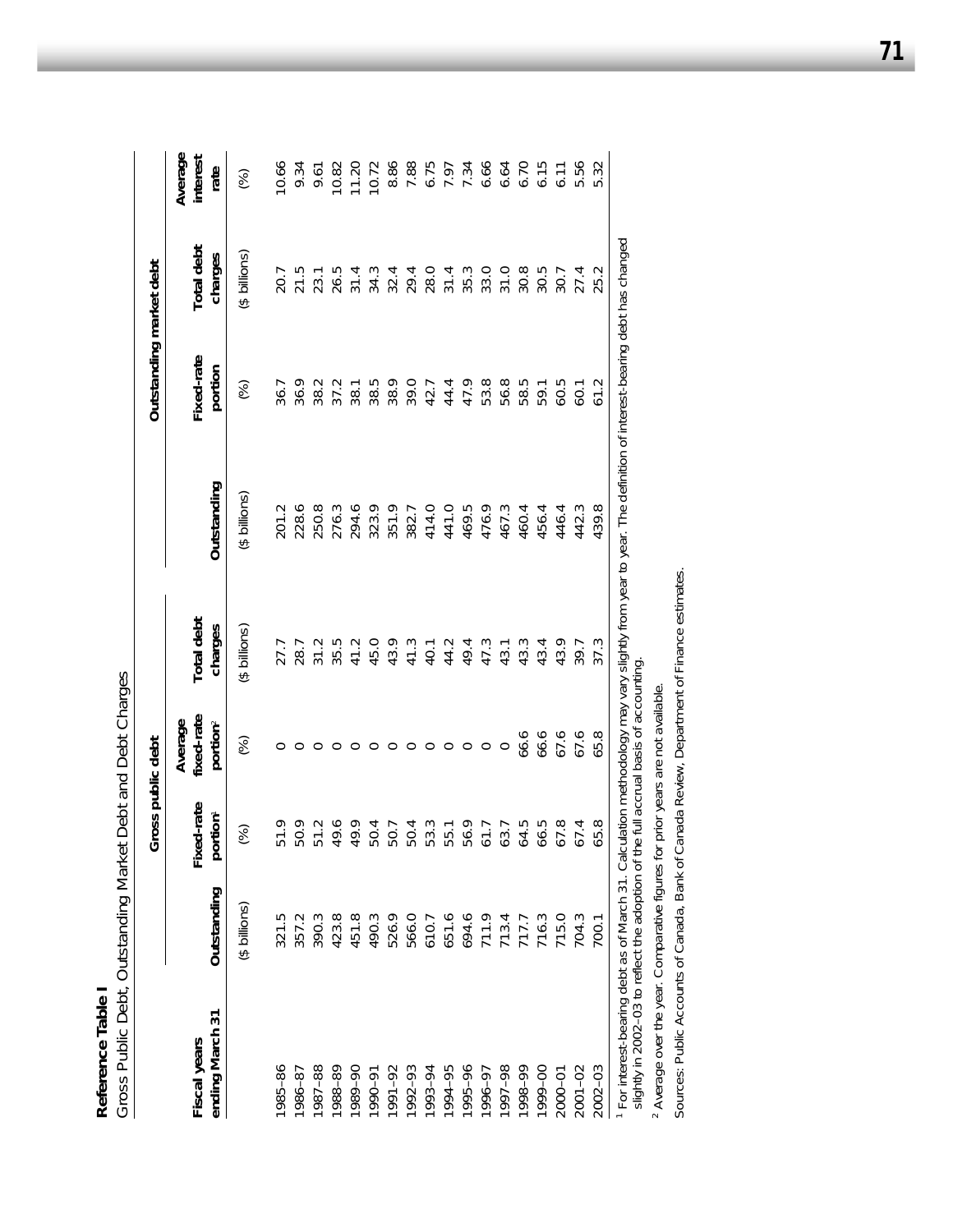|                                                            | $\sim$<br>í<br>l<br>$. \int$<br>N こくこうこうしょう<br>$\frac{1}{2}$<br>֧֦֦֦֪֪֦֪֦֖֧֧֦֧֧֧֧֧֪֧֪֧֪֧֚֚֚֚֝֝֝֬֝֝֬֝֬֝֓֝֬֝֓֬֝֬֝֓֝֬֝֓֝֓֝֓֝֓֝֓֬֝֓֝֓֝֬֝֓֝֬֝֬֝֬֝֓֝֬֝֓֝<br>)<br>)<br>)<br>J |
|------------------------------------------------------------|------------------------------------------------------------------------------------------------------------------------------------------------------------------------|
| _<br>2<br>$\frac{1}{2}$<br>י הרהרה ה<br>Ĭ.<br>$\mathbf{r}$ | J cpucue<br>j<br>J<br>j<br>)<br>.<br>م<br>+ הותרת המ<br>I                                                                                                              |

|                                               |                   | Payable in Canadiar                                                                                                                                            | dollars                                      |                     |         |                     |                 | Payable in foreign currencies |                     |               |        |                         |
|-----------------------------------------------|-------------------|----------------------------------------------------------------------------------------------------------------------------------------------------------------|----------------------------------------------|---------------------|---------|---------------------|-----------------|-------------------------------|---------------------|---------------|--------|-------------------------|
| Fiscal years<br>March <sub>31</sub><br>ending | Treasury<br>bills | Marketable<br>bonds                                                                                                                                            | lie<br>debt<br>Rei                           | bonds<br><b>GPP</b> | Total   | Marketable<br>bonds | Canada<br>Bills | Canada<br>Notes <sup>1</sup>  | drawings<br>Standby | loans<br>Term | Total  | market<br>Total<br>debt |
|                                               |                   |                                                                                                                                                                |                                              |                     |         | (C\$ millions)      |                 |                               |                     |               |        |                         |
| 977–78                                        | 11,295            | 21,645                                                                                                                                                         | 036<br>$\infty$                              | 84                  | 51,060  | $\frac{5}{18}$      |                 |                               | 850                 | O             | 1,031  | 51,664                  |
| $978 - 79$                                    | 13,535            | 26,988                                                                                                                                                         | .443                                         | $\delta$            | 60,062  | 3,319               |                 |                               | 2,782               | 1,115         | 7,216  | 66,640                  |
| 08-676                                        | 16,325            | 33,387                                                                                                                                                         | 182<br>$\frac{\infty}{1}$ $\frac{\infty}{1}$ | 113                 | 68,007  | 3,312               |                 |                               | 359                 | 1,030         | 4,701  | 72,02                   |
| 1980-81                                       | 21,770            | 40,976                                                                                                                                                         | 966<br>15                                    | 136                 | 78,848  | 3,236               |                 |                               | 355                 | 1,046         | 4,637  | 83,138                  |
| $981 - 82$                                    | 19,375            | 43,605                                                                                                                                                         | 108<br>25,                                   | 154                 | 88,242  | 3,867               | $\circ$         | $\circ$                       | $\circ$             | 550           | 4,417  | 93,167                  |
| 1982-83                                       | 29,125            | 48,473                                                                                                                                                         |                                              | 171                 | 110,522 | 4,872               | $\circ$         | ○                             | $\circ$             | 362           | 5,234  | 116,562                 |
| 983-84                                        | 41,700            | 56,976                                                                                                                                                         | 32,753<br>38,403<br>42,167<br>44,607         | 189                 | 137,268 | 4,306               | $\circ$         | ○                             | 510                 | 398           | 5,214  | 142,901                 |
| 984-85                                        | 52,300            | 69,354                                                                                                                                                         |                                              | 205                 | 164,026 | 4,972               | $\circ$         |                               | 1,909               | 1,172         | 8,053  | 172,719                 |
| 985-86                                        | 61,950            | 81,163                                                                                                                                                         |                                              | 445                 | 188,165 | 9,331               | $\circ$         |                               | 2,233               | 2,247         | 13,811 | 201,229                 |
| 986-87                                        | 76,950            | 94,520                                                                                                                                                         | 43,854                                       | 1,796               | 217,120 | 9,120               | 1,045           |                               | O                   | 2,047         | 12,212 | 228,611                 |
| 1987-88                                       | 81,050            | 103,899                                                                                                                                                        | 52,558<br>47,048                             | 2,492               | 239,999 | 8,438               | 1,045           |                               |                     | 2,257         | 11,740 | 250,809                 |
| 1988-89                                       | 102,700           | 115,748                                                                                                                                                        |                                              | 3,005               | 268,501 | 6,672               | 1,131           |                               | O                   | 934           | 8,737  | 276,30                  |
| 06-6861                                       | 118,550           | 127,681                                                                                                                                                        | 40,207                                       | 3,072               | 289,510 | 4,364               | 1,446           |                               | c                   |               | 5,810  | 294,562                 |
| 1990-91                                       | 139,150           | 143,601                                                                                                                                                        |                                              | 3,492               | 320,025 | 3,555               | 1,008           |                               | ◠                   |               | 4,563  | 323,903                 |
| 1991-92                                       | 152,300           | 158,059                                                                                                                                                        |                                              | 3,501               | 348,891 | 3,535               |                 |                               | ◠                   | $\circ$       | 3,535  | 351,885                 |
| 1992-93                                       | 162,050           | 178,436                                                                                                                                                        | 33,782<br>35,031<br>33,884<br>30,866         | 3,505               | 377,875 | 2,926               | 2,552           |                               | ◠                   | $\circ$       | 5,478  | 382,741                 |
| 993-94                                        | 166,000           | 203,373                                                                                                                                                        |                                              | 3,497               | 403,736 |                     | 5,649           |                               | ◠                   | $\circ$       | 10,668 | 413,975                 |
| 994-95                                        | 164,450           | 225,513                                                                                                                                                        | ,756<br>30 <sub>l</sub>                      | 3,488               | 424,207 | 7,875               | 9,046           |                               | ◠                   | $\circ$       | 16,921 | 440,998                 |
| 995-96                                        | 166,100           | 252,411                                                                                                                                                        | 30,801                                       | 3,478               | 452,790 | 9,514               | 6,986           | 310                           | $\circ$             | O             | 16,810 | 469,547                 |
| 1996-97                                       | 135,400           | 282,059                                                                                                                                                        | 911<br>32 <sub>i</sub>                       | 3,468               | 453,838 | 12,460              | 8,436           | 2,121                         | $\circ$             | O             | 23,017 | 476,852                 |
| 1997-98                                       | 112,300           | 293,987                                                                                                                                                        | 30,302                                       | 3,456               | 440,045 | 14,590              | 9,356           | 3,176                         | $\circ$             | ○             | 27,122 | 467,291                 |
| 1998-99                                       | 96,950            | 294,914                                                                                                                                                        | 28,810                                       | 4,063               | 424,737 | 19,655              | 10,171          | 6,182                         | $\circ$             |               | 36,008 | 460,42                  |
| 1999-00                                       | 99,850            | 293,250                                                                                                                                                        | 715<br>27,                                   | 3,427               | 423,642 | 21,464              | 6,008           | 5,168                         | $\circ$             | O             | 32,640 | 456,406                 |
| 2000-01                                       | 88,700            | 293,879                                                                                                                                                        | 26,457                                       | 3,404               | 412,440 | 20,509              | 7,228           | 5,695                         | $\circ$             | $\circ$       | 33,432 | 445,724                 |
| $2001 - 02$                                   | 94,200            | 292,910                                                                                                                                                        | 24,229<br>22,878                             | 3,386               | 414,725 | 19,652              | 3,355           | 4,405                         | $\circ$             | $\circ$       | 27,412 | 442,137                 |
| 2002-03                                       | 04,600            | 286,289                                                                                                                                                        |                                              | 3,369               | 417,136 | 14,412              | 2,603           | 4,533                         |                     |               | 21,548 | 436,684                 |
|                                               |                   | Note: Subcategorization of Government of Canada debt is in accordance with Bank of Canada reports, which may vary slightly from Public Accounts categories due |                                              |                     |         |                     |                 |                               |                     |               |        |                         |

to differences in classification methods. The total outstanding market debt may not equal the sum of the parts due to slight differences between the Bank of Canada's<br>and Department of Finance's numbers. to differences in classification methods. The total outstanding market debt may not equal the sum of the parts due to slight differences between the Bank of Canada's and Department of Finance's numbers.

<sup>1</sup> Includes EMTNs. Includes EMTNs.

Sources: Bank of Canada Review, Department of Finance. Sources: *Bank of Canada Review,* Department of Finance.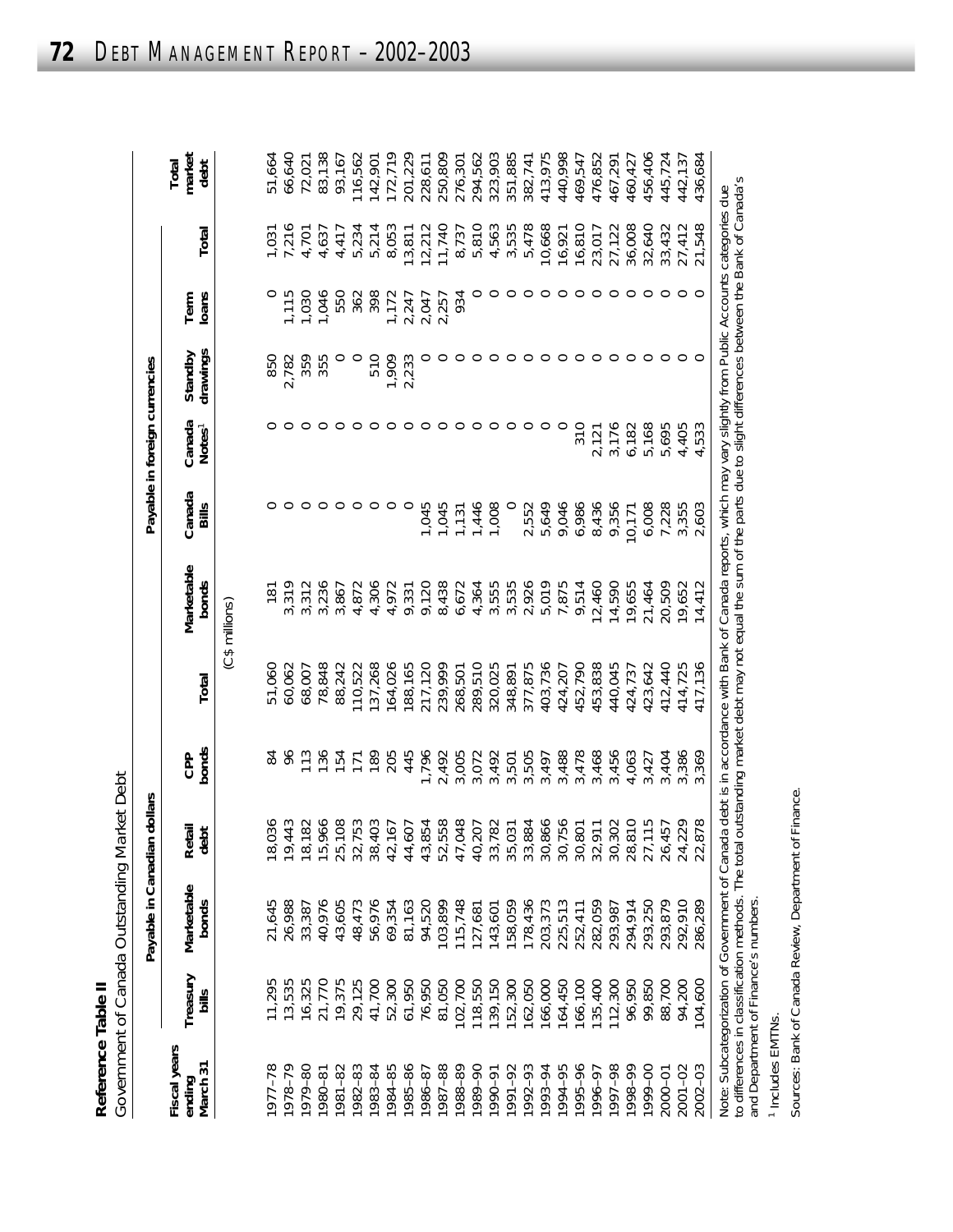| ٠    |  |
|------|--|
| ۱    |  |
| ŕ    |  |
|      |  |
| くりょう |  |
| Č    |  |
|      |  |

| Reference Table III |                                                           | Average Weekly Domestic Market Trading in Government of Canada Securities, April 2002 to March 2003 |                  |                     |                         |                              |         |
|---------------------|-----------------------------------------------------------|-----------------------------------------------------------------------------------------------------|------------------|---------------------|-------------------------|------------------------------|---------|
|                     |                                                           |                                                                                                     |                  | Marketable bonds    |                         |                              |         |
|                     | Treasury bills                                            | nd under<br>3 years<br>ᢐ                                                                            | 3 to 10<br>years | 10 years<br>Over    | bonds<br>return<br>Real | marketable<br>bonds<br>Total | Total   |
|                     |                                                           |                                                                                                     |                  | $($ \$ millions $)$ |                         |                              |         |
| April 2002          | 20,488                                                    | 27,240                                                                                              | 31,334           | 9,985               | 102.38                  | 68,661                       | 89,149  |
| May 2002            | 18,392                                                    | 31,613                                                                                              | 32,566           | 10,144              | 96                      | 74,419                       | 92,811  |
| June 2002           | 22,640                                                    | 34,571                                                                                              | 33,222           | 6,638               | 404.53                  | 74,835                       | 97,475  |
| July 2002           | 23,202                                                    | 33,049                                                                                              | 35,059           | 6,929               | 188.28                  | 75,225                       | 98,428  |
| August 2002         | 20,063                                                    | 36,767                                                                                              | 37,578           | 6,182               | 248.73                  | 80,776                       | 100,840 |
| September 2002      | 25,044                                                    | 33,727                                                                                              | 32,021           | 5,801               | 325                     | 71,874                       | 96,918  |
| October 2002        | 24,558                                                    | 30,153                                                                                              | 37,050           | 6,238               | 427.02                  | 73,867                       | 98,425  |
| November 2002       | 22,028                                                    | 32,099                                                                                              | 42,387           | 8,675               | 290.73                  | 83,451                       | 105,479 |
| December 2002       | 21,298                                                    | 23,963                                                                                              | 24,317           | 5,028               | 247.63                  | 53,555                       | 74,853  |
| January 2003        | 20,102                                                    | 28,461                                                                                              | 26,447           | 6,099               | 302.46                  | 61,310                       | 81,412  |
| February 2003       | 21,958                                                    | 39,075                                                                                              | 37,891           | 8,311               | 349.53                  | 85,626                       | 107,584 |
| March 2003          | 23,136                                                    | 42,211                                                                                              | 42,618           | 9,038               | 766                     | 94,633                       | 117,769 |
|                     | Source: Bank of Canada, Banking and Financial Statistics. |                                                                                                     |                  |                     |                         |                              |         |

**73**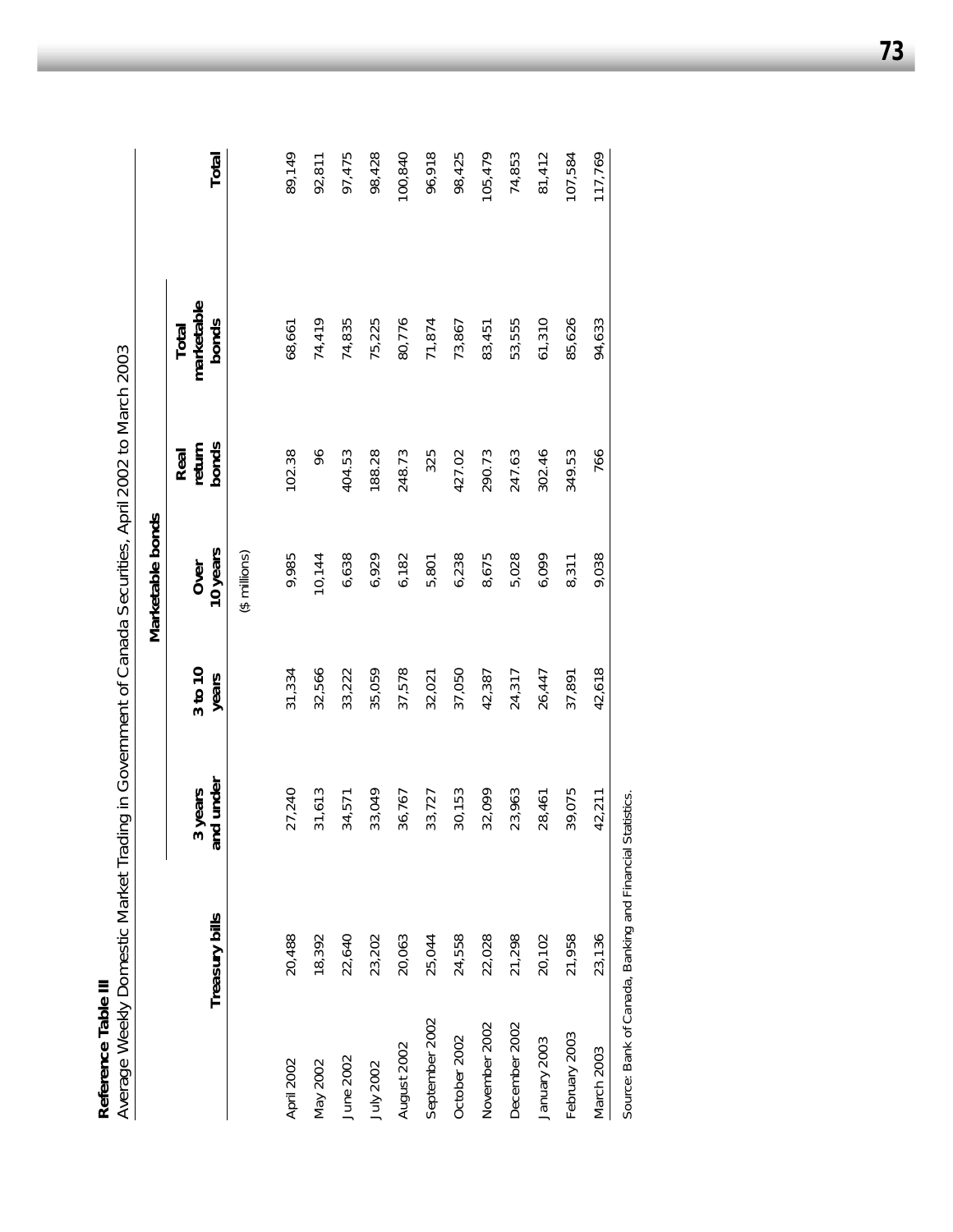| ,        |        |
|----------|--------|
| 응<br>Ĥ   | ا<br>، |
| eference |        |
|          |        |
|          |        |
| ř        | i      |
|          |        |

|  | Distribution of Domestic Holdings of Government of Canada Securities<br>AI AIRBI ANIN IAINS | PART A —Treasury Rills, Canada Rills, Ronds 1 Capada Savings Ronds and Capada Premium Rond |  |
|--|---------------------------------------------------------------------------------------------|--------------------------------------------------------------------------------------------|--|
|--|---------------------------------------------------------------------------------------------|--------------------------------------------------------------------------------------------|--|

|          | PART A — Treasury Bills, Canada Bills, Bonds, Canada Savings Bonds and Canada Premium Bonds |                                                              |                   |                    |                              |                                                     |                                                               |                                           |                    |
|----------|---------------------------------------------------------------------------------------------|--------------------------------------------------------------|-------------------|--------------------|------------------------------|-----------------------------------------------------|---------------------------------------------------------------|-------------------------------------------|--------------------|
| Year end | unincorporated<br>Persons and<br>businesses                                                 | Non-financial<br>corporations                                | Bank of<br>Canada | Chartered<br>banks | banks <sup>2</sup><br>Quasi- | Life insurance<br>and pension<br>companies<br>funds | institutions <sup>3</sup><br>and other<br>financial<br>Public | government <sup>4</sup><br>levels of<br>₹ | Total <sup>5</sup> |
|          |                                                                                             |                                                              |                   |                    | $($ \$ millions $)$          |                                                     |                                                               |                                           |                    |
| 1976     | 17,932                                                                                      | 395                                                          | 8,242             | 8,666              | 716                          | 1,436                                               | 2,273                                                         | 730                                       | 40,390             |
| 1977     | 20,277                                                                                      | 321                                                          | 10,268            | 9,601              | .048                         | 2,271                                               | 3,114                                                         | 1,014                                     | 47,914             |
| 1978     | 22,723                                                                                      | 403                                                          | 12,001            | 9,896              | <b>537</b>                   | 3,738                                               | 4,017                                                         | 1,721                                     | 56,036             |
| 1979     | 23,144                                                                                      | 374                                                          | 13,656            | 10,156             | 1,684                        | 6,716                                               | 4,103                                                         | 2,878                                     | 62,711             |
| 1980     | 24,253                                                                                      | 555                                                          | 15,858            | 10,002             | 2,771                        | 9,274                                               | 5,561                                                         | 4,248                                     | 72,522             |
| 1981     | 33,425                                                                                      | 520                                                          | 17,100            | 10,003             | 2,452                        | 10,569                                              | 5,342                                                         | 4,194                                     | 83,605             |
| 1982     | 42,320                                                                                      |                                                              | 15,428            | 11,233             | 3,288                        | 13,151                                              | 9,177                                                         | 4,654                                     | 101,518            |
| 1983     | 50,306                                                                                      |                                                              | 16,859            | 15,107             | 5,551                        | 17,816                                              | 9,984                                                         | 5,321                                     | 126,446            |
| 1984     | 60,748                                                                                      |                                                              | 17,184            | 15,164             | 4,887                        | 24,039                                              | 11,978                                                        | 7,166                                     | 147,949            |
| 1985     | 74,331                                                                                      |                                                              | 15,668            | 15,198             | 5,706                        | 31,068                                              | 15,086                                                        | 10,106                                    | 174,550            |
| 1986     | 71,073                                                                                      |                                                              | 18,374            | 17,779             | 7,277                        | 34,887                                              | 18,414                                                        | 11,293                                    | 185,356            |
| 1987     | 83,732                                                                                      | 2 502<br>2 502 303 507<br>2 502 507<br>2 507 507<br>2 507 50 | 20,201            | 16,012             | 6,400                        | 38,870                                              | 19,547                                                        | 13,918                                    | 207,271            |
| 1988     | 86,591                                                                                      |                                                              | 20,606            | 21,115             | 7,492                        | 42,460                                              | 19,028                                                        | 17,186                                    | 223,112            |
| 1989     | 81,566                                                                                      | 402                                                          | 21,133            | 20,804             | 9,854                        | 48,037                                              | 23,950                                                        | 17,840                                    | 234,586            |
| 1990     | 80,079                                                                                      | 797                                                          | 20,325            | 24,224             | 10,460                       | 52,984                                              | 26,051                                                        | 19,574                                    | 245,494            |
| 1991     | 72,945                                                                                      | 580<br>tttagan                                               | 22,370            | 35,792             | 12,091                       | 57,846                                              | 33,054                                                        | 21,015                                    | 266,693            |
| 1992     | 70,930                                                                                      | 696                                                          | 22,607            | 44,555             | 12,428                       | 62,042                                              | 39,396                                                        | 20,222                                    | 285,876            |
| 1993     | 61,221                                                                                      | 359                                                          | 23,498            | 60,242             | 11,229                       | 69,917                                              | 45,321                                                        | 18,397                                    | 300,184            |
| 1994     | 52,842                                                                                      | 039                                                          | 24,902            | 70,063             | 9,992                        | 78,545                                              | 52,847                                                        | 24,967                                    | 326,197            |
| 1995     | 48,867                                                                                      | 048                                                          | 23,590            | 76,560             | 10,947                       | 87,467                                              | 59,044                                                        | 26,324                                    | 344,847            |
| 1996     | 46,187                                                                                      | 013<br>$\overline{10}$                                       | 25,556            | 74,789             | 10,952                       | 90,174                                              | 71,514                                                        | 24,828                                    | 354,013            |
| 1997     | 39,924                                                                                      | 470<br>$\overline{O}$                                        | 27,198            | 67,715             | 7,054                        | 94,991                                              | 79,445                                                        | 25,509                                    | 352,306            |
| 1998     | 33,537                                                                                      |                                                              | 27,911            | 66,375             | 6,659                        | 99,687                                              | 79,895                                                        | 28,174                                    | 350,763            |
| 1999     | 37,118                                                                                      |                                                              | 29,075            | 54,080             | 7,944                        | 08,656                                              | 81,257                                                        | 28,394                                    | 355,814            |
| 2000     | 33,259                                                                                      |                                                              | 31,726            | 58,269             | 2,842                        | 108,752                                             | 73,911                                                        | 30,280                                    | 348,101            |
| 2001     | 33,979                                                                                      | 8,525<br>9,290<br>9,062<br>7,643<br>8,417                    | 37,204            | 65,396             | 3,561                        | 99,744                                              | 76,482                                                        | 34,341                                    | 358,350            |
| 2002     | 22,860                                                                                      |                                                              | 38,859            | 66,057             | 3,307                        | 97,463                                              | 81,521                                                        | 33,436                                    | 351,920            |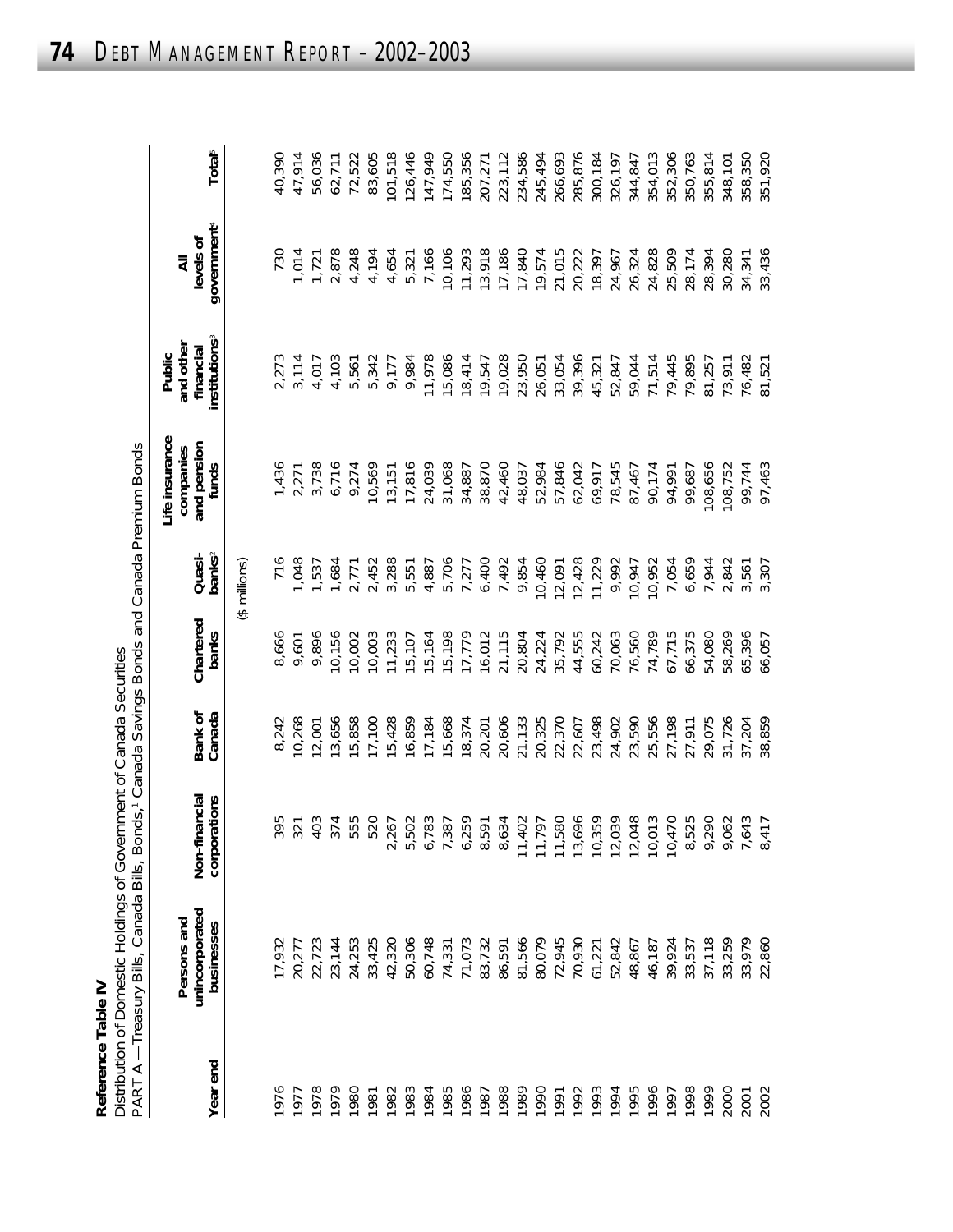Reference Table IV (cont'd)<br>Distribution of Domestic Holdings of Government of Canada Securities **Reference Table IV** *(cont'd)*

*Distribution of Domestic Holdings of Government of Canada Securities*

| $\infty$<br>PART | -Treasury Bills, Canada Bills,              | $\mathbf{C}$                         |                   |                    |                              | onds, <sup>1</sup> Canada Savings Bonds and Canada Premium Bonds |                                                               |                                           |                    |
|------------------|---------------------------------------------|--------------------------------------|-------------------|--------------------|------------------------------|------------------------------------------------------------------|---------------------------------------------------------------|-------------------------------------------|--------------------|
| Year end         | unincorporated<br>Persons and<br>businesses | Non-financial<br>corporations        | Bank of<br>Canada | Chartered<br>banks | banks <sup>2</sup><br>Quasi- | Life insurance<br>and pension<br>companies<br>funds              | institutions <sup>3</sup><br>and other<br>financial<br>Public | government <sup>4</sup><br>levels of<br>₹ | Total <sup>5</sup> |
|                  |                                             |                                      |                   |                    | $\mathcal{S}$                |                                                                  |                                                               |                                           |                    |
| 97.              | 44.40                                       | 0.98                                 | 20.41             | 21.46              | 1.77                         | 56<br>$\dot{\infty}$                                             | 5.63                                                          | $\frac{1}{8}$                             | 100.00             |
| 1977             | 42.32                                       | 0.67                                 | 21.43             | 20.04              | 2.19                         | 4.74                                                             | 6.50                                                          | 2.12                                      | 100.00             |
| 1978             | 40.55                                       | 0.72                                 | 21.42             | 17.66              | 2.74                         | 6.67                                                             | 7.17                                                          | 3.07                                      | 100.00             |
| 1979             | 36.91                                       | 0.60                                 | 21.78             | 16.19              | 2.69                         | 10.71                                                            | 6.54                                                          | 4.59                                      | 100.00             |
| 1980             | 33.44                                       | 0.77                                 | 21.87             | 13.79              | 3.82                         | 12.79                                                            | 7.67                                                          | 5.86                                      | 100.00             |
| 1981             | 39.98                                       | 0.62                                 | 20.45             | 11.96              | 2.93                         | 12.64                                                            | 6.39                                                          | 5.02                                      | 100.00             |
| 1982             | 41.69                                       | 2.23                                 | 15.20             | 11.07              | 3.24                         | 12.95                                                            | 9.04                                                          | 4.58                                      | 100.00             |
| 1983             | 39.78                                       | 4.35                                 | 13.33             | 11.95              | 4.39                         | 14.09                                                            | 7.90                                                          | 4.21                                      | 100.00             |
| 1984             | 41.06                                       | 4.58                                 | 11.61             | 10.25              | 3.30                         | 16.25                                                            | 8.10                                                          | 4.84                                      | 100.00             |
| 1985             | 42.58                                       | 4.23                                 | 8.98              | 8.71               | $3.27$<br>$3.93$             | 17.80                                                            | 8.64                                                          | 5.79                                      | 100.00             |
| 1986             | 38.34                                       | 3.38                                 | 9.91              | 59<br>$\circ$      |                              | 8.82                                                             | 9.93                                                          |                                           | 100.00             |
| 1987             | 40.40                                       | 4.14                                 | 9.75              | 7.73               | 3.09                         | 18.75                                                            | 9.43                                                          | 6.09<br>6.71                              | 100.00             |
| 1988             | 38.81                                       | 3.87                                 | 9.24              | 9.46               | 3.36                         | 19.03                                                            | 8.53                                                          | 7.70                                      | 100.00             |
| 1989             | 34.77                                       | 4.86                                 | 9.01              | 8.87               | 4.20                         | 20.48                                                            | 10.21                                                         | 7.60                                      | 100.00             |
| 1990             | 32.62                                       | 4.81                                 | 8.28              | 9.87               | 4.26                         | 21.58                                                            | 10.61                                                         | 7.97                                      | 100.00             |
| 1991             | 27.35                                       | 4.34                                 | 8.39              | 13.42              | 4.53                         | 21.69                                                            | 12.39                                                         | 7.88                                      | 100.00             |
| 1992             | 24.81                                       | 4.79                                 | 7.91              | 15.59              | 4.35                         | 21.70                                                            | 13.78                                                         | 7.07                                      | 100.00             |
| 1993             | 20.39                                       | 3.45                                 | 7.83              | 20.07              | 3.74                         | 23.29                                                            | 15.10                                                         |                                           | 100.00             |
| 1994             | 16.20                                       | 3.69                                 | 7.63              | 21.48              | 3.06                         | 24.08                                                            | 16.20                                                         | $6.13$<br>7.65                            | 100.00             |
| 1995             | 14.17                                       | 3.49                                 | 6.84              | 22.20              | 3.17                         | 15.36                                                            | 17.12                                                         | 7.63                                      | 100.00             |
| 1996             | 13.05                                       | 83<br>$\overline{\mathcal{N}}$       | 7.22              | 21.13              | 3.09                         | 25.47                                                            | 20.20                                                         | 7.01                                      | 100.00             |
| 1997             | 11.33                                       | 2.97                                 | 7.72              | 19.22              | 2.00                         | 26.96                                                            | 22.55                                                         | 7.24                                      | 100.00             |
| 1998             | 9.56                                        | 2.43                                 | 7.96              | 18.92              | 06.1                         | 28.42                                                            | 22.78                                                         | 8.03                                      | 100.00             |
| 1999             | 10.43                                       | $\tilde{\circ}$<br>$\overline{\sim}$ | 8.17              | 15.20              | 2.23                         | 30.54                                                            | 22.84                                                         | 7.98                                      | 100.00             |
| 2000             | 9.55                                        | 2.60                                 | 9.11              | 16.74              | 0.82                         | 31.24                                                            | 21.23                                                         | 8.70                                      | 100.00             |
| 2001             | 9.48                                        | 2.13                                 | 10.38             | 18.25              | 0.99                         | 27.83                                                            | 21.34                                                         | 9.58                                      | 100.00             |
| 2002             | 50<br>$\circ$                               | 2.39                                 | 11.04             | 8.77               | $\overline{5}$<br>Ö          | 27.69                                                            | 23.16                                                         | 50<br>$\sigma$                            | 100.00             |
|                  |                                             |                                      |                   |                    |                              |                                                                  |                                                               |                                           |                    |

**75**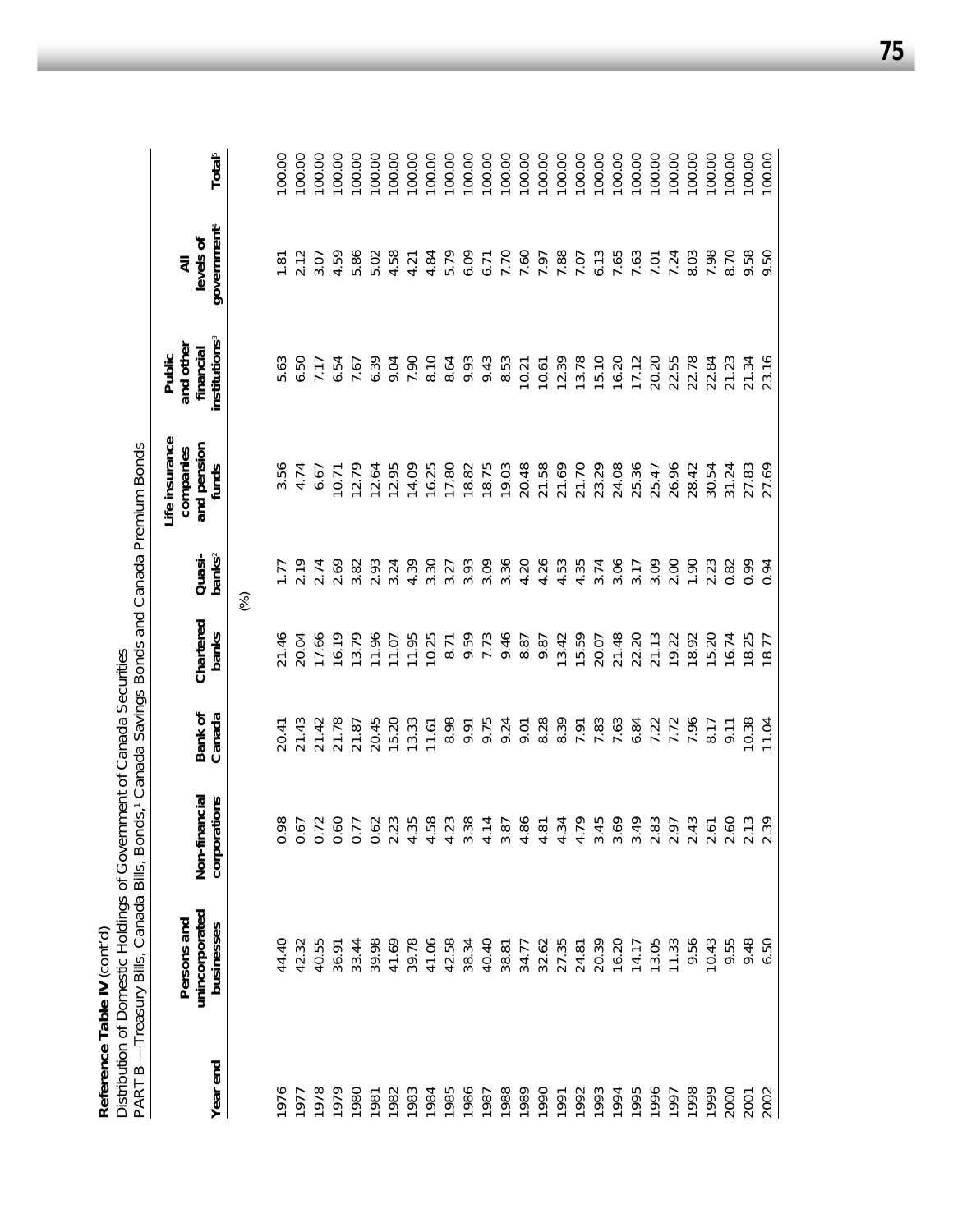| Reference Table IV (cont'd)                                        |
|--------------------------------------------------------------------|
| Distribution of Domestic Holdings of Government of Canada Securiti |
| PART C — Treasury Bills and Canada Bills                           |

| Year end                     | unincorporated<br>Persons and<br>businesses                                                                                                                                                                                                                                                         | Non-financial<br>rations<br>corpor | Bank of<br>Canada | Chartered<br>banks | banks <sup>2</sup><br>Quasi- | Life insurance<br>and pension<br>companies<br>funds | institutions <sup>3</sup><br>and other<br>financial<br>Public | government <sup>4</sup><br>levels of<br>₹ | Total <sup>5</sup> |
|------------------------------|-----------------------------------------------------------------------------------------------------------------------------------------------------------------------------------------------------------------------------------------------------------------------------------------------------|------------------------------------|-------------------|--------------------|------------------------------|-----------------------------------------------------|---------------------------------------------------------------|-------------------------------------------|--------------------|
|                              |                                                                                                                                                                                                                                                                                                     |                                    |                   |                    | $(\$$ millions)              |                                                     |                                                               |                                           |                    |
| 1976                         |                                                                                                                                                                                                                                                                                                     |                                    | 1,964             | 4,219              | 52                           |                                                     | 515                                                           | 193                                       | 7,283              |
| 1977                         | 171<br>397<br>5785                                                                                                                                                                                                                                                                                  | 36                                 | 2,461             | 4,949              | 143                          | $\frac{8}{2}$                                       | 1,020                                                         | 311                                       | 9,512              |
| 1978                         |                                                                                                                                                                                                                                                                                                     | 198                                | 3,567             | 5,517              | 193                          | 261                                                 | 1,554                                                         | 519                                       | 12,385             |
| 1979                         |                                                                                                                                                                                                                                                                                                     | 165                                | 4,345             | 6,690              | 65                           | 245                                                 | 1,550                                                         | 843                                       | 14,688             |
| 1980                         | 1,493                                                                                                                                                                                                                                                                                               | 288                                | 5,317             | 7,500              | 619                          | 460                                                 | 2,431                                                         | 1,512                                     | 19,620             |
| 1981<br>1982<br>1983         | 1,019                                                                                                                                                                                                                                                                                               | 369                                | 5,431             | 8,597              | 343                          | 560                                                 | 2,187                                                         | 1,082                                     | 19,588             |
|                              |                                                                                                                                                                                                                                                                                                     |                                    | 2,483             | 10,034             | 1,357                        | 1,244                                               | 5,008                                                         | 1,199                                     | 24,492             |
|                              |                                                                                                                                                                                                                                                                                                     |                                    | 2,595             | 12,879             | 3,180                        | 2,587                                               | 5,376                                                         | 1,286                                     | 36,815             |
| 1984                         |                                                                                                                                                                                                                                                                                                     | 1,930<br>5,146<br>6,275            | 3,515             | 12,997             | 2,792                        | 3,876                                               | 6,544                                                         | 2,498                                     | 45,951             |
| 1985                         | $\begin{array}{l} 1.237 \\ 3.766 \\ 7.454 \\ 8.349 \\ 1.723 \\ 1.7349 \\ 1.733 \\ 1.733 \\ 1.733 \\ 1.733 \\ 1.733 \\ 1.733 \\ 1.733 \\ 1.733 \\ 1.733 \\ 1.733 \\ 1.733 \\ 1.733 \\ 1.733 \\ 1.733 \\ 1.733 \\ 1.733 \\ 1.733 \\ 1.733 \\ 1.733 \\ 1.733 \\ 1.733 \\ 1.733 \\ 1.733 \\ 1.733 \\ 1$ |                                    | 3,985             | 12,629             | 3,651                        | 3,924                                               | 8,129                                                         | 4,136                                     | 56,311             |
| 1986                         |                                                                                                                                                                                                                                                                                                     |                                    | 7,967             | 15,161             | 4,709                        | 3,592                                               | 10,164                                                        | 3,416                                     | 66,042             |
| 1987<br>1988                 |                                                                                                                                                                                                                                                                                                     |                                    | 9,682             | 11,498             | 3,725                        | 4,806                                               | 9,589                                                         | 5,002                                     | 69,267             |
|                              |                                                                                                                                                                                                                                                                                                     |                                    | 9,945             | 15,224             | 5,614                        | 7,648                                               | 9,133                                                         | 7,726                                     | 82,917             |
|                              |                                                                                                                                                                                                                                                                                                     |                                    | 11,124            | 17,410             | 8,116                        | 9,664                                               | 12,908                                                        | 9,251                                     | 107,297            |
|                              |                                                                                                                                                                                                                                                                                                     |                                    | 10,574            | 17,841             | 8,976                        | 11,737                                              | 13,298                                                        | 9,388                                     | 119,031            |
| 1989<br>1990<br>1991<br>1992 |                                                                                                                                                                                                                                                                                                     |                                    | 13,093            | 24,382             | 9,089                        | 12,386                                              | 17,636                                                        | 10,417                                    | 127,863            |
|                              |                                                                                                                                                                                                                                                                                                     |                                    | 14,634            | 27,989             | 9,646                        | 13,639                                              | 19,907                                                        | 8,726                                     | 138,696            |
| 1993                         |                                                                                                                                                                                                                                                                                                     |                                    | 16,876            | 29,901             | 9,222                        | 17,085                                              | 22,336                                                        | 7,151                                     | 139,687            |
| 1994                         |                                                                                                                                                                                                                                                                                                     |                                    | 18,973            | 30,415             | 6,879                        | 14,376                                              | 22,021                                                        | 10,631                                    | 129,356            |
| 1995                         |                                                                                                                                                                                                                                                                                                     |                                    | 18,298            | 30,865             | 7,760                        | 15,315                                              | 25,183                                                        | 10,603                                    | 133,524            |
| 1996                         |                                                                                                                                                                                                                                                                                                     |                                    | 17,593            | 23,470             | 5,493                        | 13,520                                              | 32,752                                                        | 6,264                                     | 117,851            |
| 1997                         | 5,966                                                                                                                                                                                                                                                                                               |                                    | 14,233            | 19,448             | 3,133                        | 8,944                                               | 32,653                                                        | 3,803                                     | 95,038             |
| 1998                         | 1,291                                                                                                                                                                                                                                                                                               |                                    | 10,729            | 16,713             | 2,392                        | 4,529                                               | 32,508                                                        | 3,578                                     | 77,955             |
| 1999                         |                                                                                                                                                                                                                                                                                                     | $6,215$<br>$6,662$<br>$6,735$      | 8,584             | 9,814              | .234<br>ကဲ                   | 8,128                                               | 36,932                                                        | 3,497                                     | 85,390             |
| 2000                         | 8,539<br>7,568                                                                                                                                                                                                                                                                                      |                                    | 8,090             | 6,188              | 685                          | 7,222                                               | 31,087                                                        | 5,108                                     | 72,683             |
| 2001<br>2002                 | 8,744<br>551                                                                                                                                                                                                                                                                                        | 6,894<br>5,894                     | 11,427            | 9,969              | 675                          | 10,401                                              | 37,154                                                        | 6,838                                     | 92,198             |
|                              |                                                                                                                                                                                                                                                                                                     |                                    | 11,639            | 18,869             | 708                          | 12,768                                              | 40,087                                                        | 7,115                                     | 97,631             |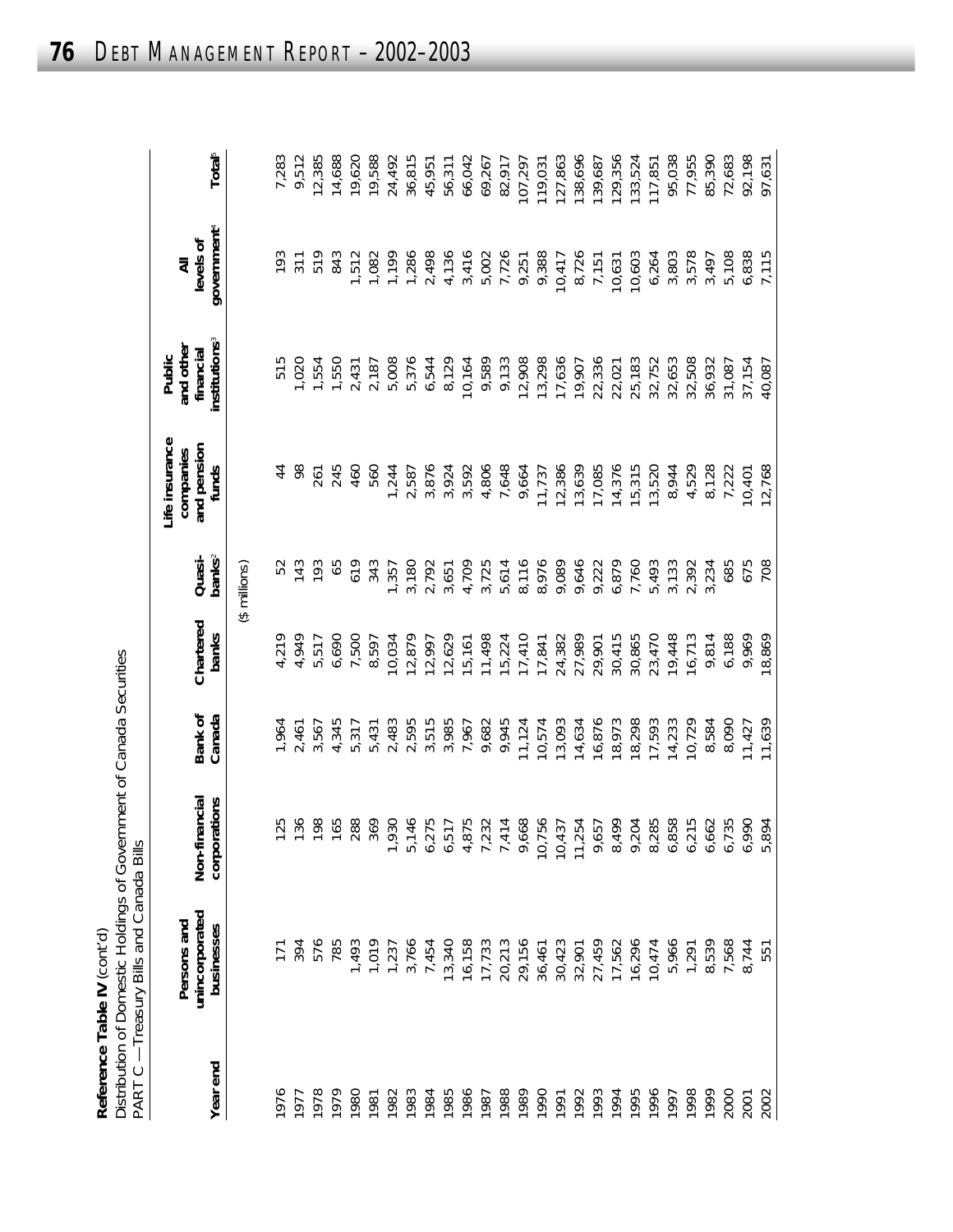Distribution of Domestic Holdings of Government of Canada Securities *Distribution of Domestic Holdings of Government of Canada Securities* PART D-Treasury Bills and Canada Bills PART D—Treasury Bills and Canada Bills Reference Table IV (cont'd) **Reference Table IV** *(cont'd)*

Total<sup>5</sup> 100.00 100.00 100.00 100.00 100.00 100.00 100.00 100.00 100.00 100.00 100.00 100.00 100.00 100.00 100.00 100.00 100.00 100.00 100.00 100.00 100.00  $00.00$ 1976 2.35 1.72 26.97 57.93 0.71 0.60 7.07 2.65 100.00  $00.00$ 1977 4.14 1.43 25.87 52.03 1.50 1.03 10.72 3.27 100.00  $00.00$ 1978 4.65 1.60 28.80 44.55 1.56 2.11 12.55 4.19 100.00  $00.00$ 1979 5.34 1.12 29.58 45.55 0.44 1.67 10.55 5.74 100.00 1980 7.61 1.47 27.10 38.23 3.15 2.34 12.39 7.71 100.00 1981 5.20 1.88 27.73 43.89 1.75 2.86 11.16 5.52 100.00 1982 5.05 7.88 10.14 40.97 5.54 5.08 20.45 4.90 100.00 1983 10.23 13.98 13.98 13.98 13.98 13.98 13.98 14.60 14.60 10.000 1984 16.22 13.66 7.65 28.28 6.08 8.44 14.24 5.44 100.00 1985 23.69 11.57 7.08 22.43 6.48 6.97 14.44 7.34 100.00 1986 24.47 7.38 12.06 22.96 7.13 5.44 15.39 5.17 100.00 1987 25.60 10.44 13.98 16.60 5.38 6.94 13.84 7.22 100.00 1988 24.38 24.38 24.38 19.34 19.36 10.77 9.32 11.01 10.11 10.11 24.38 100.00 1989 27.17 27.17 9.01 10.37 16.23 7.56 9.01 12.03 12.03 8.62 10.00 00.000 30.63 9.04 9.98 9.98 9.98 10.00 9.98 10.00 10.00 10.00 10.00 10.00 10.00 10.00 10.00 10.00 10 1991 23.79 8.16 8.16 19.07 19.07 19.07 10.24 13.79 8.16 8.19 13.79 13.79 13.79 20.00 1992 23.72 8.11 10.55 20.18 6.95 9.83 14.35 6.29 100.00 1993 19.66 6.91 12.08 21.41 6.60 12.23 15.99 5.12 100.00 1994 13.58 6.57 14.67 23.51 5.32 11.11 17.02 8.22 100.00 1995 12.20 6.89 13.70 23.12 5.81 11.47 18.86 7.94 100.00 1996 8.89 7.03 14.93 19.91 4.66 11.47 27.79 5.32 100.00 1997 6.28 6.28 6.28 14.96 14.96 14.36 14.36 14.36 14.36 14.36 14.36 14.38 14.38 14.38 14.38 14.38 14.38 14.38 1998 1.66 7.97 13.76 21.44 3.07 5.81 41.70 4.59 100.00 1999 10.00 10.00 10.00 11.80 11.49 9.7.79 9.9.00 10.00 10.00 10.00 10.00 10.00 10.00 10.00 10.00 10.00 10.00 1 2000 10.41 9.27 11.13 8.51 0.94 9.94 42.77 7.03 100.00 100.00 2001 9.48 7.58 12.39 10.81 0.73 11.28 40.30 7.42 100.00 100.00 2002 0.56 6.04 11.92 19.33 0.73 13.08 41.06 7.29 100.00where the sesses in the strong intervalsal is a sessence of the sessence of the sessence of the sessence of the corporation of  $\sim$ government<sup>4</sup> levels of **uniformation is a considerable as**  $\frac{1}{2}$  **and**  $\frac{1}{2}$  **and**  $\frac{1}{2}$  **and**  $\frac{1}{2}$  **and**  $\frac{1}{2}$  **of**  $\frac{1}{2}$  **of**  $\frac{1}{2}$  **of**  $\frac{1}{2}$  **of**  $\frac{1}{2}$  **of**  $\frac{1}{2}$  **of**  $\frac{1}{2}$  **of**  $\frac{1}{2}$  **of**  $\frac{1}{2}$  **of**  $\frac{1}{2}$  **of** 4.19 5.74  $7.71$ <br>5.52<br>4.90 3.49 5.44 7.34 5.17 7.22 9.32 8.62<br>7.89 8.15 6.29 5.12 8.22 7.94 5.32 4.00 4.59 4.10 7.03 7.42 65 3.27  $\bar{a}$ **Persons and companies and other All** institutions<sup>3</sup> and other financial Public **Life insurance Public**  $11.16$ 15.39 13.79 18.86 27.79 7.07 10.72 12.55 10.55 12.39 20.45  $14.60$ 14.24 14.44 13.84  $11.01$  $12.03$  $11.17$ 14.35 15.99 17.02 34.36 41.70 43.25 42.77 40.30 41.06 Life insurance and pension companies  $0.60$  $1.03$  $2.11$ 1.67 2.34 2.86 5.08 7.03 8.44 6.97 5.44 6.94 9.22 9.01 9.86 9.69 9.83 12.23  $11.11$  $11.47$  $11.47$ 9.41 5.81 9.52 9.94 11.28 13.08 funds Quasi-<br>banks<sup>2</sup>  $3.15$ 1.75 5.54 8.64 6.08 6.48 7.13 5.38 6.77 7.56 7.54  $7.11$ 6.95 6.60 5.32 5.81 4.66 3.30 3.79 1.50 1.56 0.44 3.07 0.94 0.73 0.73 0.71 (%) Chartered<br>banks 57.93 52.03 44.55 45.55 38.23<br>43.89 40.97 34.98 28.28  $22.43$ 22.96 16.60 18.36 16.23 19.07 20.18 23.12 19.91 20.46 21.44 11.49  $21.41$ 23.51  $8.51$  $10.81$ 19.33 Bank of<br>Canada 28.80 13.76 26.97 25.87 29.58 27.10 27.73  $10.14$ 7.05 7.65 7.08 12.06 13.98 1.99 10.37 8.88  $10.24$ 10.55 12.08  $14.67$ 13.70 14.93 14.98 10.05  $11.13$ 12.39 11.92 Non-financial corporations 1.43  $1.60$  $1.12$ 1.47 1.88 7.88 13.98 13.66 11.57 7.38 10.44 8.94 9.04  $8.16$  $8.11$ 6.57 6.89 7.03 7.22 7.97 7.80 9.27 7.58<br>6.04  $1.72$ 9.01 6.91 Persons and<br>unincorporated businesses 7.61<br>5.20<br>5.05 10.23 23.69 25.60 24.38 30.63 23.79 19.66 13.58 12.20 8.89 6.28 2.35 4.14 4.65 5.34 24.47 27.17 23.72  $1.66$ 10.00  $10.41$ 9.48  $0.56$ Year end 976 1977 1978 1979 1980 1982 1983 1984 1985 1986 1987 1988 1989 1990 1991 1992 1993 1994 1995 1996 1997 1998 1999 2000 2002 1981 2001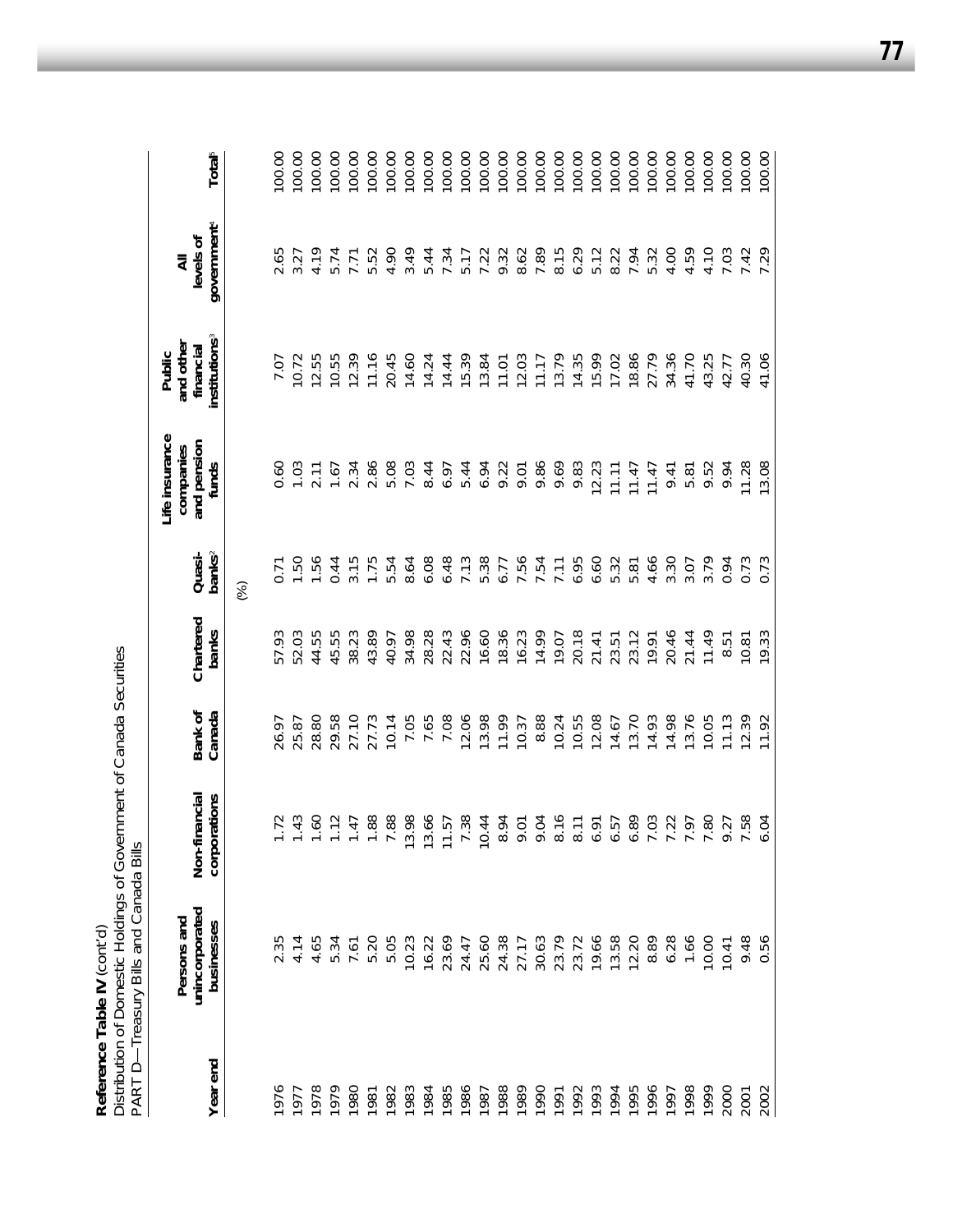| Reference Table IV (cont'd)                                      |
|------------------------------------------------------------------|
| Distribution of Domestic Holdings of Government of Canada Securi |
| PART E-Bonds                                                     |

| FARI E—DUIUS |                                             |                                                                                                                                                                                                                                                                                                     |                   |                    |                              |                                                     |                                                               |                                           |                    |
|--------------|---------------------------------------------|-----------------------------------------------------------------------------------------------------------------------------------------------------------------------------------------------------------------------------------------------------------------------------------------------------|-------------------|--------------------|------------------------------|-----------------------------------------------------|---------------------------------------------------------------|-------------------------------------------|--------------------|
| Year end     | unincorporated<br>Persons and<br>businesses | nancial<br>corporations<br>Non-fir                                                                                                                                                                                                                                                                  | Canada<br>Bank of | Chartered<br>banks | banks <sup>2</sup><br>Quasi- | Life insurance<br>and pension<br>companies<br>funds | institutions <sup>3</sup><br>and other<br>financial<br>Public | government <sup>4</sup><br>levels of<br>₹ | Total <sup>5</sup> |
|              |                                             |                                                                                                                                                                                                                                                                                                     |                   |                    | (\$ millions)                |                                                     |                                                               |                                           |                    |
| 197          | 17,761                                      |                                                                                                                                                                                                                                                                                                     | 6,278             | 4,447              | 664                          | 1,392                                               | 1,758                                                         | 537                                       | 33,107             |
| 1977         | 19,883                                      | 270<br>185                                                                                                                                                                                                                                                                                          | 7,807             | 4,652              | 905                          | 2,173                                               | 2,094                                                         | 703                                       | 38,402             |
| 1978         | 22,147                                      | 205                                                                                                                                                                                                                                                                                                 | 8,434             | 4,379              | 1,344                        | 3,477                                               | 2,463                                                         | 1,202                                     | 43,651             |
| 1979         | 22,359                                      | 209                                                                                                                                                                                                                                                                                                 | 9,311             | 3,466              | 1,619                        | 6,471                                               | 2,553                                                         | 2,035                                     | 48,023             |
| 1980         | 22,760                                      | 267                                                                                                                                                                                                                                                                                                 | 10,541            | 2,502              | 2,152                        | 8,814                                               | 3,130                                                         | 2,736                                     | 52,902             |
| 1981         | 32,406                                      | 151                                                                                                                                                                                                                                                                                                 | 11,669            | 1,406              | 2,109                        | 10,009                                              | 3,155                                                         | 3,112                                     | 64,017             |
| 1982         | 41,083                                      | 337                                                                                                                                                                                                                                                                                                 | 12,945            | 1,199              | 1,931                        | 11,907                                              | 4,169                                                         | 3,455                                     | 77,026             |
| 1983         | 46,540                                      | 356                                                                                                                                                                                                                                                                                                 | 14,264            | 2,228              | 2,371                        | 15,229                                              | 4,608                                                         | 4,035                                     | 89,631             |
| 1984         | 53,294                                      | 508                                                                                                                                                                                                                                                                                                 | 13,669            | 2,167              | 2,095                        | 20,163                                              | 5,434                                                         | 4,668                                     | 101,998            |
| 1985         | 60,991                                      | 870                                                                                                                                                                                                                                                                                                 | 11,683            | 2,569              | 2,055                        | 27,144                                              | 6,957                                                         | 5,970                                     | 118,239            |
| 1986         | 54,915                                      | 1,384                                                                                                                                                                                                                                                                                               | 10,407            | 2,618              | 2,568                        | 31,295                                              | 8,250                                                         | 7,877                                     | 119,314            |
| 1987         | 65,999                                      |                                                                                                                                                                                                                                                                                                     | 10,519            | 4,514              | 2,675                        | 34,064                                              | 9,958                                                         | 8,916                                     | 138,004            |
| 1988         | 66,378                                      |                                                                                                                                                                                                                                                                                                     | 10,661            | 5,891              | 1,878                        | 34,812                                              | 9,895                                                         | 9,460                                     | 140,195            |
| 1989         | 52,410                                      | $\begin{array}{c} 1.3559 \\ 1.220 \\ 1.734 \\ 1.041 \\ 1.43 \\ 2.442 \\ 2.43 \\ 2.442 \\ 2.442 \\ 2.442 \\ 2.442 \\ 2.442 \\ 2.442 \\ 2.442 \\ 2.442 \\ 2.442 \\ 2.442 \\ 2.442 \\ 2.442 \\ 2.442 \\ 2.442 \\ 2.442 \\ 2.442 \\ 2.442 \\ 2.442 \\ 2.442 \\ 2.442 \\ 2.442 \\ 2.442 \\ 2.442 \\ 2.4$ | 10,009            | 3,394              | 1,738                        | 38,373                                              | 11,042                                                        | 8,589                                     | 127,289            |
| 1990         | 43,618                                      |                                                                                                                                                                                                                                                                                                     | 9,751             | 6,383              | 1,484                        | 41,247                                              | 12,753                                                        | 10,186                                    | 126,463            |
| 1991         | 42,522                                      |                                                                                                                                                                                                                                                                                                     | 9,277             | 11,410             | 3,002                        | 45,460                                              | 15,418                                                        | 10,598                                    | 138,830            |
| 1992         | 38,029                                      |                                                                                                                                                                                                                                                                                                     | 7,973             | 16,566             | 2,782                        | 48,403                                              | 19,489                                                        | 11,496                                    | 147,180            |
| 1993         | 33,762                                      | 702                                                                                                                                                                                                                                                                                                 | 6,622             | 30,341             | 2,007                        | 52,832                                              | 22,985                                                        | 11,246                                    | 160,497            |
| 1994         | 35,280                                      | 540                                                                                                                                                                                                                                                                                                 | 5,929             | 39,648             | 3,113                        | 64,169                                              | 30,826                                                        | 14,336                                    | 196, 84            |
| 1995         | 32,571                                      | 3<br>2 3 4 5 7 7 8 7 8 9 8 9<br>3 7 7 8 9 0 9 8 9 7<br>3 7 7 9 9 0 9 8 7                                                                                                                                                                                                                            | 5,292             | 45,695             | 3,187                        | 72,152                                              | 33,861                                                        | 15,721                                    | 211,323            |
| 1996         | 35,713                                      |                                                                                                                                                                                                                                                                                                     | 7,963             | 51,319             | 5,459                        | 76,654                                              | 38,762                                                        | 18,564                                    | 236,162            |
| 1997         | 33,958                                      |                                                                                                                                                                                                                                                                                                     | 12,965            | 48,267             | 3,921                        | 86,047                                              | 46,792                                                        | 21,706                                    | 257,268            |
| 1998         | 32,246                                      |                                                                                                                                                                                                                                                                                                     | 17,182            | 49,662             | 4,267                        | 95,158                                              | 47,387                                                        | 24,596                                    | 272,808            |
| 1999         | 28,579                                      |                                                                                                                                                                                                                                                                                                     | 20,491            | 44,266             | 4,710                        | 100,528                                             | 44,325                                                        | 24,897                                    | 270,424            |
| 2000         | 25,691                                      |                                                                                                                                                                                                                                                                                                     | 23,636            | 52,081             | 2,157                        | 01,530                                              | 42,824                                                        | 25,172                                    | 275,418            |
| 2001         | 25,235                                      | 653                                                                                                                                                                                                                                                                                                 | 25,777            | 55,427             | 2,886                        | 89,343                                              | 39,328                                                        | 27,503                                    | 266,152            |
| 2002         | 22,309                                      | 523<br>$\sim$                                                                                                                                                                                                                                                                                       | 27,220            | 47,188             | 2,599                        | 84,695                                              | 41,434                                                        | 26,321                                    | 254,289            |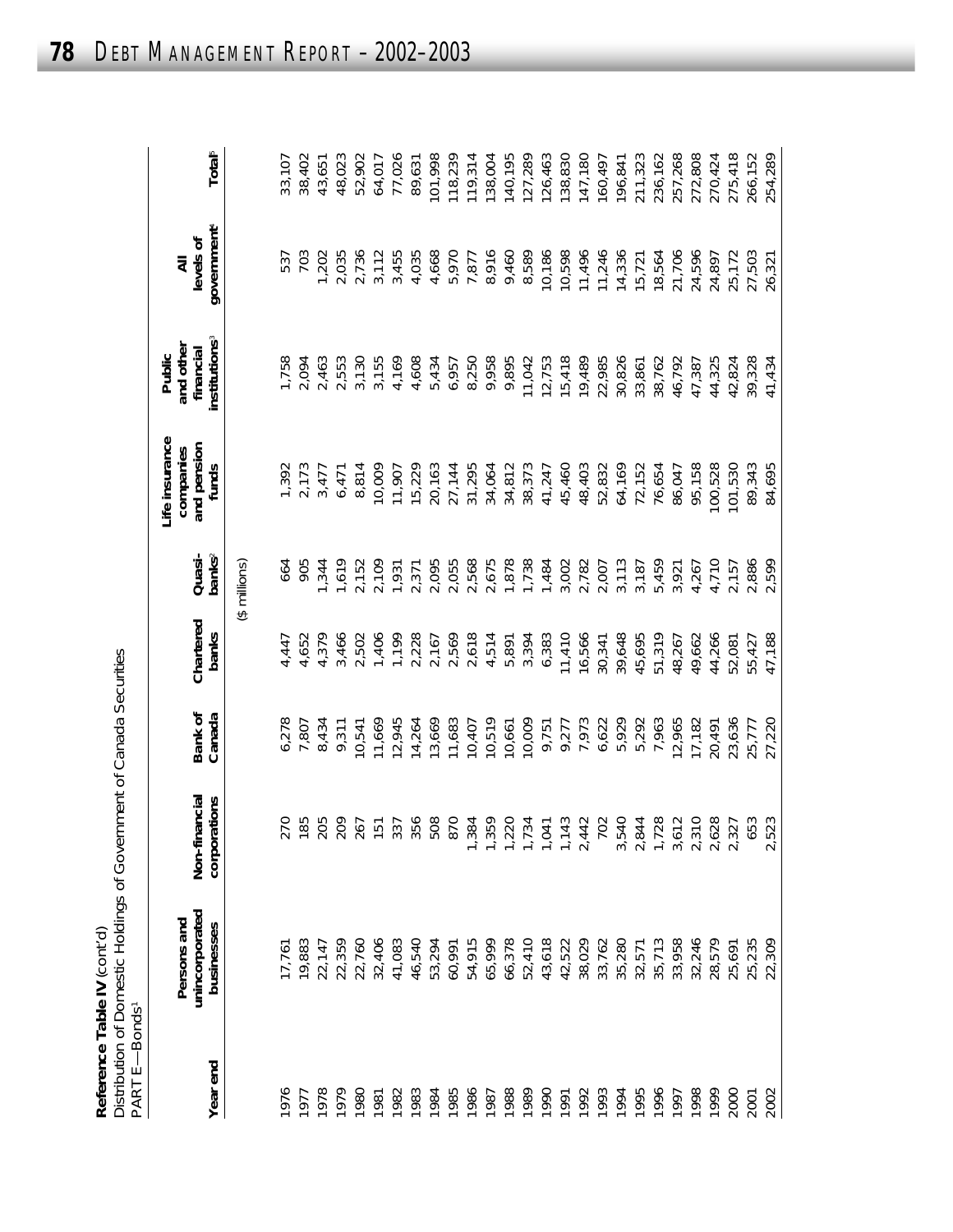Distribution of Domestic Holdings of Government of Canada Securities<br>PART F—Bonds<sup>1</sup> *Distribution of Domestic Holdings of Government of Canada Securities* Reference Table IV (cont'd) **Reference Table IV** *(cont'd)* PART F—Bonds1

| Year end | unincorporated<br>Persons and<br>businesses                                                                                                                             | Non-financial<br>corporations                       | Bank of<br>Canada          | Chartered<br>banks | $b$ anks <sup>2</sup><br>Quasi- | Life insurance<br>and pension<br>companies<br>funds | institutions <sup>3</sup><br>and other<br>financial<br>Public | government <sup>4</sup><br>levels of<br>₹ | Total <sup>5</sup>                                                  |
|----------|-------------------------------------------------------------------------------------------------------------------------------------------------------------------------|-----------------------------------------------------|----------------------------|--------------------|---------------------------------|-----------------------------------------------------|---------------------------------------------------------------|-------------------------------------------|---------------------------------------------------------------------|
|          |                                                                                                                                                                         |                                                     |                            |                    | $\mathcal{\widetilde{S}}$       |                                                     |                                                               |                                           |                                                                     |
| 5        |                                                                                                                                                                         |                                                     | $\infty$<br>$\infty$       | 3.4                |                                 | 4.20                                                |                                                               | $\sim$<br>Ģ                               | $\overline{5}$                                                      |
| 1977     | 53.65<br>51.78                                                                                                                                                          | 8347<br>0000                                        |                            | 12.11              | 01<br>013605<br>0101010         |                                                     | 5.45                                                          |                                           | 100.00                                                              |
| 1978     | 50.74                                                                                                                                                                   |                                                     | 20.33<br>19.32             | 10.03              |                                 | 5.66                                                | 5.64                                                          | 1.83                                      | 100.00                                                              |
|          | 46.56                                                                                                                                                                   | $\frac{4}{4}$<br>$\circ$                            | 19.39                      |                    |                                 | 13.47                                               | 5.32                                                          |                                           |                                                                     |
|          | 43.02                                                                                                                                                                   | 50<br>$\circ$                                       | 19.93                      | 7.22               | 4.07                            | 6.66                                                | 5.92                                                          | $4.24$<br>5.17                            | $\begin{array}{c} 100.00 \\ 100.00 \\ 100.00 \end{array}$           |
|          | 50.62                                                                                                                                                                   | 0.24                                                | 18.23                      | 2.20               |                                 | 5.63                                                | 4.93                                                          | 4.86                                      |                                                                     |
|          | 53.34                                                                                                                                                                   | 0.44                                                | 16.81                      | 1.56               | 2.51                            | 5.46                                                |                                                               |                                           | 100.00                                                              |
|          | 51.92                                                                                                                                                                   | 0.40                                                | 15.91                      | 2.49               | 2.65                            | 16.99                                               |                                                               | $4.50$<br>$4.50$                          | 100.00                                                              |
|          | 52.25                                                                                                                                                                   | 0.50                                                | 13.40                      |                    | 2.05                            | 19.77                                               | $17708$<br>$4798$<br>$4798$                                   | $40000$<br>$40000$<br>$4000$              | 100.00                                                              |
|          | 51.58<br>46.03<br>47.35<br>47.35                                                                                                                                        | $\begin{array}{c} 0.74 \\ 1.68 \\ 0.76 \end{array}$ | 9.32<br>8.72<br>7.62       |                    | 1.74                            |                                                     |                                                               |                                           | 100.00                                                              |
|          |                                                                                                                                                                         |                                                     |                            |                    | 2.15                            | 2238315<br>2238315<br>224323                        | 6.91                                                          |                                           | $\begin{array}{c} 100.00 \\ 100.00 \\ 100.00 \\ 100.00 \end{array}$ |
|          |                                                                                                                                                                         |                                                     |                            |                    | 1.94                            |                                                     | 7.22                                                          |                                           |                                                                     |
|          |                                                                                                                                                                         |                                                     | 7.60<br>$\Gamma$           |                    | 1.34                            |                                                     |                                                               |                                           |                                                                     |
|          | 41.17                                                                                                                                                                   | $0.000000000000000000$                              | 7.86                       |                    | 1.37                            |                                                     | 8.67                                                          | 675<br>00575<br>0087                      |                                                                     |
|          | 34.49                                                                                                                                                                   |                                                     | 7.71                       |                    | 1.17                            | 32.62                                               | 10.08                                                         |                                           | 100.00                                                              |
|          | 30.63                                                                                                                                                                   |                                                     | 6.68                       |                    | 2.16                            |                                                     | 11.11                                                         |                                           | 100.00                                                              |
|          | 25.84                                                                                                                                                                   |                                                     | 5.42                       | 1.26               | 1.89                            | 32.89                                               | 13.24                                                         | 7.81                                      | 100.00                                                              |
|          |                                                                                                                                                                         |                                                     | $4.73$<br>$7.50$<br>$2.50$ | 18.90              |                                 |                                                     | 14.32                                                         | 7.01                                      |                                                                     |
|          |                                                                                                                                                                         |                                                     |                            | 20.14              |                                 |                                                     | 5.66                                                          | 7.28                                      |                                                                     |
|          | $17.92$<br>$15.41$<br>$15.12$                                                                                                                                           |                                                     |                            | 21.62              | $1.58$<br>$1.51$<br>$1.51$      | 32.92<br>32.60<br>34.14                             | 16.02                                                         | 7.86                                      |                                                                     |
|          |                                                                                                                                                                         | $0.73$<br>$1.40$                                    | $3.37$<br>$5.04$           | 21.73              | 2.31                            | 32.46                                               | 6.41                                                          |                                           |                                                                     |
|          | 13.20                                                                                                                                                                   |                                                     |                            | 18.76              | 1.52                            | 33.45                                               | 8.19                                                          | 8.44                                      |                                                                     |
|          | 1.82                                                                                                                                                                    | 0.85                                                | 6.30                       | 18.20              | 1.56                            | 34.88                                               | 17.37                                                         | 9.02                                      |                                                                     |
|          | 10.57                                                                                                                                                                   | 0.97                                                | 7.58                       | 16.37              | 1.74                            | 37.17                                               | 6.39                                                          | 9.21                                      | 100.00                                                              |
|          | 9.33                                                                                                                                                                    | 0.84                                                | 8.58                       | 18.91              | 0.78                            | 36.86                                               | 5.55                                                          | 9.14                                      | 8<br>100.                                                           |
|          | 9.18<br>8.77                                                                                                                                                            | 25<br>$\circ$                                       | 9.69                       | 20.83              | 1.08                            | 57<br>33.<br>33.                                    | 4.78                                                          | 0.35<br>0.35                              | 100.00                                                              |
|          |                                                                                                                                                                         | δó<br>$\circ$                                       | 0.70                       | -56<br>$\infty$    | S                               | $\overline{3}$                                      | 29<br>Ó                                                       |                                           | 8<br>$\overline{O}$                                                 |
|          | Note: Because of timing and valuation differences, The National Balance Sheet Accounts data contained in this table are not necessarily on the same basis as other data |                                                     |                            |                    |                                 |                                                     |                                                               |                                           |                                                                     |

elsewhere in this publication (most of the data in this report are on a par-value basis—that is, outstanding securities are valued at par). For this reason, although the<br>two sets of data yield very similar information, the elsewhere in this publication (most of the data in this report are on a par-value basis—that is, outstanding securities are valued at par). For this reason, although the two sets of data yield very similar information, the data in this table are not strictly comparable with other data in this publication.

1 Includes bonds denominated in foreign currencies Includes bonds denominated in foreign currencies. <sup>2</sup> Includes Quebec savings banks, credit unions and caisses populaires, trust companies and mortgage loan companies. Includes Quebec savings banks, credit unions and caisses populaires, trust companies and mortgage loan companies.

<sup>3</sup> Includes investment dealers, mutual funds, property and casualty insurance companies, sales, finance and consumer loan companies, accident and sickness branches<br>of life insurance companies, other private financial inst Includes investment dealers, mutual funds, property and casualty insurance companies, sales, finance and consumer loan companies, accident and sickness branches of life insurance companies, other private financial institutions (not elsewhere included), federal public financial institutions, and provincial financial institutions.

<sup>4</sup> Includes Government of Canada holdings of its own debt, provincial, municipal and hospital holdings, and holdings of the Canada Pension Plan and the Quebec Includes Government of Canada holdings of its own debt, provincial, municipal and hospital holdings, and holdings of the Canada Pension Plan and the Quebec Pension Plan. Pension Plan.

<sup>5</sup> May not add due to rounding. May not add due to rounding. Source: Statistics Canada, The National Balance Sheet Accounts. Source: Statistics Canada, *The National Balance Sheet Accounts*.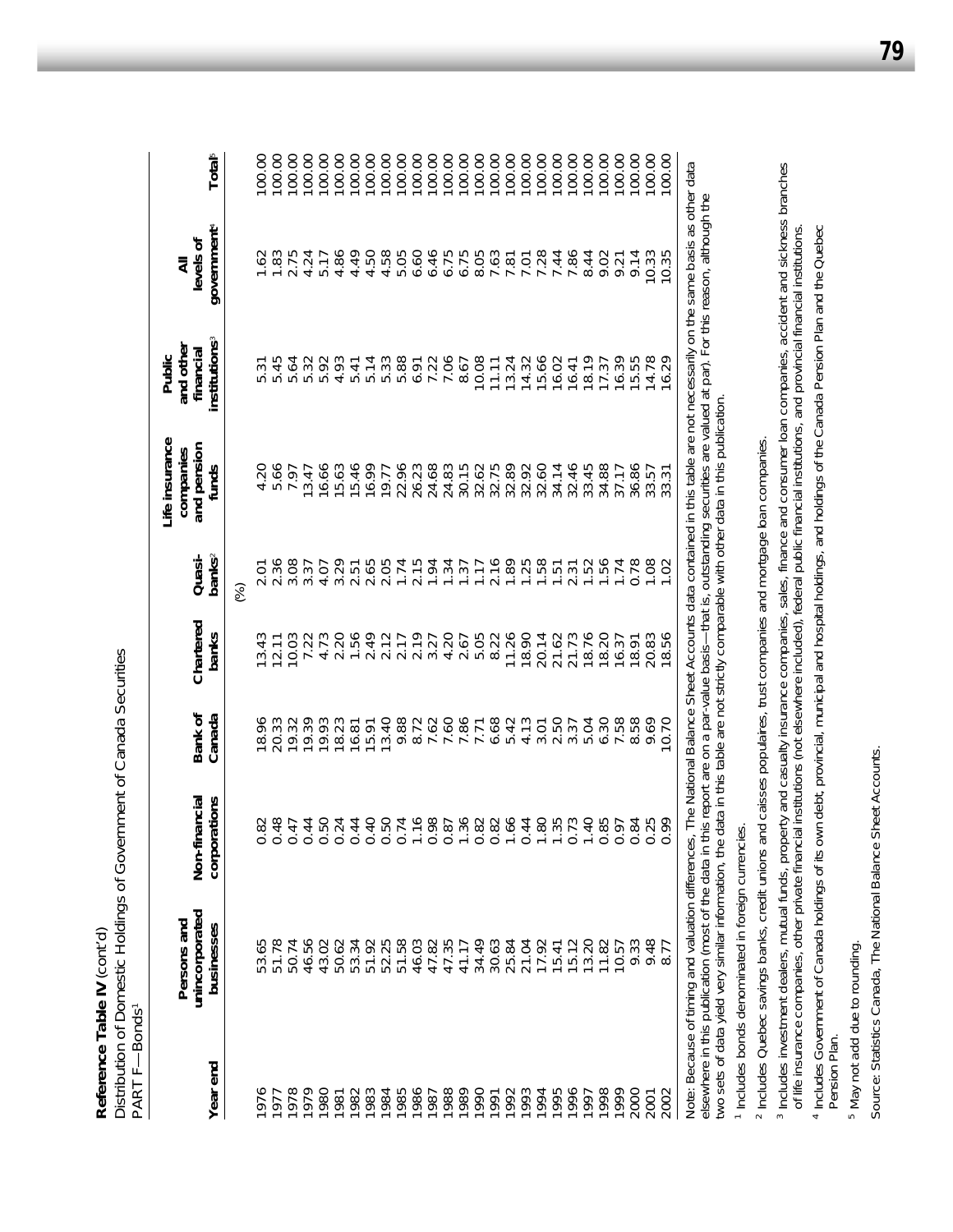|                   | (Direct) Holdings of Government of Canada Debt |
|-------------------|------------------------------------------------|
|                   |                                                |
|                   |                                                |
| Reference Table V | lon Docional<br>ı                              |

| As at March 31                            | 0 <sup>1</sup><br>Marketable b | Treasury bills and<br>Canada Bills       | Total                                                          | total market debt<br>as per cent of<br>Total |
|-------------------------------------------|--------------------------------|------------------------------------------|----------------------------------------------------------------|----------------------------------------------|
|                                           |                                | (C\$ billions)                           |                                                                | (%)                                          |
| 1979                                      | 5.0                            |                                          | 5.9                                                            | 8.9                                          |
| 1980                                      |                                |                                          |                                                                |                                              |
| 1981<br>1982                              | 5.8<br>6.8                     |                                          | $6.\overline{3}$<br>7.9                                        | $9.\overline{5}$                             |
|                                           | 8.8                            |                                          | 9.9                                                            | 10.6                                         |
| 1983<br>1984                              | 10.0                           |                                          |                                                                | 10.0                                         |
|                                           | 10.3                           | 0 0 1 1 1 2 3 4 9 0<br>0 0 1 1 1 2 4 9 0 | $11.6$<br>$12.9$                                               | 0.6                                          |
| 1985                                      | 14.5                           |                                          |                                                                | 111                                          |
| 1986<br>1987<br>1989<br>1989              | 22.1                           |                                          | $19.1$<br>$25.1$<br>$35.0$                                     | 12.5                                         |
|                                           | 30.3                           | 4.7                                      |                                                                | $15.3$<br>$16.9$                             |
|                                           | 33.0                           | 9.3<br>15.7                              | 42.3                                                           |                                              |
|                                           | 41.3                           |                                          | 57.0                                                           | 20.6                                         |
|                                           | 49.9                           | 13.3                                     | 63.2                                                           | 21.5                                         |
|                                           | 57.6                           | 16.1                                     | 73.7                                                           |                                              |
|                                           |                                |                                          | 86.6                                                           |                                              |
|                                           |                                |                                          |                                                                |                                              |
|                                           |                                |                                          |                                                                |                                              |
|                                           | 63.6<br>80.1<br>73.7           |                                          | $\begin{array}{c} 108.4 \\ 113.3 \\ 12.9 \\ 121.8 \end{array}$ |                                              |
|                                           | 84.1                           |                                          |                                                                |                                              |
|                                           | 91.3                           |                                          | 119.4                                                          |                                              |
|                                           |                                |                                          | 114.3                                                          |                                              |
|                                           | 86.6                           |                                          | 106.0                                                          |                                              |
|                                           | 85.7                           |                                          | 99.9                                                           | 21.9                                         |
|                                           | 83.5                           |                                          | 94.0                                                           | 21.1                                         |
|                                           | 74.0                           | 7.4                                      | 81.4                                                           | 18.4                                         |
| 2000<br>2001<br>2003<br>2003              | 80.7                           | 8.5                                      | 89.2                                                           | 20.3                                         |
| Note: Numbers may not add duo to rounding |                                |                                          |                                                                |                                              |

<sup>1</sup> Includes bonds denominated in foreign currencies. Includes bonds denominated in foreign currencies. Note: Numbers may net add to te in Note: Numbers may not add due to rounding.

Source: Statistics Canada, Canada's International Transactions in Securities. Source: Statistics Canada, *Canada's International Transactions in Securities.*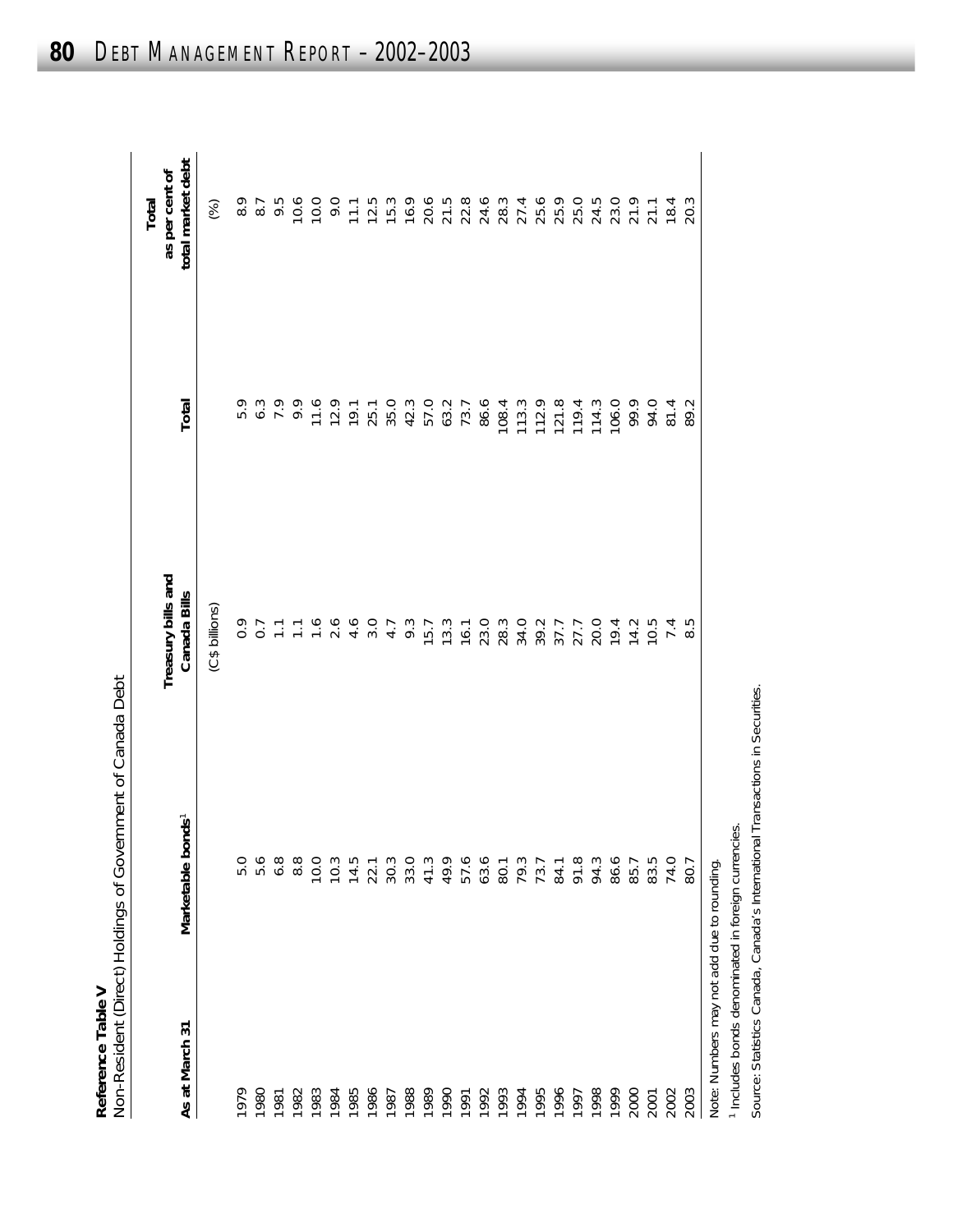| Fiscal 2002-03 Treasury Bill Program |                          |                |                |                 |        |                  |              |                |                 |        |          |               |                 |                  |                |                       |                 |
|--------------------------------------|--------------------------|----------------|----------------|-----------------|--------|------------------|--------------|----------------|-----------------|--------|----------|---------------|-----------------|------------------|----------------|-----------------------|-----------------|
| Settlement                           |                          |                | Maturing       |                 |        |                  |              | New issues     |                 |        |          | Net increment |                 |                  |                | Average tender yields |                 |
| Date                                 | CMB <sup>1</sup>         | $3 \text{ mo}$ | $6 \text{ mo}$ | $12 \text{ mo}$ | Total  | CMB <sup>1</sup> | ρm<br>$\sim$ | $6 \text{ mo}$ | $12 \text{ mo}$ | Total  | Total    | Cumulative    | OS <sup>2</sup> | CMB <sup>1</sup> | $3 \text{ mo}$ | $6 \text{ mo}$        | $12 \text{ mo}$ |
|                                      |                          |                |                |                 |        |                  |              | (\$ millions)  |                 |        |          |               |                 |                  | (%)            |                       |                 |
| 04-Apr-2002                          |                          |                |                |                 |        |                  |              |                |                 |        |          |               | 94,200          |                  |                |                       |                 |
| 11-Apr-2002                          |                          | 4,100          | 3,500          |                 | 7,600  |                  | 4,400        | 1,800          | 1,800           | 8,000  | 400      | 400           | 94,600          |                  | 2.38           | 2.68                  | 3.36            |
| 18-Apr-2002                          |                          |                |                |                 |        |                  |              |                |                 |        |          | 400           | 94,600          |                  |                |                       |                 |
| 25-Apr-2002                          |                          | 4,400          |                | 3,200           | 7,600  | 3,000            | 4,700        | 1,900          | 0061            | 11,500 | 3,900    | <b>300</b>    | 98,500          | 2.27             | 2.41           | 2.72                  | 3.37            |
| 02-May-2002                          |                          |                |                |                 |        |                  |              |                |                 |        |          | 4,300         | 98,500          |                  |                |                       |                 |
| 09-May-2002                          |                          | 4,400          | 3,600          |                 | 8,000  |                  | 4,700        | 1,900          | 0061            | 8,500  | 500      | 4,800         | 99,000          |                  | 2.47           | 2.67                  | 3.17            |
| 16-May-2002                          |                          |                |                |                 |        |                  |              |                |                 |        |          | 4,800         | 99,000          |                  |                |                       |                 |
| 23-May-2002                          | $\overline{1}$           | 4,400          |                | 2,900           | 7,300  |                  | 4,700        | 1,900          | 1,900           | 8,500  | 1,200    | 6,000         | 00,200          |                  | 2.62           | 2.91                  | 3.53            |
| 30-May-2002                          |                          |                |                |                 |        | 2,000            |              |                |                 | 2,000  | 2,000    | 8,000         | 102,200         | 2.43             |                |                       |                 |
| 06-Jun-2002                          | 300                      | 4,400          | 3,500          |                 | 10,900 | 1,500            | 4,700        | 1,900          | 1,900           | 10,000 | 006-     | 7,100         | 01,300          | 2.49             | 2.67           | 2.92                  | 3.42            |
| 13-Jun-2002                          |                          |                |                |                 |        |                  |              |                |                 |        |          | 7,100         | 01,300          |                  |                |                       |                 |
| 20-Jun-2002                          |                          | 4,100          |                | 2,800           | 6,900  |                  | 4,700        | 1,900          | 1,900           | 8,500  | 1,600    | 8,700         | 102,900         |                  | 2.74           | 2.98                  | 3.38            |
| 27-Jun-2002                          | $\overline{\phantom{a}}$ |                |                |                 |        |                  |              |                |                 |        |          | 8,700         | 102,900         |                  |                |                       |                 |
| 04-Jul-2002                          | 350                      | 4,100          | 3,500          |                 | 11,100 |                  | 4,400        | 1,800          | 1,800           | 8,000  | $-3,100$ | 5,600         | 99,800          |                  | 2.75           | 2.94                  | 3.27            |
| 11-Jul-2002                          | $\overline{1}$           |                |                |                 |        |                  |              |                |                 |        |          | 5,600         | 99,800          |                  |                |                       |                 |
| 18-Jul-2002                          | $\overline{1}$           | 4,400          |                | 3,100           | 7,500  |                  | 4,400        | 1,800          | 1,800           | 8,000  | 500      | 6,100         | 00,300          |                  | 2.83           | 2.96                  | 3.23            |
| 25-Jul-2002                          |                          |                |                |                 |        | 750              |              |                |                 | 750    | 750      | 6,850         | 101,050         | 2.69             |                |                       |                 |
| 01-Aug-2002                          | 750                      | 4,700          | 3,600          |                 | 9,050  |                  | 4,700        | 1,900          | 1,900           | 8,500  | -550     | 6,300         | 00,500          |                  | 2.85           | 2.98                  | 3.16            |
| 08-Aug-2002                          |                          |                |                |                 |        |                  |              |                |                 |        |          | 6,300         | 00,500          |                  |                |                       |                 |
| 15-Aug-2002                          |                          | 4,700          |                | 3,200           | 7,900  |                  | 4,400        | 1,800          | 1,800           | 8,000  | 100      | 6,400         | 00,600          |                  | 2.81           | 2.89                  | 2.98            |
| 22-Aug-2002                          |                          |                |                |                 |        |                  |              |                |                 |        |          | 6,400         | 00,600          |                  |                |                       |                 |
| 29-Aug-2002                          |                          | 4,700          | 3,500          |                 | 8,200  | 1,250            | 4,400        | 1,800          | 1,800           | 9,250  | 1,050    | 7,450         | 01,650          | 2.82             | 2.30           | 3.14                  | 3.35            |
| 05-Sep-2002                          |                          |                |                |                 |        |                  |              |                |                 |        |          | 7,450         | 01,650          |                  |                |                       |                 |
| 12-Sep-2002                          | 125                      | 4,700          |                | 3,300           | 9,250  | I                | 4,400        | 1,800          | 1,800           | 8,000  | $-1,250$ | 6,200         | 00,400          |                  | 2.83           | 3.02                  | 3.24            |
| 19-Sep-2002                          |                          |                |                |                 |        |                  |              |                |                 |        |          | 6,200         | 00,400          |                  |                |                       |                 |
| 26-Sep-2002                          |                          | 4,700          | 3,500          |                 | 8,200  | 2,000            | 4,400        | 1,800          | 1,800           | 10,000 | 1,800    | 8,000         | 102,200         | 2.68             | 2.83           | 2.92                  | 3.07            |

Reference Table VI **Reference Table VI**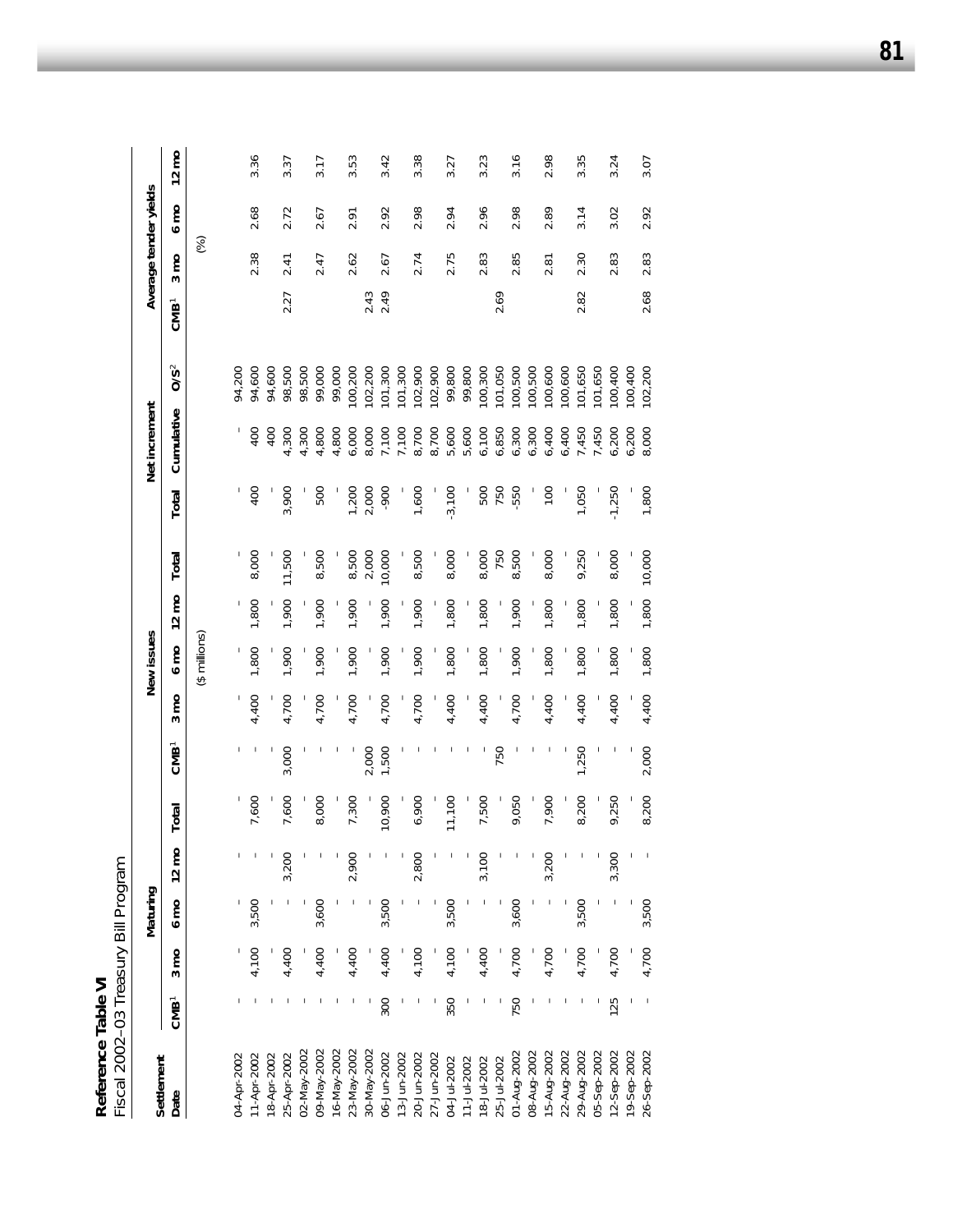Reference Table VI (cont'd)<br>Fiscal 2002-03 Treasury Bill Program *Fiscal 2002–03 Treasury Bill Program* **Reference Table VI** *(cont'd)*

| Settlement  |                  |                 | Maturing       |                 |         |                  |               | New issues                      |                 |           |          | Net increment |                 |                  |               | Average tender yields |                 |
|-------------|------------------|-----------------|----------------|-----------------|---------|------------------|---------------|---------------------------------|-----------------|-----------|----------|---------------|-----------------|------------------|---------------|-----------------------|-----------------|
| Date        | CMB <sup>1</sup> | 3 <sub>mo</sub> | $6 \text{ mo}$ | $12 \text{ mo}$ | Total   | CMB <sup>1</sup> | œ<br>$\infty$ | $6 \text{ m}$                   | $12 \text{ mo}$ | Total     | Total    | Cumulative    | OS <sup>2</sup> | CMB <sup>1</sup> | $3 \text{mo}$ | $6 \text{ mo}$        | $12 \text{ mo}$ |
|             |                  |                 |                |                 |         |                  |               | millions)<br>$\bar{\mathbf{e}}$ |                 |           |          |               |                 |                  | (%)           |                       |                 |
| 03-Oct-2002 |                  |                 |                |                 |         |                  |               |                                 |                 |           |          | 8,000         | 02,200          |                  |               |                       |                 |
| 0-Oct-2002  | 2,000            | 4,400           |                | 3,500           | 9,900   |                  | 4,700         | 1,900                           | 0061            | 500<br>ထဲ | $-1,400$ | 6,600         | 00,800          |                  | 2.81          | 2.92                  | 3.11            |
| 7-Oct-2002  |                  |                 |                |                 |         |                  |               |                                 |                 |           |          | 6,600         | 00,800          |                  |               |                       |                 |
| 24-Oct-2002 |                  | 4,400           | 3,800          |                 | 8,200   | 2,750            | 4,700         | 1,900                           | 1,900           | 11,250    | 3,050    | 9,650         | 03,850          | 2.70             | 5<br>$\sim$   | 2.93                  | 3.20            |
| 31-Oct-2002 |                  |                 |                |                 |         |                  |               |                                 |                 |           |          | 9,650         | 03,850          |                  |               |                       |                 |
| 07-Nov-2002 |                  | 4,700           |                | 3,600           | 8,300   |                  | 5,000         | 2,000                           | 2,000           | 9,000     | 700      | 10,350        | 04,550          |                  | 2.73          | 2.82                  | 2.94            |
| 4-Nov-2002  |                  |                 |                |                 |         |                  |               |                                 |                 |           |          | 10,350        | 04,550          |                  |               |                       |                 |
| 21-Nov-2002 |                  | 4,400           | 3,800          |                 | 8,200   |                  | 4,700         | 1,900                           | 0061            | 8,500     | 300      | 10,650        | 04,850          |                  | 2.73          | 2.82                  | 2.96            |
| 8-Nov-2002  |                  |                 |                |                 |         | 1,750            |               |                                 |                 | 1,750     | 1,750    | 12,400        | 06,600          | 2.70             |               |                       |                 |
| 05-Dec-2002 | 2,750            | 4,400           |                | 3,500           | 10,650  |                  | 4,400         | 1,800                           | ,800            | 8,000     | $-2,650$ | 9,750         | 03,950          |                  | 2.73          | 2.83                  | 3.07            |
| 2-Dec-2002  |                  |                 |                |                 |         |                  |               |                                 |                 |           |          | 9,750         | 03,950          |                  |               |                       |                 |
| 9-Dec-2002  |                  | 4,400           | 3,700          |                 | 8,100   | 1,000            | 4,100         | 1,700                           | 1,700           | 8,500     | 400      | 10,150        | 04,350          | 2.69             | 2.70          | 2.81                  | 2.99            |
| 26-Dec-2002 |                  |                 |                |                 |         |                  |               |                                 |                 |           |          | 10,150        | 04,350          |                  |               |                       |                 |
| 02-Jan-2003 | 2,750            | 4,400           |                | 3,500           | 10,650  |                  | 3,800         | 1,600                           | 1,600           | 7,000     | $-3,650$ | 6,500         | 00,700          |                  | 2.67          | 2.78                  | 2.89            |
| 09-Jan-2003 |                  |                 |                |                 |         |                  |               |                                 |                 |           |          | 6,500         | 00,700          |                  |               |                       |                 |
| 6-Jan-2003  |                  | 4,700           | 3,700          |                 | 8,400   |                  | 4,100         | 1,700                           | 1,700           | 7,500     | 006-     | 5,600         | 99,800          |                  | 2.69          | 2.82                  | 2.97            |
| 13-Jan-2003 |                  |                 |                |                 |         | 3,000            |               |                                 |                 | 3,000     | 3,000    | 8,600         | 02,800          | 2.73             |               |                       |                 |
| 30-Jan-2003 |                  | 4,700           |                | 3,600           | 8,300   |                  | 4,700         | 1,900                           | 006'            | 8,500     | 200      | 8,800         | 03,000          |                  | 2.81          | 2.30                  | 3.24            |
| 06-Feb-2003 |                  |                 |                |                 |         |                  |               |                                 |                 |           |          | 8,800         | 03,000          |                  |               |                       |                 |
| 3-Feb-2003  | 3,000            | 5,000           | 3,600          |                 | 11,600  |                  | 4,100         | 1,700                           | 1,700           | 7,500     | $-4,100$ | 4,700         | 98,900          |                  | 2.83          | 2.94                  | 3.25            |
| 20-Feb-2003 |                  |                 |                |                 |         | 750              |               |                                 |                 | 750       | 750      | 5,450         | 99,650          | 2.65             |               |                       |                 |
| 27-Feb-2003 |                  | 4,700           |                | 3,500           | 8,200   |                  | 4,700         | 1,900                           | 1,900           | 500<br>ထဲ | 300      | 5,750         | 99,950          |                  | 2.86          | 3.03                  | 3.28            |
| 06-Mar-2003 |                  |                 |                |                 |         |                  |               |                                 |                 |           |          | 5,750         | 99,950          |                  |               |                       |                 |
| 3-Mar-2003  | 750              | 4,400           | 3,600          |                 | 8,750   |                  | 4,700         | 1,900                           | 1,900           | 8,500     | $-250$   | 5,500         | 99,700          |                  | 3.00          | 3.19                  | 3.39            |
| 20-Mar-2003 |                  |                 |                |                 |         | 2,500            |               |                                 |                 | 2,500     | 2,500    | 8,000         | 02,200          | 2.93             |               |                       |                 |
| 27-Mar-2003 |                  | 4,100           |                | 3,500           | 7,600   | 1,500            | 4,700         | 1,900                           | 1,900           | 10,000    | 2,400    | 10,400        | 104,600         | 2.99             | 3.14          | 3.37                  | 3.66            |
| Total       |                  | 19,750 116,500  | 46,900         | 43,200          | 226,350 | 23,750           | 117,400       | 47,800                          | 47,800          | 236,750   | 10,400   | 363,850       | 5,262,250       |                  |               |                       |                 |

<sup>&</sup>lt;sup>1</sup> Cash management bill. Cash management bill.

Outstanding.

<sup>2</sup> Outstanding.<br>Source: Bank of Canada. Source: Bank of Canada.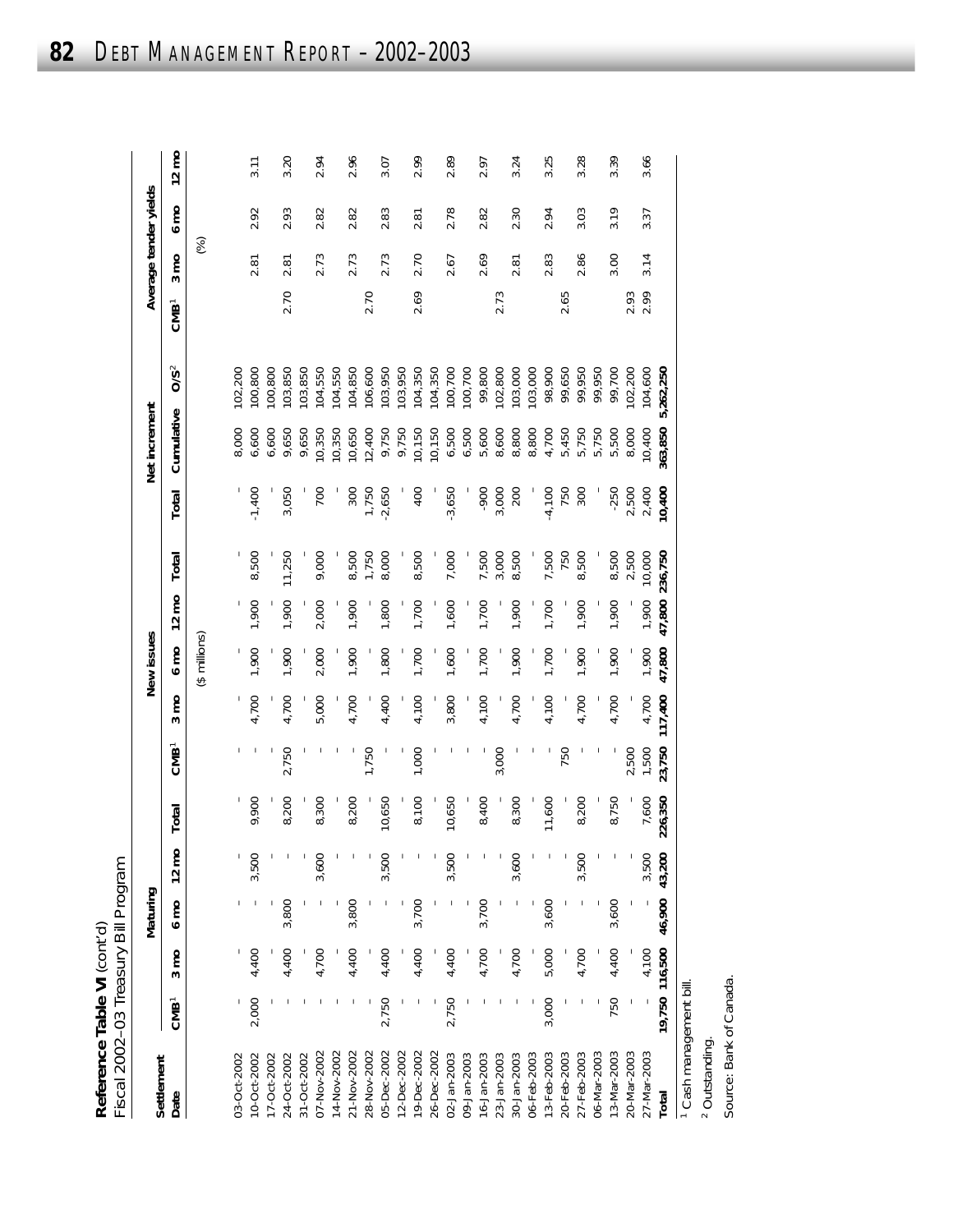Reference Table VII<br>Fiscal 2002-03 Treasury Bill Auction Results *Fiscal 2002–03 Treasury Bill Auction Results* **Reference Table VII**

| Auction<br>date                          | erm<br>۴                 | amount<br>Issue                         | Average<br>price           | Average<br>yield                 | coverage<br>Bid                                                                                                                                                                                                                                                                                     | Tail                                                                      | Auction<br>date                                                              | Term                     | amount<br>Issue                  | Average<br>price                                                    | Average<br>yield                                                                                                          | coverage<br>Бid                                     | Tail                                                    |
|------------------------------------------|--------------------------|-----------------------------------------|----------------------------|----------------------------------|-----------------------------------------------------------------------------------------------------------------------------------------------------------------------------------------------------------------------------------------------------------------------------------------------------|---------------------------------------------------------------------------|------------------------------------------------------------------------------|--------------------------|----------------------------------|---------------------------------------------------------------------|---------------------------------------------------------------------------------------------------------------------------|-----------------------------------------------------|---------------------------------------------------------|
|                                          |                          | (months) (\$ millions)                  | €                          | $\mathcal{S}$                    |                                                                                                                                                                                                                                                                                                     | points)<br>(basis                                                         |                                                                              | (months)                 | (\$ millions)                    | ⊕                                                                   | (%)                                                                                                                       |                                                     | points)<br>(basis                                       |
| 09-Apr-02<br>09-Apr-02                   |                          | ,800                                    |                            |                                  | 565<br>1452<br>1021                                                                                                                                                                                                                                                                                 |                                                                           | 08-Oct-02<br>08-Oct-02                                                       |                          | 006/-                            | 98.591<br>99.213                                                    | るとなどでなどではないことではないようですです!!?とうとうとうとうとうとうとうとうとうとうとうとうとうとうとうのからのというからもないのとものとものはよいなはらのとうと思うと思うのはないのはないと思 のような こうきゅうこう しょうこうこう | σ<br>96                                             |                                                         |
|                                          |                          | ,400<br>$\overline{ }$                  |                            |                                  |                                                                                                                                                                                                                                                                                                     |                                                                           |                                                                              |                          | $\tau$                           |                                                                     |                                                                                                                           | 1.842                                               | نر نر ن                                                 |
|                                          |                          | 800                                     |                            |                                  | $\sim$                                                                                                                                                                                                                                                                                              | ن<br>ن                                                                    | 08-Oct-02                                                                    |                          | 1,900                            | 97.200                                                              |                                                                                                                           |                                                     |                                                         |
| 09-Apr-02<br>23-Apr-02<br>23-Apr-02      | $\overline{\phantom{m}}$ | 1,900<br>4,700                          |                            |                                  | 1.733                                                                                                                                                                                                                                                                                               | ○                                                                         |                                                                              |                          | 1,900<br>4,700<br>$\overline{4}$ | .323<br>98.848<br>99.                                               |                                                                                                                           | 2.306<br>1.852                                      |                                                         |
|                                          |                          |                                         |                            |                                  |                                                                                                                                                                                                                                                                                                     | œ                                                                         |                                                                              |                          |                                  |                                                                     |                                                                                                                           |                                                     |                                                         |
|                                          | $\overline{ }$           |                                         |                            |                                  | 1.939<br>1.544<br>1.831                                                                                                                                                                                                                                                                             |                                                                           | 22-Oct-02<br>22-Oct-02<br>22-Oct-02<br>05-Nov-02                             | onmonmonm                | 1,900<br>2,000<br>5,000          | 97.543<br>97.739                                                    |                                                                                                                           | 2.013                                               | $\overline{\phantom{0}}$                                |
|                                          |                          |                                         |                            |                                  |                                                                                                                                                                                                                                                                                                     |                                                                           |                                                                              |                          |                                  |                                                                     |                                                                                                                           | 1.805                                               |                                                         |
|                                          |                          |                                         |                            |                                  | $7.045$<br>$2.045$<br>$2.045$<br>$2.045$<br>$2.045$<br>$2.042$                                                                                                                                                                                                                                      |                                                                           | 05-Nov-02<br>05-Nov-02                                                       |                          |                                  | 99.391<br>98.881<br>98.411<br>99.448<br>99.48                       |                                                                                                                           | 1.989                                               |                                                         |
|                                          | $\overline{ }$           |                                         |                            |                                  |                                                                                                                                                                                                                                                                                                     |                                                                           | 19-Nov-02<br>19-Nov-02<br>19-Nov-02                                          |                          |                                  |                                                                     |                                                                                                                           | 1.514<br>1.753<br>2.088                             |                                                         |
|                                          |                          |                                         |                            |                                  |                                                                                                                                                                                                                                                                                                     |                                                                           |                                                                              |                          |                                  |                                                                     |                                                                                                                           |                                                     |                                                         |
|                                          |                          |                                         |                            |                                  |                                                                                                                                                                                                                                                                                                     |                                                                           |                                                                              | ◡                        |                                  |                                                                     |                                                                                                                           |                                                     | $000 - 000$                                             |
| 04-Jun-02<br>04-Jun-02                   | $\overline{\phantom{m}}$ |                                         |                            |                                  | 1.916<br>$\div$                                                                                                                                                                                                                                                                                     |                                                                           |                                                                              | $\sim$ $\infty$          |                                  |                                                                     |                                                                                                                           | 1.896<br>1.831                                      |                                                         |
|                                          |                          |                                         |                            |                                  | $851$<br>$820$<br>$712$                                                                                                                                                                                                                                                                             |                                                                           | 03-Dec-02<br>03-Dec-02<br>03-Dec-02<br>03-Dec-02<br>17-Dec-02                |                          |                                  | 99.453<br>98.987<br>97.712<br>97.797                                |                                                                                                                           |                                                     | odwoodrwoodro                                           |
| 04-Jun-02<br>18 lun 02<br>$8 - Jun - 02$ | $\overline{ }$           |                                         |                            |                                  | $\overline{N}$                                                                                                                                                                                                                                                                                      |                                                                           |                                                                              |                          |                                  |                                                                     |                                                                                                                           |                                                     | $\circ$                                                 |
|                                          |                          |                                         |                            |                                  |                                                                                                                                                                                                                                                                                                     |                                                                           |                                                                              | onmonm                   |                                  |                                                                     |                                                                                                                           | 1.929<br>1.814<br>2.065                             |                                                         |
|                                          |                          |                                         |                            | 4.242<br>4.289<br>4.364<br>4.364 | 221<br>$\overline{N} \overline{N}$ $\overline{N}$                                                                                                                                                                                                                                                   |                                                                           |                                                                              |                          |                                  | 99.467<br>99.061<br>190.99<br>175                                   |                                                                                                                           | 1.942                                               | $\circ$                                                 |
|                                          | $\overline{\phantom{0}}$ |                                         |                            |                                  | 891                                                                                                                                                                                                                                                                                                 |                                                                           | 30-Dec-02                                                                    | $\overline{\phantom{0}}$ |                                  |                                                                     |                                                                                                                           | 1.906                                               | $\circ$                                                 |
|                                          |                          | $\rightarrow$ $\rightarrow$             |                            |                                  | 1.909                                                                                                                                                                                                                                                                                               |                                                                           | 30-Dec-02                                                                    |                          |                                  |                                                                     |                                                                                                                           |                                                     | $\circ$                                                 |
|                                          |                          |                                         |                            | 4.470                            | 067<br>$\sim$                                                                                                                                                                                                                                                                                       |                                                                           | 30-Dec-02                                                                    | $\circ$                  | ,600                             | 99.022                                                              |                                                                                                                           | 1.881                                               |                                                         |
|                                          | $\overline{\phantom{0}}$ | $\overline{a}$                          |                            |                                  | 1.910<br>1.714                                                                                                                                                                                                                                                                                      | 00-000000000000000000000<br> -<br>  1 3 3 4 4 5 6 7 6 7 6 7 6 7 6 7 7 8 7 | $14 - Jan - O3$<br>$14 - Jan - 03$                                           |                          | 1,700<br>4,100<br>1,700          | 97.973<br>09.4755<br>09.475569<br>09.675699.019<br>09.019<br>09.019 |                                                                                                                           | 706<br>1.810                                        | 4 rù o o vi vi vi ri 0 o o o o o o o o - 0 vi o i ri ri |
|                                          |                          |                                         |                            |                                  |                                                                                                                                                                                                                                                                                                     |                                                                           | 4-Jan-03<br>$\overline{\phantom{0}}$                                         |                          |                                  |                                                                     |                                                                                                                           |                                                     | $\circ$                                                 |
|                                          | $\overline{ }$           |                                         |                            |                                  | $\begin{array}{l} 2.194 \\ 2.045 \\ 0.000 \\ 0.000 \\ 0.000 \\ 0.000 \\ 0.001 \\ 0.001 \\ 0.001 \\ 0.001 \\ 0.001 \\ 0.001 \\ 0.001 \\ 0.001 \\ 0.001 \\ 0.001 \\ 0.001 \\ 0.001 \\ 0.001 \\ 0.001 \\ 0.001 \\ 0.001 \\ 0.001 \\ 0.001 \\ 0.001 \\ 0.001 \\ 0.001 \\ 0.001 \\ 0.001 \\ 0.001 \\ 0.$ |                                                                           | $8-Jan-03$<br>$\sim$                                                         |                          | 006                              |                                                                     |                                                                                                                           | 1.989<br>1.935<br>1.955<br>2.006                    |                                                         |
|                                          |                          |                                         |                            |                                  |                                                                                                                                                                                                                                                                                                     |                                                                           | 28-Jan-03<br>28-Jan-03<br>11-Feb-03<br>11-Feb-03                             |                          | ,700<br>4                        |                                                                     |                                                                                                                           |                                                     |                                                         |
|                                          |                          |                                         |                            |                                  |                                                                                                                                                                                                                                                                                                     |                                                                           |                                                                              |                          | 1,900<br>1,700                   |                                                                     |                                                                                                                           |                                                     |                                                         |
|                                          | $\overline{ }$           |                                         |                            |                                  |                                                                                                                                                                                                                                                                                                     |                                                                           |                                                                              | $\overline{\phantom{0}}$ |                                  |                                                                     | $47240$<br>$4781$<br>$4740$<br>$4740$                                                                                     | 1.842                                               | $\circ \circ \circ \circ \circ$                         |
|                                          |                          |                                         |                            |                                  |                                                                                                                                                                                                                                                                                                     |                                                                           |                                                                              |                          | 1000<br>4                        |                                                                     |                                                                                                                           |                                                     |                                                         |
|                                          |                          |                                         |                            |                                  | <b>NNN</b>                                                                                                                                                                                                                                                                                          |                                                                           | $11 - Feb - 03$                                                              |                          |                                  | 99.466                                                              |                                                                                                                           | 1.903                                               |                                                         |
|                                          | $\overline{ }$           |                                         |                            |                                  | 2288                                                                                                                                                                                                                                                                                                | 47<br>$\circ$                                                             | $5 - Feb - 03$                                                               |                          | 006                              | 99.447<br>98.903                                                    |                                                                                                                           |                                                     | $\overline{\phantom{0}}$                                |
|                                          |                          |                                         |                            |                                  |                                                                                                                                                                                                                                                                                                     | $\circ$                                                                   | $5 - Feb - 03$<br>$5 - Feb - 03$<br>$\overline{N} \overline{N} \overline{N}$ |                          | 4                                |                                                                     |                                                                                                                           | 1.747<br>1.790<br>1.650                             |                                                         |
| $10 - \text{Sep} - 02$                   | $\overline{ }$           | 800<br>$\overline{ }$<br>$\overline{ }$ |                            |                                  | 1.754<br>1.957                                                                                                                                                                                                                                                                                      | $\circ$<br>$\frac{3}{2}$<br>$\circ$                                       | $1-Mar-03$                                                                   |                          | 900<br>006                       | 97.436<br>97.158                                                    |                                                                                                                           | 1.601                                               |                                                         |
|                                          |                          | $\overline{ }$                          |                            |                                  |                                                                                                                                                                                                                                                                                                     |                                                                           | $1 - \text{Mar} - 03$                                                        |                          | ,700<br>4                        | 98.891                                                              |                                                                                                                           |                                                     | $-0000$                                                 |
|                                          |                          |                                         |                            |                                  |                                                                                                                                                                                                                                                                                                     |                                                                           | $1-Mar-03$                                                                   |                          |                                  |                                                                     |                                                                                                                           |                                                     |                                                         |
| 10-Sep-02<br>10-Sep-02<br>24-Sep-02      |                          | $rac{400}{600}$                         | 99.109<br>98.342<br>99.191 |                                  | $7.828$<br>$7.8282$<br>$7.8022$<br>$7.092$<br>$2.149$                                                                                                                                                                                                                                               | 0.331                                                                     | 25-Mar-03                                                                    |                          | 900                              | 99.426<br>98.659                                                    | $1,152$<br>$1,152$<br>$1,725$                                                                                             | $1.791$<br>$1.881$<br>$2.058$<br>$2.005$<br>$2.077$ |                                                         |
| $ep-02$<br>$74 - 56$                     |                          | $rac{6}{400}$<br>4                      | 97.21 <sub>4</sub>         |                                  |                                                                                                                                                                                                                                                                                                     | တ ဟ                                                                       | 25-Mar-03<br>25-Mar-03                                                       |                          | 4,700                            | 99.375<br>96.643                                                    |                                                                                                                           |                                                     |                                                         |
| $ep-02$                                  |                          |                                         | $\frac{4}{9}$              |                                  |                                                                                                                                                                                                                                                                                                     |                                                                           |                                                                              |                          | 1,900                            |                                                                     |                                                                                                                           |                                                     |                                                         |
|                                          |                          |                                         |                            |                                  |                                                                                                                                                                                                                                                                                                     |                                                                           | Total                                                                        |                          | 213,000                          |                                                                     |                                                                                                                           |                                                     |                                                         |

Note: Coverage is defined as the ratio of total bids at auction to the amount auctioned. Tail is defined as the high accepted yield minus the average yield. Note: Coverage is defined as the ratio of total bids at auction to the amount auctioned. Tail is defined as the high accepted yield minus the average yield. Source: Bank of Canada. Source: Bank of Canada.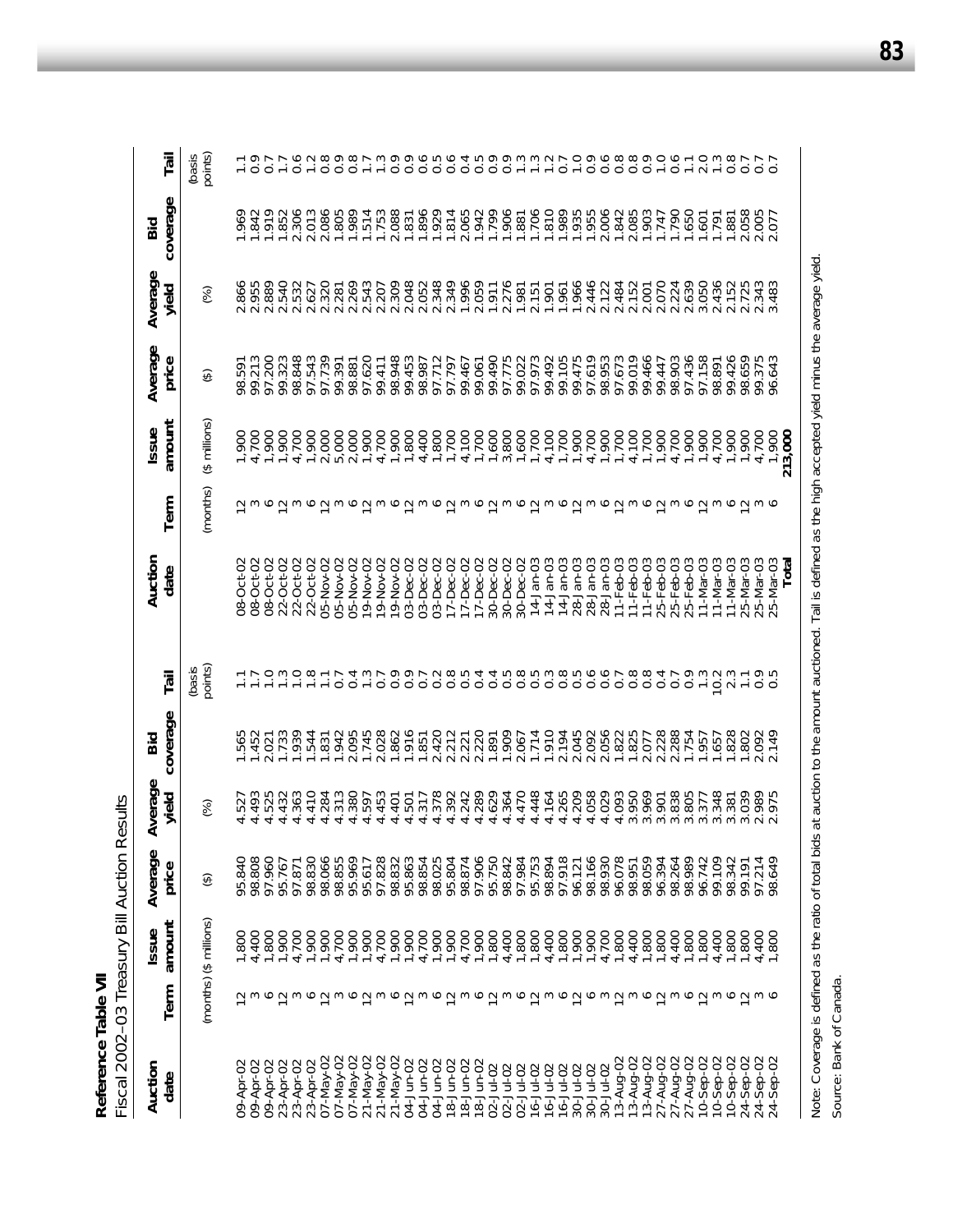|                     | Project Polo 2 COOS Caracter Dollar Markhayheta Ale |
|---------------------|-----------------------------------------------------|
|                     |                                                     |
|                     |                                                     |
|                     |                                                     |
| eference Table VIII |                                                     |

| Reference Table VIII       | Fiscal 2002-03 Canadian-Dollar Marketa | ble Bond Program                 |          |                     |                   |                |
|----------------------------|----------------------------------------|----------------------------------|----------|---------------------|-------------------|----------------|
| Offering date              | Delivery date                          | Maturity date                    | Maturing | Gross               | Bond repurchase   | Net            |
|                            |                                        |                                  |          | $($ \$ millions $)$ |                   |                |
| Fixed-coupon bonds<br>2002 | 2002                                   |                                  |          |                     |                   |                |
|                            | April 1                                |                                  | 5,450    |                     |                   | $-5,450$       |
| April 17                   | April 22                               | June 1, 2012                     |          | 2,400               | 150               | 2,250          |
|                            | May 1                                  |                                  | 1,662    |                     |                   | $-1,662$       |
| May $11$                   |                                        | June 1, 2033                     |          | 500                 | 477               | 23             |
|                            |                                        | September 1, 2007                |          | 2,400               | 500               | 1,900          |
| May 15<br>May 29           | May 6<br>May 21<br>May 31              | December 1, 2004                 | 1        | 3,500               | <b>POZ</b>        | 2,800          |
|                            |                                        |                                  | 4,000    |                     |                   | $-4,000$       |
| June 19 <sup>1</sup>       | June 1<br>June 25                      | June 1, 2012                     |          | 500                 | 357               | 143            |
|                            | July 15                                | June 1, 2033                     |          | 1,900               | 600               | 1,300          |
| Or Mnr<br>11 Ann           | July 22                                | September 1, 2007                |          | 600                 | 647               | $-47$          |
| July 31                    | August 6                               | June 1, 2012                     |          | 2,500               |                   | 1,900          |
| August 14                  | August 19                              | September 1, 2007                |          | 2,400               | 607<br>47<br>700  | 1,927          |
| August 28                  | August 30                              | December 1, 2004                 |          | 3,000               |                   | 2,300          |
|                            | September 3                            |                                  | 7,330    |                     |                   | $-7,330$       |
| September 25               | September 30                           | June 1, 2012                     |          | 600                 | 372               | 228            |
| October 9                  | October 15                             | June 1, 2012                     |          | 600                 | 294               | 306            |
| October 30                 | November 4                             | June 1, 2013                     |          | 2,400               | 600               | 1,800          |
| November 1                 | November 18                            | 2008<br>September <sub>1</sub> , |          | 2,400               |                   | 2,154          |
| November 20                | November 2                             | June 1, 2033                     |          | 400                 | 246<br>390<br>700 |                |
| November 27                | November 29                            | June 1, 2005                     |          | 3,500               |                   | 2,800          |
|                            | December 2                             |                                  | 4,000    |                     |                   | $-4,000$       |
| December 11                | December 16                            | June 1, 2013                     | 1,068    | 600                 | 329               | -797           |
| December 18                | December                               | September 1, 2008                |          | 400                 |                   | $-32$          |
| 2003                       | 2003                                   |                                  |          |                     |                   |                |
| January 15                 | January 20                             | June 1, 2033                     |          | 1,700               | 600               | 1,100          |
| January 30 <sup>1</sup>    | February 3                             | June 1, 2005                     | 1,717    | 400                 | 486               | $-1,803$       |
| February 5                 | February 10                            | June 1, 2013                     |          | 2,400<br>2,400      | <b>153</b><br>436 | 2,247<br>1,964 |
| February 19                | February 24                            | 2008<br>September 1              |          |                     |                   |                |
| February 26                | March <sub>3</sub>                     | June 1, 2033                     |          | 300                 | 281               | $\frac{1}{2}$  |
| March 5                    | March 7                                | June 1, 2005                     |          | 3,500               | 608               | 2,892          |
| March 19 <sup>1</sup>      | March 24                               | June 1, 2013                     |          | 600                 | 443               | 157            |
| March 26 <sup>1</sup>      | $\overline{3}$<br>March :              | September 1, 2008                |          | 400                 | 491               |                |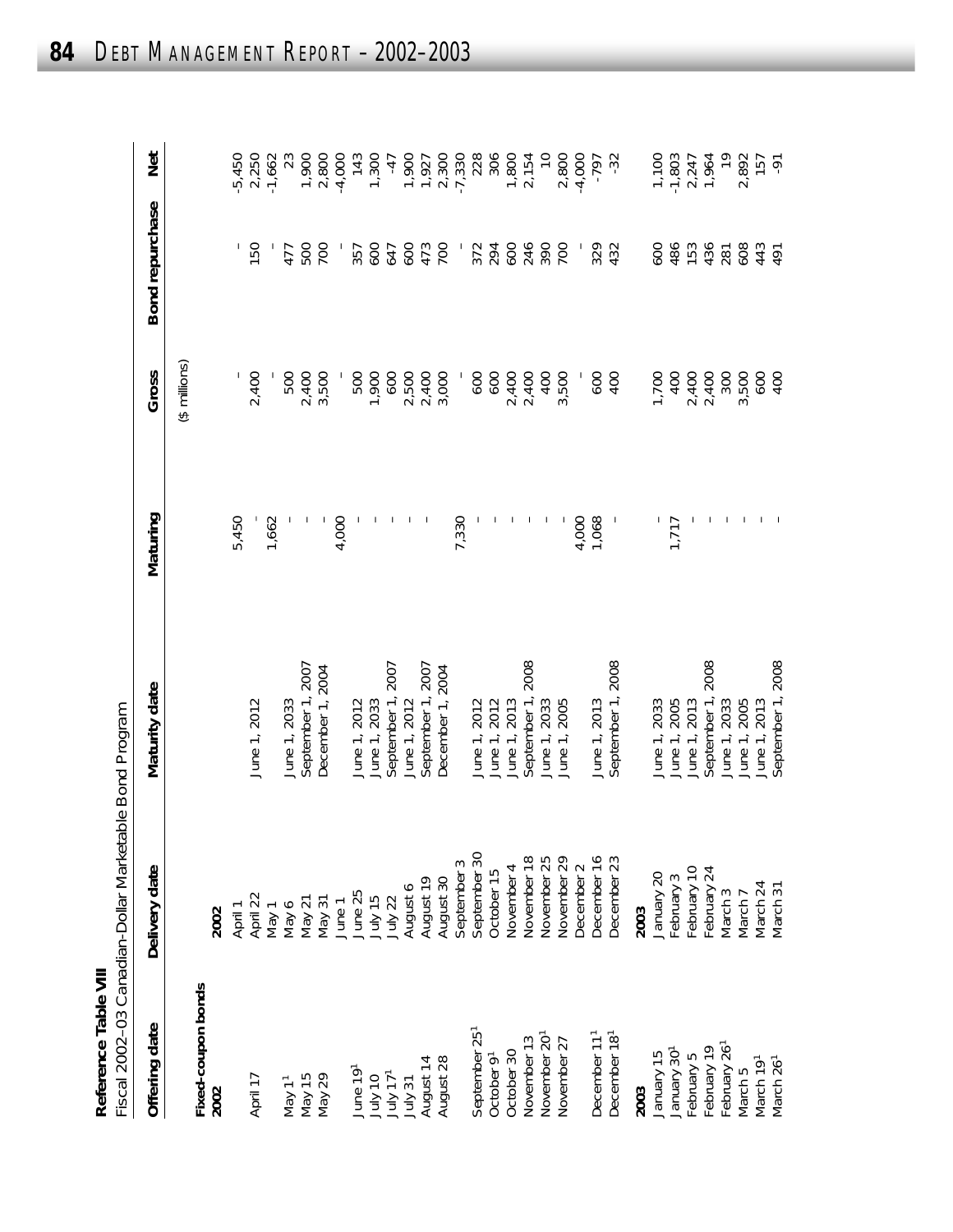| Reference Table VIII (cont'd) | Fiscal 2002-03 Canadian-Dollar Marketable Bond Program |                                      |          |                     |                     |       |
|-------------------------------|--------------------------------------------------------|--------------------------------------|----------|---------------------|---------------------|-------|
| Offering date                 | Delivery date                                          | Maturity date                        | Maturing | Gross               | Bond repurchase Net |       |
|                               |                                                        |                                      |          | $($ \$ millions $)$ |                     |       |
| Real Return Bonds             |                                                        |                                      |          |                     |                     |       |
| 2002                          | 2002                                                   |                                      |          |                     |                     |       |
| June 5                        | June 10                                                |                                      | I        |                     | I                   |       |
| September 11                  | September 16                                           | December 1, 2031<br>December 1, 2031 | I        | 2880                | I                   |       |
| December 4                    | December 9                                             | December 1, 2031                     | I        |                     |                     |       |
| 2003                          | 2003                                                   |                                      |          |                     |                     |       |
| March 12                      | March 17                                               | December 1, 2031                     | I        | 300                 | I                   | 300   |
| Total fiscal year 2002-2003   |                                                        |                                      | 25,227   | 43,700              | 12,065              | 6,408 |
|                               |                                                        |                                      |          |                     |                     |       |

\* Maturing date.

Source: Bank of Canada.

\* Maturing date.<br>Source: Bank of Canada.<br>1 Buyback on a switch basis. Buyback on a switch basis.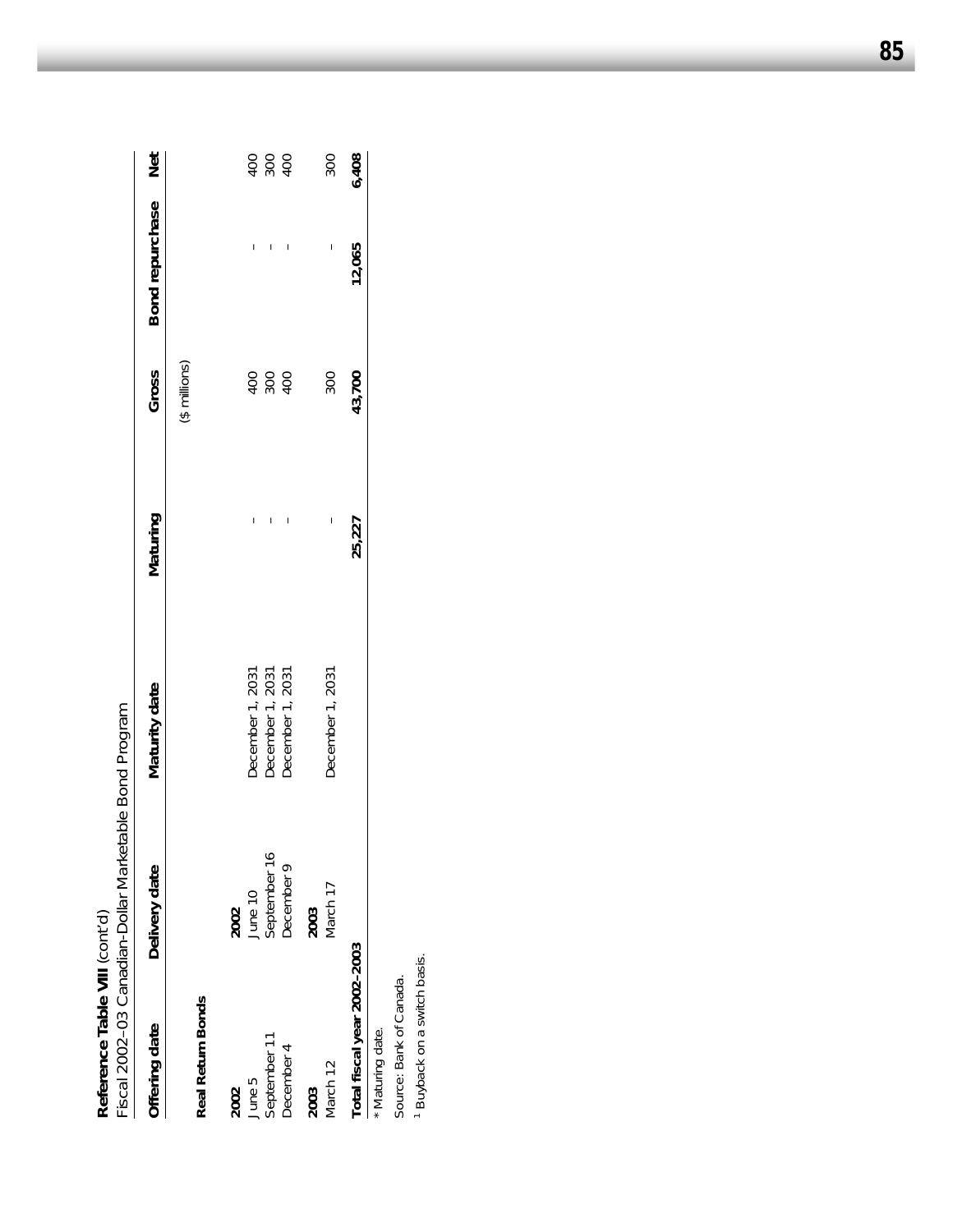|           | tion Das<br>=<br>2<br>/ התהלה-האה בהתה<br>ソコ ソラフィンニュー<br>٦ |
|-----------|------------------------------------------------------------|
| Table $L$ | ימתה התהו                                                  |
| -<br>גר   | ・リンー                                                       |
| ٬         | ・ソン・                                                       |
| ۳         | ،<br>٢                                                     |

|                 |                                                                                                             | Fiscal 2002-2003 Marketable Bond Auction Results |                                     |                                      |                                                             |                       |                     |                   |
|-----------------|-------------------------------------------------------------------------------------------------------------|--------------------------------------------------|-------------------------------------|--------------------------------------|-------------------------------------------------------------|-----------------------|---------------------|-------------------|
| Auction<br>date | Term                                                                                                        | Maturity<br>date                                 | Coupon<br>rate                      | Issue<br>amount                      | Average<br>price                                            | Average<br>yield      | coverage<br>Auction | Tail              |
|                 | (years)                                                                                                     |                                                  | $\mathcal{S}$                       | (\$ millions)                        | $\bigoplus$                                                 | $\mathcal{S}$         |                     | (basis<br>points) |
| $7 -$ Apr $-02$ |                                                                                                             | $1 - Jun-12$                                     |                                     |                                      | 96.445                                                      |                       |                     |                   |
| $15 - May - 02$ |                                                                                                             | $-$ Sep-0                                        |                                     | 2,400<br>2,400<br>3,500              | 96.136                                                      | 5.348                 |                     |                   |
| 29-May-02       |                                                                                                             | $-Dec-0$                                         |                                     |                                      | 99.503                                                      |                       |                     |                   |
| 05-Jun-02       | S                                                                                                           | $1-Dec-3$                                        |                                     | 400                                  | 108.954                                                     |                       |                     |                   |
| $10 -$ Jul-02   | $\overline{50}$                                                                                             | $1-Jun-3$                                        |                                     |                                      | 99.978                                                      |                       |                     | $\frac{9}{2}$     |
| $31 - Jul - 02$ | S                                                                                                           | $1 - Jun-12$                                     |                                     |                                      | 99.356<br>100.936<br>101.101<br>107.710<br>98.780<br>98.780 |                       |                     | $\Xi$             |
| 14-Aug-02       |                                                                                                             | $1-$ Sep-0                                       |                                     |                                      |                                                             |                       |                     |                   |
| 28-Aug-02       | $\sim$                                                                                                      | -Dec-0                                           |                                     |                                      |                                                             |                       |                     |                   |
| 11-Sep-02       | SO                                                                                                          | $1-Dec-3$                                        |                                     |                                      |                                                             |                       |                     |                   |
| 30-Oct-02       |                                                                                                             | $1 - Jun-1$                                      |                                     |                                      |                                                             |                       |                     |                   |
| 13-Nov-02       |                                                                                                             | $-$ Sep-08                                       |                                     |                                      |                                                             |                       |                     |                   |
| 27-Nov-02       | $\sim$                                                                                                      | $-$ Jun-0                                        |                                     |                                      | 99.500                                                      |                       |                     |                   |
| 04-Dec-02       | SO                                                                                                          | $1-Dec-3$                                        | $4.00*$                             |                                      | 110.807                                                     |                       |                     |                   |
| $15 - Jan - 03$ | $\overline{30}$                                                                                             | $1 - Jun-3$                                      |                                     |                                      | 104.162                                                     |                       |                     |                   |
| 05-Feb-03       | $\overline{C}$                                                                                              | $1 - Jun-1$                                      | 5 7 7 8 9<br>5 7 7 9 9<br>5 9 9 9 9 |                                      | 100.848                                                     |                       |                     |                   |
| $19 - Feb - 03$ | 5                                                                                                           | $1 -$ Sep-08                                     |                                     |                                      | 98.710                                                      |                       |                     |                   |
| 05-Mar-03       | $\sim$                                                                                                      | $1 - Jun-C$                                      |                                     |                                      | 99.588                                                      |                       |                     |                   |
| 12-Mar-03       | 80                                                                                                          | $1-Dec-3$                                        | 4.00 <sup>3</sup>                   | 300                                  | 124.267                                                     |                       |                     |                   |
| Total           |                                                                                                             |                                                  |                                     | 37,800                               |                                                             |                       |                     |                   |
|                 | <b>Judi 1444+3 City 2444 Contract City 25 Contract City 26 Contract City 26 Contract City 26 Contract D</b> |                                                  | $1 + 2 + 1 = 1 + 2$                 | とうこと うとせ りょう すりないすり ニアー・アーク りょうごう せき |                                                             | ا+ صنعامہ املیا مخصصہ |                     |                   |

Note: Coverage is defined as the ratio of total bids at auction to the amount auctioned. Tail is defined as the high accepted yield minus the average yield. Note: Coverage is defined as the ratio of total bids at auction to the amount auctioned. Tail is defined as the high accepted yield minus the average yield. \* Real return bonds. \* Real return bonds.

Source: Department of Finance. Source: Department of Finance.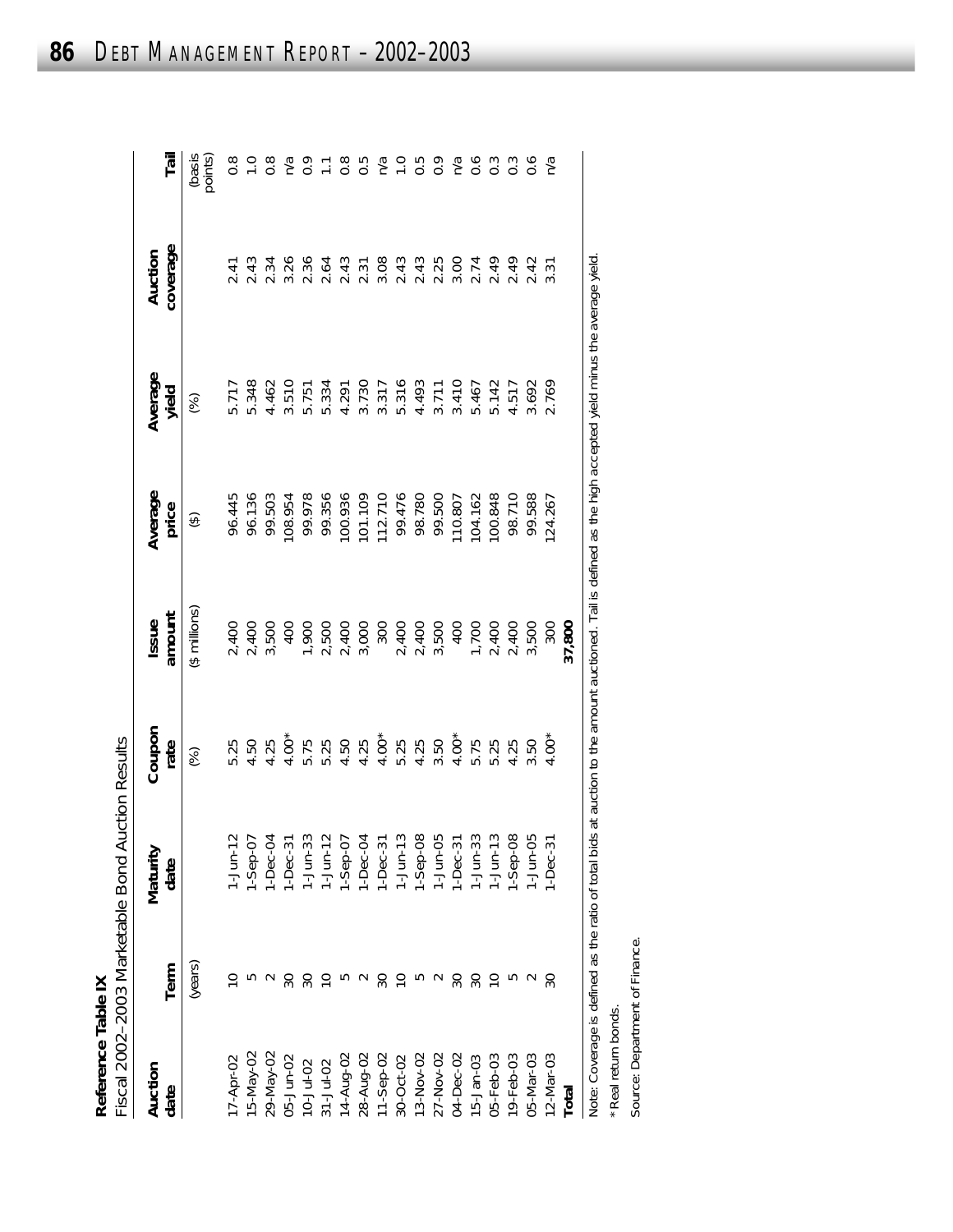| ڔ                |                |
|------------------|----------------|
| غ<br>م<br>۲<br>5 |                |
| ڔ<br>Foronco     |                |
|                  |                |
| Ĭ.               |                |
| ă                | $\overline{a}$ |

| Reference Table X      |                | Outstanding Government of Canada Canadian-Dollar Marketable Bonds as at March 31, 2003 |                        |                     |                         |
|------------------------|----------------|----------------------------------------------------------------------------------------|------------------------|---------------------|-------------------------|
| Maturity date          | Amount         | Coupon rate                                                                            | Maturity date          | Amount              | Coupon rate             |
|                        | (\$ millions)  | $\mathcal{E}$                                                                          |                        | $($ \$ millions $)$ | $\mathcal{\mathcal{E}}$ |
| Fixed-coupon           |                |                                                                                        |                        |                     |                         |
| $01 - Jun - 03$        | 1,124          | L.<br>S                                                                                | 01-Jun-08              | 9,030               | 6.00                    |
| $01 - Jun - 03$        | 6,505          | 7.25                                                                                   | 01-Jun-08              | 3,258               | 10.00                   |
| $01-$ Sep-03           | 8,230          | .25<br>LO                                                                              | $01 -$ Sep-08          | 5,600               | 4.25                    |
| $01 - Oct - 03$        | 452            | $-50$<br>$\circ$                                                                       | 01-Oct-08              | 425                 | 11.75                   |
| $01 - Dec - 03$        | 5,907          | 5.00                                                                                   | 01-Mar-09              | 246                 | 11.50                   |
| $01 - Dec - 03$        | 8,579          | 7.50                                                                                   | $01 - Jun-09$          | 9,380               | 5.50                    |
| $01 - Feb - 04$        | 929            | 10.25                                                                                  | 01-Jun-09              | 669                 | 11.00                   |
| 01-Jun-04              | 7,000          | 3.50                                                                                   | 01-Oct-09              | 330                 | 10.75                   |
| 01-Jun-04              | 7,900          | 6.50                                                                                   | $01 - \text{Mar} - 10$ | 89                  | 9.75                    |
| $01 - Jun-04$          | 541            | 13.50                                                                                  | $01 - Jun-10$          | 10,400              | 5.50                    |
| $01 - \text{Sep-04}$   | 10,377         | 5.00                                                                                   | $01 - Jun-10$          | 2,473               | 9.50                    |
| $01 - Oct - 04$        | 274            | 10.50                                                                                  | $01 - Oct - 10$        | 142                 | 8.75                    |
| $01 - Dec - 04$        | 6,500          | 4.25                                                                                   | $01 - \text{Mar} - 11$ | 710                 | 9.00                    |
| $01 - Dec - 04$        | 7,700          | 9.00                                                                                   | $01 - Jun-11$          | 15,000              | 6.00                    |
| 01-Mar-05              | 497            | 12.00                                                                                  | $01 - Jun-1$           | 669                 | 8.50                    |
| $01 - Jun - 05$        | 7,400          | 3.50                                                                                   | $01 - Jun - 12$        | 11,600              | 5.25                    |
| $01 - \text{Sep-05}$   | 10,920         | 6.00                                                                                   | $01 - Jun-13$          | 6,000               | 0.25                    |
| $01 - \text{Sep-05}$   | 1,065<br>6,548 | 12.25                                                                                  | $15 - \text{Mar} - 14$ | 2,169               | 11.25                   |
| $01 - Dec - 05$        |                | 8.75                                                                                   | $01 - Jun - 15$        | 1,232               | 10.50                   |
| $01 - \text{Mar} - 06$ | 276            | 12.75                                                                                  | $15 - \text{Mar} - 2$  | 1,392               | 10.50                   |
| $01 - \text{Sep-06}$   | 10,000         | 5.75                                                                                   | 01-Jun-21              | 2,079               | 9.75                    |
| $01 - Oct - 06$        | 771            | 14.00                                                                                  | $01 - Jun-22$          | 899                 | 9.25                    |
| $01 - Dec -06$         | 7,040          | 7.00                                                                                   | $01 - Jun - 23$        | 8,054               | 8.00                    |
| 01-Mar-07              | 205            | 13.75                                                                                  | $01 - Jun - 25$        | 8,738               | 00'6                    |
| $01 - Jun-07$          | 8,806          | 7.25                                                                                   | 01-Jun-27              | 9,323               | 8.00                    |
| $01 - \text{Sep-0}$    | 10,400         | 4.50                                                                                   | $01 - Jun-29$          | 13,900              | 5.75                    |
| 01-Oct-07              | 485            | 13.00                                                                                  | $01 - Jun - 33$        | 9,200               | 5.75                    |
| 01-Mar-08              | 624            | 12.75                                                                                  | Total                  | 270,062             |                         |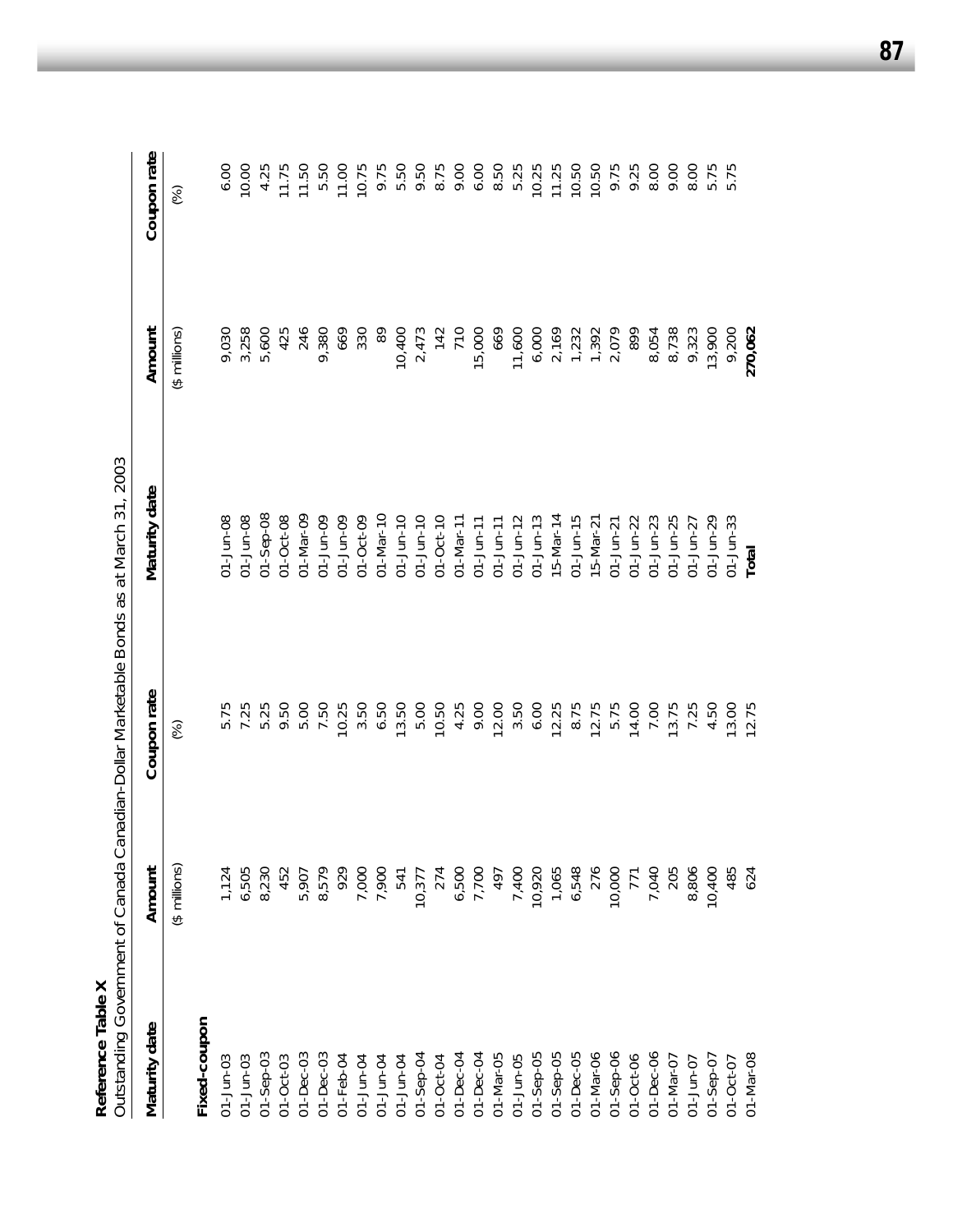| $\overline{\mathbf{C}}$<br>:<br>? |  |
|-----------------------------------|--|
| .<br>!                            |  |
| č<br>i                            |  |
|                                   |  |

| Reference Table X (cont'd) |                  |                                                                                                                |
|----------------------------|------------------|----------------------------------------------------------------------------------------------------------------|
|                            |                  | Outstanding Government of Canada Canadian-Dollar Marketable Bonds as at March 31, 2003                         |
| Maturity date              | Amount           | Coupon rate                                                                                                    |
|                            | $($ \$ millions) | (%)                                                                                                            |
| Real return bonds          |                  |                                                                                                                |
| 01-Dec-2021                | 5,175            | 4.25                                                                                                           |
| 01-Dec-2026                | 5,250            | 4.25                                                                                                           |
| $01 - Dec - 2031$          | 5,800            | 4.00                                                                                                           |
| Total <sup>1</sup>         | 16,225           |                                                                                                                |
|                            |                  | I Real return bond figures show gross issue amount only-the consumer price index adjustment is not shown here. |
| Source: Bank of Canada.    |                  |                                                                                                                |

 $\overline{\phantom{a}}$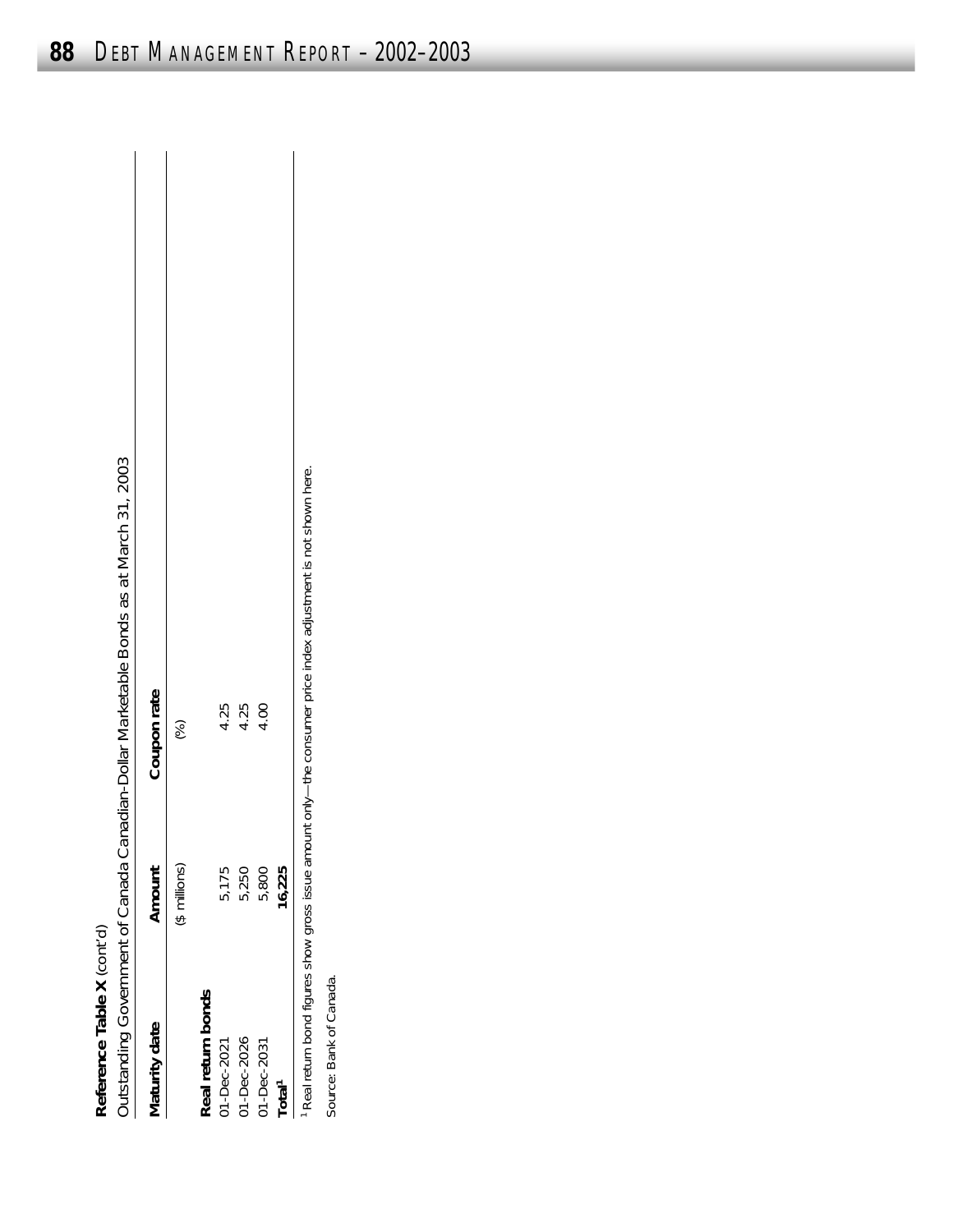|               |                                                               | Government of Canada Swaps Outstanding as at March 31, 2003 |                                             |                 |
|---------------|---------------------------------------------------------------|-------------------------------------------------------------|---------------------------------------------|-----------------|
|               | Domestic interest-rate                                        | swaps                                                       | Cross-currency swaps of foreign obligations |                 |
| Maturity date | Coupon <sup>1</sup>                                           | Notional amount                                             | Maturity date                               | Notional amount |
|               | (%)                                                           | (\$ millions)                                               |                                             | (US\$ millions) |
| 01-Feb-2004   | 10.25                                                         | 50                                                          | 16-Jul-2003                                 | 65              |
| Total         |                                                               | 50                                                          | 26-Nov-2004                                 | 495             |
|               |                                                               |                                                             | 26-Nov-2004                                 | 341             |
|               |                                                               |                                                             | 30-Nov-2004                                 | 63              |
|               | Foreign interest-rate                                         | swaps                                                       | 30-Nov-2004                                 | 25              |
| Maturity date | Coupon <sup>1</sup>                                           | Notional amount                                             | 22-Dec-2004                                 | 57              |
|               | (%)                                                           | (US\$ millions)                                             | 03-Oct-2007                                 | 319             |
|               |                                                               |                                                             | 31-Jan-2008                                 |                 |
| 19-Nov-2007   | 4.00                                                          | 25                                                          | Total                                       | 1,428           |
| 05-Nov-2008   | 5.25                                                          | 200                                                         |                                             |                 |
| 05-Nov-2008   | 5.25                                                          | 500                                                         |                                             |                 |
| 05-Nov-2008   | 5.25                                                          | 500                                                         |                                             |                 |
| Total         |                                                               | 1,225                                                       |                                             |                 |
|               | Refers to the coupon of the underlying bond that was swapped. |                                                             |                                             |                 |

Reference Table XI **Reference Table XI**

 Refers to the coupon of the underlying bond that was swapped. **Phane** טט פוויצו <del>ה</del> ⊵ 5 5 nnn<br>S ers to the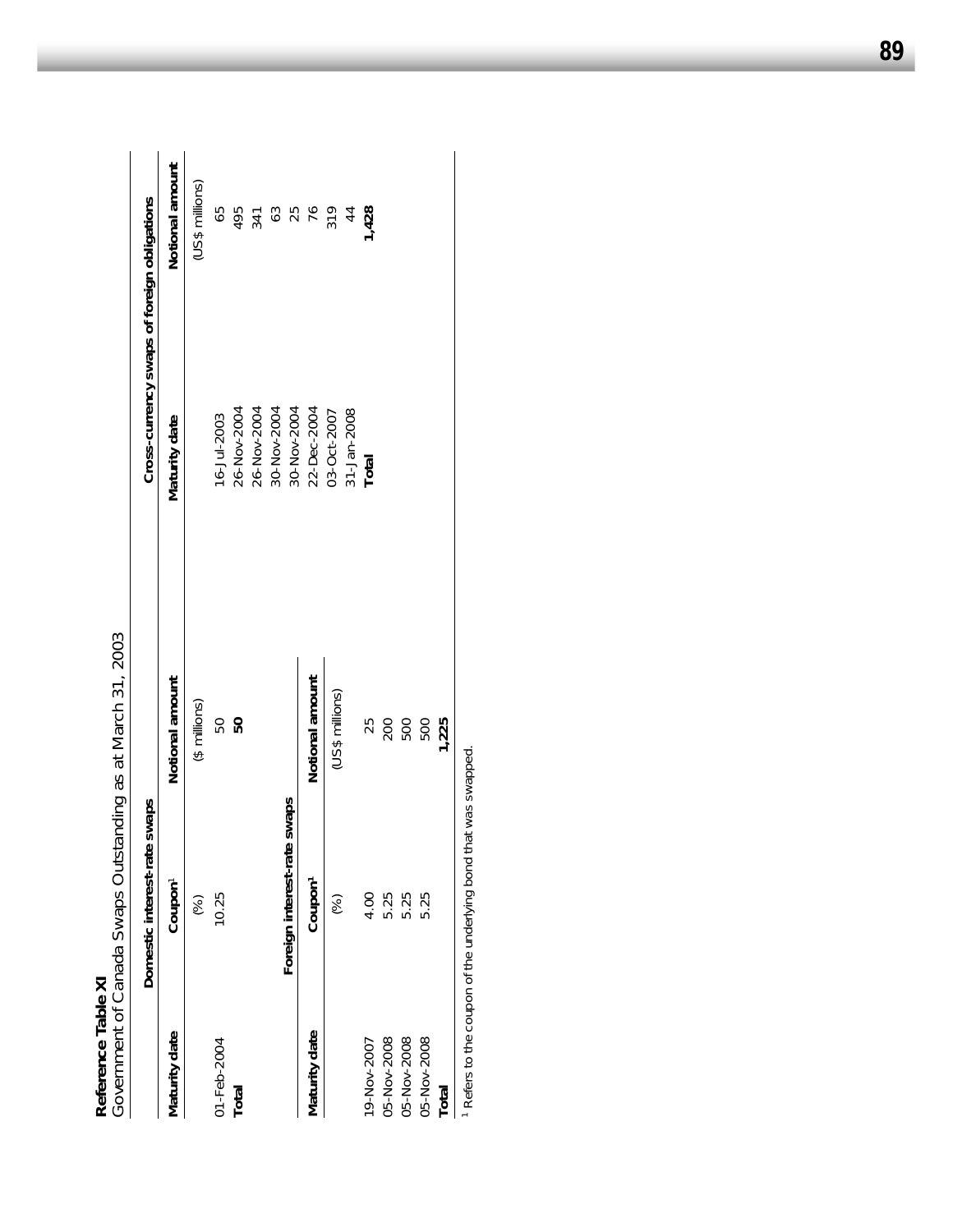|                           | <b>.simmony &gt;&gt;&gt;&gt;&gt;</b>                     |
|---------------------------|----------------------------------------------------------|
| ference Table XI (cont'd) | vernment of Canada Swaps Outstanding as at March 31, 200 |
|                           |                                                          |
|                           |                                                          |

| Reference Table XI (cont'd) | Government of Canada Swaps Outstanding as at March 31, 2003 |                  |                        |                                              |                  |
|-----------------------------|-------------------------------------------------------------|------------------|------------------------|----------------------------------------------|------------------|
|                             | Cross-currency swaps of domest                              | tic obligations  |                        | Cross-currency swaps of domestic obligations |                  |
| Maturity<br>date            | Notional<br>amount                                          | Currency<br>paid | Maturity<br>date       | Notional<br>amount                           | Currency<br>paid |
|                             | (US\$ millions)                                             |                  |                        | (US\$ millions)                              |                  |
| $01 -$ Sep-03               | 55.00                                                       | EUR              | 01-Jun-04              | 55.00                                        | EUR              |
| $01-$ Sep-03                | 55.00                                                       | EUR              | 01-Jun-04              | 55.00                                        | EUR              |
| $02 - \text{Sep-03}$        | 50.00                                                       | <b>USD</b>       | 01-Jun-04              | 55.00                                        | EUR              |
| $02 - \text{Sep-03}$        | 50.00                                                       | <b>USD</b>       | 01-Jun-04              | 55.00                                        | EUR              |
| $02 - \text{Sep-03}$        | 50.00                                                       | <b>USD</b>       | 01-Jun-04              | 100.00                                       | <b>USD</b>       |
| $01 - Oct - 03$             | 76.00                                                       | EUR              | 01-Jun-04              | 50.00                                        | <b>GSD</b>       |
| $01 - Oct - 03$             | 109.00                                                      | EUR              | 01-Jun-04              | 100.00                                       | USD              |
| $01 - Oct - 03$             | 65.00                                                       | <b>USD</b>       | 01-Jun-04              | 50.00                                        | <b>USD</b>       |
| $01 - Dec - 03$             | 55.00                                                       | EUR              | 01-Jun-04              | 50.00                                        | asp              |
| $01 - Dec - 03$             | 55.00                                                       | EUR              | $01 - \text{Sep-04}$   | 55.00                                        | EUR              |
| $O1 - Dec - O3$             | 55.00                                                       | EUR              | $01 -$ Sep-04          | 61.00                                        | EUR              |
| $01 - Dec - 03$             | 325.00                                                      | USD              | $01 - \text{Sep-04}$   | 55.00                                        | EUR              |
| $01 - Dec - 03$             | 65.00                                                       | <b>USD</b>       | $01 -$ Sep-04          | 55.00                                        | EUR              |
| $O1 - Dec - O3$             | 65.00                                                       | <b>USD</b>       | 01-Oct-04              | 55.00                                        | EUR              |
| $O1 - Dec - O3$             | 65.00                                                       | <b>USD</b>       | 01-Oct-04              | 50.00                                        | USD              |
| 01-Feb-04                   | 38.00                                                       | EUR              | 01-Oct-04              | 75.00                                        | <b>USD</b>       |
| $01 - Feb - 04$             | 55.00                                                       | EUR              | 01-Oct-04              | 111.00                                       | USD              |
| $01 - Feb - 04$             | 55.00                                                       | EUR              | $01 - Oct - 04$        | 55.00                                        | USD              |
| $01 - Feb - 04$             | 55.00                                                       | EUR              | $01 - Dec-04$          | 55.00                                        | EUR              |
| $01 - Feb - 04$             | 55.00                                                       | EUR              | $01 - Dec - 04$        | 82.00                                        | EUR              |
| 01-Feb-04                   | 100.00                                                      | <b>USD</b>       | $01 - \text{Mar} - 05$ | 55.00                                        | EUR              |
| 01-Feb-04                   | 75.00                                                       | <b>USD</b>       | $01 - \text{Mar} - 05$ | 250.00                                       | USD              |
| $01 - Feb - 04$             | 100.00                                                      | <b>USD</b>       | 01-Mar-05              | 65.00                                        | <b>USD</b>       |
| $O1 - Feb - O4$             | 100.00                                                      | <b>USD</b>       | 01-Mar-05              | 250.00                                       | <b>USD</b>       |
| $01 - Feb - 04$             | 50.00                                                       | <b>USD</b>       | $01 -$ Sep-05          | 55.00                                        | EUR              |
| $01 - Feb - 04$             | 50.00                                                       | <b>USD</b>       | $01 -$ Sep-05          | 55.00                                        | EUR              |
| $01 - Feb - 04$             | 50.00                                                       | <b>USD</b>       | $01 -$ Sep-05          | 33.00                                        | EUR              |
| 01-Jun-04                   | 82.00                                                       | EUR              | $01 -$ Sep-05          | 33.00                                        | EUR              |
| 01-Jun-04                   | 55.00                                                       | EUR              | $01 -$ Sep-05          | 55.00                                        | EUR              |
| 01-Jun-04                   | 55.00                                                       | EUR              | $01 -$ Sep-05          | 82.00                                        | EUR              |
| 01-Jun-04                   | 82.00                                                       | EUR              | $01 -$ Sep-05          | 82.00                                        | EUR              |
| 01-Jun-04                   | 55.00                                                       | EUR              | $01 -$ Sep-05          | 82.00                                        | EUR              |
| 01-Jun-04                   | 55.00                                                       | EUR              | $01 -$ Sep-05          | 82.00                                        | EUR              |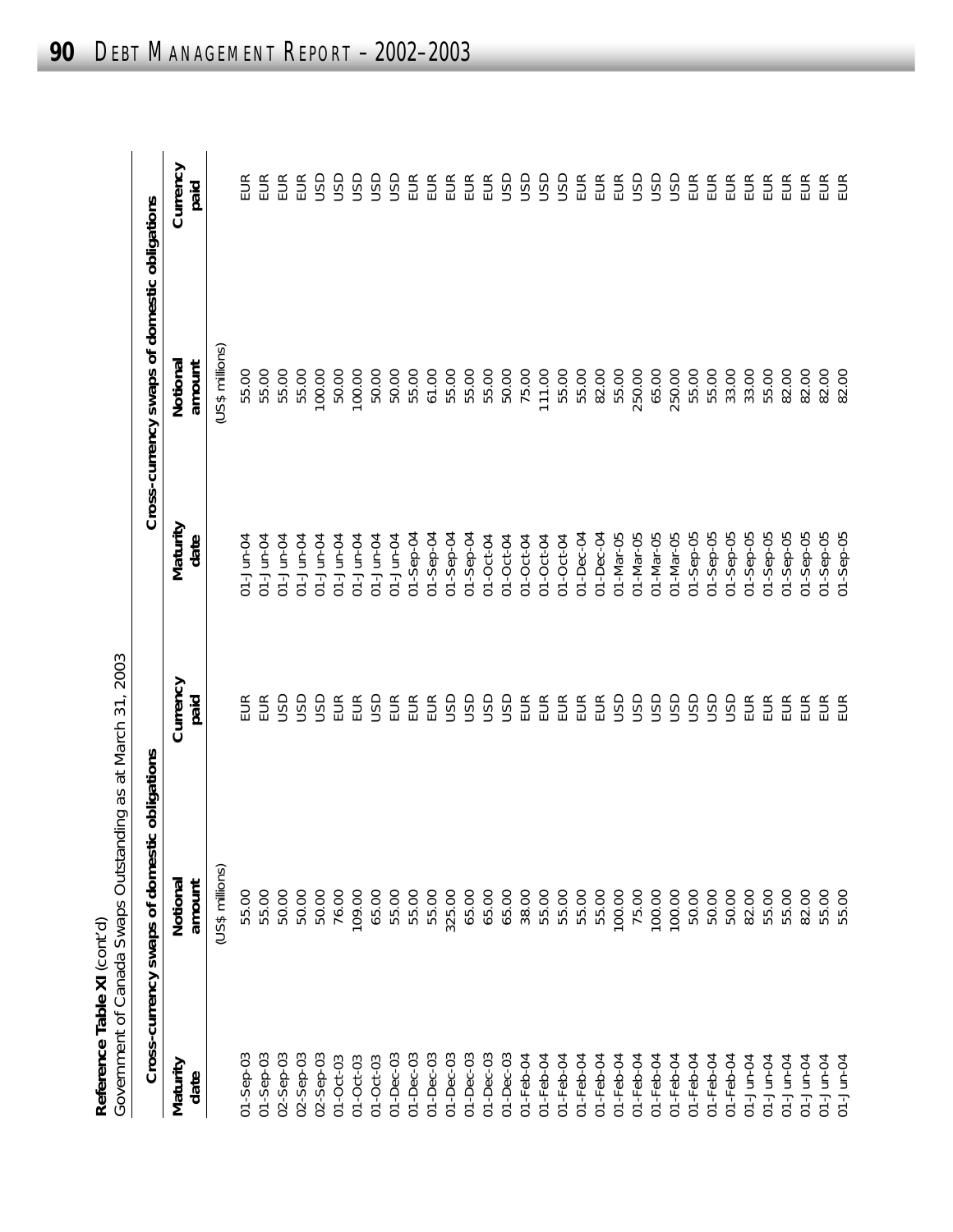|                   | Government of Canada Swaps Outstanding as at March 31, | 2003             |                        |                                              |                  |
|-------------------|--------------------------------------------------------|------------------|------------------------|----------------------------------------------|------------------|
|                   | Cross-currency swaps of domest                         | ic obligations   |                        | Cross-currency swaps of domestic obligations |                  |
| Maturity<br>date  | Notional<br>amount                                     | Currency<br>paid | Maturity<br>date       | Notiona<br>amount                            | Currency<br>paid |
|                   | (US\$ millions)                                        |                  |                        | (US\$ millions)                              |                  |
| $01 -$ Sep-05     | 82.00                                                  | EUR              | $21 - 5ep - 06$        | 55.00                                        | EUR              |
| $01 -$ Sep-05     | 100.00                                                 | asu              | 01-Oct-06              | 55.00                                        | EUR              |
| $01 - Dec -05$    | 55.00                                                  | EUR              | 01-Oct-06              | 50.00                                        | <b>GSD</b>       |
| $01 - Dec - 05$   | 55.00                                                  | EUR              | $01 - Oct - 06$        | 50.00                                        | <b>GSD</b>       |
| $01 - Dec -05$    | 55.00                                                  | EUR              | $01 - Dec -06$         | 55.00                                        | EUR              |
| $01 - Dec -05$    | 55.00                                                  | EUR              | $01 - Dec -06$         | 55.00                                        | EUR              |
| $01 - Dec -05$    | 55.00                                                  | EUR              | $01 - Dec -06$         | 82.00                                        | EUR              |
| $01 - Dec -05$    | 55.00                                                  | EUR              | $01 - Dec -06$         | 82.00                                        | EUR              |
| $01 - Dec -05$    | 82.00                                                  | EUR              | $01 - Dec -06$         | 55.00                                        | <b>GSD</b>       |
| $01 - Dec -05$    | 55.00                                                  | EUR              | 01-Mar-07              | 27.00                                        | EUR              |
| $01 - Dec -05$    | 55.00                                                  | EUR              | 01-Jun-07              | 55.00                                        | EUR              |
| $01 - Dec -05$    | 55.00                                                  | EUR              | 01-Jun-07              | 55.00                                        | EUR              |
| $01 - Dec -05$    | 55.00                                                  | EUR              | $01 - Jun-07$          | 109.00                                       | EUR              |
| $01 - Dec -05$    | 55.00                                                  | EUR              | 01-Jun-07              | 55.00                                        | EUR              |
| $01 - Dec -05$    | 55.00                                                  | EUR              | 01-Jun-07              | 250.00                                       | <b>USD</b>       |
| $01 - Dec -05$    | 55.00                                                  | EUR              | 01-Jun-07              | 250.00                                       | <b>USD</b>       |
| $01 - Dec -05$    | 55.00                                                  | EUR              | 01-Jun-07              | 250.00                                       | <b>USD</b>       |
| $01 - Dec -05$    | 55.00                                                  | EUR              | 01-Oct-07              | 55.00                                        | EUR              |
| $01 - Dec -05$    | 55.00                                                  | EUR              | 01-Oct-07              | 55.00                                        | EUR              |
| $O1 - Dec - 05$   | 82.00                                                  | EUR              | 01-Oct-07              | 55.00                                        | EUR              |
| $O1 - Dec - 05$   | 82.00                                                  | EUR              | 01-Oct-07              | 27.00                                        | EUR              |
| $O1 - Dec - 05$   | 50.00                                                  | USD              | 01-Mar-08              | 82.00                                        | EUR              |
| $01 - Dec -05$    | 50.00                                                  | <b>USD</b>       | $01 - \text{Mar} - 08$ | 55.00                                        | EUR              |
| $O1 - Dec - 05$   | 50.00                                                  | <b>USD</b>       | $01 - \text{Mar} - 08$ | 75.00                                        | <b>USD</b>       |
| $O1 - Dec - 05$   | 54.00                                                  | <b>USD</b>       | $01 - \text{Mar} - 08$ | 100.00                                       | USD              |
| $01 - Dec -05$    | 500.00                                                 | <b>USD</b>       | 01-Mar-08              | 50.00                                        | <b>USD</b>       |
| $01 - $ Mar $-06$ | 55.00                                                  | EUR              | $01 - \text{Mar} - 08$ | 200.00                                       | <b>USD</b>       |
| 01-Mar-06         | 82.00                                                  | EUR              | $01 - \text{Mar} - 08$ | 50.00                                        | <b>USD</b>       |
| 01-Mar-06         | 82.00                                                  | EUR              | $01 - \text{Mar} - 08$ | 50.00                                        | <b>USD</b>       |
| 01-Mar-06         | 55.00                                                  | EUR              | 01-Jun-08              | 55.00                                        | EUR              |
| 01-Mar-06         | 55.00                                                  | EUR              | $01 - Jun-08$          | 55.00                                        | EUR              |
| 01-Mar-06         | 50.00                                                  | asu              | $01 - Jun-08$          | 55.00                                        | EUR              |
| 01-Mar-06         | 54.00                                                  | GSU              | 01-Jun-08              | 55.00                                        | EUR              |

Reference Table XI (cont'd) **Reference Table XI** *(cont'd)*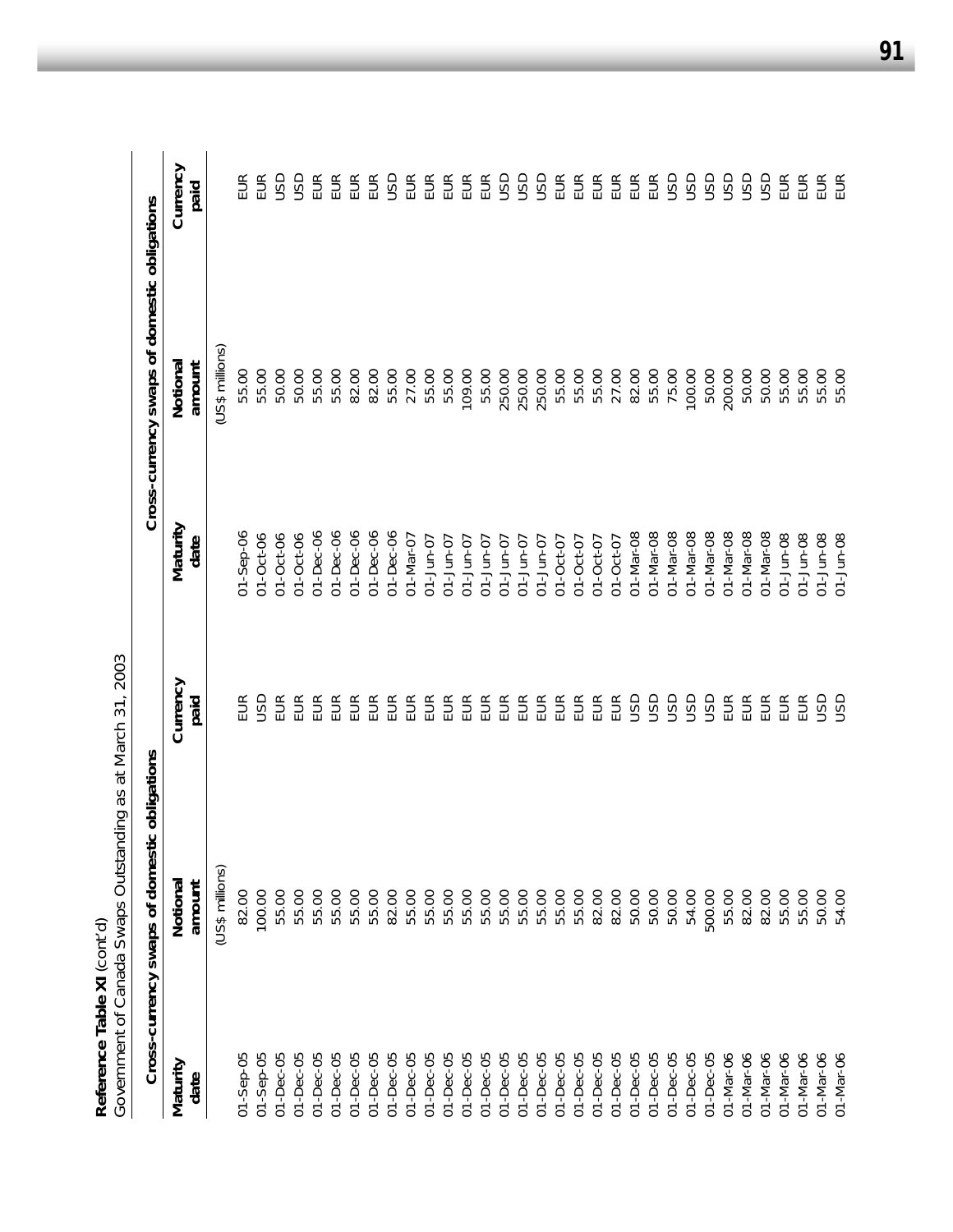| 3<br>$\frac{1}{1}$<br>$\frac{1}{2}$                   | LULL 10<br>trism ht are and intertaint. Our three security<br>・ココフェ<br>pirmana SMR<br>, JJJJ, , , |
|-------------------------------------------------------|---------------------------------------------------------------------------------------------------|
| くりこ<br>A elqe Laple X<br>$\frac{2}{3}$<br>)<br>2<br>2 | ・・・ のてのりつ ナイ<br>allarnmant a                                                                      |

|                  | Cross-currency swaps of domestic obligations |                  |                        | Cross-currency swaps of domestic obligations |                  |
|------------------|----------------------------------------------|------------------|------------------------|----------------------------------------------|------------------|
| Maturity<br>date | Notiona<br>amount                            | Currency<br>paid | Maturity<br>date       | Notiona<br>amount                            | Currency<br>paid |
|                  | (US\$ millions)                              |                  |                        | (US\$ millions)                              |                  |
| 01-Jun-08        | 250.00                                       | asu              | 01-Jun-09              | 50.00                                        | gs               |
| 01-Jun-08        | 100.00                                       | GSU              | 01-Jun-09              | 70.00                                        | GSU              |
| $01 - Jun-08$    | 100.00                                       | GSD              | 01-Jun-09              | 100.00                                       | GSU              |
| 01-Jun-08        | 100.00                                       | <b>USD</b>       | 01-Jun-09              | 50.00                                        | GSU              |
| 01-Jun-08        | 50.00                                        | <b>USD</b>       | 01-Jun-09              | 100.00                                       | <b>USD</b>       |
| 01-Jun-08        | 100.00                                       | USD              | 01-Jun-09              | 70.00                                        | USD              |
| $01 - Jun - 08$  | 50.00                                        | USD              | 01-Jun-09              | 65.00                                        | <b>USD</b>       |
| $01 - Jun - 08$  | 50.00                                        | <b>USD</b>       | 01-Oct-09              | 109.00                                       | EUR              |
| 01-Oct-08        | 82.00                                        | EUR              | 01-Oct-09              | 55.00                                        | EUR              |
| 01-Oct-08        | 82.00                                        | EUR              | 01-Oct-09              | 55.00                                        | EUR              |
| 01-Oct-08        | 55.00                                        | EUR              | 01-Oct-09              | 55.00                                        | EUR              |
| $01 - Oct - 08$  | 55.00                                        | EUR              | 01-Oct-09              | 55.00                                        | EUR              |
| 01-Oct-08        | 70.00                                        | USD              | 01-Oct-09              | 55.00                                        | EUR              |
| 01-Oct-08        | 70.00                                        | USD              | 01-Oct-09              | 82.00                                        | EUR              |
| 01-Oct-08        | 50.00                                        | USD              | 01-Oct-09              | 55.00                                        | EUR              |
| 01-Mar-09        | 82.00                                        | EUR              | 01-Oct-09              | 55.00                                        | EUR              |
| 01-Mar-09        | 55.00                                        | EUR              | 01-Oct-09              | 55.00                                        | EUR              |
| 01-Mar-09        | 70.00                                        | <b>USD</b>       | 01-Oct-09              | 55.00                                        | EUR              |
| 01-Mar-09        | 65.00                                        | <b>USD</b>       | 01-Oct-09              | 55.00                                        | EUR              |
| 01-Mar-09        | 50.00                                        | <b>USD</b>       | 01-Oct-09              | 55.00                                        | EUR              |
| 01-Mar-09        | 75.00                                        | USD              | 01-Oct-09              | 55.00                                        | EUR              |
| 01-Mar-09        | 50.00                                        | USD              | 01-Oct-09              | 82.00                                        | EUR              |
| 01-Mar-09        | 50.00                                        | USD              | 01-Oct-09              | 81.00                                        | <b>USD</b>       |
| 01-Mar-09        | 100.00                                       | <b>USD</b>       | 01-Oct-09              | 81.00                                        | <b>USD</b>       |
| 01-Mar-09        | 75.00                                        | <b>USD</b>       | 01-Oct-09              | 70.00                                        | <b>USD</b>       |
| 01-Jun-09        | 55.00                                        | EUR              | 01-Oct-09              | 83.00                                        | USD              |
| $01 - Jun-09$    | 82.00                                        | EUR              | 01-Oct-09              | 75.00                                        | <b>USD</b>       |
| $01 - Jun-09$    | 55.00                                        | EUR              | $01 - \text{Mar} - 10$ | 55.00                                        | EUR              |
| 01-Jun-09        | 82.00                                        | EUR              | $01 - \text{Mar} - 10$ | 55.00                                        | EUR              |
| 01-Jun-09        | 82.00                                        | EUR              | $01 - \text{Mar} - 10$ | 55.00                                        | EUR              |
| 01-Jun-09        | 82.00                                        | EUR              | $01 - \text{Mar} - 10$ | 55.00                                        | EUR              |
| 01-Jun-09        | 55.00                                        | EUR              | $01 - \text{Mar} - 10$ | 82.00                                        | EUR              |
| 01-Jun-09        | 82.00                                        | EUR              | $01 - Jun-10$          | 55.00                                        | EUR              |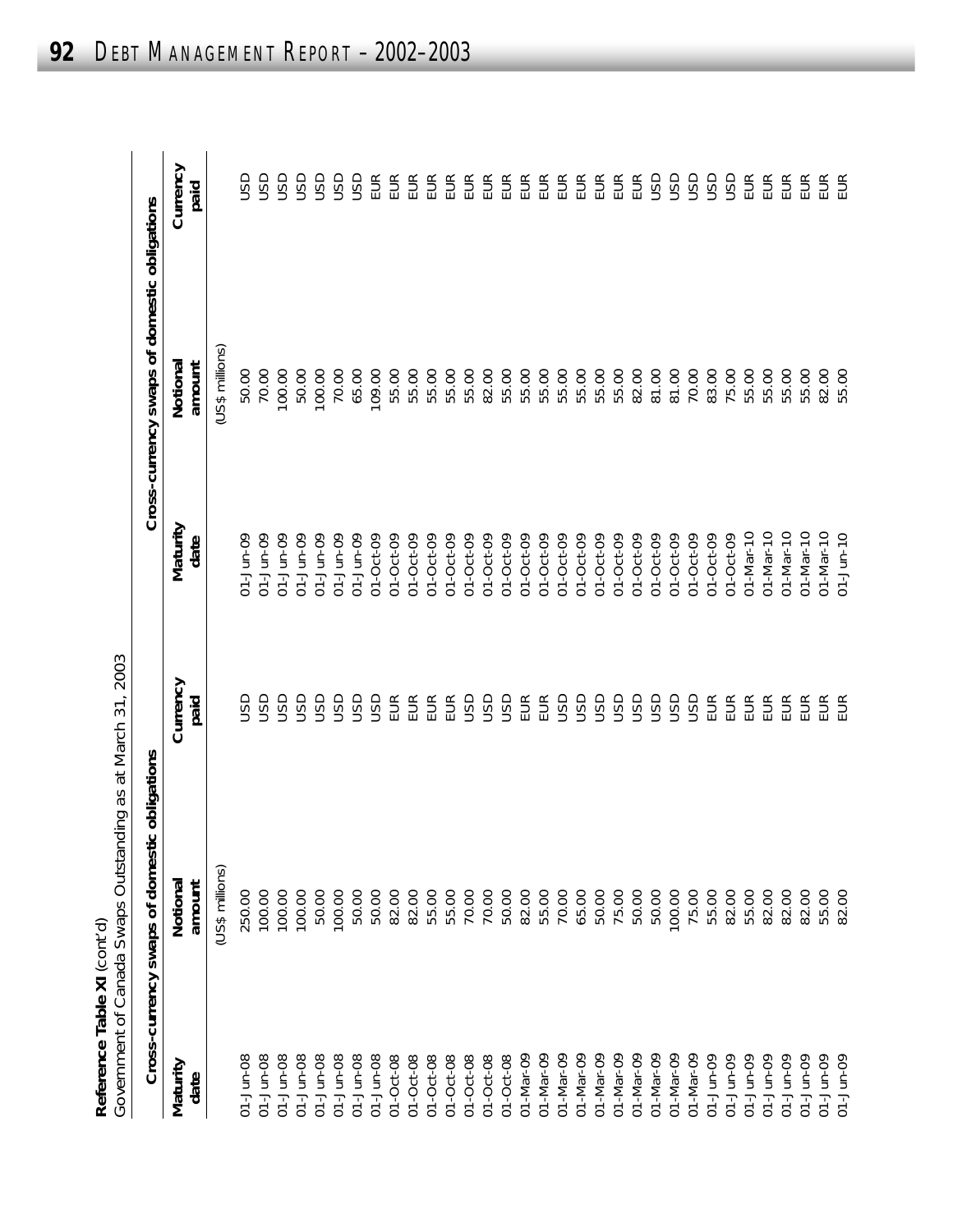|                  | Government of Canada Swaps Outstanding as at March 31, 2003 |                  |                     |                                              |                                                  |
|------------------|-------------------------------------------------------------|------------------|---------------------|----------------------------------------------|--------------------------------------------------|
|                  | Cross-currency swaps of domestic obligations                |                  |                     | Cross-currency swaps of domestic obligations |                                                  |
| Maturity<br>date | Notional<br>amount                                          | Currency<br>paid | Maturity<br>date    | Notiona<br>amount                            | Currency<br>paid                                 |
|                  | (US\$ millions)                                             |                  |                     | (US\$ millions)                              |                                                  |
| $01 - Jun-10$    | 55.00                                                       | EUR              | 01-Oct-10           | 82.00                                        | EUR                                              |
| $01 - Jun-10$    | 44.00                                                       | EUR              | $01 - Oct - 10$     | 50.00                                        | USD                                              |
| $01 - Jun-10$    | 33.00                                                       | $E$ UR           | $01 - \text{Mar-1}$ | 75.00                                        | <b>USD</b>                                       |
| $01 - Jun - 10$  | 55.00                                                       |                  | $01 - \text{Mar-1}$ | 75.00                                        | USD                                              |
| $01 - Jun - 10$  | 55.00                                                       |                  | $01 - \text{Mar-1}$ | 75.00                                        | <b>USD</b>                                       |
| $01 - Jun - 10$  | 55.00                                                       |                  | $01 - Mar-1$        | 50.00                                        | USD                                              |
| $01 - Jun-10$    | 55.00                                                       |                  | $01 - \text{Mar-1}$ | 50.00                                        | USD                                              |
| $01 - Jun-10$    | 55.00                                                       |                  | $01 - Jun-1$        | 55.00                                        | $\begin{array}{c} \Xi \, \Xi \, \Xi \end{array}$ |
| $01 - Jun - 10$  | 55.00                                                       |                  | $01 - Jun-1$        | 55.00                                        |                                                  |
| $01 - Jun - 10$  | 55.00                                                       |                  | $01 - Jun-1$        | 82.00                                        | EUR                                              |
| $01 - Jun - 10$  | 55.00<br>55.00<br>55.00                                     |                  | $01 - Jun-1$        | 75.00                                        | USD                                              |
| $01 - Jun-10$    |                                                             |                  | $01 - Jun-1$        | 50.00                                        | USD                                              |
| $01 - Jun - 10$  |                                                             |                  | $01 - Jun-1$        | 50.00                                        | <b>USD</b>                                       |
| $01 - Jun-10$    | 55.00                                                       |                  | $01 - Jun-1$        | 50.00                                        | USD                                              |
| $01 - Jun - 10$  | 55.00                                                       |                  | $01 - Jun-1$        | 50.00                                        | USD                                              |
| $01 - Jun-10$    | 55.00                                                       |                  | $01 - Jun-1$        | 50.00                                        | USD                                              |
| $01 - Jun-10$    | 55.00                                                       |                  | $01 - Jun-1$        | 50.00                                        | <b>USD</b>                                       |
| $01 - Jun - 10$  | 68.00                                                       |                  | $01 - Jun-11$       | 50.00                                        | <b>USD</b>                                       |
| $01-Oct-10$      | 44.00                                                       |                  | $01 - Jun - 12$     | 55.00                                        | EUR                                              |
| $01 - Oct - 10$  | 82.00                                                       |                  | $01 - Jun - 12$     | 55.00                                        | EUR                                              |
| $01 - Oct - 10$  | 55.00                                                       |                  | 01-Jun-12           | 50.00                                        | USD                                              |
| $01 - Oct - 10$  | 55.00                                                       |                  | 01-Jun-12           | 50.00                                        | <b>USD</b>                                       |
| $01 - Oct - 10$  | 55.00                                                       |                  | $01 - Jun-12$       | 50.00                                        | <b>USD</b>                                       |
| $01 - Oct - 10$  | 55.00                                                       | $B$ is           | $01 - Jun-12$       | 50.00                                        | <b>USD</b>                                       |
| $01 - Oct - 10$  | 82.00                                                       |                  | $01 - Jun-12$       | 50.00                                        | <b>USD</b>                                       |
| $01 - Oct - 10$  | 82.00                                                       | EUR              | Total               | 17,539.00                                    |                                                  |
|                  |                                                             |                  |                     |                                              |                                                  |

Reference Table XI (cont'd) **Reference Table XI** *(cont'd)*

Note: Numbers may not add due to rounding.<br>Source: Department of Finance. Note: Numbers may not add due to rounding. Source: Department of Finance.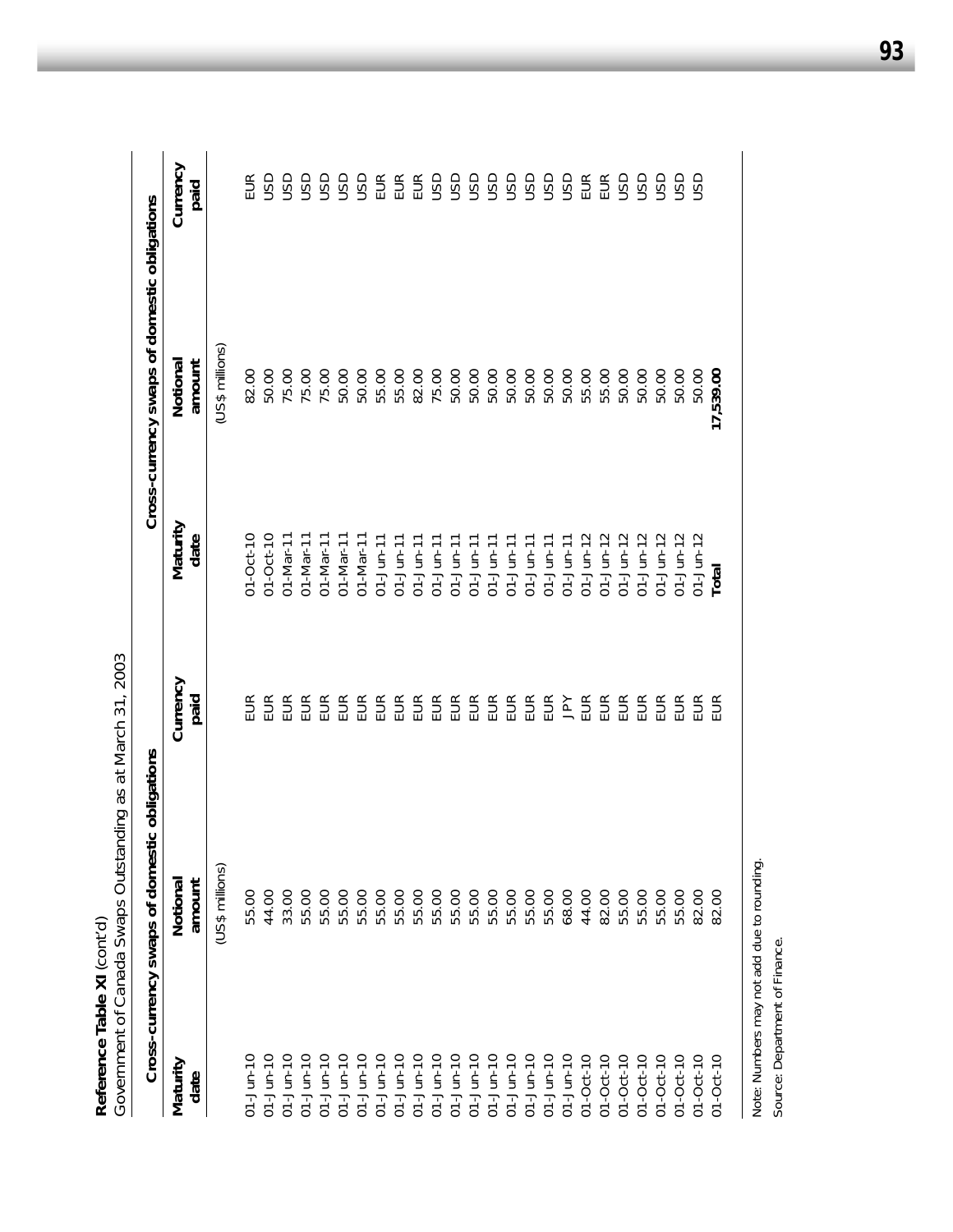|                     | י הרבי הרבי הרבי הרי הרבי היה ה<br>)<br>J<br>.<br>Nununi 2022<br>۱ |
|---------------------|--------------------------------------------------------------------|
|                     | $\frac{1}{3}$                                                      |
| ene labie volls All | ond Ruvback Program<br>וטטאצוני<br>פ<br>١                          |

| Reference Table XII    | Bond Buyback Program-Operations | 2002-2003                |                          |                        |                        |                           |                       |
|------------------------|---------------------------------|--------------------------|--------------------------|------------------------|------------------------|---------------------------|-----------------------|
| <b>Buyback</b><br>date | Maturity<br>date                | Coupon                   | Repurchased<br>amount    | <b>Buyback</b><br>date | Maturity<br>date       | Coupon                    | Repurchased<br>amount |
|                        |                                 | (%)                      | (\$ millions)            |                        |                        | (%)                       | (\$ millions)         |
| Buyback on cash basis  |                                 |                          |                          | $31 - Jul - 02$        | 01-Jun-09              | $\overline{\overline{a}}$ |                       |
| 17-Apr-02              | 01-Mar-09                       | 11.5                     |                          |                        | $01 - \text{Mar} - 11$ | $\circ$                   | 23<br>317             |
|                        | 01-Jun-09                       | 5.5                      | $\frac{2}{20}$           |                        | $15 - \text{Mar} - 14$ | 10.25                     |                       |
|                        | 01-Oct-09                       | 10.75                    |                          |                        | $01 - Jun-15$          | 11.25                     | $221$ $32$            |
|                        | 01-Mar-10                       | 9.75                     | $\overline{a}$           |                        | 15-Mar-21              | 10.5                      |                       |
|                        | $01 - Oct - 10$                 | 8.75                     | $\circ$                  |                        | $01 - Jun-21$          | 9.75                      |                       |
|                        | $01 - $ Mar-11                  | $\circ$                  | 56                       |                        | $01 - Jun-22$          | 9.25                      |                       |
|                        | $15 - \text{Mar} - 14$          | 10.25                    | 36                       |                        | Total                  |                           | 600                   |
|                        | Total                           |                          | 150                      | 14-Aug-02              | $01 - Dec - 05$        | 8.75                      | 230                   |
|                        |                                 |                          | $\circ$                  |                        | $01 - $ Mar-06         | 12.5                      | $\sim$                |
| 15-May-02              | 01-Mar-05                       | $\frac{12}{8.75}$        |                          |                        | $O1 - Dec - O6$        | $\overline{r}$            | 175                   |
|                        | $01 - Dec -05$                  |                          | 213                      |                        | 01-Jun-07              | 7.25                      | $\infty$              |
|                        | 01-Mar-06                       | 12.5                     | $\circ$                  |                        | 01-Oct-08              | 11.75                     | S                     |
|                        | $01 - Oct - 06$                 | $\overline{4}$           | $\overline{\mathcal{Z}}$ |                        | 01-Mar-09              | $\frac{5}{11}$            | $\infty$              |
|                        | $01 - Dec -06$                  | $\overline{\phantom{a}}$ | 155                      |                        | Total                  |                           | 473                   |
|                        | 01-Mar-07                       | 13.75                    | $\overline{ }$           |                        |                        |                           |                       |
|                        | $01 - Jun-07$                   | 7.25                     | $82$                     | 28-Aug-02              | 01-Oct-04              | 10.5                      | 5                     |
|                        | $01 - Oct - 07$                 | $\frac{1}{2}$            | $\infty$                 |                        | 01-Mar-05              | $\overline{C}$            | 25                    |
|                        | 01-Mar-09                       | 11.5                     | 4                        |                        | $01 - Dec - 05$        | 8.75                      | 279                   |
|                        | 01-Oct-09                       | 10.75                    | Ю                        |                        | 01-Mar-06              | $12.5$<br>7               |                       |
|                        | Total                           |                          | 499                      |                        | $01 - Dec -06$         |                           | 385                   |
|                        |                                 |                          |                          |                        | Total                  |                           | $\overline{p}$        |
| 29-May-02              | $01 - Jun - 03$                 | 7.25                     | 73                       |                        |                        |                           |                       |
|                        | $01 - \text{Sep-}03$            | 5.25                     | 160                      | 30-Oct-02              | $15 - $ Mar-14         | 10.25                     | 63                    |
|                        | $01 - Feb - 04$                 | 10.25                    | $\sim$                   |                        | $01 - Jun-15$          | 11.25                     | 65                    |
|                        | $01 - \text{Sep-04}$            | $\mathsf{L}\Omega$       | $\frac{5}{1}$            |                        | $01 - Jun-21$          | 9.75                      | 433                   |
|                        | $O1 - Dec - OS$                 | 8.75                     | 375                      |                        | $01 - Jun-22$          | 9.25                      | 39                    |
|                        | $01 - Dec -06$                  |                          | 75                       |                        | Total                  |                           | 600                   |
|                        | Total                           |                          | 700                      |                        |                        |                           |                       |
|                        |                                 |                          |                          | 13-Nov-02              | $01 - Dec -06$         | 7.25                      | 149                   |
| $10 - Jul - 02$        | $01 - Jun-21$                   | 9.75                     | 296                      |                        | 01-Jun-07              |                           | $30\,$                |
|                        | $01 - Jun - 22$                 | 9.25                     | 304                      |                        | $01 - Jun-08$          | $\circ$                   | 50                    |
|                        | Total                           |                          | 600                      |                        | $01 - Oct - 08$        | 11.75                     | $\infty$              |
|                        |                                 |                          |                          |                        | 01-Mar-09              | 11.5                      |                       |
|                        |                                 |                          |                          |                        | 01-Jun-09              | $\overline{a}$            |                       |
|                        |                                 |                          |                          |                        | 01-Oct-09              | 10.75                     | $0 0 0 0$<br>$0 40$   |
|                        |                                 |                          |                          |                        | Total                  |                           |                       |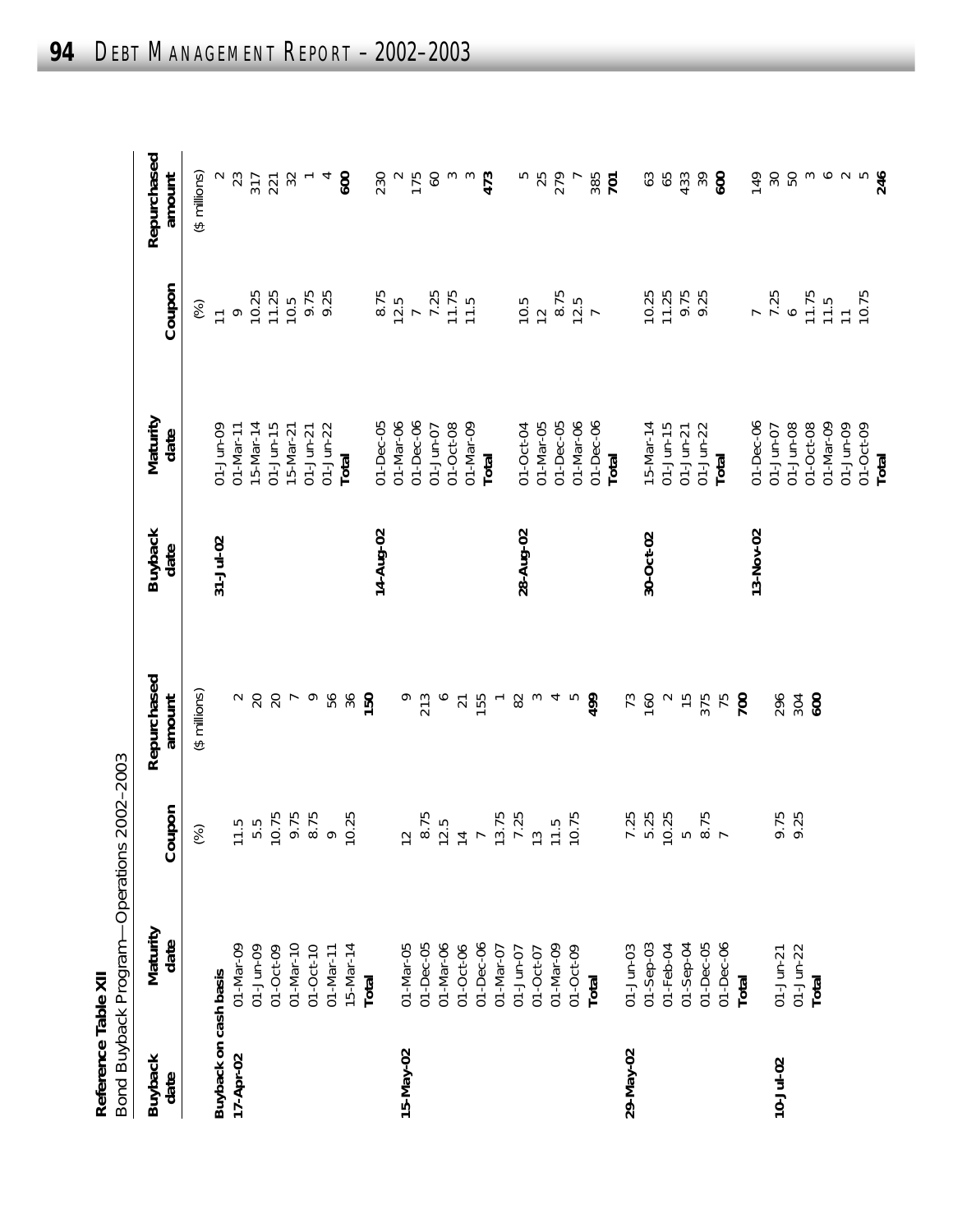|                        | Bond Buyback Program-Operations | 2002-2003            |                       |                         |                                     |                                                             |                       |
|------------------------|---------------------------------|----------------------|-----------------------|-------------------------|-------------------------------------|-------------------------------------------------------------|-----------------------|
| <b>Buyback</b><br>date | Maturity<br>date                | Coupon               | Repurchased<br>amount | Buyback<br>date         | Maturity<br>date                    | Coupon                                                      | Repurchased<br>amount |
|                        |                                 | (%)                  | $($ \$ millions $)$   |                         |                                     | (%)                                                         | (\$ millions)         |
| 27-Nov-02              | $01 - Feb - 04$                 | 10.25                | 150                   | 05-Mar-03               | $01 - \text{Sep-04}$                |                                                             |                       |
|                        | $01 - \text{Sep-04}$            |                      | 82                    |                         | 01-Mar-05                           |                                                             | 25<br>42              |
|                        | $01 - Oct - 04$                 | $\frac{5}{10.5}$     | $\frac{5}{1}$         |                         | $01 - \text{Sep-05}$                |                                                             | $180$<br>$13$         |
|                        | 01-Mar-05                       | $\overline{c}$       | $\overline{4}$        |                         | $01-Nar-06$                         | $5$<br>$12$<br>$6$<br>$7$<br>$7$<br>$7$<br>$7.25$<br>$7.25$ |                       |
|                        | $01 - Dec - 05$                 | 8.75                 | 355                   |                         | $01 - Dec -06$                      |                                                             | 221                   |
|                        | 01-Mar-06                       | $\frac{7.5}{7}$      | $\infty$              |                         | 01-Jun-07                           |                                                             | 127                   |
|                        | $01 - Dec -06$                  |                      | 51                    |                         | Total                               |                                                             | 608                   |
|                        | Total                           |                      | 700                   |                         | Total buyback on cash basis         |                                                             | 7,066                 |
| 15-Jan-03              | $15 - \text{Mar} - 21$          | 10.5                 | $\overline{Q}$        | Buyback on switch basis |                                     |                                                             |                       |
|                        | $01 - Jun-21$                   | 9.75                 | 455                   | $01 - May - 02$         | $15-Mar-21$                         | 10.5                                                        |                       |
|                        | $01 - Jun-22$                   | 9.25                 | 59                    |                         | $01 - Jun-21$                       | 9.75                                                        |                       |
|                        | $01 - Jun - 25$                 | $\circ$              | $\overline{Q}$        |                         | $01 - Jun - 22$                     | 0.25<br>0.80<br>0.                                          |                       |
|                        | Total                           |                      | 600                   |                         | $01 - Jun - 23$                     |                                                             |                       |
|                        |                                 |                      |                       |                         | $01 - Jun - 25$                     |                                                             | 822887                |
| 05-Feb-03              | $01 - \text{Mar} - 11$          | $\sigma$             | 39                    |                         | Total                               |                                                             |                       |
|                        | 15-Mar-21                       | 10.5                 | $\overline{4}$        |                         |                                     |                                                             |                       |
|                        | $01 - Jun-21$                   | 9.75                 | $\overline{1}$        | 19-Jun-02               | $01 - Oct - 08$                     |                                                             | ∘                     |
|                        | $01 - Jun - 22$                 | 9.25                 | 50                    |                         | $01 - \text{Mar} - 10$<br>01-Oct-09 |                                                             | 29<br>27              |
|                        | Total                           |                      | 153                   |                         | $O1-Oct-10$                         | $71.75$<br>$70.75$<br>$9.75$<br>$9.75$                      | $\infty$              |
|                        |                                 |                      |                       |                         | $01 - $ Mar-11                      |                                                             | 58                    |
| $19 - Feb - 03$        | $01 - Dec -06$                  |                      | S                     |                         | $01 - Jun-15$                       | 11.25                                                       |                       |
|                        | 01-Mar-07                       |                      | 28                    |                         | Total                               |                                                             | 230<br>357            |
|                        | $01 - Jun - 07$                 | $\frac{13.75}{7.25}$ | 150                   |                         |                                     |                                                             |                       |
|                        | $01 - Oct - 07$                 |                      | 32                    | $17 - Jul - 02$         | 01-Oct-06                           |                                                             | $\circ$               |
|                        | 01-Mar-08                       | 12.75                | $\infty$              |                         | $O1 - Dec -O6$                      | $\frac{1}{4}$ $\overline{ }$                                | 637                   |
|                        | 01-Jun-08                       | $\circ$              | 120                   |                         | Total                               |                                                             | 647                   |
|                        | 01-Oct-08                       | 11.75                | $\frac{3}{2}$         |                         |                                     |                                                             |                       |
|                        | Total                           |                      | 436                   | 25-Sep-02               | $01 - Oct - 09$                     | 10.75                                                       | 4                     |
|                        |                                 |                      |                       |                         | $01 - $ Mar-11                      | $\circ$                                                     | $\supseteq$           |
|                        |                                 |                      |                       |                         | $01 - Jun-15$                       | 11.25                                                       | 358<br>372            |
|                        |                                 |                      |                       |                         | Total                               |                                                             |                       |

Reference Table XII (cont'd) **Reference Table XII** *(cont'd)*

**95**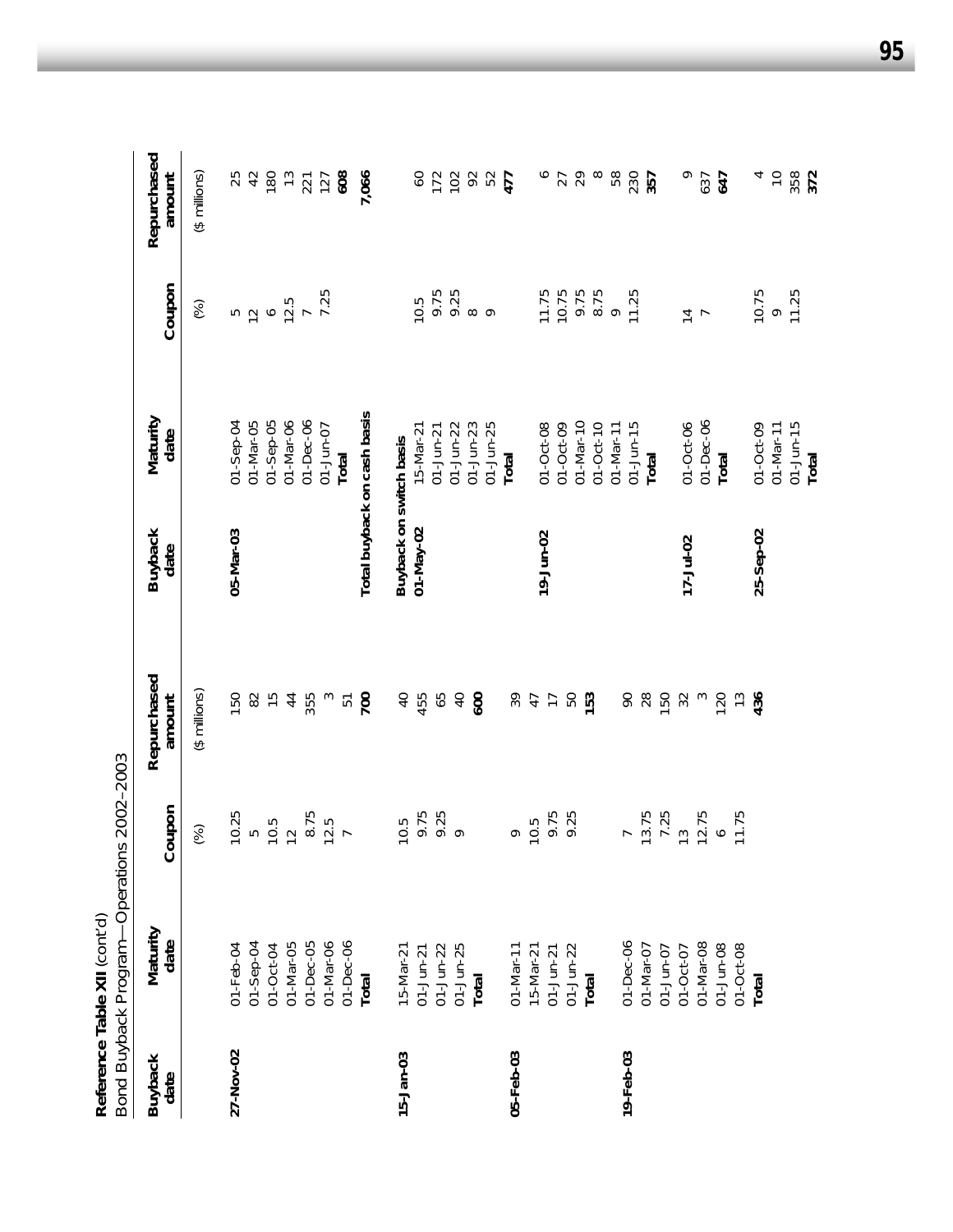|                       | くくく<br>こうしょう                           |
|-----------------------|----------------------------------------|
|                       | nation only                            |
| IDJ) IR DIQU DJID DIV | היויטסיק בעטראי                        |
|                       | )<br>)<br>)<br>)<br>-<br>קרא<br>į<br>ſ |

|                        | Reference Table XII (cont'd)<br>Bond Buyback Program- | -Operations 2002-2003 |                       |                        |                               |                 |                       |
|------------------------|-------------------------------------------------------|-----------------------|-----------------------|------------------------|-------------------------------|-----------------|-----------------------|
| <b>Buyback</b><br>date | Maturity<br>date                                      | Coupon                | Repurchased<br>amount | <b>Buyback</b><br>date | Maturity<br>date              | Coupon          | Repurchased<br>amount |
|                        |                                                       | $(%)$                 | (\$ millions)         |                        |                               | $\circledast$   | $($ \$ millions $)$   |
| 09-Oct-02              | $01 - Jun-21$                                         | 9.75                  |                       | 26-Feb-03              | $15 - \text{Mar} - 21$        | 10.5            | 29                    |
|                        | Total                                                 |                       | $294$<br>294          |                        | $01 - Jun-21$                 | 9.75            | $\overline{C}$        |
|                        |                                                       |                       |                       |                        | $01 - Jun - 23$               | $\infty$        | $\overline{5}$        |
| 20-Nov-02              | $15 - \text{Mar-2}$                                   | 10.5                  |                       |                        | $01 - Jun - 25$               | $\circ$ $\circ$ | 30                    |
|                        | $01 - Jun - 21$                                       | 9.75                  | 20770                 |                        | $01 - Jun-27$                 |                 | 207                   |
|                        | $01 - Jun - 22$                                       | 9.25                  |                       |                        | Total                         |                 | 281                   |
|                        | $01 - Jun - 23$                                       | $\infty$              | $^{49}$               |                        |                               |                 |                       |
|                        | $01 - Jun - 25$                                       | $\circ$               | $\overline{Q}$        | 19-Mar-03              | $01 - Jun-10$                 | 5.5             |                       |
|                        | $01 - Jun-27$                                         | $\infty$              | $\overline{C}$        |                        | $01 - Oct - 10$               | 8.75            |                       |
|                        | Total                                                 |                       | 390                   |                        | $01 - \text{Mar} - 11$        | $\circ$         | 7075                  |
|                        |                                                       |                       |                       |                        | $15 - \text{Mar} - 14$        | 10.25           |                       |
| 11-Dec-02              | $01 - \text{Mar} - 10$                                | 9.75                  | $\overline{24}$       |                        | $01 - Jun-15$                 | 11.25           | 267                   |
|                        | $01 - Jun - 10$                                       | 9.5                   | $\mathbf{\Omega}$     |                        | 15-Mar-21                     | 10.5            |                       |
|                        | $01 - \text{Mar-11}$                                  | $\circ$               | $\overline{C}$        |                        | Total                         |                 | $\frac{20}{43}$       |
|                        | $15$ -Mar-2                                           | 10.5                  | 103                   |                        |                               |                 |                       |
|                        | $01 - Jun-21$                                         | 9.75                  | 120                   | 26-Mar-03              | $01 - Dec -06$                |                 | 444                   |
|                        | $01 - Jun - 22$                                       | 9.25                  | $\overline{70}$       |                        | 01-Oct-07                     | $\frac{1}{2}$   |                       |
|                        | Total                                                 |                       | 329                   |                        | 01-Oct-08                     |                 |                       |
|                        |                                                       |                       |                       |                        | 01-Oct-09                     | 11.75           | 10 <sup>o</sup>       |
| 18-Dec-02              | $01 - Dec -06$                                        | $\frac{7}{7.25}$      | 122                   |                        | Total                         |                 | 491                   |
|                        | $01 - Jun - 07$                                       |                       | 245                   |                        |                               |                 |                       |
|                        | 01-Mar-09                                             | $\frac{5}{11}$        |                       |                        | Total buyback on switch basis |                 | 5,000                 |
|                        | 01-Oct-09                                             | 10.75                 | 63                    |                        |                               |                 |                       |
|                        | Total                                                 |                       | 432                   |                        | Cash management bond buyback  |                 |                       |
|                        |                                                       |                       |                       | 09-Apr-02              | 01-Jun-02                     | 5.75            | 45                    |
| $30 - Jan - 03$        | $01 - \text{Sep-04}$                                  | LO                    | 351                   |                        | $01 - Sep-02$                 | 5.5             | 388                   |
|                        | $01 - Oct - 04$                                       | 10.5                  | S                     |                        | $01 - Dec - 02$               | $\circ$         | 567                   |
|                        | 01-Mar-05                                             | $\overline{C}$        | 98                    |                        | Total                         |                 | 1,000                 |
|                        | $01 - \text{Mar}-06$                                  | 12.5                  | 28                    |                        |                               |                 |                       |
|                        | $01 - Oct - 06$                                       | $\overline{4}$        | $\sim$                | 23-Apr-02              | $01 - Jun - 02$               | 5.75            | $1,000$<br>1,000      |
|                        | $01 - Oct - 07$                                       | $\frac{3}{2}$         |                       |                        | Total                         |                 |                       |
|                        | Total                                                 |                       | 486                   |                        |                               |                 |                       |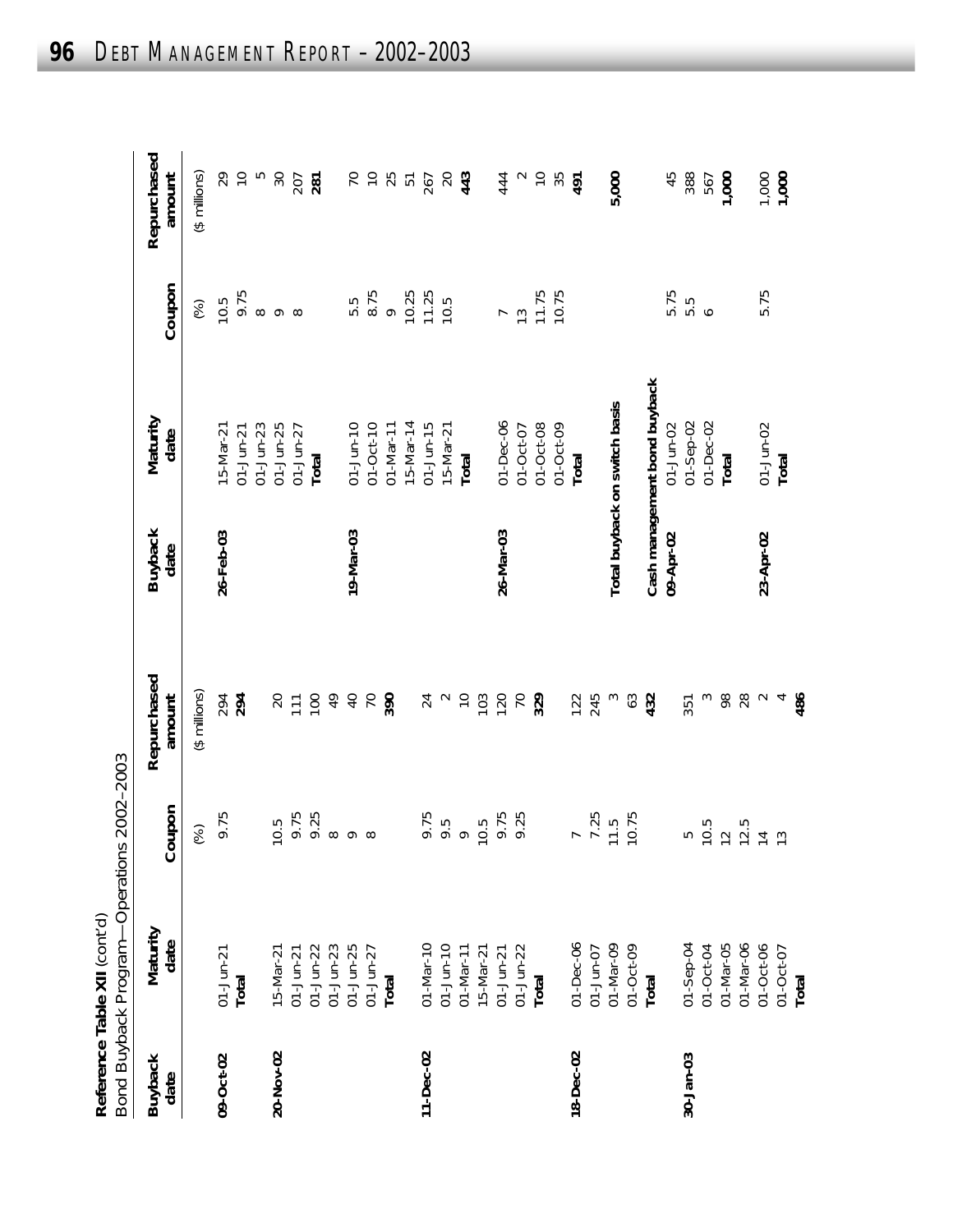| Bond Buyback Program-  | -Operations<br>Reference Table XII (cont'd)                         | 2002-2003           |                             |                        |                                                             |                      |                                       |
|------------------------|---------------------------------------------------------------------|---------------------|-----------------------------|------------------------|-------------------------------------------------------------|----------------------|---------------------------------------|
| <b>Buyback</b><br>date | Maturity<br>date                                                    | Coupon              | Repurchased<br>amount       | <b>Buyback</b><br>date | Maturity<br>date                                            | Coupon               | Repurchased<br>amount                 |
|                        |                                                                     | (%)                 | $($ \$ millions $)$         |                        |                                                             | $\circledS$          | (\$ millions)                         |
| 07-May-02              | $01 - Jun - 02$<br>Total                                            | 5.75                | 717                         | 08-Oct-02              | $01 - Jun - 03$<br>Total                                    | 5.75                 | $1,000$<br>1,000                      |
| 04-Jun-02              | 01-Sep-02<br>01-Dec-02<br>$01 - Jun - 03$<br>Total                  | 5.75<br>5.75        | 75<br>$114$<br>311<br>500   | 22-Oct-02              | $01-$ Sep-03<br>$01 - Dec - 03$<br>$01 - Jun - 03$<br>Total | 5.75<br>5.25<br>7.5  | 1,000<br>185<br>$\overline{5}$<br>810 |
| $02 - Jul - 02$        | $01 -$ Sep-02<br>Total                                              | 5.5                 | 500<br>500                  | 05-Nov-02              | $O1-Sep-03$<br>$01 - Jun - 03$<br>$01 - Jun - 03$           | 5.75<br>7.25<br>5.25 |                                       |
| $16 - Jul - 02$        | $01 - \text{Sep-02}$<br>$01 - \text{Jun-03}$<br>Total               | 5.5<br>5.75         | <b>140</b><br>699<br>839    |                        | $O1-Dec-03$<br>$O1 - Dec - O3$<br>Total                     | 5<br>7.5             | 000000                                |
| $30 - Jul - 02$        | $01 - \text{Sep-}02$<br>$01 - Jun - 03$<br>$01 - Jun - 03$<br>Total | 5.75<br>7.25<br>5.5 | 268<br>530<br>202<br>1,000  | 19-Nov-02              | $01 - Dec - 03$<br>$O1 - Dec - O3$<br>Total                 | 7.5<br>5             | 216<br>55<br>271                      |
| $10 - \text{Sep-}02$   | $O1-Dec-O2$<br>$01-$ Sep-03<br>$01 - Jun - 03$                      | $0, 25$<br>5.25     | $\overline{5}$<br>53<br>315 | 03-Dec-02              | $O1 - Dec - O3$<br>$01 - Dec - 03$<br>Total                 | 7.5<br>S             | 2880                                  |
|                        | Total                                                               |                     | 398                         | 17-Dec-02              | $O1 - Dec - O3$<br>$01 - Jun - 03$                          | 5.75<br>S            | 500<br>500                            |
| 24-Sep-02              | $01 - \text{Sep-}03$<br>$01 - Dec - 03$<br>$O1-Dec-03$<br>Total     | 5.25<br>5 5<br>7.5  | 280<br>25<br>51<br>356      |                        | Total                                                       |                      | 1,000                                 |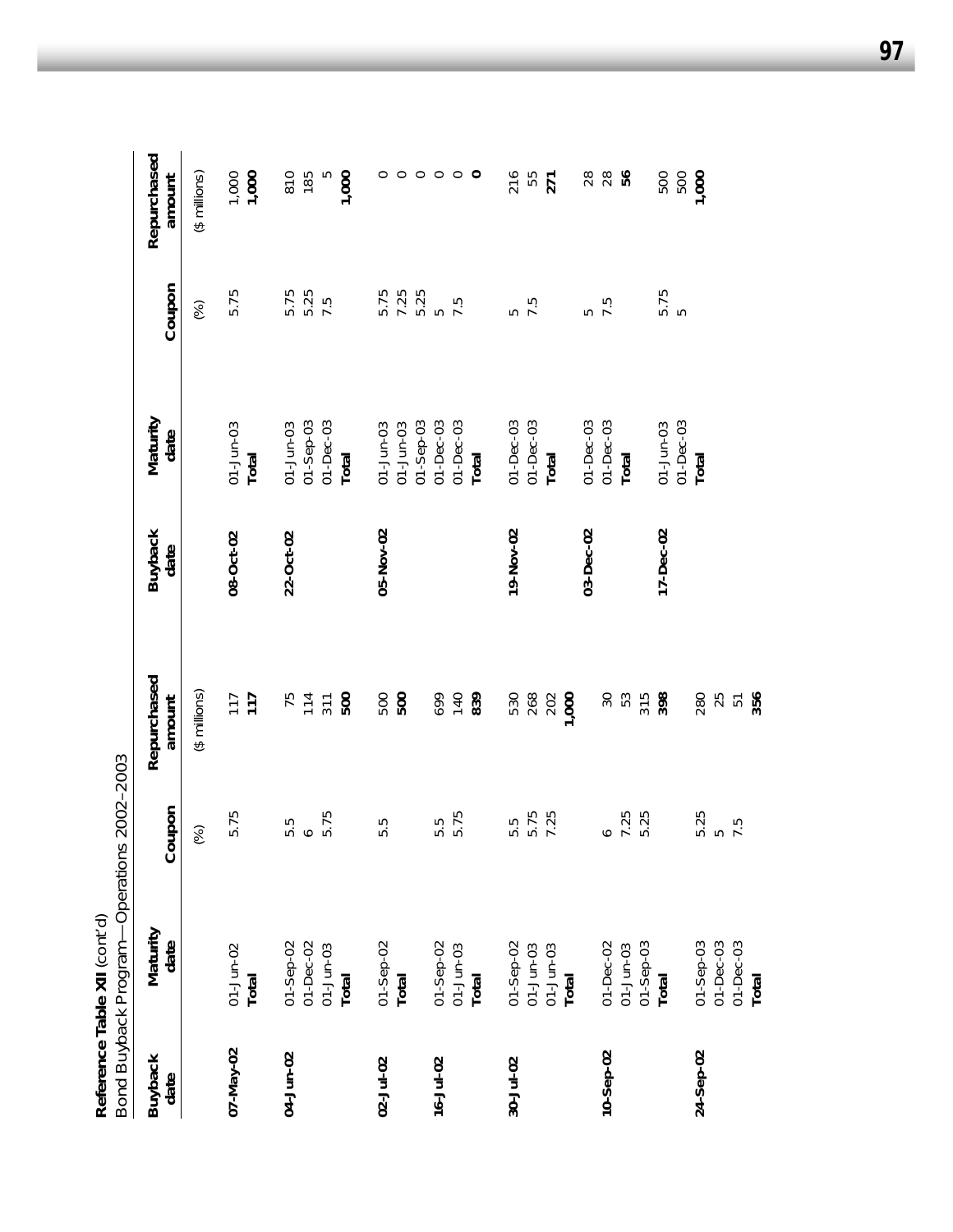|                        | Bond Buyback Program-Operations 2002-2003<br>Reference Table XII (cont'd) |                      |                       |                        |                                    |                  |                                                           |
|------------------------|---------------------------------------------------------------------------|----------------------|-----------------------|------------------------|------------------------------------|------------------|-----------------------------------------------------------|
| <b>Buyback</b><br>date | Maturity<br>date                                                          | Coupon               | Repurchased<br>amount | <b>Buyback</b><br>date | Maturity<br>date                   | Coupon           | Repurchased<br>amount                                     |
|                        |                                                                           | (%)                  | (\$ millions)         |                        |                                    | (%)              | (\$ millions)                                             |
| 14-Jan-03              | $01 - Jun - 03$<br>Total                                                  | 5.75                 | $1,000$<br>1,000      | 11-Mar-03              | $01 -$ Sep-03<br>$01 - Jun - 03$   | 5.75<br>5.25     | 150                                                       |
| 28-Jan-03              | 01-Jun-03                                                                 |                      |                       |                        | $O1 - Dec - O3$<br>$D1-Dec-0$      | 5<br>37.5        | 57<br>27<br>79<br>500                                     |
|                        | $01-$ Sep-03<br>$01 - Jun - 03$                                           | 5.75<br>7.25<br>5.25 | 420<br>44<br>36       |                        | Total                              |                  |                                                           |
|                        | Total                                                                     |                      | 500                   | 25-Mar-03              | $01 -$ Sep-03<br>$O1 - Dec - O3$   | 5.25<br><u>က</u> | $\begin{array}{c}\n 387 \\  \hline\n 110 \\  \end{array}$ |
| $11 - Feb - 03$        | $01 - Jun - 03$                                                           | 5.75                 | 977                   |                        | $O1 - Dec - O3$                    | 7.5              |                                                           |
|                        | $01 - Jun - 03$<br>Total                                                  | 7.25                 | 1,000<br>23           |                        | Total                              |                  | 500                                                       |
| 25-Feb-03              | $01-5ep-03$<br>$01 - Jun - 03$<br>Total                                   | 5.25<br>5.75         | 300<br>50<br>350      |                        | Total cash management bond buyback |                  | 12,887                                                    |
|                        |                                                                           |                      |                       |                        |                                    |                  |                                                           |

Source: Department of Finance. Source: Department of Finance.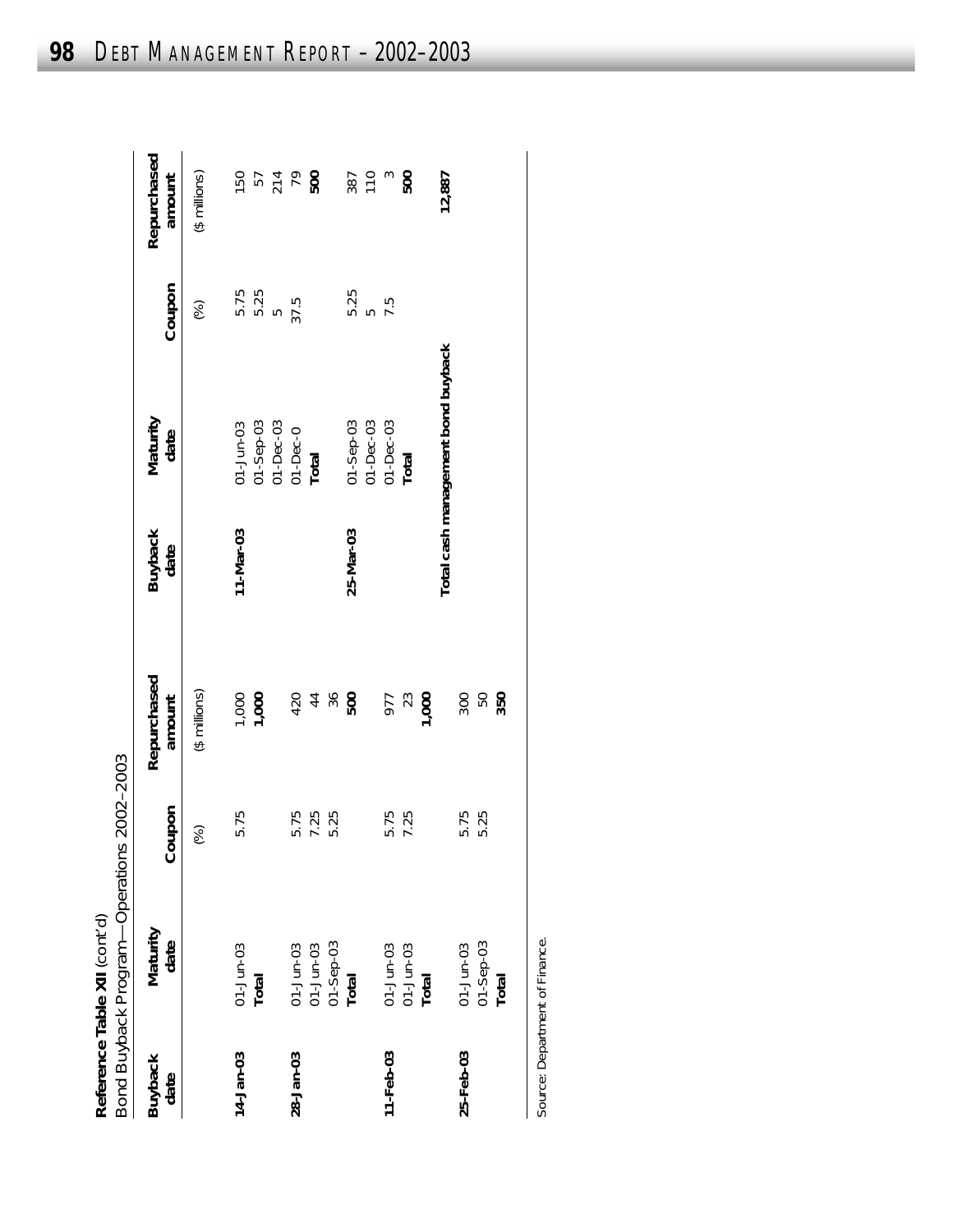| Canada Savings Bonds and Canada |                  | Premium Bonds, Fiscal 1983-84 to Fiscal 2002-2003                                                                                           |                                   |
|---------------------------------|------------------|---------------------------------------------------------------------------------------------------------------------------------------------|-----------------------------------|
| Fiscal year                     | Gross sales      | Net change                                                                                                                                  | Outstanding at<br>fiscal year end |
|                                 |                  | $($ \$ millions $)$                                                                                                                         |                                   |
| 1983-84                         | 11,584           | 5,650                                                                                                                                       | 38,403                            |
| 1984-85                         | 12,743           | 3,764                                                                                                                                       | 42,167                            |
| 1985-86                         | 15,107           | 2,440                                                                                                                                       | 44,607                            |
| 1986-87                         | 9,191            | $-22$                                                                                                                                       | 44,585                            |
| 1987-88<br>1988-89              | 17,450           | 8,921                                                                                                                                       | 53,506                            |
|                                 | 14,962           | $-5,456$                                                                                                                                    | 48,050                            |
| 1989-90                         | 9,338            | $-6,813$                                                                                                                                    | 41,237                            |
| 1990-91                         | 6,720            | $-6,500$                                                                                                                                    | 34,737                            |
|                                 | ,588<br>$\sigma$ | 1,151                                                                                                                                       | 35,888                            |
| 1991-92<br>1992-93<br>1993-94   | 9,235            | $-1,172$                                                                                                                                    | 34,716                            |
|                                 | 5,364            | $-3,089$                                                                                                                                    | 31,627                            |
| 1994-95                         | 7,506            | $-96$                                                                                                                                       | 31,531                            |
| 1995-96<br>1996-97              | 4,612            | $\frac{1}{2}$                                                                                                                               | 31,541                            |
|                                 | 5,747            | 2,050                                                                                                                                       | 33,591                            |
| 1997-98                         | 4,951            | $-2,796$                                                                                                                                    | 30,795                            |
| 1998-99                         | 4,844            | $-2,187$                                                                                                                                    | 28,608                            |
| 1999-00                         | 2,669            | $-1,510$                                                                                                                                    | 27,098                            |
| 2000-01<br>2001-02              | 3,188            | $-531$                                                                                                                                      | 26,567                            |
|                                 | 2,700            | $-2,338$                                                                                                                                    | 24,229                            |
| 2002-03                         | 3,500            | $-1,351$                                                                                                                                    | 22,878                            |
|                                 |                  | Note Eigures and accordance with Dank of Canada oughtour concrete wibido may vany from Dublic Accordance of the differential discritication |                                   |

Reference Table XIII **Reference Table XIII**

Note: Figures are in accordance with Bank of Canada audited reports, which may vary from Public Accounts reports due to differences in classification.<br>Source: Bank of Canada. Note: Figures are in accordance with Bank of Canada audited reports, which may vary from Public Accounts reports due to differences in classification. Source: Bank of Canada.